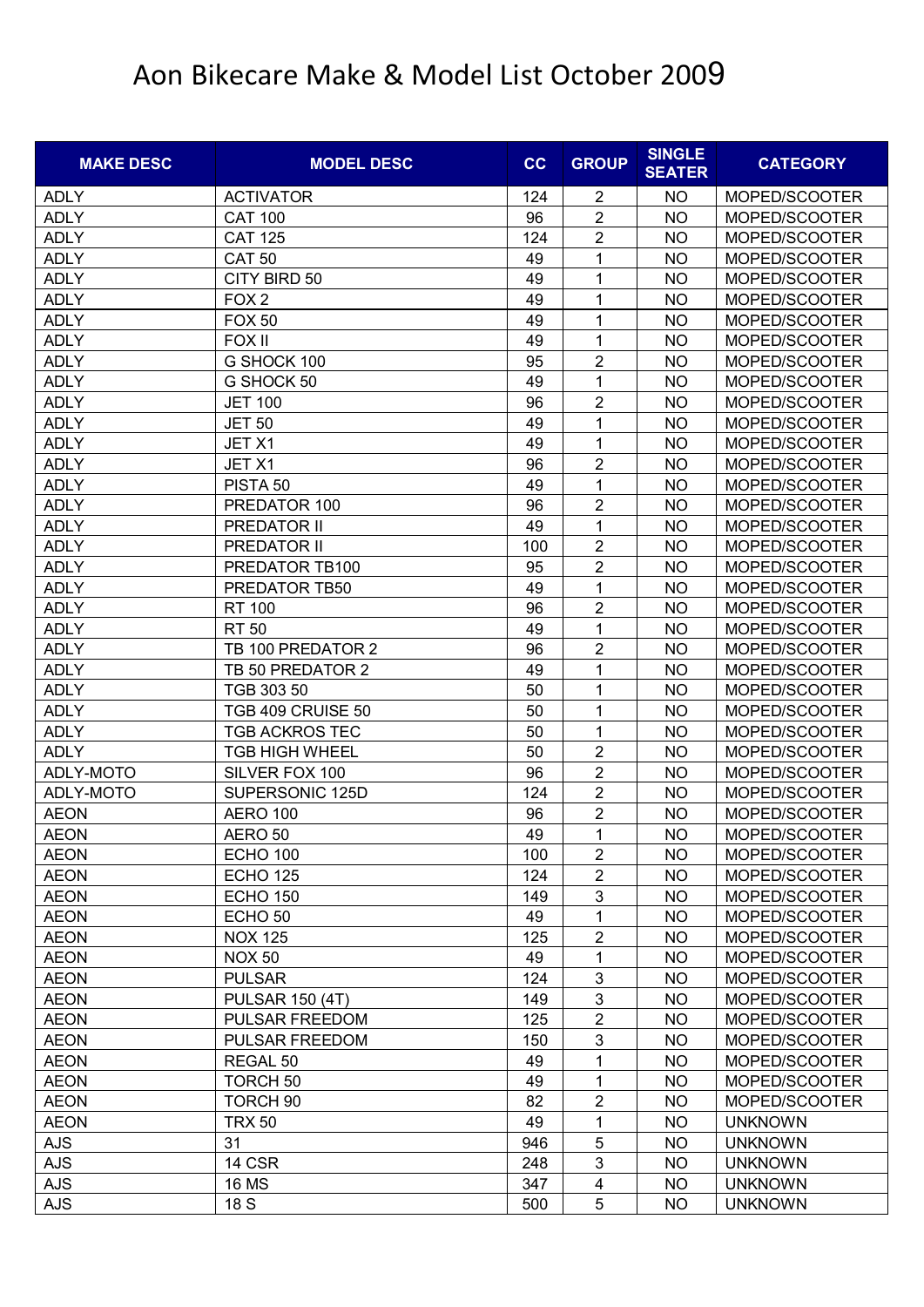| <b>AJS</b>     | <b>31 CSR</b>                 | 646 | 5                       | NO.       | <b>UNKNOWN</b>        |
|----------------|-------------------------------|-----|-------------------------|-----------|-----------------------|
| <b>AJS</b>     | G <sub>3</sub> L <sub>S</sub> | 347 | $\overline{\mathbf{4}}$ | <b>NO</b> | <b>UNKNOWN</b>        |
| <b>AJS</b>     | MODEL 20                      | 500 | 5                       | <b>NO</b> | <b>UNKNOWN</b>        |
| <b>AJW</b>     | <b>FOXCUB</b>                 | 50  | 1                       | <b>NO</b> | <b>UNKNOWN</b>        |
| <b>AKRO</b>    | STEC 50 CC                    | 49  | $\mathbf{1}$            | <b>NO</b> | <b>UNKNOWN</b>        |
| <b>APRILIA</b> | 125 RALLY                     | 125 | 9                       | NO        | <b>TRAIL/ENDURO</b>   |
| <b>APRILIA</b> | <b>125 TUAREG WIND</b>        | 125 | 9                       | <b>NO</b> | <b>TRAIL/ENDURO</b>   |
| <b>APRILIA</b> | AF1 125                       | 124 | 6                       | <b>NO</b> | <b>SUPERSPORTS</b>    |
| <b>APRILIA</b> | AF1 50                        | 50  | $\overline{2}$          | <b>NO</b> | <b>COMMUTER</b>       |
| <b>APRILIA</b> | AF180                         | 72  | $\overline{2}$          | <b>NO</b> | <b>COMMUTER</b>       |
| <b>APRILIA</b> | AF1 EUROPA                    | 125 | 6                       | <b>NO</b> | <b>SUPERSPORTS</b>    |
| <b>APRILIA</b> | AF1 FUTURA                    | 125 | 6                       | <b>NO</b> | <b>SUPERSPORTS</b>    |
| <b>APRILIA</b> | AF1 REPLICA                   | 124 | 6                       | <b>NO</b> | <b>SUPERSPORTS</b>    |
| <b>APRILIA</b> | <b>AF1 SINTESI</b>            | 72  | 6                       | <b>NO</b> | <b>SUPERSPORTS</b>    |
| <b>APRILIA</b> | <b>AF1 SINTESI</b>            | 125 | $\overline{2}$          | <b>NO</b> | <b>SUPERSPORTS</b>    |
| <b>APRILIA</b> | AF1 SINTESI REPLICA           | 125 | 6                       | NO        | <b>SUPERSPORTS</b>    |
| <b>APRILIA</b> | AF1 SPORT PRO                 | 125 | 6                       | <b>NO</b> | <b>SUPERSPORTS</b>    |
| <b>APRILIA</b> | <b>AMICO</b>                  | 49  | 1                       | <b>NO</b> | MOPED/SCOOTER         |
| <b>APRILIA</b> | <b>AMICO GL</b>               | 49  | $\mathbf{1}$            | <b>NO</b> | MOPED/SCOOTER         |
| <b>APRILIA</b> | AREA 51                       | 49  | $\mathbf{1}$            | <b>NO</b> | MOPED/SCOOTER         |
| <b>APRILIA</b> | <b>ATLANTIC 125</b>           | 125 | $\overline{2}$          | <b>NO</b> | MOPED/SCOOTER         |
| <b>APRILIA</b> | ATLANTIC 200                  | 200 | 3                       | <b>NO</b> | MOPED/SCOOTER         |
| <b>APRILIA</b> | ATLANTIC 500                  | 460 | 6                       | <b>NO</b> | MOPED/SCOOTER         |
| <b>APRILIA</b> | <b>CAPO</b>                   | 276 | 12                      | <b>NO</b> | <b>SPORTS</b>         |
| <b>APRILIA</b> | CLASSIC 125                   | 125 | 3                       | NO        | <b>CUSTOM/CRUISER</b> |
| <b>APRILIA</b> | CLASSIC 50                    | 49  | $\mathbf{1}$            | <b>NO</b> | <b>CUSTOM/CRUISER</b> |
| <b>APRILIA</b> | <b>CLIMBER</b>                | 240 | 12                      | <b>NO</b> | <b>UNKNOWN</b>        |
| <b>APRILIA</b> | <b>CLIMBER</b>                | 280 | 12                      | <b>NO</b> | <b>UNKNOWN</b>        |
| <b>APRILIA</b> | ETV 1000 CAPO NORD            | 998 | 11                      | <b>NO</b> | <b>TRAIL/ENDURO</b>   |
| <b>APRILIA</b> | <b>ETX 125</b>                | 125 | 4                       | NO        | <b>TRAIL/ENDURO</b>   |
| <b>APRILIA</b> | ETX6.35                       | 350 | 6                       | <b>NO</b> | <b>TRAIL/ENDURO</b>   |
| <b>APRILIA</b> | EVT 1000 CAPONORD             | 997 | 11                      | <b>NO</b> | <b>TRAIL/ENDURO</b>   |
| <b>APRILIA</b> | EXTREMA AF1 50                | 50  | $\overline{2}$          | <b>NO</b> | <b>SPORTS</b>         |
| <b>APRILIA</b> | EXTREMA AF180                 | 72  | $\overline{2}$          | <b>NO</b> | <b>SPORTS</b>         |
| <b>APRILIA</b> | <b>GULLIVER</b>               | 50  | 1                       | NO.       | MOPED/SCOOTER         |
| <b>APRILIA</b> | <b>HABANA CUSTOM</b>          | 49  | 1                       | <b>NO</b> | MOPED/SCOOTER         |
| <b>APRILIA</b> | <b>HABANA CUSTOM 125</b>      | 124 | $\overline{2}$          | <b>NO</b> | MOPED/SCOOTER         |
| <b>APRILIA</b> | <b>HABANA RETRO</b>           | 49  | $\mathbf 1$             | <b>NO</b> | MOPED/SCOOTER         |
| <b>APRILIA</b> | <b>HABANA RETRO</b>           | 124 | $\overline{2}$          | <b>NO</b> | MOPED/SCOOTER         |
| <b>APRILIA</b> | <b>LEONARDO</b>               | 125 | $\overline{2}$          | <b>NO</b> | MOPED/SCOOTER         |
| <b>APRILIA</b> | LEONARDO 150                  | 149 | 3                       | <b>NO</b> | MOPED/SCOOTER         |
| <b>APRILIA</b> | LEONARDO 250                  | 249 | 5                       | <b>NO</b> | MOPED/SCOOTER         |
| <b>APRILIA</b> | <b>LORIS CAPIROSSI</b>        | 50  | $\mathbf 1$             | <b>NO</b> | MOPED/SCOOTER         |
| <b>APRILIA</b> | <b>MOTO' 6.5</b>              | 652 | 9                       | <b>NO</b> | <b>COMMUTER</b>       |
| <b>APRILIA</b> | <b>MOTOSCOOTER</b>            | 49  | $\mathbf{1}$            | <b>NO</b> | MOPED/SCOOTER         |
| <b>APRILIA</b> | <b>PEGASO</b>                 | 125 | 8                       | <b>NO</b> | <b>TRAIL/ENDURO</b>   |
| <b>APRILIA</b> | PEGASO 600                    | 562 | 9                       | <b>NO</b> | <b>TRAIL/ENDURO</b>   |
| <b>APRILIA</b> | PEGASO 650                    | 652 | 9                       | <b>NO</b> | <b>TRAIL/ENDURO</b>   |
| <b>APRILIA</b> | PEGASO 650 IE                 | 652 | 9                       | <b>NO</b> | <b>TRAIL/ENDURO</b>   |
| <b>APRILIA</b> | <b>RALLY</b>                  | 125 | 9                       | <b>NO</b> | <b>TRAIL/ENDURO</b>   |
| <b>APRILIA</b> | RALLY <sub>50</sub>           | 49  | 1                       | <b>NO</b> | MOPED/SCOOTER         |
|                | <b>RALLY 50 H20</b>           | 49  | $\mathbf{1}$            | <b>NO</b> | MOPED/SCOOTER         |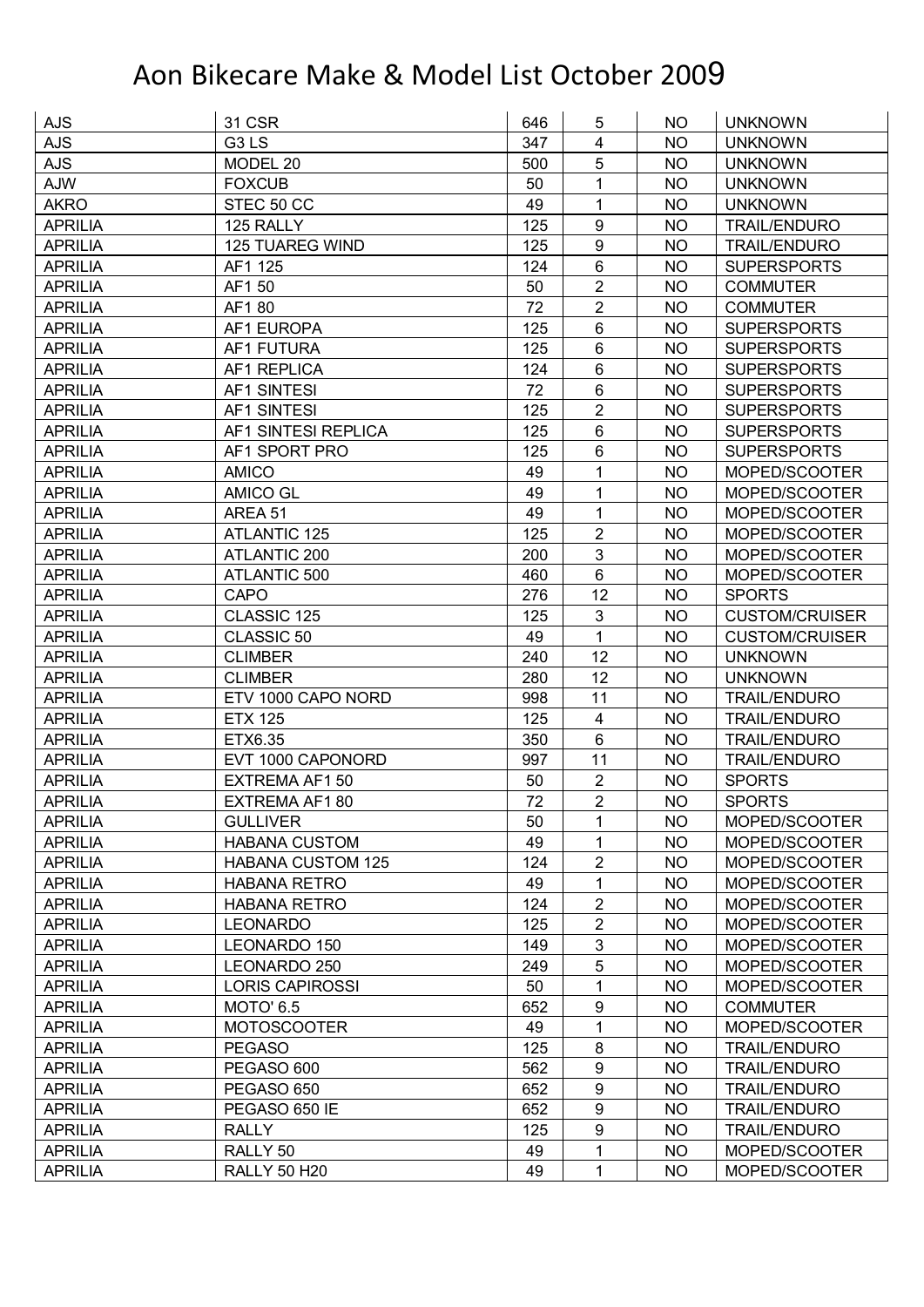| <b>APRILIA</b>                   | <b>RED ROSE</b>              | 125      | 6                | NO.        | <b>CUSTOM/CRUISER</b> |
|----------------------------------|------------------------------|----------|------------------|------------|-----------------------|
| <b>APRILIA</b>                   | RED ROSE CLASSIC 50          | 50       | $\overline{2}$   | <b>NO</b>  | <b>CUSTOM/CRUISER</b> |
| <b>APRILIA</b>                   | RS 125 EXTREMA               | 124      | $\overline{7}$   | <b>NO</b>  | <b>SPORTS</b>         |
| <b>APRILIA</b>                   | RS 125 HARADA                | 124      | $\overline{7}$   | <b>NO</b>  | <b>SPORTS</b>         |
| <b>APRILIA</b>                   | RS 125 RACING REPLICA (GREY) | 124      | $\overline{7}$   | <b>NO</b>  | <b>SPORTS</b>         |
| <b>APRILIA</b>                   | RS 125 SPORT PRO             | 124      | $\overline{7}$   | NO         | <b>SPORTS</b>         |
| <b>APRILIA</b>                   | <b>RS 125R</b>               | 125      | 9                | <b>NO</b>  | <b>SPORTS</b>         |
| <b>APRILIA</b>                   | RS 125R EXTREMA              | 125      | $\overline{7}$   | <b>NO</b>  | <b>SPORTS</b>         |
|                                  | <b>RS 125R EXTREMA</b>       |          |                  |            |                       |
| <b>APRILIA</b>                   | (CHESTERFIELD)               | 124      | $\overline{7}$   | <b>NO</b>  | <b>SPORTS</b>         |
| <b>APRILIA</b>                   | <b>RS 250</b>                | 249      | 10               | <b>NO</b>  | <b>SPORTS</b>         |
| <b>APRILIA</b>                   | RS 250 CHESTERFIELD          | 249      | 10               | <b>NO</b>  | <b>SPORTS</b>         |
| <b>APRILIA</b>                   | <b>RS 50</b>                 | 50       | $\overline{2}$   | <b>NO</b>  | <b>COMMUTER</b>       |
| <b>APRILIA</b>                   | RS 50 EXTREMA                | 50       | $\overline{2}$   | <b>NO</b>  | <b>COMMUTER</b>       |
| <b>APRILIA</b>                   | <b>RS 80</b>                 | 80       | 3                | <b>NO</b>  | <b>COMMUTER</b>       |
| <b>APRILIA</b>                   | <b>RS125</b>                 | 125      | $\boldsymbol{9}$ | <b>NO</b>  | <b>SPORTS</b>         |
| <b>APRILIA</b>                   | RST 1000 FUTURA              | 998      | 11               | <b>NO</b>  | <b>TOURER</b>         |
| <b>APRILIA</b>                   | RSV 1000 MILLE               | 997      | 12               | <b>NO</b>  | <b>SUPERSPORTS</b>    |
| <b>APRILIA</b>                   | RSV 1000 MILLE R             | 996      | 12               | <b>NO</b>  | <b>SUPERSPORTS</b>    |
| <b>APRILIA</b>                   | RSV 1000 MILLE SP            | 996      | 12               | <b>NO</b>  | <b>SUPERSPORTS</b>    |
| <b>APRILIA</b>                   | <b>RSVR 1000 SS</b>          | 998      | 12               | <b>YES</b> | <b>SUPERSPORTS</b>    |
| <b>APRILIA</b>                   | <b>RX 125</b>                | 124      | $\overline{7}$   | <b>NO</b>  | <b>TRAIL/ENDURO</b>   |
| <b>APRILIA</b>                   | <b>RX 125R</b>               | 125      | $\overline{7}$   | <b>NO</b>  | <b>TRAIL/ENDURO</b>   |
| <b>APRILIA</b>                   | <b>RX 50</b>                 | 50       | $\overline{2}$   | <b>NO</b>  | <b>TRAIL/ENDURO</b>   |
| <b>APRILIA</b>                   | <b>RXV 5.5</b>               | 550      | 11               | <b>NO</b>  | <b>TRAIL/ENDURO</b>   |
| <b>APRILIA</b>                   | <b>SCARABEO</b>              | 124      | $\overline{2}$   | <b>NO</b>  | MOPED/SCOOTER         |
| <b>APRILIA</b>                   | SCARABEO 100                 | 100      | $\overline{2}$   | <b>NO</b>  | MOPED/SCOOTER         |
| <b>APRILIA</b>                   | SCARABEO 125 GT              | 125      | $\overline{2}$   | <b>NO</b>  | MOPED/SCOOTER         |
| <b>APRILIA</b>                   | <b>SCARABEO 50</b>           | 49       | 1                | <b>NO</b>  | MOPED/SCOOTER         |
| <b>APRILIA</b>                   | SCARABEO 500                 | 460      | 5                | <b>NO</b>  | MOPED/SCOOTER         |
| <b>APRILIA</b>                   | <b>SCORPA</b>                | 249      | 12               | <b>NO</b>  | <b>UNKNOWN</b>        |
| <b>APRILIA</b>                   | SHIVER SL750                 | 750      | 11               | <b>NO</b>  | <b>SPORTS</b>         |
| <b>APRILIA</b>                   | SL 1000 FALCO                | 998      | 12               | <b>NO</b>  | <b>SPORTS</b>         |
| <b>APRILIA</b>                   | SLV 1000 SHIVER              | 998      | 9                | <b>NO</b>  | <b>SPORTS</b>         |
| <b>APRILIA</b>                   | SONIC AC                     | 49       | 1                | <b>NO</b>  | MOPED/SCOOTER         |
| <b>APRILIA</b>                   | SONIC FT                     | 49       | 1                | <b>NO</b>  | MOPED/SCOOTER         |
| <b>APRILIA</b>                   | SONIC G/P                    | 49       | 1                | <b>NO</b>  | MOPED/SCOOTER         |
| <b>APRILIA</b>                   | <b>SR 125</b>                | 124      | $\mathfrak{B}$   | <b>NO</b>  | MOPED/SCOOTER         |
| <b>APRILIA</b>                   | SR 125 RACING                | 124      | $\overline{7}$   | <b>NO</b>  | <b>SPORTS</b>         |
| <b>APRILIA</b>                   | <b>SR 50</b>                 | 49       | 1                | <b>NO</b>  | MOPED/SCOOTER         |
| <b>APRILIA</b>                   | SR 50 DITECH                 | 49       | 1                | <b>NO</b>  | MOPED/SCOOTER         |
| <b>APRILIA</b>                   | SR 50 LC RACING              | 49       | 1                | <b>NO</b>  | MOPED/SCOOTER         |
|                                  | SR 50 LC STEALTH             |          |                  |            | MOPED/SCOOTER         |
| <b>APRILIA</b><br><b>APRILIA</b> |                              | 50       | 1<br>1           | <b>NO</b>  |                       |
|                                  | SR 50 LIQUIDE                | 49<br>49 |                  | <b>NO</b>  | MOPED/SCOOTER         |
| <b>APRILIA</b>                   | SR 50 REPLICA                | 49       | 1                | <b>NO</b>  | MOPED/SCOOTER         |
| <b>APRILIA</b>                   | SR 50 WWW                    |          | 1                | <b>NO</b>  | MOPED/SCOOTER         |
| <b>APRILIA</b>                   | <b>SR STEALTH</b>            | 125      | 3                | NO.        | MOPED/SCOOTER         |
| <b>APRILIA</b>                   | <b>SR50 SS</b>               | 49       | 1                | <b>YES</b> | MOPED/SCOOTER         |
| <b>APRILIA</b>                   | <b>STV 1000</b>              | 1000     | 12               | <b>NO</b>  | <b>UNKNOWN</b>        |
| <b>APRILIA</b>                   | <b>TETSUYA HARADA</b>        | 49       | $\mathbf{1}$     | <b>NO</b>  | <b>UNKNOWN</b>        |
| <b>APRILIA</b>                   | TUAREG 600                   | 562      | 9                | NO         | <b>TRAIL/ENDURO</b>   |
| <b>APRILIA</b>                   | TUAREG RALLY 125 (GREY)      | 125      | 9                | <b>NO</b>  | <b>TRAIL/ENDURO</b>   |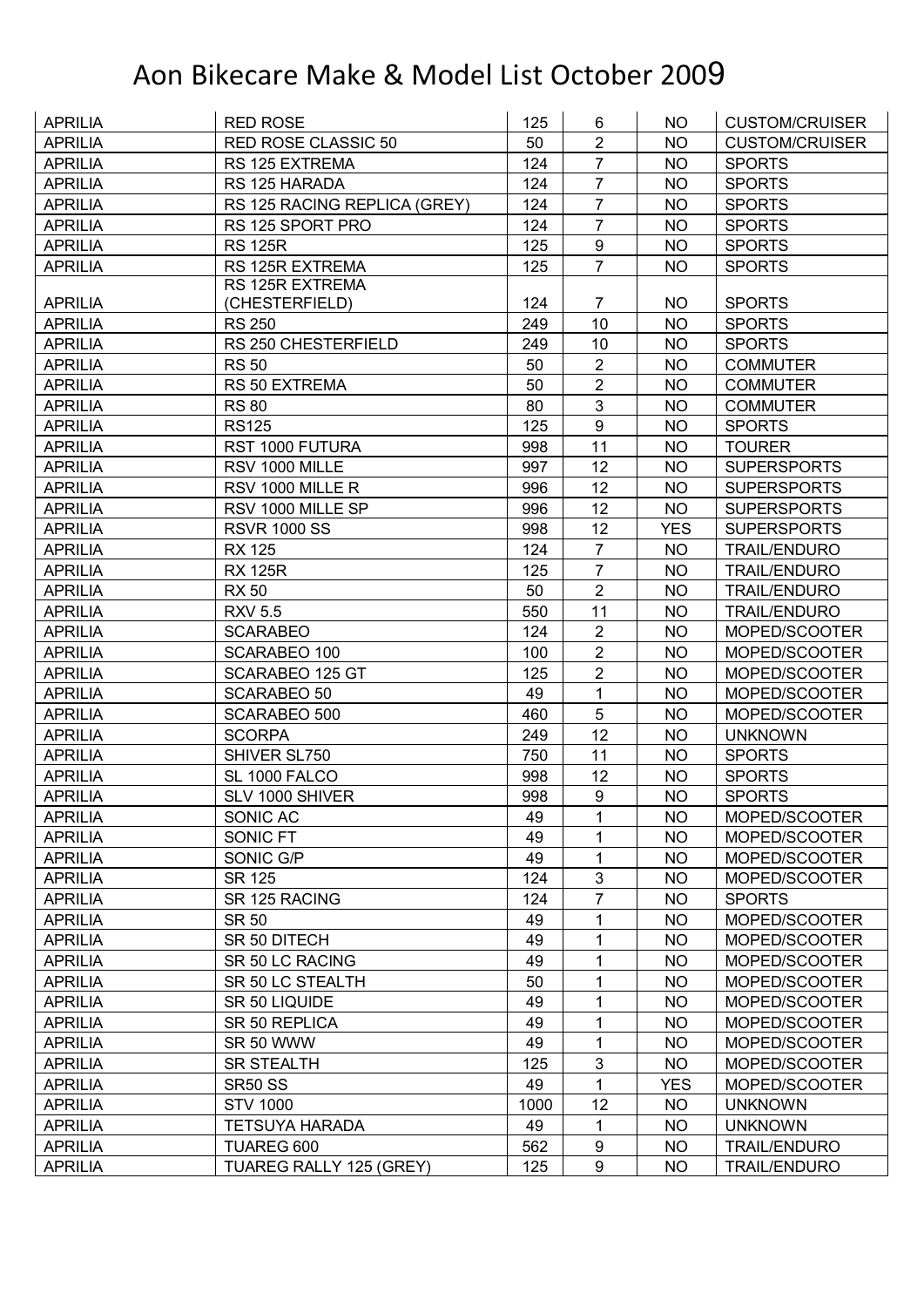| <b>APRILIA</b>   | TUAREG RALLY 50 (GREY)       | 49  | 9                       | NO.       | <b>TRAIL/ENDURO</b> |
|------------------|------------------------------|-----|-------------------------|-----------|---------------------|
| <b>APRILIA</b>   | <b>TUAREG TRAIL</b>          | 350 | $6\phantom{1}$          | <b>NO</b> | <b>TRAIL/ENDURO</b> |
| <b>APRILIA</b>   | <b>TUAREG WIND</b>           | 562 | $\boldsymbol{9}$        | <b>NO</b> | <b>TRAIL/ENDURO</b> |
| <b>APRILIA</b>   | <b>TUAREG WIND (UNR)</b>     | 125 | $\boldsymbol{9}$        | <b>NO</b> | <b>TRAIL/ENDURO</b> |
| <b>APRILIA</b>   | TUONO 1000 (ALL MODELS)      | 997 | 12                      | <b>NO</b> | NAKED/STREETBIKE    |
| <b>APRILIA</b>   | <b>VAELORRISSI</b>           | 125 | $\overline{7}$          | <b>NO</b> | <b>SPORTS</b>       |
| <b>APRILIA</b>   | <b>VALENTINO ROSSI</b>       | 50  | 1                       | <b>NO</b> | MOPED/SCOOTER       |
| ARCTIC CAT       | BEARCAT 454 4X               | 454 | $\boldsymbol{9}$        | <b>NO</b> | <b>UNKNOWN</b>      |
| <b>ARIEL</b>     | 50                           | 50  | $\overline{2}$          | <b>NO</b> | <b>UNKNOWN</b>      |
| <b>ARIEL</b>     | <b>ARROW</b>                 | 198 | 3                       | <b>NO</b> | <b>UNKNOWN</b>      |
| <b>ARIEL</b>     | <b>COLT</b>                  | 197 | 3                       | <b>NO</b> | <b>UNKNOWN</b>      |
| <b>ARIEL</b>     | FH HUNTMASTER                | 646 | 5                       | <b>NO</b> | <b>UNKNOWN</b>      |
| <b>ARIEL</b>     | <b>GOLDEN ARROW</b>          | 249 | 3                       | <b>NO</b> | <b>UNKNOWN</b>      |
| <b>ARIEL</b>     | <b>KH FIELDMASTER</b>        | 497 | 5                       | <b>NO</b> | <b>UNKNOWN</b>      |
| <b>ARIEL</b>     | <b>LEADER</b>                | 250 | $\mathbf{3}$            | NO        | <b>UNKNOWN</b>      |
| <b>ARIEL</b>     | NH 350                       | 350 | $\overline{\mathbf{4}}$ | <b>NO</b> | <b>UNKNOWN</b>      |
| <b>ARIEL</b>     | <b>RED HUNTER</b>            | 600 | 5                       | <b>NO</b> | <b>UNKNOWN</b>      |
| <b>ARIEL</b>     | <b>VH RED HUNTER</b>         | 497 | 5                       | <b>NO</b> | <b>UNKNOWN</b>      |
| <b>ARMSTRONG</b> | 350                          | 350 | $\overline{7}$          | <b>NO</b> | <b>UNKNOWN</b>      |
| <b>ARMSTRONG</b> | MT 500                       | 485 | $\boldsymbol{9}$        | <b>NO</b> | <b>UNKNOWN</b>      |
| <b>ARMSTRONG</b> | MT 500                       | 499 | 9                       | <b>NO</b> | <b>UNKNOWN</b>      |
| <b>ASIA</b>      | <b>HN125</b>                 | 124 | $\overline{2}$          | <b>NO</b> | <b>COMMUTER</b>     |
| <b>ATALA</b>     | BYTE SCOOTER RT10            | 49  | 1                       | <b>NO</b> | MOPED/SCOOTER       |
| <b>ATALA</b>     | <b>CALIFFONE PIU</b>         | 49  | 1                       | <b>NO</b> | MOPED/SCOOTER       |
| <b>ATALA</b>     | <b>CALIFFONE PIU 2M</b>      | 49  | 1                       | <b>NO</b> | MOPED/SCOOTER       |
| <b>ATALA</b>     | <b>CALIFFONE SC</b>          | 49  | 1                       | <b>NO</b> | MOPED/SCOOTER       |
| <b>ATALA</b>     | CAROSELLO SCOOTER            | 49  | $\mathbf{1}$            | <b>NO</b> | MOPED/SCOOTER       |
| <b>ATALA</b>     | <b>GREEN LF</b>              | 49  | 1                       | <b>NO</b> | MOPED/SCOOTER       |
| <b>ATALA</b>     | <b>GREEN LF 2M</b>           | 49  | 1                       | <b>NO</b> | MOPED/SCOOTER       |
| <b>ATALA</b>     | <b>GREEN LL</b>              | 49  | 1                       | <b>NO</b> | MOPED/SCOOTER       |
| <b>ATALA</b>     | <b>GREEN LL 2M</b>           | 49  | 1                       | <b>NO</b> | MOPED/SCOOTER       |
| <b>ATALA</b>     | <b>GREEN RL</b>              | 49  | 1                       | <b>NO</b> | MOPED/SCOOTER       |
| <b>ATALA</b>     | HACKER SCOOTER AT 12         | 49  | 1                       | <b>NO</b> | MOPED/SCOOTER       |
| <b>ATALA</b>     | <b>HACKER SCOOTER RACING</b> | 49  | 1                       | <b>NO</b> | MOPED/SCOOTER       |
| <b>ATALA</b>     | LEPTON ZEV (ELECTRIC)        | 49  | 1                       | <b>NO</b> | MOPED/SCOOTER       |
| <b>ATALA</b>     | MASTER MONODAMPER LF 2M      | 49  | 1                       | <b>NO</b> | MOPED/SCOOTER       |
| <b>ATALA</b>     | <b>MASTER MONODAMPER LL</b>  | 49  | 1                       | <b>NO</b> | MOPED/SCOOTER       |
| <b>ATALA</b>     | <b>MINI CALIFO</b>           | 49  | 1                       | <b>NO</b> | MOPED/SCOOTER       |
| <b>ATALA</b>     | <b>MONDAMPER</b>             | 49  | 1                       | <b>NO</b> | MOPED/SCOOTER       |
| <b>ATALA</b>     | SKEGGIA 100                  | 100 | $\overline{2}$          | <b>NO</b> | MOPED/SCOOTER       |
| <b>ATALA</b>     | SKEGGIA AT 18                | 49  | 1                       | <b>NO</b> | MOPED/SCOOTER       |
| <b>AVANTI</b>    | <b>CARRIER</b>               | 49  | 1                       | <b>NO</b> | MOPED/SCOOTER       |
| <b>AVANTI</b>    | <b>CITY</b>                  | 49  | 1                       | <b>NO</b> | MOPED/SCOOTER       |
| <b>AVANTI</b>    | <b>COUNTRY</b>               | 49  | 1                       | <b>NO</b> | MOPED/SCOOTER       |
| <b>AVANTI</b>    | <b>KOBRA</b>                 | 49  | 1                       | NO        | MOPED/SCOOTER       |
| <b>AVANTI</b>    | <b>MONT</b>                  | 49  | 1                       | <b>NO</b> | MOPED/SCOOTER       |
| <b>BAJAJ</b>     | <b>BONNIE</b>                | 49  | $\mathbf{1}$            | <b>NO</b> | MOPED/SCOOTER       |
| <b>BAJAJ</b>     | <b>CHETAK</b>                | 124 | $\overline{2}$          | <b>NO</b> | MOPED/SCOOTER       |
| <b>BAJAJ</b>     | <b>CHETAK</b>                | 145 | $\overline{2}$          | <b>NO</b> | MOPED/SCOOTER       |
| <b>BAJAJ</b>     | CHETAK CLASSIC               | 125 | $\overline{2}$          | <b>NO</b> | MOPED/SCOOTER       |
| <b>BAJAJ</b>     | <b>CLASSIC RETRO</b>         | 125 | $\overline{2}$          | <b>NO</b> | MOPED/SCOOTER       |
| <b>BAJAJ</b>     | <b>CLASSIC SL</b>            | 125 | $\overline{2}$          | <b>NO</b> | MOPED/SCOOTER       |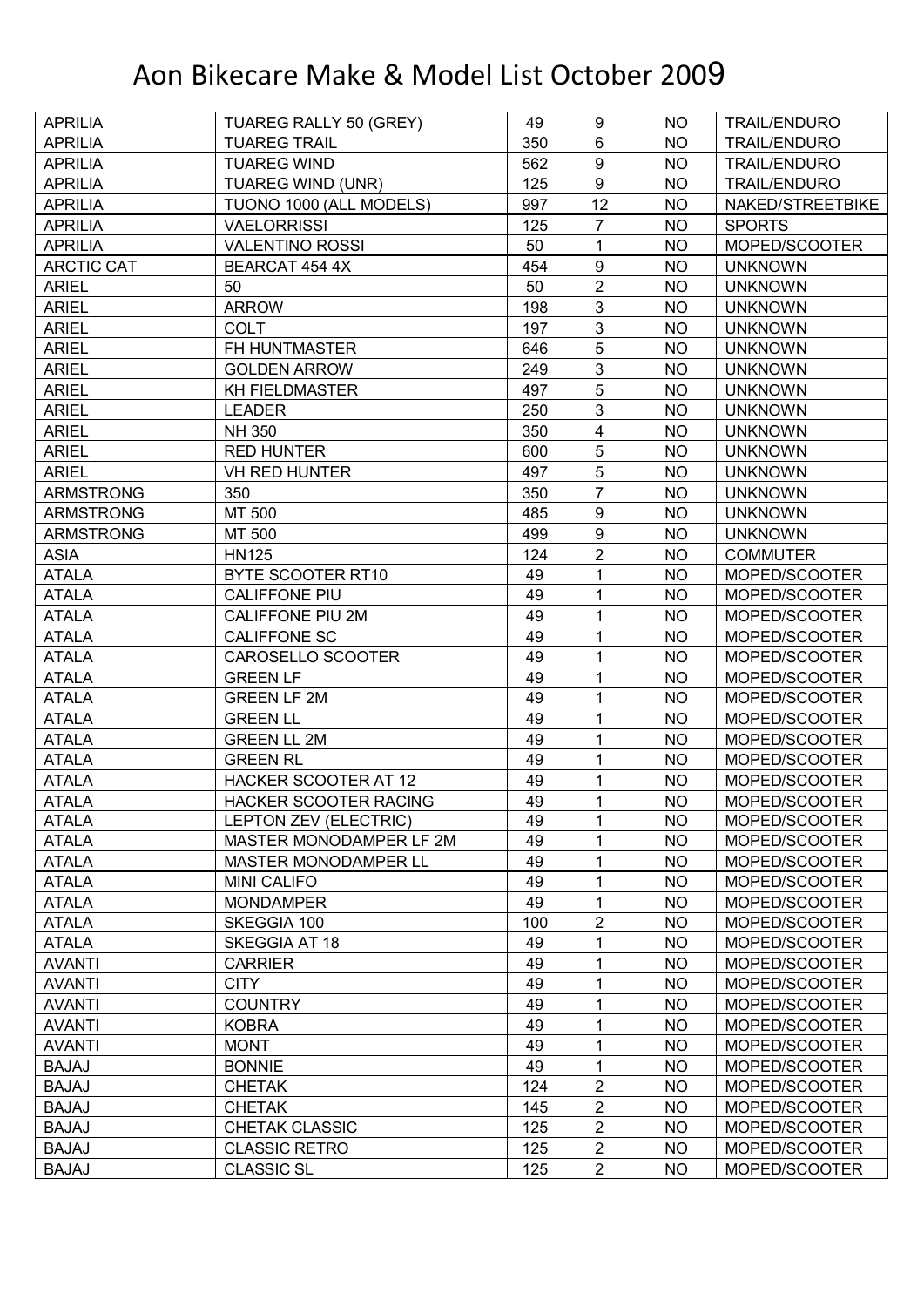| <b>BAJAJ</b>   | KB100RTZ                     | 99  | $\overline{2}$          | <b>NO</b> | <b>COMMUTER</b>       |
|----------------|------------------------------|-----|-------------------------|-----------|-----------------------|
| <b>BAJAJ</b>   | M80                          | 79  | $\overline{2}$          | <b>NO</b> | MOPED/SCOOTER         |
| <b>BAJAJ</b>   | PULSAR 180                   | 178 | 3                       | <b>NO</b> | <b>COMMUTER</b>       |
| <b>BAJAJ</b>   | <b>SPIRIT</b>                | 50  | 1                       | <b>NO</b> | MOPED/SCOOTER         |
| <b>BAJAJ</b>   | <b>SUNNY</b>                 | 49  | 1                       | <b>NO</b> | MOPED/SCOOTER         |
| <b>BAOTIAN</b> | BT50QT-9N                    | 49  | 1                       | <b>NO</b> | MOPED/SCOOTER         |
| <b>BARRON</b>  | <b>ECONOMY</b>               | 49  | 1                       | <b>NO</b> | <b>UNKNOWN</b>        |
| <b>BARRON</b>  | <b>ROADSTER</b>              | 124 | $\overline{2}$          | <b>NO</b> | <b>UNKNOWN</b>        |
| <b>BATAVUS</b> | <b>BRONCO</b>                | 50  | 1                       | <b>NO</b> | <b>UNKNOWN</b>        |
| <b>BATAVUS</b> | <b>COMPACT</b>               | 49  | 1                       | <b>NO</b> | <b>UNKNOWN</b>        |
| <b>BATAVUS</b> | GO-GO 2                      | 50  | 1                       | <b>NO</b> | <b>UNKNOWN</b>        |
| <b>BATAVUS</b> | GO-GO VA                     | 50  | 1                       | <b>NO</b> | <b>UNKNOWN</b>        |
| <b>BATAVUS</b> | <b>HS50</b>                  | 48  | 1                       | <b>NO</b> | <b>UNKNOWN</b>        |
| <b>BATAVUS</b> | MK4S                         | 50  | 1                       | <b>NO</b> | <b>UNKNOWN</b>        |
| <b>BATAVUS</b> | <b>MONDIAL</b>               | 48  | 1                       | <b>NO</b> | <b>UNKNOWN</b>        |
| <b>BATAVUS</b> | <b>PRONTO</b>                | 48  | 1                       | <b>NO</b> | <b>UNKNOWN</b>        |
| <b>BATAVUS</b> | <b>STARGLO</b>               | 48  | 1                       | <b>NO</b> | <b>UNKNOWN</b>        |
| <b>BATAVUS</b> | <b>UP TO 50CC (PRE 1980)</b> | 50  | $\overline{2}$          | <b>NO</b> | <b>UNKNOWN</b>        |
| <b>BATTLE</b>  | BT 50 QT WARRIOR DX4         | 499 | 12                      | <b>NO</b> | <b>UNKNOWN</b>        |
| <b>BATTLE</b>  | T4-125 SAMURAI DX4           | 125 | 12                      | <b>NO</b> | <b>UNKNOWN</b>        |
| <b>BATTLE</b>  | T4-150 SAMURAI DX4           | 150 | 12                      | <b>NO</b> | <b>UNKNOWN</b>        |
| <b>BENELLI</b> | 254                          | 231 | $\overline{7}$          | <b>NO</b> | <b>CUSTOM/CRUISER</b> |
| <b>BENELLI</b> | 304                          | 231 | $\overline{7}$          | <b>NO</b> | <b>CUSTOM/CRUISER</b> |
| <b>BENELLI</b> | 304                          | 231 | $\overline{7}$          | <b>NO</b> | <b>CUSTOM/CRUISER</b> |
| <b>BENELLI</b> | 654                          | 604 | $\boldsymbol{9}$        | <b>NO</b> | <b>CUSTOM/CRUISER</b> |
| <b>BENELLI</b> | 125 2C-T (TWIN)              | 125 | 3                       | <b>NO</b> | <b>COMMUTER</b>       |
| <b>BENELLI</b> | 125 CROSS                    | 121 | 3                       | <b>NO</b> | <b>TRAIL/ENDURO</b>   |
| <b>BENELLI</b> | 125 ENDURO                   | 121 | $\mathbf{3}$            | <b>NO</b> | <b>TRAIL/ENDURO</b>   |
| <b>BENELLI</b> | 125 ROADSTER/TOURISMO        | 121 | 3                       | <b>NO</b> | <b>CUSTOM/CRUISER</b> |
| <b>BENELLI</b> | 125 SPORT                    | 125 | $\overline{4}$          | <b>NO</b> | <b>SPORTS</b>         |
| <b>BENELLI</b> | 125 TRIALS                   | 124 | 12                      | <b>NO</b> | <b>TRAIL/ENDURO</b>   |
| <b>BENELLI</b> | 125 TS SPORT                 | 124 | $\overline{\mathbf{4}}$ | <b>NO</b> | <b>SPORTS</b>         |
| <b>BENELLI</b> | <b>125 TURISMO</b>           | 121 | 3                       | <b>NO</b> | <b>COMMUTER</b>       |
| <b>BENELLI</b> | 250 DISC (TWIN)              | 231 | 6                       | <b>NO</b> | <b>CUSTOM/CRUISER</b> |
| <b>BENELLI</b> | 250 FOUR (254)               | 231 | 6                       | <b>NO</b> | <b>CUSTOM/CRUISER</b> |
| <b>BENELLI</b> | 250 ROADSTER                 | 231 | 6                       | <b>NO</b> | <b>CUSTOM/CRUISER</b> |
| <b>BENELLI</b> | 250 SUPER                    | 231 | 6                       | <b>NO</b> | <b>CUSTOM/CRUISER</b> |
| <b>BENELLI</b> | 354 RS                       | 346 | 6                       | <b>NO</b> | <b>SPORTS</b>         |
| <b>BENELLI</b> | 354 SPORT II                 | 346 | 6                       | <b>NO</b> | <b>SPORTS</b>         |
| <b>BENELLI</b> | 491 (ALL MODELS)             | 49  | 1                       | <b>NO</b> | <b>SPORTS</b>         |
| <b>BENELLI</b> | 491 RR GP                    | 49  | 1                       | <b>NO</b> | <b>SPORTS</b>         |
| <b>BENELLI</b> | 491 SPORT                    | 49  | 1                       | <b>NO</b> | <b>SPORTS</b>         |
| <b>BENELLI</b> | 491 ST RAGE                  | 49  | 1                       | <b>NO</b> | <b>SPORTS</b>         |
| <b>BENELLI</b> | 491 SUPERBIKE                | 49  | 1                       | <b>NO</b> | <b>SPORTS</b>         |
| <b>BENELLI</b> | 50 CROSS                     | 49  | 1                       | NO        | <b>TRAIL/ENDURO</b>   |
| <b>BENELLI</b> | 50 ROADSTER                  | 49  | 1                       | <b>NO</b> | <b>CUSTOM/CRUISER</b> |
| <b>BENELLI</b> | 500 LS                       | 499 | 8                       | NO        | <b>SPORTS</b>         |
| <b>BENELLI</b> | 504 SPORT                    | 499 | 8                       | <b>NO</b> | <b>SPORTS</b>         |
| <b>BENELLI</b> | 650 FOUR                     | 604 | $\boldsymbol{9}$        | <b>NO</b> | <b>CUSTOM/CRUISER</b> |
| <b>BENELLI</b> | 650 FOUR SPORT               | 604 | $\boldsymbol{9}$        | <b>NO</b> | <b>SPORTS</b>         |
| <b>BENELLI</b> | 654 SPORT                    | 604 | 9                       | <b>NO</b> | <b>SPORTS</b>         |
| <b>BENELLI</b> | 750 SEI                      | 748 | 9                       | <b>NO</b> | <b>CUSTOM/CRUISER</b> |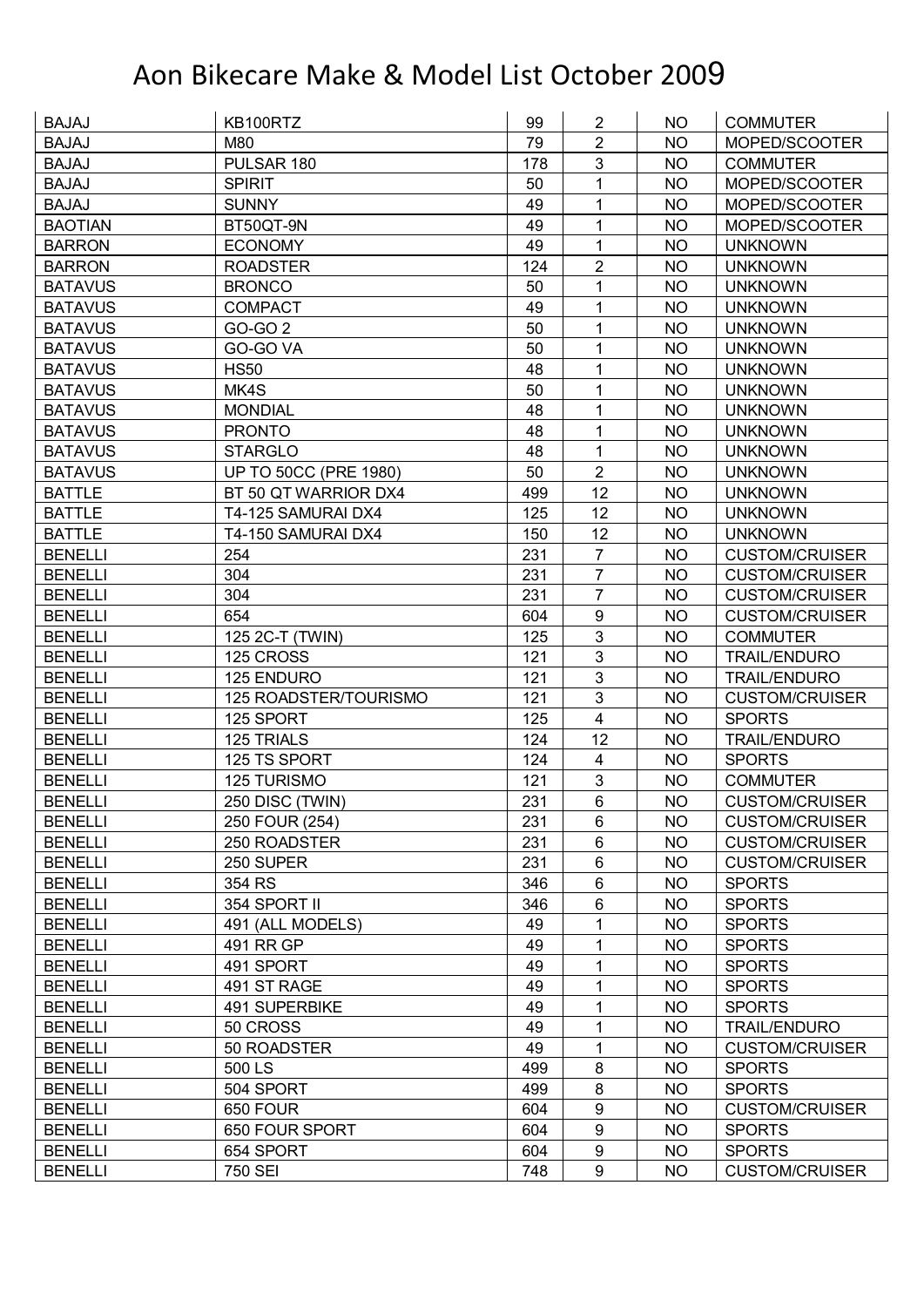| <b>BENELLI</b> | 900 SEI                 | 906  | 9                       | NO.       | <b>CUSTOM/CRUISER</b> |
|----------------|-------------------------|------|-------------------------|-----------|-----------------------|
| <b>BENELLI</b> | <b>ADIVA</b>            | 150  | 3                       | <b>NO</b> | <b>COMMUTER</b>       |
| <b>BENELLI</b> | ADIVA 125               | 125  | 3                       | <b>NO</b> | <b>COMMUTER</b>       |
| <b>BENELLI</b> | <b>ATLANTIS 49</b>      | 49   | 1                       | <b>NO</b> | MOPED/SCOOTER         |
| <b>BENELLI</b> | ENDURO 125              | 121  | 3                       | <b>NO</b> | <b>TRAIL/ENDURO</b>   |
| <b>BENELLI</b> | <b>EXPORT 3V</b>        | 49   | 1                       | NO        | MOPED/SCOOTER         |
| <b>BENELLI</b> | G <sub>2</sub>          | 49   | 1                       | <b>NO</b> | MOPED/SCOOTER         |
| <b>BENELLI</b> | <b>G2 ELLA</b>          | 49   | 1                       | <b>NO</b> | MOPED/SCOOTER         |
| <b>BENELLI</b> | K2 100                  | 101  | $\overline{2}$          | <b>NO</b> | <b>COMMUTER</b>       |
| <b>BENELLI</b> | K2 50 NAMUR             | 49   | 1                       | <b>NO</b> | MOPED/SCOOTER         |
| <b>BENELLI</b> | K <sub>2</sub> AIR      | 49   | 1                       | <b>NO</b> | MOPED/SCOOTER         |
| <b>BENELLI</b> | <b>MOTORELLA</b>        | 49   | 1                       | <b>NO</b> | MOPED/SCOOTER         |
| <b>BENELLI</b> | <b>PEPE</b>             | 49   | 1                       | <b>NO</b> | MOPED/SCOOTER         |
| <b>BENELLI</b> | <b>TNT CAFE RACER</b>   | 1130 | 12                      | <b>NO</b> | NAKED/STREETBIKE      |
| <b>BENELLI</b> | <b>TNT SPORT</b>        | 1130 | 12                      | <b>NO</b> | NAKED/STREETBIKE      |
| <b>BENELLI</b> | <b>TNT TITANIUM</b>     | 1130 | 12                      | <b>NO</b> | NAKED/STREETBIKE      |
| <b>BENELLI</b> | VELVET 125              | 124  | $\overline{2}$          | <b>NO</b> | MOPED/SCOOTER         |
| <b>BENELLI</b> | VELVET 150              | 152  | 3                       | <b>NO</b> | MOPED/SCOOTER         |
| <b>BENELLI</b> | VELVET 250              | 249  | $\overline{\mathbf{4}}$ | <b>NO</b> | MOPED/SCOOTER         |
| <b>BERINI</b>  | <b>SCOOTER</b>          | 49   | 1                       | <b>NO</b> | MOPED/SCOOTER         |
| <b>BETA</b>    | 125 TRIALS              | 124  | $\overline{2}$          | <b>NO</b> | <b>TRAIL/ENDURO</b>   |
| <b>BETA</b>    | 125 TS SPORT            | 124  | 3                       | <b>NO</b> | <b>TRAIL/ENDURO</b>   |
| <b>BETA</b>    | <b>ALP 125</b>          | 125  | $\overline{2}$          | <b>NO</b> | <b>TRAIL/ENDURO</b>   |
| <b>BETA</b>    | <b>ALP 200</b>          | 200  | $\overline{\mathbf{4}}$ | <b>NO</b> | <b>TRAIL/ENDURO</b>   |
| <b>BETA</b>    | ALP 4T 125              | 124  | $\overline{2}$          | <b>NO</b> | <b>TRAIL/ENDURO</b>   |
| <b>BETA</b>    | ALP 4T 200              | 199  | 4                       | <b>NO</b> | <b>TRAIL/ENDURO</b>   |
| <b>BETA</b>    | <b>ARK</b>              | 49   | 1                       | <b>NO</b> | MOPED/SCOOTER         |
| <b>BETA</b>    | ARK (DOUG LAMPKIN REP)  | 49   | 1                       | <b>NO</b> | MOPED/SCOOTER         |
| <b>BETA</b>    | ARK K                   | 49   | 1                       | <b>NO</b> | MOPED/SCOOTER         |
| <b>BETA</b>    | ARK LIQUID COOLED       | 49   | 1                       | <b>NO</b> | MOPED/SCOOTER         |
| <b>BETA</b>    | <b>B12</b>              | 49   | 1                       | <b>NO</b> | MOPED/SCOOTER         |
| <b>BETA</b>    | C402                    | 50   | 1                       | <b>NO</b> | MOPED/SCOOTER         |
| <b>BETA</b>    | <b>COMPACT</b>          | 49   | 1                       | <b>NO</b> | MOPED/SCOOTER         |
| <b>BETA</b>    | CR4                     | 50   | $\mathbf 1$             | <b>NO</b> | MOPED/SCOOTER         |
| <b>BETA</b>    | EIKON 125               | 125  | $\overline{c}$          | NO        | MOPED/SCOOTER         |
| <b>BETA</b>    | EIKON 150               | 150  | 3                       | <b>NO</b> | MOPED/SCOOTER         |
| <b>BETA</b>    | EIKON 50                | 50   | 1                       | <b>NO</b> | MOPED/SCOOTER         |
| <b>BETA</b>    | ENDURO 50               | 49   | 1                       | <b>NO</b> | MOPED/SCOOTER         |
| <b>BETA</b>    | <b>EURO 350</b>         | 350  | 5                       | <b>NO</b> | <b>TRAIL/ENDURO</b>   |
| <b>BETA</b>    | <b>JONATHON 125</b>     | 125  | $\mathsf 3$             | NO        | <b>UNKNOWN</b>        |
| <b>BETA</b>    | MINI 10/10              | 49   | 1                       | <b>NO</b> | MOPED/SCOOTER         |
| <b>BETA</b>    | MINI 12/14              | 49   | 1                       | <b>NO</b> | MOPED/SCOOTER         |
| <b>BETA</b>    | MX4                     | 50   | 1                       | <b>NO</b> | MOPED/SCOOTER         |
| <b>BETA</b>    | <b>QUADRA</b>           | 49   | 1                       | <b>NO</b> | MOPED/SCOOTER         |
| <b>BETA</b>    | <b>REV 3 200 (GREY)</b> | 199  | 12                      | <b>NO</b> | <b>UNKNOWN</b>        |
| <b>BETA</b>    | <b>REV 3 250 (GREY)</b> | 249  | 12                      | <b>NO</b> | <b>UNKNOWN</b>        |
| <b>BETA</b>    | <b>REV 3 270 (GREY)</b> | 269  | 12                      | <b>NO</b> | <b>UNKNOWN</b>        |
| <b>BETA</b>    | RR 72 ENDURA            | 72   | 12                      | <b>NO</b> | <b>TRAIL/ENDURO</b>   |
| <b>BETA</b>    | <b>RR ENDURO</b>        | 72   | 12                      | <b>NO</b> | <b>TRAIL/ENDURO</b>   |
| <b>BETA</b>    | RR ENDURO COMPETITION   | 50   | $\sqrt{2}$              | <b>NO</b> | <b>TRAIL/ENDURO</b>   |
| <b>BETA</b>    | RR ENDURO STANDARD      | 50   | $\overline{2}$          | <b>NO</b> | <b>TRAIL/ENDURO</b>   |
| <b>BETA</b>    | ST SUPER 240            | 240  | 12                      | <b>NO</b> | <b>TRAIL/ENDURO</b>   |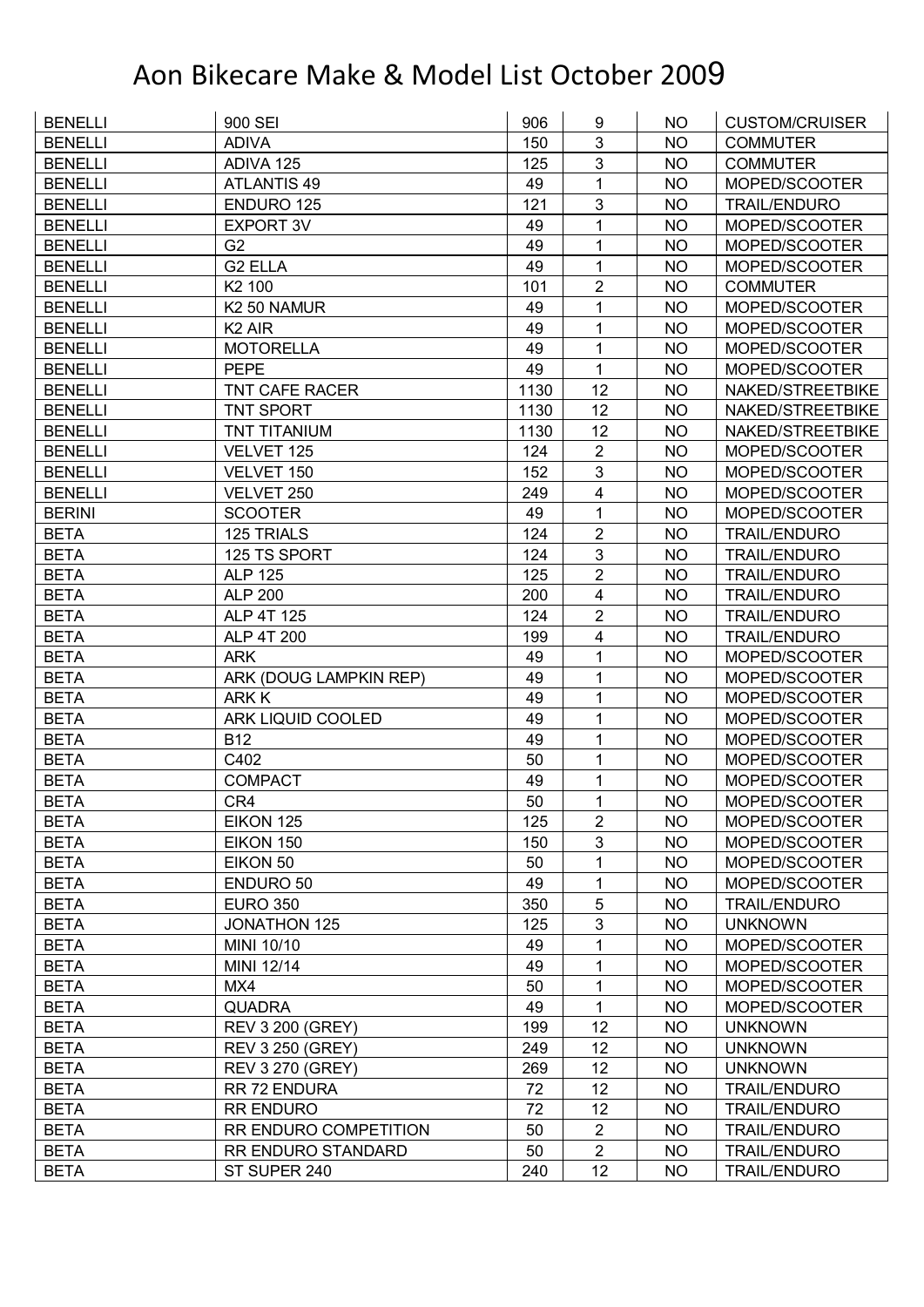| <b>BETA</b>      | <b>SUPER</b>                    | 50         | $\overline{2}$   | NO.       | <b>TRAIL/ENDURO</b>   |
|------------------|---------------------------------|------------|------------------|-----------|-----------------------|
| <b>BETA</b>      | <b>SUPERMOTO</b>                | 49         | $\overline{2}$   | <b>NO</b> | <b>TRAIL/ENDURO</b>   |
| <b>BETA</b>      | <b>SUPERMOTO RR72</b>           | 72         | $\overline{2}$   | <b>NO</b> | <b>TRAIL/ENDURO</b>   |
| <b>BETA</b>      | <b>SYNT 125</b>                 | 125        | 12               | <b>NO</b> | <b>UNKNOWN</b>        |
| <b>BETA</b>      | <b>SYNT 240</b>                 | 240        | 12               | <b>NO</b> | <b>UNKNOWN</b>        |
| <b>BETA</b>      | <b>SYNT 260</b>                 | 260        | 12               | <b>NO</b> | <b>UNKNOWN</b>        |
| <b>BETA</b>      | TECHNO 125                      | 124        | 4                | <b>NO</b> | <b>UNKNOWN</b>        |
| <b>BETA</b>      | TECHNO <sub>200</sub>           | 200        | 4                | <b>NO</b> | <b>UNKNOWN</b>        |
| <b>BETA</b>      | TECHNO <sub>250</sub>           | 250        | 5                | <b>NO</b> | <b>UNKNOWN</b>        |
| <b>BETA</b>      | TECHNO <sub>270</sub>           | 269        | 5                | <b>NO</b> | <b>UNKNOWN</b>        |
| <b>BETA</b>      | <b>TEMPO</b>                    | 49         | 1                | <b>NO</b> | <b>UNKNOWN</b>        |
| <b>BETA</b>      | <b>TR 34</b>                    | 240        | 12               | <b>NO</b> | <b>UNKNOWN</b>        |
| <b>BETA</b>      | <b>TR 35</b>                    | 250        | 12               | <b>NO</b> | <b>UNKNOWN</b>        |
| <b>BETA</b>      | <b>TS 125</b>                   | 125        | 12               | <b>NO</b> | <b>UNKNOWN</b>        |
| <b>BETA</b>      | <b>ZERO-125</b>                 | 125        | 12               | <b>NO</b> | <b>UNKNOWN</b>        |
| <b>BETA</b>      | <b>ZERO-240</b>                 | 240        | 12               | <b>NO</b> | <b>UNKNOWN</b>        |
|                  |                                 |            |                  |           |                       |
| <b>BETA</b>      | ZERO-50                         | 49         | 1                | <b>NO</b> | <b>UNKNOWN</b>        |
| <b>BETAMOTOR</b> | ALP 4T 125                      | 124        | $\overline{2}$   | <b>NO</b> | <b>TRAIL/ENDURO</b>   |
| <b>BETAMOTOR</b> | ALP 4T 200                      | 199        | 4                | <b>NO</b> | <b>TRAIL/ENDURO</b>   |
| <b>BETAMOTOR</b> | <b>ARK</b>                      | 49         | 1                | <b>NO</b> | MOPED/SCOOTER         |
| <b>BETAMOTOR</b> | EIKON 125                       | 125        | $\overline{2}$   | <b>NO</b> | MOPED/SCOOTER         |
| <b>BETAMOTOR</b> | EIKON 150                       | 150        | 3                | <b>NO</b> | MOPED/SCOOTER         |
| <b>BETAMOTOR</b> | EIKON 50                        | 49         | 1                | <b>NO</b> | MOPED/SCOOTER         |
| <b>BETAMOTOR</b> | <b>QUADRA</b>                   | 49         | $\mathbf{1}$     | <b>NO</b> | MOPED/SCOOTER         |
| <b>BETAMOTOR</b> | SUPERMOTO 50                    | 49         | $\overline{2}$   | <b>NO</b> | <b>TRAIL/ENDURO</b>   |
| <b>BETAMOTOR</b> | SUPERMOTO 75                    | 72         | $\overline{2}$   | <b>NO</b> | <b>TRAIL/ENDURO</b>   |
|                  |                                 |            |                  |           |                       |
| <b>BIG BEAR</b>  |                                 |            |                  |           |                       |
| <b>CHOPPERS</b>  | <b>VENOM PROSTREET</b>          | 1618       | 9                | NO.       | <b>CUSTOM/CRUISER</b> |
| <b>BIMOTA</b>    | <b>500 V DUE</b>                | 499        | $6\phantom{1}$   | <b>NO</b> | <b>SPORTS</b>         |
| <b>BIMOTA</b>    | <b>BB1 MONO/BIPOSTO</b>         | 652        | $\overline{7}$   | <b>NO</b> | <b>SPORTS</b>         |
| <b>BIMOTA</b>    | <b>DB 11</b>                    | 904        | 11               | <b>NO</b> | <b>SPORTS</b>         |
| <b>BIMOTA</b>    | DB <sub>4</sub>                 | 904        | 11               | <b>NO</b> | <b>SPORTS</b>         |
| <b>BIMOTA</b>    | DB1                             | 748        | $\overline{7}$   | NO        | <b>SPORTS</b>         |
| <b>BIMOTA</b>    | <b>DB11</b>                     | 904        | 11               | <b>NO</b> | <b>SPORTS</b>         |
| <b>BIMOTA</b>    | DB <sub>2</sub>                 | 904        | 11               | <b>NO</b> | <b>SPORTS</b>         |
| <b>BIMOTA</b>    | DB <sub>2</sub> FF              | 904        | 11               | NO        | <b>SPORTS</b>         |
| <b>BIMOTA</b>    | <b>DB2 FINAL EDITION</b>        | 904        | 11               | <b>NO</b> | <b>SPORTS</b>         |
| <b>BIMOTA</b>    | DB <sub>2</sub> HF              | 904        | 11               | NO        | <b>SPORTS</b>         |
| <b>BIMOTA</b>    | <b>DB2 SR INJECTION</b>         | 904        | 11               | <b>NO</b> | <b>SPORTS</b>         |
| <b>BIMOTA</b>    | KB1                             | 1015       | 10               | NO.       | <b>SPORTS</b>         |
| <b>BIMOTA</b>    | <b>MANTRA</b>                   | 904        | 11               | <b>NO</b> | <b>SPORTS</b>         |
| <b>BIMOTA</b>    | SB <sub>2</sub>                 | 748        | $\boldsymbol{9}$ | <b>NO</b> | <b>SPORTS</b>         |
| <b>BIMOTA</b>    | SB <sub>3</sub>                 | 997        | 10               | <b>NO</b> | <b>SPORTS</b>         |
| <b>BIMOTA</b>    | SB <sub>6</sub>                 | 1074       | 12               | <b>NO</b> | <b>SPORTS</b>         |
| <b>BIMOTA</b>    | SB6R                            | 1100       | 12               | <b>NO</b> | <b>SPORTS</b>         |
| <b>BIMOTA</b>    | SB7                             | 748        | 10               | <b>NO</b> | <b>SPORTS</b>         |
| <b>BIMOTA</b>    | SB8K                            | 996        | 12               | <b>NO</b> | <b>SPORTS</b>         |
| <b>BIMOTA</b>    | SB <sub>8</sub> R               | 996        | 12               | <b>NO</b> | <b>SPORTS</b>         |
| <b>BIMOTA</b>    |                                 | 996        | 12               | NO        | <b>SPORTS</b>         |
| <b>BIMOTA</b>    | SB8 RD (LC)<br><b>SUPERMONO</b> |            | $\overline{7}$   | <b>NO</b> | <b>SPORTS</b>         |
| <b>BIMOTA</b>    | SUPERMONO BIPOSTO               | 652<br>652 | $\overline{7}$   | NO        | <b>SPORTS</b>         |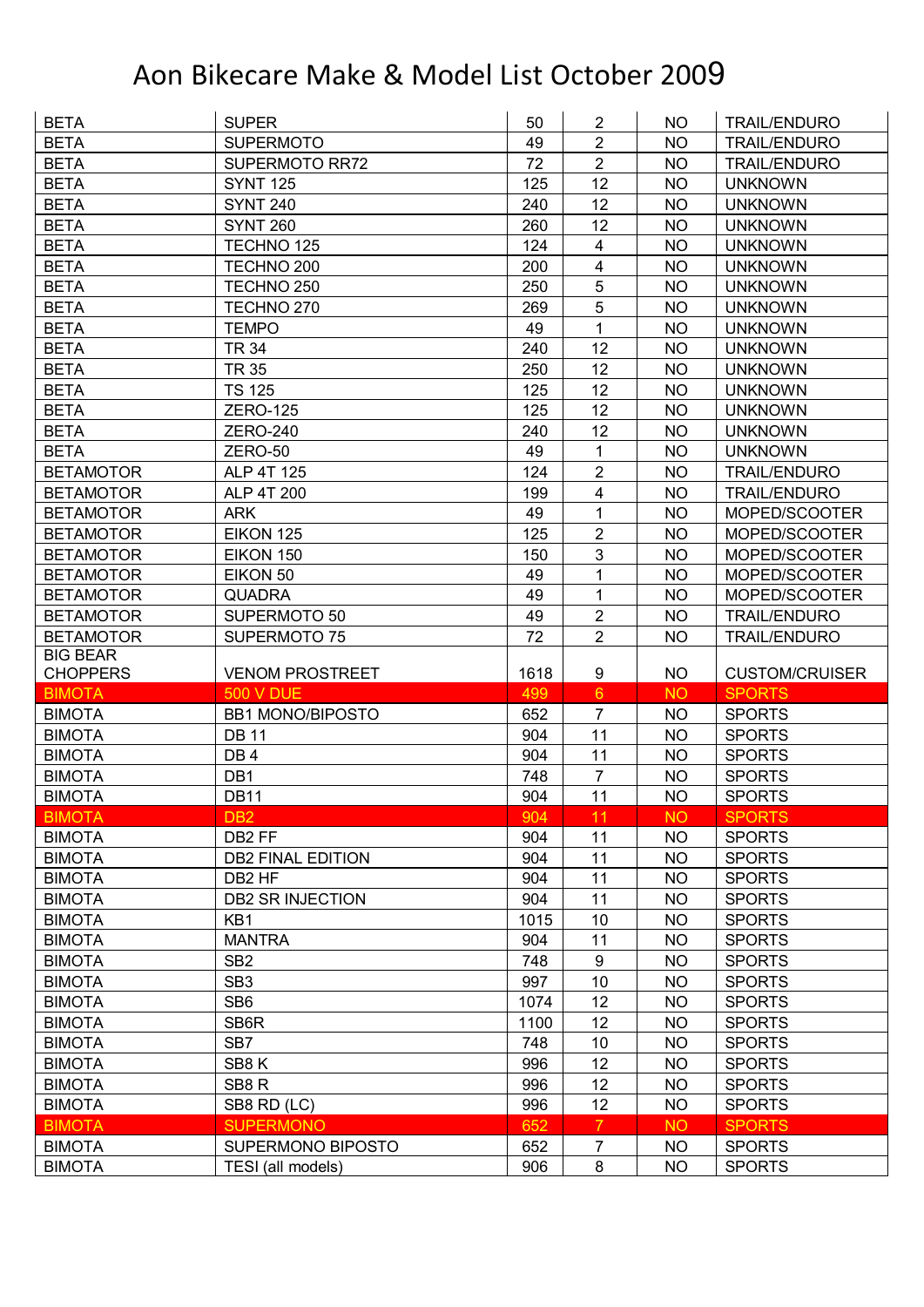| <b>BIMOTA</b> | <b>TESI 851</b>             | 851  | 8                | <b>NO</b> | <b>SPORTS</b>        |
|---------------|-----------------------------|------|------------------|-----------|----------------------|
| <b>BIMOTA</b> | <b>TESI EDIZIONE FINALE</b> | 904  | 8                | <b>NO</b> | <b>SPORTS</b>        |
| <b>BIMOTA</b> | <b>TESI EDIZONE SPEC</b>    | 904  | 8                | <b>NO</b> | <b>SPORTS</b>        |
| <b>BIMOTA</b> | <b>TESI ID SR</b>           | 904  | 8                | <b>NO</b> | <b>SPORTS</b>        |
| <b>BIMOTA</b> | YB10 (all models)           | 1002 | 10               | <b>NO</b> | <b>SPORTS</b>        |
| <b>BIMOTA</b> | YB10 BIPOSTO                | 1002 | 10               | NO        | <b>SPORTS</b>        |
| <b>BIMOTA</b> | YB10 DIECI                  | 1002 | 10               | <b>NO</b> | <b>SPORTS</b>        |
| <b>BIMOTA</b> | <b>YB11</b>                 | 1002 | 12               | <b>NO</b> | <b>SPORTS</b>        |
| <b>BIMOTA</b> | YB4 EI                      | 749  | 10               | <b>NO</b> | <b>SPORTS</b>        |
| <b>BIMOTA</b> | YB <sub>5</sub>             | 1188 | 10               | <b>NO</b> | <b>SPORTS</b>        |
| <b>BIMOTA</b> | <b>YB6 TUATARA</b>          | 989  | 10               | <b>NO</b> | <b>SPORTS</b>        |
| <b>BIMOTA</b> | <b>YB8 EI FURANO</b>        | 1002 | 12               | <b>NO</b> | <b>SPORTS</b>        |
| <b>BIMOTA</b> | YB8E                        | 1002 | 10               | <b>NO</b> | <b>SPORTS</b>        |
| <b>BIMOTA</b> | <b>YB9 BELLARIA</b>         | 599  | $\bf 8$          | <b>NO</b> | <b>SPORTS</b>        |
| <b>BIMOTA</b> | YB9 SR                      | 598  | 8                | <b>NO</b> | <b>SPORTS</b>        |
| <b>BIMOTA</b> | YB9 SRI FUEL INJECTION      | 599  | 8                | NO        | <b>SPORTS</b>        |
| <b>BMW</b>    | 600/7                       | 600  | $\bf 8$          | <b>NO</b> | NAKED/STREETBIKE     |
| <b>BMW</b>    | C <sub>1</sub>              | 125  | $\overline{2}$   | <b>NO</b> | MOPED/SCOOTER        |
| <b>BMW</b>    | C1 200                      | 176  | $\overline{2}$   | <b>NO</b> | MOPED/SCOOTER        |
| <b>BMW</b>    | C1 200 EXECUTIVE            | 176  | $\overline{2}$   | <b>NO</b> | MOPED/SCOOTER        |
| <b>BMW</b>    | C1 200 FAMILYS FRIEND       | 176  | $\overline{2}$   | <b>NO</b> | MOPED/SCOOTER        |
| <b>BMW</b>    | C1 200 FORMULA 1            | 176  | 2                | <b>NO</b> | MOPED/SCOOTER        |
| <b>BMW</b>    | C1 EXECUTIVE                | 125  | $\overline{2}$   | <b>NO</b> | MOPED/SCOOTER        |
| <b>BMW</b>    | C1 FAMILY'S FRIEND          | 125  | $\overline{c}$   | <b>NO</b> | MOPED/SCOOTER        |
| <b>BMW</b>    | CS100                       | 980  | $\boldsymbol{9}$ | <b>NO</b> | <b>TRAIL/ENDURO</b>  |
| <b>BMW</b>    | F650                        | 652  | 8                | <b>NO</b> | <b>TRAIL/ENDURO</b>  |
| <b>BMW</b>    | F650 CS SCARVER             | 652  | 8                | <b>NO</b> | <b>TRAIL/ENDURO</b>  |
| <b>BMW</b>    | F650 FLSE                   | 652  | 8                | <b>NO</b> | <b>TRAIL/ENDURO</b>  |
| <b>BMW</b>    | F650 FUNDURO                | 652  | 8                | <b>NO</b> | <b>TRAIL/ENDURO</b>  |
| <b>BMW</b>    | F650 GS                     | 650  | $\bf 8$          | <b>NO</b> | <b>TRAIL/ENDURO</b>  |
| <b>BMW</b>    | F650 GS GD                  | 652  | 8                | <b>NO</b> | <b>TRAIL/ENDURO</b>  |
| <b>BMW</b>    | F650 ST                     | 652  | 8                | <b>NO</b> | <b>TRAIL/ENDURO</b>  |
| <b>BMW</b>    | F650 STRADA SE              | 652  | 8                | <b>NO</b> | <b>TRAIL/ENDURO</b>  |
| <b>BMW</b>    | G650X-COUNTRY               | 652  | 9                | <b>NO</b> | <b>TRAIL/ENDURO</b>  |
| <b>BMW</b>    | <b>F800S</b>                | 798  | 10               | NO.       | <b>SPORTS</b>        |
| <b>BMW</b>    | <b>F800ST</b>               | 798  | 10               | <b>NO</b> | <b>SPORTS TOURER</b> |
| <b>BMW</b>    | <b>F800ST</b>               | 798  | 10               | <b>NO</b> | <b>SPORTS</b>        |
| <b>BMW</b>    | HP <sub>2</sub>             | 1170 | 11               | <b>NO</b> | <b>TRAIL/ENDURO</b>  |
| <b>BMW</b>    | K1200 S                     | 1200 | 12               | <b>NO</b> | <b>SPORTS</b>        |
| <b>BMW</b>    | K <sub>1</sub>              | 987  | 10               | <b>NO</b> | <b>SPORTS TOURER</b> |
| <b>BMW</b>    | K100                        | 987  | 10               | <b>NO</b> | NAKED/STREETBIKE     |
| <b>BMW</b>    | K100 LT                     | 987  | 10               | <b>NO</b> | <b>TOURER</b>        |
| <b>BMW</b>    | K100 RS 16V                 | 987  | 10               | <b>NO</b> | <b>SPORTS TOURER</b> |
| <b>BMW</b>    | K100 RS 8V                  | 987  | 10               | <b>NO</b> | <b>SPORTS TOURER</b> |
| <b>BMW</b>    | K100 RT                     | 987  | 10               | <b>NO</b> | <b>TOURER</b>        |
| <b>BMW</b>    | K1100 LT                    | 1092 | 9                | <b>NO</b> | <b>TOURER</b>        |
| <b>BMW</b>    | K1100 LT HIGHLINE           | 1092 | 10               | <b>NO</b> | <b>TOURER</b>        |
| <b>BMW</b>    | K1100 LT SE                 | 1092 | 10               | <b>NO</b> | <b>TOURER</b>        |
| <b>BMW</b>    | K1100 RS                    | 1092 | 10               | <b>NO</b> | <b>SPORTS TOURER</b> |
| <b>BMW</b>    | K1100 RS SPECIAL            | 1092 | 10               | <b>NO</b> | <b>SPORTS TOURER</b> |
| <b>BMW</b>    | k1200 GT                    | 1171 | 9                | <b>NO</b> | <b>SPORTS TOURER</b> |
| <b>BMW</b>    | K1200 LT                    | 1200 | $\overline{7}$   | <b>NO</b> | <b>TOURER</b>        |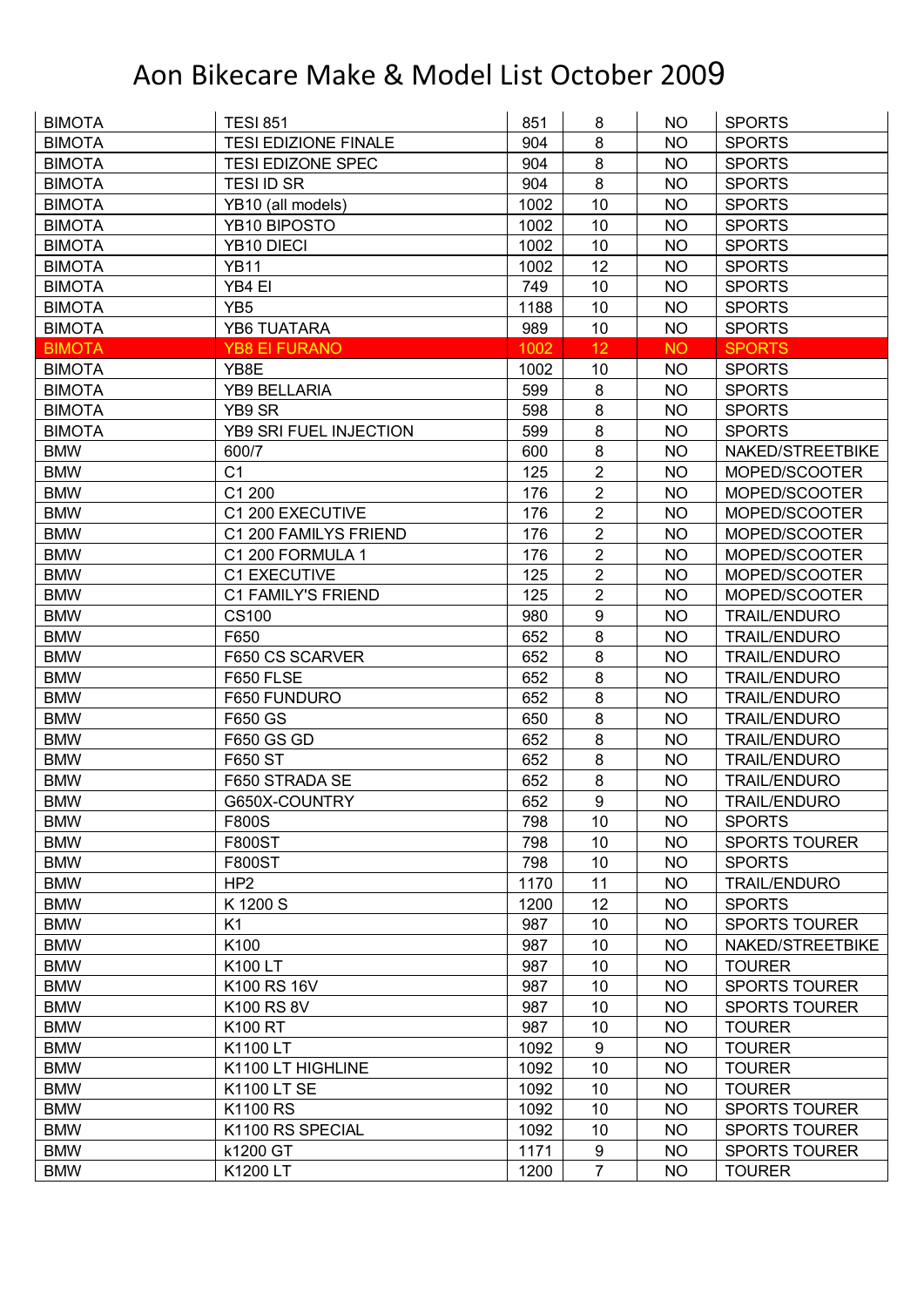| <b>BMW</b> | <b>K1200 LT LUX</b> | 1171 | 7                | NO        | <b>TOURER</b>         |
|------------|---------------------|------|------------------|-----------|-----------------------|
| <b>BMW</b> | <b>K1200 LT SE</b>  | 1171 | $\overline{7}$   | <b>NO</b> | <b>TOURER</b>         |
| <b>BMW</b> | K1200 RS            | 1171 | 11               | <b>NO</b> | <b>SPORTS TOURER</b>  |
| <b>BMW</b> | <b>K1200 RS SE</b>  | 1171 | 11               | <b>NO</b> | <b>SPORTS TOURER</b>  |
| <b>BMW</b> | K75                 | 740  | $\boldsymbol{9}$ | <b>NO</b> | NAKED/STREETBIKE      |
| <b>BMW</b> | <b>K75 C</b>        | 740  | $\boldsymbol{9}$ | NO        | NAKED/STREETBIKE      |
| <b>BMW</b> | K75 RT              | 740  | $\boldsymbol{9}$ | <b>NO</b> | <b>TOURER</b>         |
| <b>BMW</b> | K75 RT ULTIMA       | 740  | 9                | <b>NO</b> | <b>TOURER</b>         |
| <b>BMW</b> | <b>K75 S</b>        | 740  | $\boldsymbol{9}$ | <b>NO</b> | <b>SPORTS</b>         |
| <b>BMW</b> | R 1150 R            | 1150 | 9                | <b>NO</b> | NAKED/STREETBIKE      |
| <b>BMW</b> | R 1150 RT           | 1130 | 9                | <b>NO</b> | <b>TOURER</b>         |
| <b>BMW</b> | R 1200 GS ADVENTURE | 1170 | 10               | <b>NO</b> | <b>TRAIL/ENDURO</b>   |
| <b>BMW</b> | R 1200 S            | 1170 | 12               | <b>NO</b> | <b>SPORTS</b>         |
| <b>BMW</b> | R 850 RT (GREY)     | 848  | $\boldsymbol{9}$ | <b>NO</b> | NAKED/STREETBIKE      |
| <b>BMW</b> | R <sub>100</sub>    | 980  | 9                | <b>NO</b> | NAKED/STREETBIKE      |
| <b>BMW</b> | R100 7/T            | 980  | 9                | <b>NO</b> | NAKED/STREETBIKE      |
| <b>BMW</b> | <b>R100 CS</b>      | 980  | 9                | <b>NO</b> | NAKED/STREETBIKE      |
| <b>BMW</b> | <b>R100 GS</b>      | 980  | 9                | <b>NO</b> | NAKED/STREETBIKE      |
| <b>BMW</b> | R100 GS P-D         | 980  | $\boldsymbol{9}$ | <b>NO</b> | NAKED/STREETBIKE      |
| <b>BMW</b> | R100 GS-PD CLASSIC  | 980  | 9                | <b>NO</b> | NAKED/STREETBIKE      |
| <b>BMW</b> | <b>R100 R</b>       | 980  | 9                | <b>NO</b> | <b>TOURER</b>         |
| <b>BMW</b> | R100 R CLASSIC      | 980  | $\boldsymbol{9}$ | <b>NO</b> | <b>TOURER</b>         |
| <b>BMW</b> | R100 R MYSTIC       | 980  | 9                | <b>NO</b> | <b>TOURER</b>         |
| <b>BMW</b> | <b>R100 RS</b>      | 980  | 8                | <b>NO</b> | <b>SPORTS</b>         |
| <b>BMW</b> | R100 RS MONOLEVER   | 980  | $\bf 8$          | <b>NO</b> | <b>SPORTS</b>         |
| <b>BMW</b> | <b>R100 RT</b>      | 980  | 8                | <b>NO</b> | <b>TOURER</b>         |
| <b>BMW</b> | R100 RT CLASSIC     | 980  | 8                | <b>NO</b> | <b>TOURER</b>         |
| <b>BMW</b> | R100 RT MONOLEVER   | 980  | 8                | <b>NO</b> | <b>TOURER</b>         |
| <b>BMW</b> | R <sub>100</sub> S  | 980  | 9                | <b>NO</b> | <b>SPORTS TOURER</b>  |
| <b>BMW</b> | R1100 GS            | 1085 | 10               | <b>NO</b> | <b>TRAIL/ENDURO</b>   |
| <b>BMW</b> | R1100 R             | 1085 | 10               | <b>NO</b> | NAKED/STREETBIKE      |
| <b>BMW</b> | <b>R1100 RS</b>     | 1085 | 10               | <b>NO</b> | <b>SPORTS TOURER</b>  |
| <b>BMW</b> | <b>R1100 RS SE</b>  | 1085 | 10               | <b>NO</b> | <b>SPORTS TOURER</b>  |
| <b>BMW</b> | <b>R1100 RT</b>     | 1085 | $\boldsymbol{9}$ | <b>NO</b> | <b>TOURER</b>         |
| <b>BMW</b> | <b>R1100 RT SE</b>  | 1085 | 9                | NO        | <b>TOURER</b>         |
| <b>BMW</b> | R1100 S             | 1085 | 11               | <b>NO</b> | <b>SPORTS</b>         |
| <b>BMW</b> | R1100 SS            | 1085 | 11               | NO        | <b>SPORTS</b>         |
| <b>BMW</b> | <b>R1100R</b>       | 1085 | 10               | <b>NO</b> | NAKED/STREETBIKE      |
| <b>BMW</b> | R1150 GS            | 1130 | 10               | <b>NO</b> | <b>TRAIL/ENDURO</b>   |
| <b>BMW</b> | R1150 R             | 1130 | $\boldsymbol{9}$ | <b>NO</b> | NAKED/STREETBIKE      |
| <b>BMW</b> | R1150 RS            | 1130 | $\boldsymbol{9}$ | <b>NO</b> | <b>TOURER</b>         |
| <b>BMW</b> | <b>R1150 RT</b>     | 1130 | $\boldsymbol{9}$ | <b>NO</b> | <b>TOURER</b>         |
| <b>BMW</b> | R1200 C             | 1170 | $\bf 8$          | <b>NO</b> | <b>CUSTOM/CRUISER</b> |
| <b>BMW</b> | R1200 C             | 1170 | $\bf 8$          | <b>NO</b> | <b>CUSTOM/CRUISER</b> |
| <b>BMW</b> | R1200 C AVANTGARDE  | 1170 | $\bf 8$          | <b>NO</b> | <b>CUSTOM/CRUISER</b> |
| <b>BMW</b> | R1200 C INDEPENDENT | 1170 | $\bf 8$          | <b>NO</b> | <b>CUSTOM/CRUISER</b> |
| <b>BMW</b> | R1200 GS            | 1199 | 11               | <b>NO</b> | <b>CUSTOM/CRUISER</b> |
| <b>BMW</b> | <b>R1200RT</b>      | 1170 | 11               | <b>NO</b> | <b>TOURER</b>         |
| <b>BMW</b> | R40                 | 450  | $\,6$            | <b>NO</b> | NAKED/STREETBIKE      |
| <b>BMW</b> | R45                 | 473  | $\,6$            | <b>NO</b> | NAKED/STREETBIKE      |
| <b>BMW</b> | R50/5               | 498  | $\,6$            | NO.       | <b>TOURER</b>         |
| <b>BMW</b> | R60/5-7             | 599  | $\,6$            | <b>NO</b> | <b>TOURER</b>         |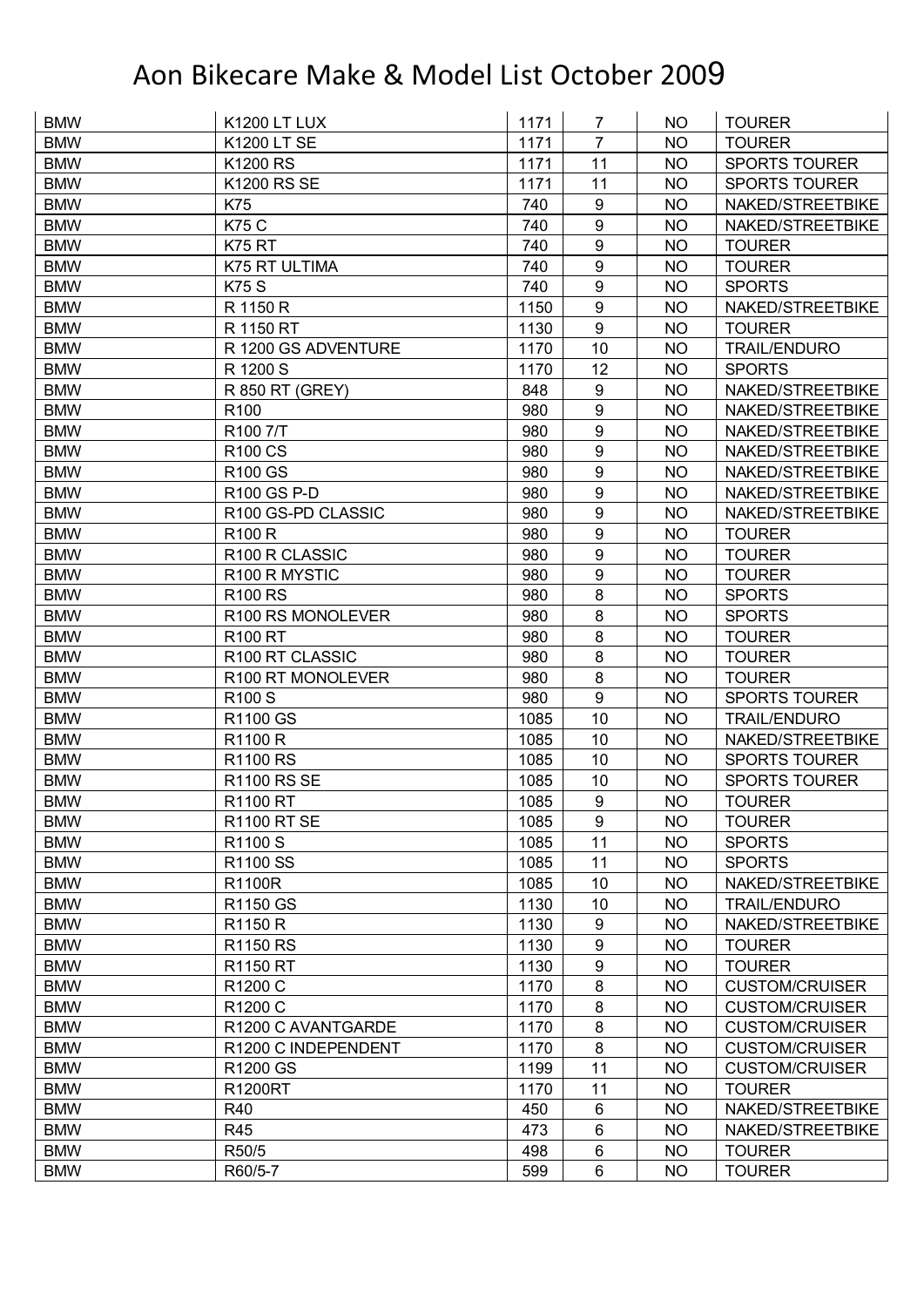| <b>BMW</b>       | R65                        | 649  | 8                       | NO.       | NAKED/STREETBIKE      |
|------------------|----------------------------|------|-------------------------|-----------|-----------------------|
| <b>BMW</b>       | <b>R65 GS</b>              | 650  | 8                       | <b>NO</b> | <b>CUSTOM/CRUISER</b> |
| <b>BMW</b>       | <b>R65LS</b>               | 649  | 8                       | <b>NO</b> | <b>CUSTOM/CRUISER</b> |
| <b>BMW</b>       | R65 MONOLEVER              | 649  | 8                       | <b>NO</b> | <b>CUSTOM/CRUISER</b> |
| <b>BMW</b>       | <b>R65 RT</b>              | 650  | 8                       | <b>NO</b> | <b>CUSTOM/CRUISER</b> |
| <b>BMW</b>       | R69                        | 600  | 8                       | NO        | <b>CUSTOM/CRUISER</b> |
| <b>BMW</b>       | <b>R69 S</b>               | 594  | 8                       | <b>NO</b> | <b>CUSTOM/CRUISER</b> |
| <b>BMW</b>       | R75/5-7                    | 745  | $\overline{7}$          | <b>NO</b> | NAKED/STREETBIKE      |
| <b>BMW</b>       | <b>R80</b>                 | 797  | $\overline{7}$          | <b>NO</b> | NAKED/STREETBIKE      |
| <b>BMW</b>       | R80 G/S MONOLEVER          | 797  | 8                       | <b>NO</b> | TRAIL/ENDURO          |
| <b>BMW</b>       | R80 GS PARALEVER           | 797  | 8                       | <b>NO</b> | <b>TRAIL/ENDURO</b>   |
| <b>BMW</b>       | <b>R80 R</b>               | 798  | $\boldsymbol{9}$        | <b>NO</b> | NAKED/STREETBIKE      |
| <b>BMW</b>       | <b>R80 RT</b>              | 797  | $\overline{7}$          | <b>NO</b> | <b>TOURER</b>         |
| <b>BMW</b>       | <b>R80 ST</b>              | 797  | 8                       | <b>NO</b> | <b>TRAIL/ENDURO</b>   |
| <b>BMW</b>       | R80/7                      | 797  | 7                       | <b>NO</b> | NAKED/STREETBIKE      |
| <b>BMW</b>       | <b>R850 C</b>              | 848  | 6                       | <b>NO</b> | <b>CUSTOM/CRUISER</b> |
| <b>BMW</b>       | <b>R850 GS</b>             | 848  | 8                       | <b>NO</b> | <b>TRAIL/ENDURO</b>   |
| <b>BMW</b>       | <b>R850R</b>               | 848  | 9                       | <b>NO</b> | <b>CUSTOM/CRUISER</b> |
| <b>BMW</b>       | R850R CLASSIC              | 848  | $\overline{9}$          | <b>NO</b> | <b>CUSTOM/CRUISER</b> |
| <b>BMW</b>       | R90                        | 898  | 10                      | NO        | <b>SPORTS TOURER</b>  |
| <b>BOSS HOSS</b> | ZZ4 350                    | 5700 | 12                      | <b>NO</b> | <b>CUSTOM/CRUISER</b> |
| <b>BRITAX</b>    | <b>KARI-BIKE</b>           | 49   | 1                       | <b>NO</b> | MOPED/SCOOTER         |
| <b>BSA</b>       | 350 TRAIL                  | 350  | $\overline{\mathbf{4}}$ | <b>NO</b> | <b>TRAIL/ENDURO</b>   |
| <b>BSA</b>       | A10                        | 646  | 5                       | <b>NO</b> | <b>UNKNOWN</b>        |
| <b>BSA</b>       | A10 GOLDEN FLASH           | 646  | 5                       | NO        | <b>UNKNOWN</b>        |
| <b>BSA</b>       | A10 RGS                    | 654  | 5                       | <b>NO</b> | <b>UNKNOWN</b>        |
| <b>BSA</b>       | A10 SUPER ROCKET           | 646  | 5                       | <b>NO</b> | <b>UNKNOWN</b>        |
| <b>BSA</b>       | A50 ROYAL STAR             | 499  | 5                       | <b>NO</b> | <b>UNKNOWN</b>        |
| <b>BSA</b>       | A65                        | 654  | 5                       | <b>NO</b> | <b>UNKNOWN</b>        |
| <b>BSA</b>       | A65 FIREBIRD               | 654  | 5                       | <b>NO</b> | <b>UNKNOWN</b>        |
| <b>BSA</b>       | A65 LIGHTNING              | 654  | 5                       | <b>NO</b> | <b>UNKNOWN</b>        |
| <b>BSA</b>       | A65 SPITFIRE MK4           | 654  | 5                       | <b>NO</b> | <b>UNKNOWN</b>        |
| <b>BSA</b>       | A65 SS SPITFIRE MK2        | 654  | 5                       | <b>NO</b> | <b>UNKNOWN</b>        |
| <b>BSA</b>       | A65 STAR TWIN              | 654  | 5                       | <b>NO</b> | <b>UNKNOWN</b>        |
| <b>BSA</b>       | A65 THUNDERBOLT            | 654  | 5                       | NO.       | <b>UNKNOWN</b>        |
| <b>BSA</b>       | A65T                       | 654  | 5                       | <b>NO</b> | <b>UNKNOWN</b>        |
| <b>BSA</b>       | A65T THUNDERBOLT           | 654  | 5                       | NO.       | <b>UNKNOWN</b>        |
| <b>BSA</b>       | A7                         | 499  | 5                       | <b>NO</b> | <b>UNKNOWN</b>        |
| <b>BSA</b>       | A75 ROCKET 3               | 740  | 7                       | <b>NO</b> | <b>UNKNOWN</b>        |
| <b>BSA</b>       | <b>B21</b>                 | 247  | $\mathfrak{B}$          | <b>NO</b> | <b>UNKNOWN</b>        |
| <b>BSA</b>       | <b>B25 S GOLDSTAR</b>      | 247  | 3                       | <b>NO</b> | <b>UNKNOWN</b>        |
| <b>BSA</b>       | <b>B25 STARFIRE</b>        | 247  | $\sqrt{3}$              | NO        | <b>UNKNOWN</b>        |
| <b>BSA</b>       | <b>B25 T VICTOR TRAIL</b>  | 247  | 3                       | <b>NO</b> | <b>UNKNOWN</b>        |
| <b>BSA</b>       | <b>B31</b>                 | 348  | 4                       | <b>NO</b> | <b>UNKNOWN</b>        |
| <b>BSA</b>       | <b>B32 A</b>               | 348  | 4                       | NO        | <b>UNKNOWN</b>        |
| <b>BSA</b>       | <b>B33</b>                 | 499  | 5                       | <b>NO</b> | <b>UNKNOWN</b>        |
| <b>BSA</b>       | <b>B34</b>                 | 499  | 5                       | <b>NO</b> | <b>UNKNOWN</b>        |
| <b>BSA</b>       | <b>B40</b>                 | 343  | $\overline{\mathbf{4}}$ | <b>NO</b> | <b>UNKNOWN</b>        |
| <b>BSA</b>       | <b>B44 VICTOR SPECIAL</b>  | 441  | 4                       | <b>NO</b> | <b>UNKNOWN</b>        |
| <b>BSA</b>       | <b>B44SS SHOOTING STAR</b> | 441  | 4                       | <b>NO</b> | <b>UNKNOWN</b>        |
| <b>BSA</b>       | <b>B50 GOLDSTAR</b>        | 499  | 5                       | <b>NO</b> | <b>UNKNOWN</b>        |
| <b>BSA</b>       | <b>B50 SS</b>              | 499  | 5                       | <b>NO</b> | <b>UNKNOWN</b>        |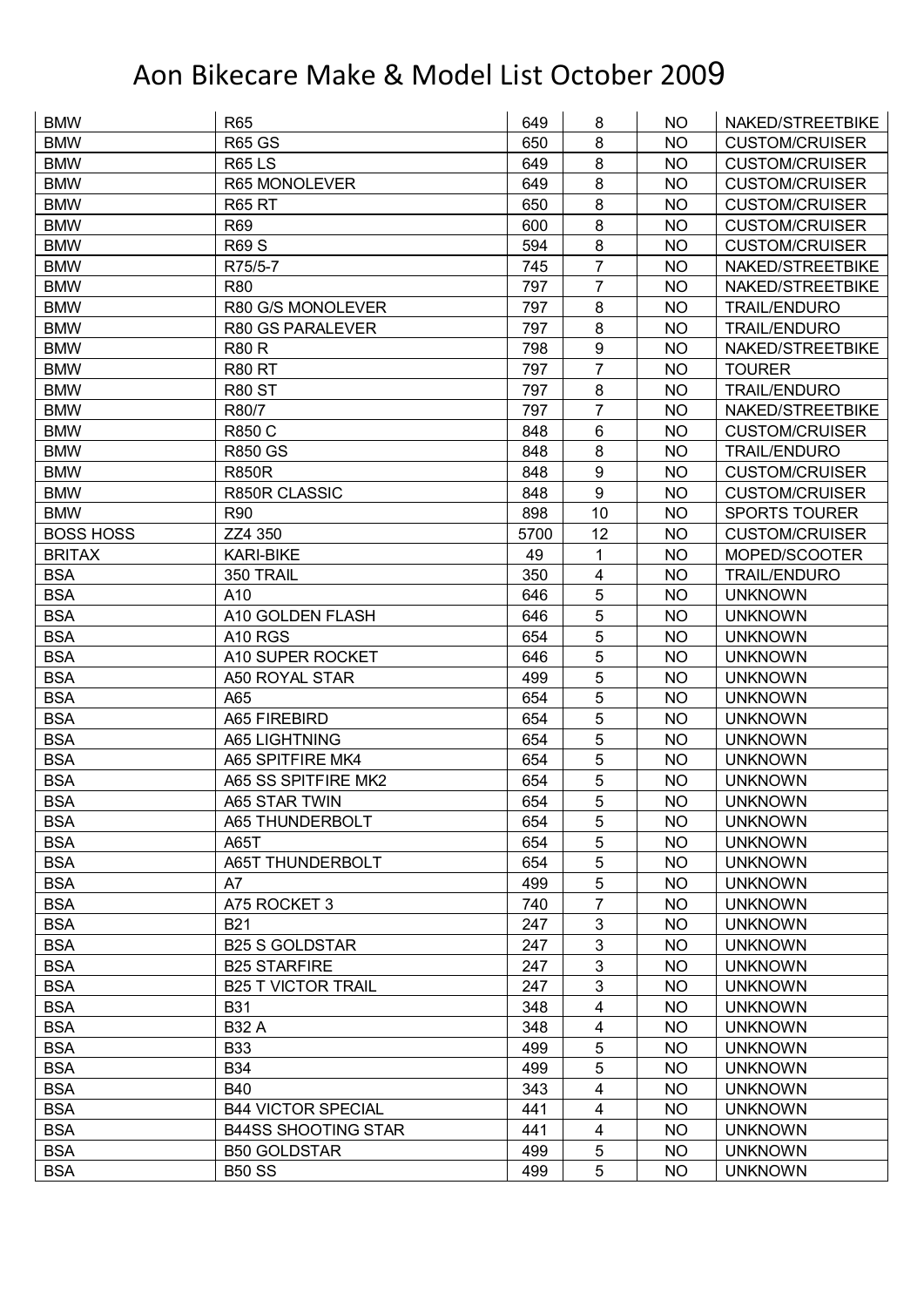| <b>BSA</b>     | <b>B50 T VICTOR TRAIL</b>    | 499  | 5                       | NO.       | <b>UNKNOWN</b>        |
|----------------|------------------------------|------|-------------------------|-----------|-----------------------|
| <b>BSA</b>     | <b>BANTAM 150</b>            | 148  | 1                       | <b>NO</b> | <b>UNKNOWN</b>        |
| <b>BSA</b>     | <b>BARACUDA</b>              | 249  | 3                       | <b>NO</b> | <b>UNKNOWN</b>        |
| <b>BSA</b>     | <b>BEAVER</b>                | 49   | 1                       | <b>NO</b> | <b>UNKNOWN</b>        |
| <b>BSA</b>     | <b>BOXER</b>                 | 50   | 1                       | <b>NO</b> | <b>UNKNOWN</b>        |
| <b>BSA</b>     | <b>BRIGAND</b>               | 49   | 1                       | NO        | <b>UNKNOWN</b>        |
| <b>BSA</b>     | <b>BTX 125</b>               | 126  | 4                       | <b>NO</b> | <b>UNKNOWN</b>        |
| <b>BSA</b>     | <b>BTX 175</b>               | 171  | 5                       | <b>NO</b> | <b>UNKNOWN</b>        |
| <b>BSA</b>     | C <sub>11</sub>              | 249  | 3                       | <b>NO</b> | <b>UNKNOWN</b>        |
| <b>BSA</b>     | C12                          | 249  | 3                       | <b>NO</b> | <b>UNKNOWN</b>        |
| <b>BSA</b>     | C <sub>15</sub>              | 249  | $\overline{\mathbf{4}}$ | <b>NO</b> | <b>UNKNOWN</b>        |
| <b>BSA</b>     | D175 BANTAM                  | 173  | $\overline{2}$          | <b>NO</b> | <b>UNKNOWN</b>        |
| <b>BSA</b>     | DI BANTAM 125                | 123  | 1                       | <b>NO</b> | <b>UNKNOWN</b>        |
| <b>BSA</b>     | <b>EASY RIDER</b>            | 49   | 1                       | <b>NO</b> | MOPED/SCOOTER         |
| <b>BSA</b>     | GOLD SR 400                  | 399  | 5                       | <b>NO</b> | <b>CUSTOM/CRUISER</b> |
| <b>BSA</b>     | GOLD SR 500                  | 499  | 6                       | <b>NO</b> | <b>CUSTOM/CRUISER</b> |
| <b>BSA</b>     | GT 50                        | 50   | 1                       | <b>NO</b> | <b>SPORTS</b>         |
| <b>BSA</b>     | M20                          | 500  | 5                       | <b>NO</b> | <b>UNKNOWN</b>        |
| <b>BSA</b>     | <b>ROB NORTH ROCKET 3</b>    | 830  | 12                      | <b>NO</b> | <b>UNKNOWN</b>        |
| <b>BSA</b>     | <b>TRACKER 125</b>           | 123  | 4                       | <b>NO</b> | <b>TRAIL/ENDURO</b>   |
| <b>BSA</b>     | <b>TRACKER 175</b>           | 171  | 5                       | <b>NO</b> | <b>TRAIL/ENDURO</b>   |
| <b>BSA</b>     | <b>WING WHEEL</b>            | 32   | 1                       | <b>NO</b> | <b>UNKNOWN</b>        |
| <b>BUELL</b>   | <b>BLAST</b>                 | 492  | 6                       | <b>NO</b> | <b>SPORTS</b>         |
| <b>BUELL</b>   | M2 CYCLONE                   | 1203 | 10                      | <b>NO</b> | <b>SPORTS</b>         |
| <b>BUELL</b>   | <b>RS 1200</b>               | 1200 | 9                       | <b>NO</b> | <b>SPORTS</b>         |
| <b>BUELL</b>   | S1 LIGHTNING                 | 1203 | 11                      | <b>NO</b> | <b>SPORTS</b>         |
| <b>BUELL</b>   | S1 LIGHTNING (MOLTEN ORANGE) | 1203 | 11                      | <b>NO</b> | <b>SPORTS</b>         |
| <b>BUELL</b>   | <b>S1 WHITE LIGHTNING</b>    | 1203 | 11                      | <b>NO</b> | <b>SPORTS</b>         |
| <b>BUELL</b>   | S3 THUNDERBOLT               | 1203 | 10                      | <b>NO</b> | <b>SPORTS TOURER</b>  |
| <b>BUELL</b>   | S3T THUNDERBOLT              | 1203 | 10                      | <b>NO</b> | <b>SPORTS TOURER</b>  |
| <b>BUELL</b>   | X1 LIGHTNING                 | 1203 | 11                      | <b>NO</b> | <b>SPORTS</b>         |
| <b>BUELL</b>   | <b>XB12R FIREBOLT</b>        | 1203 | 11                      | <b>NO</b> | <b>SPORTS</b>         |
| <b>BUELL</b>   | <b>XB9 LIGHTNING</b>         | 984  | 11                      | <b>NO</b> | <b>SPORTS</b>         |
| <b>BUELL</b>   | <b>XB9R FIREBOLT</b>         | 984  | 11                      | <b>NO</b> | <b>SPORTS</b>         |
| <b>BULTACO</b> | <b>ALPINA</b>                | 250  | 3                       | <b>NO</b> | <b>TRAIL/ENDURO</b>   |
| <b>BULTACO</b> | <b>ASTRO</b>                 | 49   | 2                       | <b>NO</b> | <b>TRAIL/ENDURO</b>   |
| <b>BULTACO</b> | FRONTERA 250                 | 238  | 3                       | <b>NO</b> | <b>TRAIL/ENDURO</b>   |
| <b>BULTACO</b> | FRONTERA 370                 | 363  | 4                       | <b>NO</b> | <b>TRAIL/ENDURO</b>   |
| <b>BULTACO</b> | <b>LOBITO</b>                | 49   | $\overline{2}$          | <b>NO</b> | <b>TRAIL/ENDURO</b>   |
| <b>BULTACO</b> | <b>MATADOR</b>               | 326  | 4                       | <b>NO</b> | <b>TRAIL/ENDURO</b>   |
| <b>BULTACO</b> | <b>MATADOR SD</b>            | 250  | $\overline{\mathbf{4}}$ | <b>NO</b> | <b>TRAIL/ENDURO</b>   |
| <b>BULTACO</b> | <b>PURSANG</b>               | 363  | 3                       | <b>NO</b> | <b>TRAIL/ENDURO</b>   |
| <b>BULTACO</b> | PURSANG 125                  | 125  | $\overline{c}$          | <b>NO</b> | <b>TRAIL/ENDURO</b>   |
| <b>BULTACO</b> | PURSANG 250                  | 250  | 3                       | <b>NO</b> | <b>TRAIL/ENDURO</b>   |
| <b>BULTACO</b> | PURSANG 326                  | 326  | 3                       | <b>NO</b> | <b>TRAIL/ENDURO</b>   |
| <b>BULTACO</b> | SHERCO 125                   | 124  | 5                       | <b>NO</b> | <b>TRAIL/ENDURO</b>   |
| <b>BULTACO</b> | SHERCO 200                   | 199  | 5                       | <b>NO</b> | <b>TRAIL/ENDURO</b>   |
| <b>BULTACO</b> | SHERCO 250                   | 249  | 5                       | <b>NO</b> | <b>TRAIL/ENDURO</b>   |
| <b>BULTACO</b> | SHERCO 290                   | 289  | $\,6$                   | <b>NO</b> | <b>TRAIL/ENDURO</b>   |
| <b>BULTACO</b> | <b>SHERPA</b>                | 244  | 5                       | <b>NO</b> | <b>TRAIL/ENDURO</b>   |
| <b>BULTACO</b> | <b>SHERPA</b>                | 326  | 6                       | <b>NO</b> | <b>TRAIL/ENDURO</b>   |
|                |                              |      |                         |           |                       |
| <b>BULTACO</b> | SHERPA 350                   | 340  | 5                       | NO        | <b>TRAIL/ENDURO</b>   |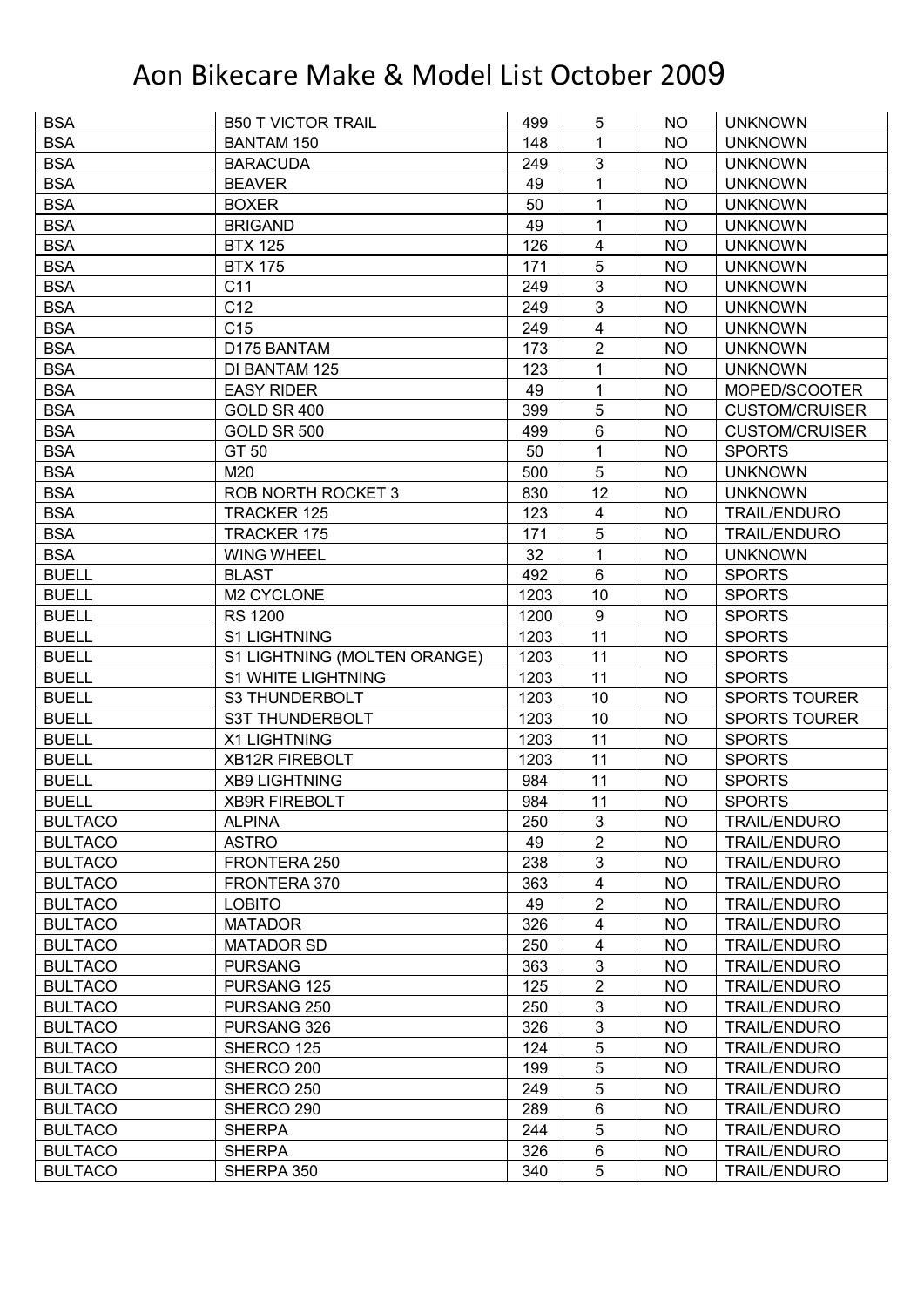| <b>CAGIVA</b> | 125 BLUES (MAX POWER 12 BHP)  | 125  | 3                       | NO.       | <b>CUSTOM/CRUISER</b> |
|---------------|-------------------------------|------|-------------------------|-----------|-----------------------|
| <b>CAGIVA</b> | 125 BLUES (MAX POWER 12 BHP)  | 125  | 3                       | <b>NO</b> | <b>CUSTOM/CRUISER</b> |
| <b>CAGIVA</b> | 125 BLUES (UNRESTRICTED)      | 125  | $6\phantom{1}$          | <b>NO</b> | <b>CUSTOM/CRUISER</b> |
| <b>CAGIVA</b> | 125 MITO                      | 124  | 8                       | <b>NO</b> | <b>SPORTS</b>         |
| <b>CAGIVA</b> | 125 MITO II FF                | 124  | 8                       | <b>NO</b> | <b>SPORTS</b>         |
| <b>CAGIVA</b> | 125 ROADSTER                  | 125  | $\overline{2}$          | <b>NO</b> | NAKED/STREETBIKE      |
| <b>CAGIVA</b> | 350 ALAZZURRA                 | 349  | 6                       | <b>NO</b> | <b>SPORTS</b>         |
| <b>CAGIVA</b> | 350 ALAZZURRA GT              | 349  | $6\phantom{1}$          | <b>NO</b> | <b>SPORTS</b>         |
| <b>CAGIVA</b> | 650 ALAZZURRA                 | 650  | 9                       | <b>NO</b> | <b>SPORTS</b>         |
| <b>CAGIVA</b> | 650 ALAZZURRA GT              | 650  | 9                       | <b>NO</b> | <b>SPORTS</b>         |
| <b>CAGIVA</b> | 650 ELEFANT                   | 650  | 9                       | <b>NO</b> | <b>TRAIL/ENDURO</b>   |
| <b>CAGIVA</b> | 750 ELEFANT                   | 748  | $\boldsymbol{9}$        | <b>NO</b> | <b>TRAIL/ENDURO</b>   |
| <b>CAGIVA</b> | 750 ELEFANT                   | 748  | 9                       | <b>NO</b> | <b>TRAIL/ENDURO</b>   |
| <b>CAGIVA</b> | 900 IE ELEFANT                | 904  | 10                      | <b>NO</b> | <b>TRAIL/ENDURO</b>   |
| <b>CAGIVA</b> | 900 IE ELEFANT / E            | 904  | $\boldsymbol{9}$        | NO        | <b>TRAIL/ENDURO</b>   |
| <b>CAGIVA</b> | ALA BLU 250                   | 243  | $\overline{\mathbf{4}}$ | <b>NO</b> | NAKED/STREETBIKE      |
| <b>CAGIVA</b> | ALA BLU 350                   | 342  | $6\phantom{1}$          | <b>NO</b> | <b>TRAIL/ENDURO</b>   |
| <b>CAGIVA</b> | ALA ROSSA 350                 | 344  | 5                       | <b>NO</b> | <b>TRAIL/ENDURO</b>   |
| <b>CAGIVA</b> | <b>ALA VERDE</b>              | 243  | $\overline{\mathbf{4}}$ | <b>NO</b> | NAKED/STREETBIKE      |
| <b>CAGIVA</b> | ALA VERDE 350                 | 342  | 6                       | <b>NO</b> | NAKED/STREETBIKE      |
| <b>CAGIVA</b> | C593                          | 916  | 12                      | <b>NO</b> | <b>SPORTS</b>         |
| <b>CAGIVA</b> | CANYON 500                    | 498  | $6\phantom{1}$          | <b>NO</b> | <b>TRAIL/ENDURO</b>   |
| <b>CAGIVA</b> | CANYON 600                    | 601  | $\overline{7}$          | <b>NO</b> | <b>TRAIL/ENDURO</b>   |
| <b>CAGIVA</b> | CITY 50                       | 49   | 1                       | <b>NO</b> | MOPED/SCOOTER         |
| <b>CAGIVA</b> | <b>CITY SCOOTER</b>           | 49   | $\mathbf{1}$            | <b>NO</b> | MOPED/SCOOTER         |
| <b>CAGIVA</b> | ELEFANT PARIS DAKAR           | 344  | $\overline{7}$          | <b>NO</b> | <b>TRAIL/ENDURO</b>   |
| <b>CAGIVA</b> | <b>GRAND CANYON 900</b>       | 904  | $\boldsymbol{9}$        | <b>NO</b> | <b>TRAIL/ENDURO</b>   |
| <b>CAGIVA</b> | MITO (UNRESTRICTED)           | 125  | 8                       | <b>NO</b> | <b>SPORTS</b>         |
| <b>CAGIVA</b> | <b>MITO 50</b>                | 49   | $\overline{2}$          | <b>NO</b> | MOPED/SCOOTER         |
| <b>CAGIVA</b> | <b>MITO EVOLUTION</b>         | 125  | 8                       | <b>NO</b> | <b>SPORTS</b>         |
| <b>CAGIVA</b> | NAVIGATOR T1000               | 1000 | 11                      | <b>NO</b> | <b>TOURER</b>         |
| <b>CAGIVA</b> | NUVOLA 125                    | 125  | 3                       | <b>NO</b> | MOPED/SCOOTER         |
| <b>CAGIVA</b> | PLANET 125                    | 125  | 3                       | <b>NO</b> | NAKED/STREETBIKE      |
| <b>CAGIVA</b> | PRIMA 50                      | 49   | $\overline{2}$          | <b>NO</b> | MOPED/SCOOTER         |
| <b>CAGIVA</b> | PRIMA 80                      | 75   | $\overline{2}$          | <b>NO</b> | MOPED/SCOOTER         |
| <b>CAGIVA</b> | <b>RAPTOR</b>                 | 996  | 11                      | <b>NO</b> | NAKED/STREETBIKE      |
| <b>CAGIVA</b> | <b>RIVER 600</b>              | 601  | 6                       | <b>NO</b> | NAKED/STREETBIKE      |
| <b>CAGIVA</b> | ROADSTER 200                  | 200  | 3                       | <b>NO</b> | NAKED/STREETBIKE      |
| <b>CAGIVA</b> | <b>SST 125 LR</b>             | 123  | $\mathbf{3}$            | NO        | <b>CUSTOM/CRUISER</b> |
| <b>CAGIVA</b> | <b>SST 125 NC</b>             | 123  | $\sqrt{3}$              | <b>NO</b> | NAKED/STREETBIKE      |
| <b>CAGIVA</b> | <b>SST 250</b>                | 243  | $\overline{\mathbf{4}}$ | <b>NO</b> | NAKED/STREETBIKE      |
| <b>CAGIVA</b> | SUPER CITY 125 (UNRESTRICTED) | 125  | 7                       | <b>NO</b> | <b>TRAIL/ENDURO</b>   |
| <b>CAGIVA</b> | SUPER CITY 50                 | 49   | 1                       | <b>NO</b> | <b>TRAIL/ENDURO</b>   |
| <b>CAGIVA</b> | SUPER CITY 80                 | 75   | $\overline{2}$          | <b>NO</b> | <b>TRAIL/ENDURO</b>   |
| <b>CAGIVA</b> | <b>SXT 125</b>                | 123  | $\mathbf{3}$            | <b>NO</b> | <b>TRAIL/ENDURO</b>   |
| <b>CAGIVA</b> | <b>V-RAPTOR</b>               | 996  | 11                      | <b>NO</b> | NAKED/STREETBIKE      |
| <b>CAGIVA</b> | W12 350                       | 343  | $\sqrt{5}$              | <b>NO</b> | <b>TRAIL/ENDURO</b>   |
| <b>CAGIVA</b> | W16 600                       | 601  | $\overline{7}$          | <b>NO</b> | <b>TRAIL/ENDURO</b>   |
| <b>CAGIVA</b> | W4 50                         | 49   | 1                       | <b>NO</b> | <b>TRAIL/ENDURO</b>   |
| <b>CAGIVA</b> | W4 80                         | 75   | $\mathbf 2$             | <b>NO</b> | <b>TRAIL/ENDURO</b>   |
| <b>CAGIVA</b> | W8 125                        | 125  | $\overline{7}$          | <b>NO</b> | <b>TRAIL/ENDURO</b>   |
| <b>CAGIVA</b> | WSX 125 ALLETTA ROSSA         | 125  | 5                       | <b>NO</b> | <b>TRAIL/ENDURO</b>   |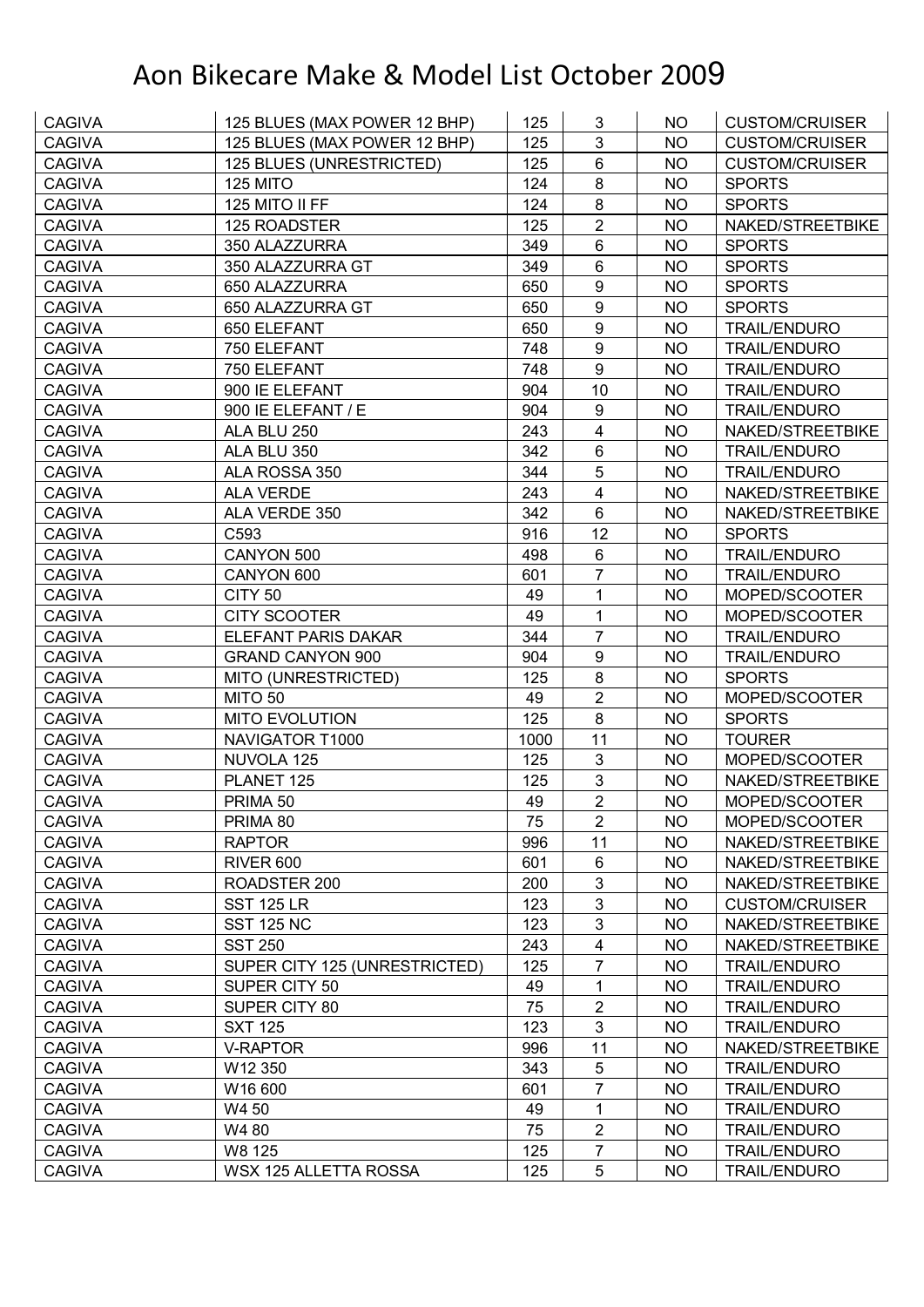| <b>CASAL</b><br><b>BOSSINI</b><br>49<br>1<br><b>NO</b><br><b>UNKNOWN</b><br>CASAL<br><b>CY 50</b><br>49<br>1<br><b>NO</b><br><b>UNKNOWN</b><br>49<br>1<br><b>CASAL</b><br><b>MAGNUM</b><br><b>NO</b><br><b>UNKNOWN</b><br>49<br>1<br><b>CASAL</b><br><b>NO</b><br><b>MIRABELLE</b><br><b>UNKNOWN</b><br><b>CASAL</b><br>49<br>1<br><b>NO</b><br>PHANTOM 5<br><b>UNKNOWN</b><br><b>CASAL</b><br>S <sub>2</sub><br>49<br>1<br><b>NO</b><br><b>UNKNOWN</b><br>SS <sub>4</sub><br><b>CASAL</b><br>49<br>1<br><b>NO</b><br><b>UNKNOWN</b><br>1<br>49<br><b>CASAL</b><br>THE BOSS<br><b>NO</b><br><b>UNKNOWN</b><br><b>CCM</b><br>604 SPORT<br>598<br><b>NO</b><br>10<br><b>UNKNOWN</b><br><b>CCM</b><br>604 R<br>597<br>10<br><b>NO</b><br><b>TRAIL/ENDURO</b><br><b>CCM</b><br>640 RS<br>693<br>10<br><b>NO</b><br><b>TRAIL/ENDURO</b><br><b>CCM</b><br>$\boldsymbol{9}$<br><b>644 DUAL SPORTS</b><br>644<br><b>NO</b><br><b>TRAIL/ENDURO</b><br>$\overline{7}$<br><b>CCM</b><br>398<br><b>FT35S</b><br><b>NO</b><br><b>TRAIL/ENDURO</b><br><b>CCM</b><br>R 30<br>644<br>10<br><b>NO</b><br><b>TRAIL/ENDURO</b><br><b>CCM</b><br><b>R35</b><br>398<br>$\overline{7}$<br><b>NO</b><br><b>TRAIL/ENDURO</b><br><b>CCM</b><br>597<br>6<br>V-TWIN<br><b>NO</b><br><b>TRAIL/ENDURO</b><br>3<br><b>CHANG JIANG</b><br>201CC TO 300CC (PRE 1980)<br>693<br><b>NO</b><br><b>UNKNOWN</b><br>6<br><b>NO</b><br>746<br><b>UNKNOWN</b><br><b>CHANG JIANG</b><br>C1 750 (SIDE CAR)<br>$\overline{2}$<br><b>NO</b><br><b>CHUNLAN</b><br>CL125-3A<br>124<br><b>UNKNOWN</b><br>CL250 TIGER<br><b>CHUNLAN</b><br>249<br>$\overline{\mathbf{4}}$<br><b>NO</b><br><b>UNKNOWN</b><br>49<br><b>CHUNLAN</b><br>CL-50QT-5<br>1<br><b>NO</b><br><b>UNKNOWN</b><br>49<br>1<br><b>BOB CAT</b><br><b>NO</b><br><b>CIMATTI</b><br><b>UNKNOWN</b><br><b>CHIC</b><br>49<br>1<br><b>CIMATTI</b><br><b>NO</b><br><b>UNKNOWN</b><br><b>SAGITTARIO</b><br>49<br>1<br><b>CIMATTI</b><br>NO<br><b>UNKNOWN</b><br>$\overline{2}$<br><b>COSSACK</b><br>125<br>123<br><b>NO</b><br><b>UNKNOWN</b><br>$\overline{2}$<br><b>COSSACK</b><br>175<br>174<br><b>NO</b><br><b>UNKNOWN</b><br>1<br><b>CPI</b><br><b>GTR 50 SS</b><br>49<br><b>YES</b><br>MOPED/SCOOTER<br>$\overline{2}$<br>CZ<br>124<br>125<br><b>NO</b><br><b>UNKNOWN</b><br>$\mathbf{3}$<br>CZ<br>175<br>174<br><b>NO</b><br><b>UNKNOWN</b><br>CZ<br>250<br>246<br>$\overline{\mathbf{4}}$<br><b>NO</b><br><b>UNKNOWN</b><br>CZ<br>350<br>343<br>$\overline{4}$<br><b>NO</b><br><b>UNKNOWN</b><br>$\overline{2}$<br><b>DAELIM</b><br>89<br>DELPINO 100<br><b>NO</b><br>MOPED/SCOOTER<br>49<br>1<br><b>MESSAGE</b><br><b>NO</b><br>MOPED/SCOOTER<br><b>DAELIM</b><br>3<br><b>DAELIM</b><br>NS 125 TRANS EAGLE<br>124<br>NO.<br><b>UNKNOWN</b><br><b>DAELIM</b><br>OTELLO 125<br>125<br>3<br><b>NO</b><br><b>UNKNOWN</b><br>2<br>SUPER LEAD 90<br>89<br><b>DAELIM</b><br>NO.<br><b>UNKNOWN</b><br>1<br>49<br><b>NO</b><br><b>DAELIM</b><br>TAPO <sub>50</sub><br><b>UNKNOWN</b><br>2<br><b>VS 125</b><br>124<br><b>DAELIM</b><br><b>NO</b><br><b>UNKNOWN</b><br><b>DERBI</b><br>49<br>1<br>MOPED/SCOOTER<br><b>ATLANTIS</b><br>NO<br>49<br><b>DERBI</b><br>GP <sub>1</sub><br>1<br><b>NO</b><br>MOPED/SCOOTER<br>$\overline{2}$<br>49<br><b>NO</b><br><b>DERBI</b><br><b>GPR 50 R</b><br><b>SPORTS</b><br>$\sqrt{2}$<br>49<br><b>DERBI</b><br>GPR 50RR<br><b>NO</b><br><b>SPORTS</b><br>$\boldsymbol{2}$<br><b>DERBI</b><br>80<br><b>NO</b><br><b>GPR 80</b><br><b>SPORTS</b><br><b>DERBI</b><br><b>GT</b><br>49<br>1<br><b>NO</b><br><b>UNKNOWN</b><br><b>DERBI</b><br><b>HUNTER</b><br>50<br>1<br><b>NO</b><br>MOPED/SCOOTER<br>49<br>1<br><b>DERBI</b><br><b>PREDATOR</b><br>NO<br>MOPED/SCOOTER<br>50<br>1<br><b>DERBI</b><br><b>SENDA</b><br><b>NO</b><br>MOPED/SCOOTER<br>$\overline{2}$<br>99<br><b>DERBI</b><br>SENDA 100<br><b>NO</b><br><b>TRAIL/ENDURO</b><br>$\overline{2}$<br><b>DERBI</b><br><b>SUPER MOTARD</b><br>49<br><b>NO</b><br><b>TRAIL/ENDURO</b><br><b>DERBI</b><br><b>VAMOS</b><br>50<br>1<br><b>NO</b><br>MOPED/SCOOTER | CAN AM         | <b>MX2 BOMBARDIER</b> | 250 | 5 | NO. | <b>UNKNOWN</b> |
|----------------------------------------------------------------------------------------------------------------------------------------------------------------------------------------------------------------------------------------------------------------------------------------------------------------------------------------------------------------------------------------------------------------------------------------------------------------------------------------------------------------------------------------------------------------------------------------------------------------------------------------------------------------------------------------------------------------------------------------------------------------------------------------------------------------------------------------------------------------------------------------------------------------------------------------------------------------------------------------------------------------------------------------------------------------------------------------------------------------------------------------------------------------------------------------------------------------------------------------------------------------------------------------------------------------------------------------------------------------------------------------------------------------------------------------------------------------------------------------------------------------------------------------------------------------------------------------------------------------------------------------------------------------------------------------------------------------------------------------------------------------------------------------------------------------------------------------------------------------------------------------------------------------------------------------------------------------------------------------------------------------------------------------------------------------------------------------------------------------------------------------------------------------------------------------------------------------------------------------------------------------------------------------------------------------------------------------------------------------------------------------------------------------------------------------------------------------------------------------------------------------------------------------------------------------------------------------------------------------------------------------------------------------------------------------------------------------------------------------------------------------------------------------------------------------------------------------------------------------------------------------------------------------------------------------------------------------------------------------------------------------------------------------------------------------------------------------------------------------------------------------------------------------------------------------------------------------------------------------------------------------------------------------------------------------------------------------------------------------------------------------------------------------------------------------------------------------------------------------------------------------------------------------------------------------------------------------------------------------------------------------------------------------------------------------------------------------------------------------------------------------------------------------------------------------------------------------------------------------------------------------------------------------------------------------------------------------------------------------------------------------------------------------------------------------|----------------|-----------------------|-----|---|-----|----------------|
|                                                                                                                                                                                                                                                                                                                                                                                                                                                                                                                                                                                                                                                                                                                                                                                                                                                                                                                                                                                                                                                                                                                                                                                                                                                                                                                                                                                                                                                                                                                                                                                                                                                                                                                                                                                                                                                                                                                                                                                                                                                                                                                                                                                                                                                                                                                                                                                                                                                                                                                                                                                                                                                                                                                                                                                                                                                                                                                                                                                                                                                                                                                                                                                                                                                                                                                                                                                                                                                                                                                                                                                                                                                                                                                                                                                                                                                                                                                                                                                                                                                                |                |                       |     |   |     |                |
|                                                                                                                                                                                                                                                                                                                                                                                                                                                                                                                                                                                                                                                                                                                                                                                                                                                                                                                                                                                                                                                                                                                                                                                                                                                                                                                                                                                                                                                                                                                                                                                                                                                                                                                                                                                                                                                                                                                                                                                                                                                                                                                                                                                                                                                                                                                                                                                                                                                                                                                                                                                                                                                                                                                                                                                                                                                                                                                                                                                                                                                                                                                                                                                                                                                                                                                                                                                                                                                                                                                                                                                                                                                                                                                                                                                                                                                                                                                                                                                                                                                                |                |                       |     |   |     |                |
|                                                                                                                                                                                                                                                                                                                                                                                                                                                                                                                                                                                                                                                                                                                                                                                                                                                                                                                                                                                                                                                                                                                                                                                                                                                                                                                                                                                                                                                                                                                                                                                                                                                                                                                                                                                                                                                                                                                                                                                                                                                                                                                                                                                                                                                                                                                                                                                                                                                                                                                                                                                                                                                                                                                                                                                                                                                                                                                                                                                                                                                                                                                                                                                                                                                                                                                                                                                                                                                                                                                                                                                                                                                                                                                                                                                                                                                                                                                                                                                                                                                                |                |                       |     |   |     |                |
|                                                                                                                                                                                                                                                                                                                                                                                                                                                                                                                                                                                                                                                                                                                                                                                                                                                                                                                                                                                                                                                                                                                                                                                                                                                                                                                                                                                                                                                                                                                                                                                                                                                                                                                                                                                                                                                                                                                                                                                                                                                                                                                                                                                                                                                                                                                                                                                                                                                                                                                                                                                                                                                                                                                                                                                                                                                                                                                                                                                                                                                                                                                                                                                                                                                                                                                                                                                                                                                                                                                                                                                                                                                                                                                                                                                                                                                                                                                                                                                                                                                                |                |                       |     |   |     |                |
|                                                                                                                                                                                                                                                                                                                                                                                                                                                                                                                                                                                                                                                                                                                                                                                                                                                                                                                                                                                                                                                                                                                                                                                                                                                                                                                                                                                                                                                                                                                                                                                                                                                                                                                                                                                                                                                                                                                                                                                                                                                                                                                                                                                                                                                                                                                                                                                                                                                                                                                                                                                                                                                                                                                                                                                                                                                                                                                                                                                                                                                                                                                                                                                                                                                                                                                                                                                                                                                                                                                                                                                                                                                                                                                                                                                                                                                                                                                                                                                                                                                                |                |                       |     |   |     |                |
|                                                                                                                                                                                                                                                                                                                                                                                                                                                                                                                                                                                                                                                                                                                                                                                                                                                                                                                                                                                                                                                                                                                                                                                                                                                                                                                                                                                                                                                                                                                                                                                                                                                                                                                                                                                                                                                                                                                                                                                                                                                                                                                                                                                                                                                                                                                                                                                                                                                                                                                                                                                                                                                                                                                                                                                                                                                                                                                                                                                                                                                                                                                                                                                                                                                                                                                                                                                                                                                                                                                                                                                                                                                                                                                                                                                                                                                                                                                                                                                                                                                                |                |                       |     |   |     |                |
|                                                                                                                                                                                                                                                                                                                                                                                                                                                                                                                                                                                                                                                                                                                                                                                                                                                                                                                                                                                                                                                                                                                                                                                                                                                                                                                                                                                                                                                                                                                                                                                                                                                                                                                                                                                                                                                                                                                                                                                                                                                                                                                                                                                                                                                                                                                                                                                                                                                                                                                                                                                                                                                                                                                                                                                                                                                                                                                                                                                                                                                                                                                                                                                                                                                                                                                                                                                                                                                                                                                                                                                                                                                                                                                                                                                                                                                                                                                                                                                                                                                                |                |                       |     |   |     |                |
|                                                                                                                                                                                                                                                                                                                                                                                                                                                                                                                                                                                                                                                                                                                                                                                                                                                                                                                                                                                                                                                                                                                                                                                                                                                                                                                                                                                                                                                                                                                                                                                                                                                                                                                                                                                                                                                                                                                                                                                                                                                                                                                                                                                                                                                                                                                                                                                                                                                                                                                                                                                                                                                                                                                                                                                                                                                                                                                                                                                                                                                                                                                                                                                                                                                                                                                                                                                                                                                                                                                                                                                                                                                                                                                                                                                                                                                                                                                                                                                                                                                                |                |                       |     |   |     |                |
|                                                                                                                                                                                                                                                                                                                                                                                                                                                                                                                                                                                                                                                                                                                                                                                                                                                                                                                                                                                                                                                                                                                                                                                                                                                                                                                                                                                                                                                                                                                                                                                                                                                                                                                                                                                                                                                                                                                                                                                                                                                                                                                                                                                                                                                                                                                                                                                                                                                                                                                                                                                                                                                                                                                                                                                                                                                                                                                                                                                                                                                                                                                                                                                                                                                                                                                                                                                                                                                                                                                                                                                                                                                                                                                                                                                                                                                                                                                                                                                                                                                                |                |                       |     |   |     |                |
|                                                                                                                                                                                                                                                                                                                                                                                                                                                                                                                                                                                                                                                                                                                                                                                                                                                                                                                                                                                                                                                                                                                                                                                                                                                                                                                                                                                                                                                                                                                                                                                                                                                                                                                                                                                                                                                                                                                                                                                                                                                                                                                                                                                                                                                                                                                                                                                                                                                                                                                                                                                                                                                                                                                                                                                                                                                                                                                                                                                                                                                                                                                                                                                                                                                                                                                                                                                                                                                                                                                                                                                                                                                                                                                                                                                                                                                                                                                                                                                                                                                                |                |                       |     |   |     |                |
|                                                                                                                                                                                                                                                                                                                                                                                                                                                                                                                                                                                                                                                                                                                                                                                                                                                                                                                                                                                                                                                                                                                                                                                                                                                                                                                                                                                                                                                                                                                                                                                                                                                                                                                                                                                                                                                                                                                                                                                                                                                                                                                                                                                                                                                                                                                                                                                                                                                                                                                                                                                                                                                                                                                                                                                                                                                                                                                                                                                                                                                                                                                                                                                                                                                                                                                                                                                                                                                                                                                                                                                                                                                                                                                                                                                                                                                                                                                                                                                                                                                                |                |                       |     |   |     |                |
|                                                                                                                                                                                                                                                                                                                                                                                                                                                                                                                                                                                                                                                                                                                                                                                                                                                                                                                                                                                                                                                                                                                                                                                                                                                                                                                                                                                                                                                                                                                                                                                                                                                                                                                                                                                                                                                                                                                                                                                                                                                                                                                                                                                                                                                                                                                                                                                                                                                                                                                                                                                                                                                                                                                                                                                                                                                                                                                                                                                                                                                                                                                                                                                                                                                                                                                                                                                                                                                                                                                                                                                                                                                                                                                                                                                                                                                                                                                                                                                                                                                                |                |                       |     |   |     |                |
|                                                                                                                                                                                                                                                                                                                                                                                                                                                                                                                                                                                                                                                                                                                                                                                                                                                                                                                                                                                                                                                                                                                                                                                                                                                                                                                                                                                                                                                                                                                                                                                                                                                                                                                                                                                                                                                                                                                                                                                                                                                                                                                                                                                                                                                                                                                                                                                                                                                                                                                                                                                                                                                                                                                                                                                                                                                                                                                                                                                                                                                                                                                                                                                                                                                                                                                                                                                                                                                                                                                                                                                                                                                                                                                                                                                                                                                                                                                                                                                                                                                                |                |                       |     |   |     |                |
|                                                                                                                                                                                                                                                                                                                                                                                                                                                                                                                                                                                                                                                                                                                                                                                                                                                                                                                                                                                                                                                                                                                                                                                                                                                                                                                                                                                                                                                                                                                                                                                                                                                                                                                                                                                                                                                                                                                                                                                                                                                                                                                                                                                                                                                                                                                                                                                                                                                                                                                                                                                                                                                                                                                                                                                                                                                                                                                                                                                                                                                                                                                                                                                                                                                                                                                                                                                                                                                                                                                                                                                                                                                                                                                                                                                                                                                                                                                                                                                                                                                                |                |                       |     |   |     |                |
|                                                                                                                                                                                                                                                                                                                                                                                                                                                                                                                                                                                                                                                                                                                                                                                                                                                                                                                                                                                                                                                                                                                                                                                                                                                                                                                                                                                                                                                                                                                                                                                                                                                                                                                                                                                                                                                                                                                                                                                                                                                                                                                                                                                                                                                                                                                                                                                                                                                                                                                                                                                                                                                                                                                                                                                                                                                                                                                                                                                                                                                                                                                                                                                                                                                                                                                                                                                                                                                                                                                                                                                                                                                                                                                                                                                                                                                                                                                                                                                                                                                                |                |                       |     |   |     |                |
|                                                                                                                                                                                                                                                                                                                                                                                                                                                                                                                                                                                                                                                                                                                                                                                                                                                                                                                                                                                                                                                                                                                                                                                                                                                                                                                                                                                                                                                                                                                                                                                                                                                                                                                                                                                                                                                                                                                                                                                                                                                                                                                                                                                                                                                                                                                                                                                                                                                                                                                                                                                                                                                                                                                                                                                                                                                                                                                                                                                                                                                                                                                                                                                                                                                                                                                                                                                                                                                                                                                                                                                                                                                                                                                                                                                                                                                                                                                                                                                                                                                                |                |                       |     |   |     |                |
|                                                                                                                                                                                                                                                                                                                                                                                                                                                                                                                                                                                                                                                                                                                                                                                                                                                                                                                                                                                                                                                                                                                                                                                                                                                                                                                                                                                                                                                                                                                                                                                                                                                                                                                                                                                                                                                                                                                                                                                                                                                                                                                                                                                                                                                                                                                                                                                                                                                                                                                                                                                                                                                                                                                                                                                                                                                                                                                                                                                                                                                                                                                                                                                                                                                                                                                                                                                                                                                                                                                                                                                                                                                                                                                                                                                                                                                                                                                                                                                                                                                                |                |                       |     |   |     |                |
|                                                                                                                                                                                                                                                                                                                                                                                                                                                                                                                                                                                                                                                                                                                                                                                                                                                                                                                                                                                                                                                                                                                                                                                                                                                                                                                                                                                                                                                                                                                                                                                                                                                                                                                                                                                                                                                                                                                                                                                                                                                                                                                                                                                                                                                                                                                                                                                                                                                                                                                                                                                                                                                                                                                                                                                                                                                                                                                                                                                                                                                                                                                                                                                                                                                                                                                                                                                                                                                                                                                                                                                                                                                                                                                                                                                                                                                                                                                                                                                                                                                                |                |                       |     |   |     |                |
|                                                                                                                                                                                                                                                                                                                                                                                                                                                                                                                                                                                                                                                                                                                                                                                                                                                                                                                                                                                                                                                                                                                                                                                                                                                                                                                                                                                                                                                                                                                                                                                                                                                                                                                                                                                                                                                                                                                                                                                                                                                                                                                                                                                                                                                                                                                                                                                                                                                                                                                                                                                                                                                                                                                                                                                                                                                                                                                                                                                                                                                                                                                                                                                                                                                                                                                                                                                                                                                                                                                                                                                                                                                                                                                                                                                                                                                                                                                                                                                                                                                                |                |                       |     |   |     |                |
|                                                                                                                                                                                                                                                                                                                                                                                                                                                                                                                                                                                                                                                                                                                                                                                                                                                                                                                                                                                                                                                                                                                                                                                                                                                                                                                                                                                                                                                                                                                                                                                                                                                                                                                                                                                                                                                                                                                                                                                                                                                                                                                                                                                                                                                                                                                                                                                                                                                                                                                                                                                                                                                                                                                                                                                                                                                                                                                                                                                                                                                                                                                                                                                                                                                                                                                                                                                                                                                                                                                                                                                                                                                                                                                                                                                                                                                                                                                                                                                                                                                                |                |                       |     |   |     |                |
|                                                                                                                                                                                                                                                                                                                                                                                                                                                                                                                                                                                                                                                                                                                                                                                                                                                                                                                                                                                                                                                                                                                                                                                                                                                                                                                                                                                                                                                                                                                                                                                                                                                                                                                                                                                                                                                                                                                                                                                                                                                                                                                                                                                                                                                                                                                                                                                                                                                                                                                                                                                                                                                                                                                                                                                                                                                                                                                                                                                                                                                                                                                                                                                                                                                                                                                                                                                                                                                                                                                                                                                                                                                                                                                                                                                                                                                                                                                                                                                                                                                                |                |                       |     |   |     |                |
|                                                                                                                                                                                                                                                                                                                                                                                                                                                                                                                                                                                                                                                                                                                                                                                                                                                                                                                                                                                                                                                                                                                                                                                                                                                                                                                                                                                                                                                                                                                                                                                                                                                                                                                                                                                                                                                                                                                                                                                                                                                                                                                                                                                                                                                                                                                                                                                                                                                                                                                                                                                                                                                                                                                                                                                                                                                                                                                                                                                                                                                                                                                                                                                                                                                                                                                                                                                                                                                                                                                                                                                                                                                                                                                                                                                                                                                                                                                                                                                                                                                                |                |                       |     |   |     |                |
|                                                                                                                                                                                                                                                                                                                                                                                                                                                                                                                                                                                                                                                                                                                                                                                                                                                                                                                                                                                                                                                                                                                                                                                                                                                                                                                                                                                                                                                                                                                                                                                                                                                                                                                                                                                                                                                                                                                                                                                                                                                                                                                                                                                                                                                                                                                                                                                                                                                                                                                                                                                                                                                                                                                                                                                                                                                                                                                                                                                                                                                                                                                                                                                                                                                                                                                                                                                                                                                                                                                                                                                                                                                                                                                                                                                                                                                                                                                                                                                                                                                                |                |                       |     |   |     |                |
|                                                                                                                                                                                                                                                                                                                                                                                                                                                                                                                                                                                                                                                                                                                                                                                                                                                                                                                                                                                                                                                                                                                                                                                                                                                                                                                                                                                                                                                                                                                                                                                                                                                                                                                                                                                                                                                                                                                                                                                                                                                                                                                                                                                                                                                                                                                                                                                                                                                                                                                                                                                                                                                                                                                                                                                                                                                                                                                                                                                                                                                                                                                                                                                                                                                                                                                                                                                                                                                                                                                                                                                                                                                                                                                                                                                                                                                                                                                                                                                                                                                                |                |                       |     |   |     |                |
|                                                                                                                                                                                                                                                                                                                                                                                                                                                                                                                                                                                                                                                                                                                                                                                                                                                                                                                                                                                                                                                                                                                                                                                                                                                                                                                                                                                                                                                                                                                                                                                                                                                                                                                                                                                                                                                                                                                                                                                                                                                                                                                                                                                                                                                                                                                                                                                                                                                                                                                                                                                                                                                                                                                                                                                                                                                                                                                                                                                                                                                                                                                                                                                                                                                                                                                                                                                                                                                                                                                                                                                                                                                                                                                                                                                                                                                                                                                                                                                                                                                                |                |                       |     |   |     |                |
|                                                                                                                                                                                                                                                                                                                                                                                                                                                                                                                                                                                                                                                                                                                                                                                                                                                                                                                                                                                                                                                                                                                                                                                                                                                                                                                                                                                                                                                                                                                                                                                                                                                                                                                                                                                                                                                                                                                                                                                                                                                                                                                                                                                                                                                                                                                                                                                                                                                                                                                                                                                                                                                                                                                                                                                                                                                                                                                                                                                                                                                                                                                                                                                                                                                                                                                                                                                                                                                                                                                                                                                                                                                                                                                                                                                                                                                                                                                                                                                                                                                                |                |                       |     |   |     |                |
|                                                                                                                                                                                                                                                                                                                                                                                                                                                                                                                                                                                                                                                                                                                                                                                                                                                                                                                                                                                                                                                                                                                                                                                                                                                                                                                                                                                                                                                                                                                                                                                                                                                                                                                                                                                                                                                                                                                                                                                                                                                                                                                                                                                                                                                                                                                                                                                                                                                                                                                                                                                                                                                                                                                                                                                                                                                                                                                                                                                                                                                                                                                                                                                                                                                                                                                                                                                                                                                                                                                                                                                                                                                                                                                                                                                                                                                                                                                                                                                                                                                                |                |                       |     |   |     |                |
|                                                                                                                                                                                                                                                                                                                                                                                                                                                                                                                                                                                                                                                                                                                                                                                                                                                                                                                                                                                                                                                                                                                                                                                                                                                                                                                                                                                                                                                                                                                                                                                                                                                                                                                                                                                                                                                                                                                                                                                                                                                                                                                                                                                                                                                                                                                                                                                                                                                                                                                                                                                                                                                                                                                                                                                                                                                                                                                                                                                                                                                                                                                                                                                                                                                                                                                                                                                                                                                                                                                                                                                                                                                                                                                                                                                                                                                                                                                                                                                                                                                                |                |                       |     |   |     |                |
|                                                                                                                                                                                                                                                                                                                                                                                                                                                                                                                                                                                                                                                                                                                                                                                                                                                                                                                                                                                                                                                                                                                                                                                                                                                                                                                                                                                                                                                                                                                                                                                                                                                                                                                                                                                                                                                                                                                                                                                                                                                                                                                                                                                                                                                                                                                                                                                                                                                                                                                                                                                                                                                                                                                                                                                                                                                                                                                                                                                                                                                                                                                                                                                                                                                                                                                                                                                                                                                                                                                                                                                                                                                                                                                                                                                                                                                                                                                                                                                                                                                                |                |                       |     |   |     |                |
|                                                                                                                                                                                                                                                                                                                                                                                                                                                                                                                                                                                                                                                                                                                                                                                                                                                                                                                                                                                                                                                                                                                                                                                                                                                                                                                                                                                                                                                                                                                                                                                                                                                                                                                                                                                                                                                                                                                                                                                                                                                                                                                                                                                                                                                                                                                                                                                                                                                                                                                                                                                                                                                                                                                                                                                                                                                                                                                                                                                                                                                                                                                                                                                                                                                                                                                                                                                                                                                                                                                                                                                                                                                                                                                                                                                                                                                                                                                                                                                                                                                                |                |                       |     |   |     |                |
|                                                                                                                                                                                                                                                                                                                                                                                                                                                                                                                                                                                                                                                                                                                                                                                                                                                                                                                                                                                                                                                                                                                                                                                                                                                                                                                                                                                                                                                                                                                                                                                                                                                                                                                                                                                                                                                                                                                                                                                                                                                                                                                                                                                                                                                                                                                                                                                                                                                                                                                                                                                                                                                                                                                                                                                                                                                                                                                                                                                                                                                                                                                                                                                                                                                                                                                                                                                                                                                                                                                                                                                                                                                                                                                                                                                                                                                                                                                                                                                                                                                                |                |                       |     |   |     |                |
|                                                                                                                                                                                                                                                                                                                                                                                                                                                                                                                                                                                                                                                                                                                                                                                                                                                                                                                                                                                                                                                                                                                                                                                                                                                                                                                                                                                                                                                                                                                                                                                                                                                                                                                                                                                                                                                                                                                                                                                                                                                                                                                                                                                                                                                                                                                                                                                                                                                                                                                                                                                                                                                                                                                                                                                                                                                                                                                                                                                                                                                                                                                                                                                                                                                                                                                                                                                                                                                                                                                                                                                                                                                                                                                                                                                                                                                                                                                                                                                                                                                                |                |                       |     |   |     |                |
|                                                                                                                                                                                                                                                                                                                                                                                                                                                                                                                                                                                                                                                                                                                                                                                                                                                                                                                                                                                                                                                                                                                                                                                                                                                                                                                                                                                                                                                                                                                                                                                                                                                                                                                                                                                                                                                                                                                                                                                                                                                                                                                                                                                                                                                                                                                                                                                                                                                                                                                                                                                                                                                                                                                                                                                                                                                                                                                                                                                                                                                                                                                                                                                                                                                                                                                                                                                                                                                                                                                                                                                                                                                                                                                                                                                                                                                                                                                                                                                                                                                                |                |                       |     |   |     |                |
|                                                                                                                                                                                                                                                                                                                                                                                                                                                                                                                                                                                                                                                                                                                                                                                                                                                                                                                                                                                                                                                                                                                                                                                                                                                                                                                                                                                                                                                                                                                                                                                                                                                                                                                                                                                                                                                                                                                                                                                                                                                                                                                                                                                                                                                                                                                                                                                                                                                                                                                                                                                                                                                                                                                                                                                                                                                                                                                                                                                                                                                                                                                                                                                                                                                                                                                                                                                                                                                                                                                                                                                                                                                                                                                                                                                                                                                                                                                                                                                                                                                                |                |                       |     |   |     |                |
|                                                                                                                                                                                                                                                                                                                                                                                                                                                                                                                                                                                                                                                                                                                                                                                                                                                                                                                                                                                                                                                                                                                                                                                                                                                                                                                                                                                                                                                                                                                                                                                                                                                                                                                                                                                                                                                                                                                                                                                                                                                                                                                                                                                                                                                                                                                                                                                                                                                                                                                                                                                                                                                                                                                                                                                                                                                                                                                                                                                                                                                                                                                                                                                                                                                                                                                                                                                                                                                                                                                                                                                                                                                                                                                                                                                                                                                                                                                                                                                                                                                                |                |                       |     |   |     |                |
|                                                                                                                                                                                                                                                                                                                                                                                                                                                                                                                                                                                                                                                                                                                                                                                                                                                                                                                                                                                                                                                                                                                                                                                                                                                                                                                                                                                                                                                                                                                                                                                                                                                                                                                                                                                                                                                                                                                                                                                                                                                                                                                                                                                                                                                                                                                                                                                                                                                                                                                                                                                                                                                                                                                                                                                                                                                                                                                                                                                                                                                                                                                                                                                                                                                                                                                                                                                                                                                                                                                                                                                                                                                                                                                                                                                                                                                                                                                                                                                                                                                                |                |                       |     |   |     |                |
|                                                                                                                                                                                                                                                                                                                                                                                                                                                                                                                                                                                                                                                                                                                                                                                                                                                                                                                                                                                                                                                                                                                                                                                                                                                                                                                                                                                                                                                                                                                                                                                                                                                                                                                                                                                                                                                                                                                                                                                                                                                                                                                                                                                                                                                                                                                                                                                                                                                                                                                                                                                                                                                                                                                                                                                                                                                                                                                                                                                                                                                                                                                                                                                                                                                                                                                                                                                                                                                                                                                                                                                                                                                                                                                                                                                                                                                                                                                                                                                                                                                                |                |                       |     |   |     |                |
|                                                                                                                                                                                                                                                                                                                                                                                                                                                                                                                                                                                                                                                                                                                                                                                                                                                                                                                                                                                                                                                                                                                                                                                                                                                                                                                                                                                                                                                                                                                                                                                                                                                                                                                                                                                                                                                                                                                                                                                                                                                                                                                                                                                                                                                                                                                                                                                                                                                                                                                                                                                                                                                                                                                                                                                                                                                                                                                                                                                                                                                                                                                                                                                                                                                                                                                                                                                                                                                                                                                                                                                                                                                                                                                                                                                                                                                                                                                                                                                                                                                                |                |                       |     |   |     |                |
|                                                                                                                                                                                                                                                                                                                                                                                                                                                                                                                                                                                                                                                                                                                                                                                                                                                                                                                                                                                                                                                                                                                                                                                                                                                                                                                                                                                                                                                                                                                                                                                                                                                                                                                                                                                                                                                                                                                                                                                                                                                                                                                                                                                                                                                                                                                                                                                                                                                                                                                                                                                                                                                                                                                                                                                                                                                                                                                                                                                                                                                                                                                                                                                                                                                                                                                                                                                                                                                                                                                                                                                                                                                                                                                                                                                                                                                                                                                                                                                                                                                                |                |                       |     |   |     |                |
|                                                                                                                                                                                                                                                                                                                                                                                                                                                                                                                                                                                                                                                                                                                                                                                                                                                                                                                                                                                                                                                                                                                                                                                                                                                                                                                                                                                                                                                                                                                                                                                                                                                                                                                                                                                                                                                                                                                                                                                                                                                                                                                                                                                                                                                                                                                                                                                                                                                                                                                                                                                                                                                                                                                                                                                                                                                                                                                                                                                                                                                                                                                                                                                                                                                                                                                                                                                                                                                                                                                                                                                                                                                                                                                                                                                                                                                                                                                                                                                                                                                                |                |                       |     |   |     |                |
|                                                                                                                                                                                                                                                                                                                                                                                                                                                                                                                                                                                                                                                                                                                                                                                                                                                                                                                                                                                                                                                                                                                                                                                                                                                                                                                                                                                                                                                                                                                                                                                                                                                                                                                                                                                                                                                                                                                                                                                                                                                                                                                                                                                                                                                                                                                                                                                                                                                                                                                                                                                                                                                                                                                                                                                                                                                                                                                                                                                                                                                                                                                                                                                                                                                                                                                                                                                                                                                                                                                                                                                                                                                                                                                                                                                                                                                                                                                                                                                                                                                                |                |                       |     |   |     |                |
|                                                                                                                                                                                                                                                                                                                                                                                                                                                                                                                                                                                                                                                                                                                                                                                                                                                                                                                                                                                                                                                                                                                                                                                                                                                                                                                                                                                                                                                                                                                                                                                                                                                                                                                                                                                                                                                                                                                                                                                                                                                                                                                                                                                                                                                                                                                                                                                                                                                                                                                                                                                                                                                                                                                                                                                                                                                                                                                                                                                                                                                                                                                                                                                                                                                                                                                                                                                                                                                                                                                                                                                                                                                                                                                                                                                                                                                                                                                                                                                                                                                                |                |                       |     |   |     |                |
|                                                                                                                                                                                                                                                                                                                                                                                                                                                                                                                                                                                                                                                                                                                                                                                                                                                                                                                                                                                                                                                                                                                                                                                                                                                                                                                                                                                                                                                                                                                                                                                                                                                                                                                                                                                                                                                                                                                                                                                                                                                                                                                                                                                                                                                                                                                                                                                                                                                                                                                                                                                                                                                                                                                                                                                                                                                                                                                                                                                                                                                                                                                                                                                                                                                                                                                                                                                                                                                                                                                                                                                                                                                                                                                                                                                                                                                                                                                                                                                                                                                                |                |                       |     |   |     |                |
|                                                                                                                                                                                                                                                                                                                                                                                                                                                                                                                                                                                                                                                                                                                                                                                                                                                                                                                                                                                                                                                                                                                                                                                                                                                                                                                                                                                                                                                                                                                                                                                                                                                                                                                                                                                                                                                                                                                                                                                                                                                                                                                                                                                                                                                                                                                                                                                                                                                                                                                                                                                                                                                                                                                                                                                                                                                                                                                                                                                                                                                                                                                                                                                                                                                                                                                                                                                                                                                                                                                                                                                                                                                                                                                                                                                                                                                                                                                                                                                                                                                                |                |                       |     |   |     |                |
|                                                                                                                                                                                                                                                                                                                                                                                                                                                                                                                                                                                                                                                                                                                                                                                                                                                                                                                                                                                                                                                                                                                                                                                                                                                                                                                                                                                                                                                                                                                                                                                                                                                                                                                                                                                                                                                                                                                                                                                                                                                                                                                                                                                                                                                                                                                                                                                                                                                                                                                                                                                                                                                                                                                                                                                                                                                                                                                                                                                                                                                                                                                                                                                                                                                                                                                                                                                                                                                                                                                                                                                                                                                                                                                                                                                                                                                                                                                                                                                                                                                                |                |                       |     |   |     |                |
|                                                                                                                                                                                                                                                                                                                                                                                                                                                                                                                                                                                                                                                                                                                                                                                                                                                                                                                                                                                                                                                                                                                                                                                                                                                                                                                                                                                                                                                                                                                                                                                                                                                                                                                                                                                                                                                                                                                                                                                                                                                                                                                                                                                                                                                                                                                                                                                                                                                                                                                                                                                                                                                                                                                                                                                                                                                                                                                                                                                                                                                                                                                                                                                                                                                                                                                                                                                                                                                                                                                                                                                                                                                                                                                                                                                                                                                                                                                                                                                                                                                                |                |                       |     |   |     |                |
|                                                                                                                                                                                                                                                                                                                                                                                                                                                                                                                                                                                                                                                                                                                                                                                                                                                                                                                                                                                                                                                                                                                                                                                                                                                                                                                                                                                                                                                                                                                                                                                                                                                                                                                                                                                                                                                                                                                                                                                                                                                                                                                                                                                                                                                                                                                                                                                                                                                                                                                                                                                                                                                                                                                                                                                                                                                                                                                                                                                                                                                                                                                                                                                                                                                                                                                                                                                                                                                                                                                                                                                                                                                                                                                                                                                                                                                                                                                                                                                                                                                                |                |                       |     |   |     |                |
|                                                                                                                                                                                                                                                                                                                                                                                                                                                                                                                                                                                                                                                                                                                                                                                                                                                                                                                                                                                                                                                                                                                                                                                                                                                                                                                                                                                                                                                                                                                                                                                                                                                                                                                                                                                                                                                                                                                                                                                                                                                                                                                                                                                                                                                                                                                                                                                                                                                                                                                                                                                                                                                                                                                                                                                                                                                                                                                                                                                                                                                                                                                                                                                                                                                                                                                                                                                                                                                                                                                                                                                                                                                                                                                                                                                                                                                                                                                                                                                                                                                                |                |                       |     |   |     |                |
|                                                                                                                                                                                                                                                                                                                                                                                                                                                                                                                                                                                                                                                                                                                                                                                                                                                                                                                                                                                                                                                                                                                                                                                                                                                                                                                                                                                                                                                                                                                                                                                                                                                                                                                                                                                                                                                                                                                                                                                                                                                                                                                                                                                                                                                                                                                                                                                                                                                                                                                                                                                                                                                                                                                                                                                                                                                                                                                                                                                                                                                                                                                                                                                                                                                                                                                                                                                                                                                                                                                                                                                                                                                                                                                                                                                                                                                                                                                                                                                                                                                                |                |                       |     |   |     |                |
|                                                                                                                                                                                                                                                                                                                                                                                                                                                                                                                                                                                                                                                                                                                                                                                                                                                                                                                                                                                                                                                                                                                                                                                                                                                                                                                                                                                                                                                                                                                                                                                                                                                                                                                                                                                                                                                                                                                                                                                                                                                                                                                                                                                                                                                                                                                                                                                                                                                                                                                                                                                                                                                                                                                                                                                                                                                                                                                                                                                                                                                                                                                                                                                                                                                                                                                                                                                                                                                                                                                                                                                                                                                                                                                                                                                                                                                                                                                                                                                                                                                                |                |                       |     |   |     |                |
|                                                                                                                                                                                                                                                                                                                                                                                                                                                                                                                                                                                                                                                                                                                                                                                                                                                                                                                                                                                                                                                                                                                                                                                                                                                                                                                                                                                                                                                                                                                                                                                                                                                                                                                                                                                                                                                                                                                                                                                                                                                                                                                                                                                                                                                                                                                                                                                                                                                                                                                                                                                                                                                                                                                                                                                                                                                                                                                                                                                                                                                                                                                                                                                                                                                                                                                                                                                                                                                                                                                                                                                                                                                                                                                                                                                                                                                                                                                                                                                                                                                                | <b>DIBLASI</b> | <b>P7TB 60</b>        | 50  | 1 | NO  | MOPED/SCOOTER  |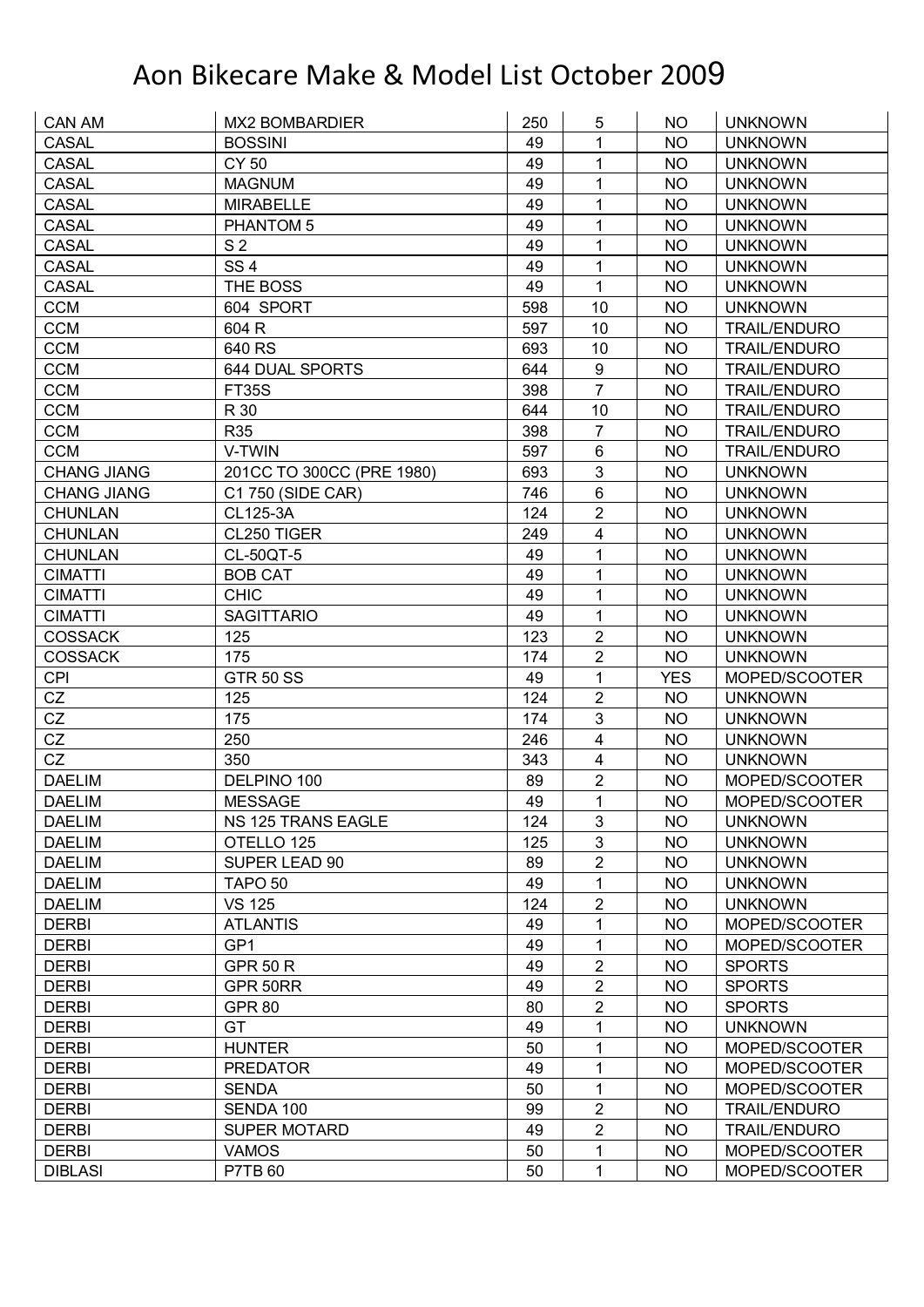| <b>DKW</b>    | GS 125                  | 122  | $\overline{2}$         | <b>NO</b>  | <b>UNKNOWN</b>        |
|---------------|-------------------------|------|------------------------|------------|-----------------------|
| <b>DKW</b>    | <b>GS 175</b>           | 172  | $\overline{2}$         | <b>NO</b>  | <b>UNKNOWN</b>        |
| <b>DKW</b>    | GS 250                  | 245  | 3                      | <b>NO</b>  | <b>UNKNOWN</b>        |
| <b>DNEPR</b>  | <b>MT10</b>             | 650  | $6\phantom{1}$         | <b>NO</b>  | <b>CUSTOM/CRUISER</b> |
| <b>DNEPR</b>  | <b>MT11</b>             | 650  | $6\phantom{1}$         | <b>NO</b>  | <b>CUSTOM/CRUISER</b> |
| <b>DOT</b>    | <b>MOPED</b>            | 49   | $\mathbf{1}$           | <b>NO</b>  | MOPED/SCOOTER         |
| <b>DUCATI</b> | 998                     | 998  | 12                     | <b>NO</b>  | <b>SPORTS</b>         |
| <b>DUCATI</b> | 999                     | 998  | 12                     | <b>NO</b>  | <b>SPORTS</b>         |
| <b>DUCATI</b> | 1098                    | 1098 | 12                     | <b>NO</b>  | <b>SPORTS</b>         |
| <b>DUCATI</b> | <b>1000SS</b>           | 992  | 11                     | <b>NO</b>  | <b>SPORTS</b>         |
| <b>DUCATI</b> | 1098 S                  | 1098 | 12                     | <b>NO</b>  | <b>SPORTS</b>         |
| <b>DUCATI</b> | 1098 TRICOLORE          | 1098 | 12                     | <b>NO</b>  | <b>SPORTS</b>         |
| <b>DUCATI</b> | 350 SS (GREY)           | 349  | $\,6$                  | <b>NO</b>  | <b>SUPERSPORTS</b>    |
| <b>DUCATI</b> | 400 SS                  | 398  | $\overline{7}$         | <b>NO</b>  | <b>SUPERSPORTS</b>    |
| <b>DUCATI</b> | 500 PANTAH SL           | 490  | $\overline{7}$         | <b>NO</b>  | <b>SPORTS</b>         |
| <b>DUCATI</b> | 600 MONSTER DARK        | 583  | 8                      | <b>NO</b>  | NAKED/STREETBIKE      |
| <b>DUCATI</b> | 600 PANTAH SL           | 583  | $\boldsymbol{9}$       | <b>NO</b>  | <b>SPORTS</b>         |
| <b>DUCATI</b> | 600 SS                  | 583  | 9                      | <b>NO</b>  | <b>SPORTS</b>         |
| <b>DUCATI</b> | 600TL                   | 583  | $\boldsymbol{9}$       | <b>NO</b>  | NAKED/STREETBIKE      |
| <b>DUCATI</b> | 620SPORT                | 618  | 9                      | <b>NO</b>  | <b>SPORTS</b>         |
| <b>DUCATI</b> | 748 BIPOSTO             | 748  | 11                     | <b>NO</b>  | <b>SPORTS</b>         |
| <b>DUCATI</b> | 748 E                   | 748  | 11                     | <b>NO</b>  | <b>SPORTS</b>         |
| <b>DUCATI</b> | 748 R                   | 748  | 11                     | <b>NO</b>  | <b>SPORTS</b>         |
| <b>DUCATI</b> | 748 S                   | 748  | 11                     | <b>NO</b>  | <b>SPORTS</b>         |
| <b>DUCATI</b> | <b>748 SPS</b>          | 748  | 11                     | <b>YES</b> | <b>SPORTS</b>         |
| <b>DUCATI</b> | 749 DARK                | 749  | 11                     | <b>NO</b>  | <b>SPORTS</b>         |
| <b>DUCATI</b> | 749 MONOPOSTO           | 749  | 11                     | <b>YES</b> | <b>SPORTS</b>         |
| <b>DUCATI</b> | 750 F1                  | 748  | $\boldsymbol{9}$       | <b>NO</b>  | <b>SUPERSPORTS</b>    |
| <b>DUCATI</b> | 750 F1 MONTJUIC         | 748  | 10                     | <b>NO</b>  | <b>SUPERSPORTS</b>    |
| <b>DUCATI</b> | <b>750 PASO</b>         | 748  | 9                      | <b>NO</b>  | <b>SPORTS</b>         |
| <b>DUCATI</b> | 750 SPORT               | 748  | $\boldsymbol{9}$       | <b>NO</b>  | <b>SPORTS</b>         |
| <b>DUCATI</b> | 750 SS                  | 748  | $\boldsymbol{9}$       | <b>NO</b>  | <b>SPORTS</b>         |
| <b>DUCATI</b> | 750 SS                  | 748  | 9                      | <b>NO</b>  | <b>SPORTS</b>         |
| <b>DUCATI</b> | <b>800SS</b>            | 798  | 10                     | <b>NO</b>  | <b>SPORTS</b>         |
| <b>DUCATI</b> | 851 STRADA              | 851  | 11                     | <b>NO</b>  | <b>SUPERSPORTS</b>    |
| <b>DUCATI</b> | 888 SP                  | 888  | 11                     | <b>NO</b>  | <b>SPORTS</b>         |
| <b>DUCATI</b> | 888 STRADA              | 888  | 11                     | <b>NO</b>  | <b>SUPERSPORTS</b>    |
| <b>DUCATI</b> | 900 DARMAH SPORT        | 864  | $\bf 8$                | <b>NO</b>  | <b>SPORTS</b>         |
| <b>DUCATI</b> | 900 DARMAH SUPER SPORT  | 864  | 9                      | <b>NO</b>  | <b>SUPERSPORTS</b>    |
| <b>DUCATI</b> | 900 MONSTER DARK        | 904  |                        | <b>NO</b>  | <b>SPORTS</b>         |
| <b>DUCATI</b> | 900 S <sub>2</sub>      | 864  | 10<br>$\boldsymbol{9}$ | <b>NO</b>  | <b>SPORTS</b>         |
|               | 900 SL (SUPERLIGHT)     |      | 11                     |            |                       |
| <b>DUCATI</b> |                         | 904  |                        | <b>NO</b>  | <b>SPORTS</b>         |
| <b>DUCATI</b> | 900 SS                  | 904  | 10                     | <b>NO</b>  | <b>SPORTS</b>         |
| <b>DUCATI</b> | 900 SS                  | 904  | 10                     | <b>NO</b>  | <b>SPORTS</b>         |
| <b>DUCATI</b> | 900 SS (PRE 86)         | 864  | 6 <sup>°</sup>         | <b>NO</b>  | <b>SPORTS</b>         |
| <b>DUCATI</b> | 906 PASO                | 904  | 9                      | <b>NO</b>  | <b>SPORTS</b>         |
| <b>DUCATI</b> | 907 IE                  | 904  | $\boldsymbol{9}$       | <b>NO</b>  | <b>SPORTS</b>         |
| <b>DUCATI</b> | 916 BIPOSTO             | 916  | 12                     | <b>NO</b>  | <b>SUPERSPORTS</b>    |
| <b>DUCATI</b> | 916 SENNA               | 916  | 12                     | <b>NO</b>  | <b>SUPERSPORTS</b>    |
| <b>DUCATI</b> | 916 SP                  | 916  | 12                     | <b>NO</b>  | <b>SUPERSPORTS</b>    |
| <b>DUCATI</b> | 944 ST2 (SPORT TURISMO) | 944  | 10                     | <b>NO</b>  | SPORTS TOURER         |
| <b>DUCATI</b> | 966R                    | 998  | 12                     | <b>NO</b>  | <b>SPORTS</b>         |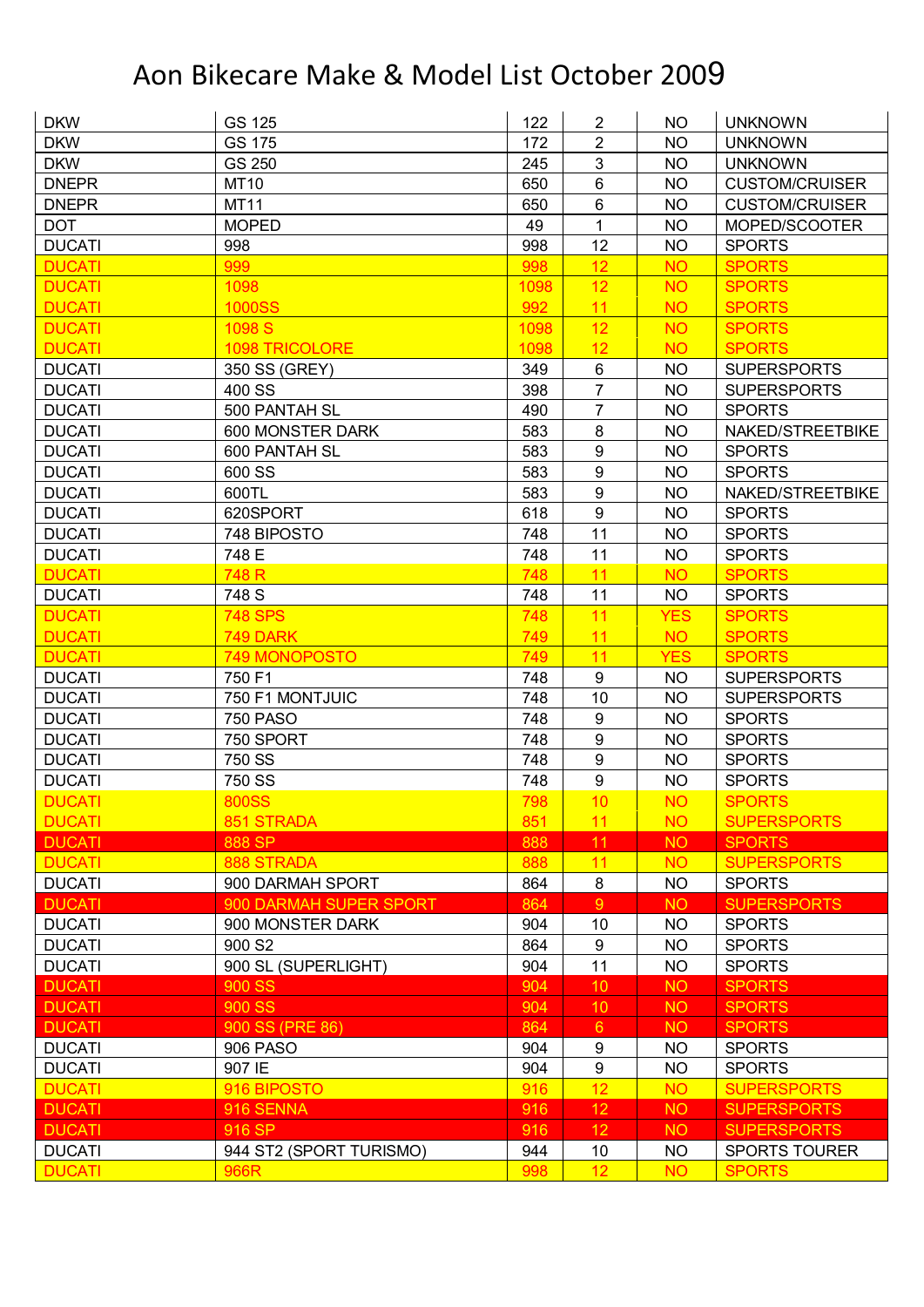| <b>DUCATI</b>     | 996 BIPOSTA              | 996        | 11                               | <b>NO</b>              | <b>SUPERSPORTS</b>    |
|-------------------|--------------------------|------------|----------------------------------|------------------------|-----------------------|
| <b>DUCATI</b>     | 996 S                    | 996        | 12 <sub>2</sub>                  | <b>NO</b>              | <b>SPORTS</b>         |
| <b>DUCATI</b>     | 996 SPS                  | 996        | 12                               | <b>NO</b>              | <b>SUPERSPORTS</b>    |
| <b>DUCATI</b>     | 996E                     | 996        | 11                               | <b>NO</b>              | <b>SPORTS</b>         |
| <b>DUCATI</b>     | 998 FINAL EDITION        | 998        | 12                               | <b>NO</b>              | <b>SPORTS</b>         |
| <b>DUCATI</b>     | 998 MATRIX               | 998        | 12 <sub>2</sub>                  | <b>NO</b>              | <b>SPORTS</b>         |
| <b>DUCATI</b>     | 998 S                    | 998        | 12                               | <b>NO</b>              | <b>SPORTS</b>         |
| <b>DUCATI</b>     | 998R MONOPOSTO           | 998        | 12                               | <b>YES</b>             | <b>SPORTS</b>         |
| <b>DUCATI</b>     | 999 BIPOSTA              | 999        | 12                               | <b>NO</b>              | <b>SPORTS</b>         |
| <b>DUCATI</b>     | 999 MONOPOSTO            | 999        | 12                               | <b>YES</b>             | <b>SPORTS</b>         |
| <b>DUCATI</b>     | 999S                     | 998        | 12 <sub>2</sub>                  | <b>NO</b>              | <b>SPORTS</b>         |
| <b>DUCATI</b>     | <b>ELITE 250</b>         | 250        | $\overline{4}$                   | <b>NO</b>              | <b>SPORTS</b>         |
| <b>DUCATI</b>     | <b>INDIANA 650</b>       | 649        | 8                                | <b>NO</b>              | <b>CUSTOM/CRUISER</b> |
| <b>DUCATI</b>     | <b>INDIANA 750</b>       | 749        | $\overline{8}$                   | <b>NO</b>              | <b>CUSTOM/CRUISER</b> |
| <b>DUCATI</b>     | <b>LAGUNA SECA</b>       | 748        | 10                               | <b>NO</b>              | <b>SUPERSPORTS</b>    |
| <b>DUCATI</b>     | M 600 MONSTER METALLIC   | 600        | 8                                | <b>NO</b>              | NAKED/STREETBIKE      |
| <b>DUCATI</b>     | M 620                    | 618        | 9                                | <b>NO</b>              | <b>SPORTS</b>         |
| <b>DUCATI</b>     | M1000                    | 992        | 10                               | <b>NO</b>              | NAKED/STREETBIKE      |
| <b>DUCATI</b>     | M750 IL MONSTRO          | 748        | $\boldsymbol{9}$                 | <b>NO</b>              | NAKED/STREETBIKE      |
| <b>DUCATI</b>     | M800                     | 798        | 10                               | <b>NO</b>              | <b>SPORTS</b>         |
| <b>DUCATI</b>     | M900 IL MONSTRO          | 904        | 10                               | <b>NO</b>              | <b>SPORTS</b>         |
| <b>DUCATI</b>     | <b>MH900E</b>            | 904        | 10                               | <b>NO</b>              | <b>SUPERSPORTS</b>    |
| <b>DUCATI</b>     | <b>MHR</b>               | 864        | 9                                | <b>NO</b>              | <b>SUPERSPORTS</b>    |
| <b>DUCATI</b>     | MHR REPLICA MILLE        | 973        | 10                               | <b>NO</b>              | <b>SUPERSPORTS</b>    |
| <b>DUCATI</b>     | MONSTER 400 25KW         | 400        | 5                                | <b>NO</b>              | NAKED/STREETBIKE      |
| <b>DUCATI</b>     | MONSTER 620 IE           | 618        | 9                                | <b>NO</b>              | NAKED/STREETBIKE      |
| <b>DUCATI</b>     | MONSTER 695              | 695        | 8                                | <b>NO</b>              | <b>SPORTS</b>         |
| <b>DUCATI</b>     | MONSTER DEP              | 695        | 5                                | <b>NO</b>              | <b>SPORTS</b>         |
| <b>DUCATI</b>     | <b>MONSTER METALLIC</b>  | 904        | 10                               | <b>NO</b>              | <b>SPORTS</b>         |
| <b>DUCATI</b>     | <b>MONSTER RE</b>        | 618        | $6\phantom{a}$                   | <b>NO</b>              | <b>SPORTS</b>         |
| <b>DUCATI</b>     | <b>MONSTER S2R</b>       | 803        | 10                               | <b>NO</b>              | <b>SPORTS</b>         |
| <b>DUCATI</b>     | <b>MONSTER S4</b>        | 916        | 11                               | <b>NO</b>              | NAKED/STREETBIKE      |
| <b>DUCATI</b>     | <b>MONSTER S4R</b>       | 996        | 11                               | <b>NO</b>              | NAKED/STREETBIKE      |
| <b>DUCATI</b>     | MULTISTRADA 1000 DS      | 992        | 10 <sup>1</sup>                  | <b>NO</b>              | NAKED/STREETBIKE      |
| <b>DUCATI</b>     | MULTISTRADA 1100         | 1078       | 11                               | NO                     | <b>SPORTS</b>         |
| <b>DUCATI</b>     | MULTISTRADA 1100 S       | 1078       | 11                               | <b>NO</b>              | <b>SPORTS</b>         |
| <b>DUCATI</b>     | MULTISTRADA 25KW         | 618        | $\sqrt{5}$                       | <b>NO</b>              | <b>SPORTS</b>         |
| <b>DUCATI</b>     | <b>SANTA MONICA</b>      | 748        | 10                               | <b>NO</b>              | <b>SUPERSPORTS</b>    |
| <b>DUCATI</b>     | <b>SPORT 1000</b>        | 992        | 11                               | <b>NO</b>              | <b>SPORTS</b>         |
| <b>DUCATI</b>     | ST <sub>3</sub>          | 992        | 11                               | <b>NO</b>              | <b>TOURER</b>         |
| <b>DUCATI</b>     | ST <sub>4</sub>          | 916        | 11                               | <b>NO</b>              | <b>SPORTS TOURER</b>  |
| <b>DUCATI</b>     | ST 4 S ABS               | 996        | 11                               | <b>NO</b>              | <b>SPORTS TOURER</b>  |
| <b>DUCATI</b>     | ST <sub>2</sub>          | 944        | 10                               |                        | <b>SPORTS TOURER</b>  |
|                   |                          |            | 11                               | <b>NO</b>              |                       |
| <b>DUCATI</b>     | ST <sub>4</sub><br>ST4 S | 996<br>996 | 11                               | <b>NO</b><br><b>NO</b> | <b>SPORTS TOURER</b>  |
| <b>DUCATI</b>     |                          |            |                                  |                        | <b>SPORTS TOURER</b>  |
| <b>DUKAR</b>      | <b>CHTUMA</b>            | 125        | $\overline{2}$                   | <b>NO</b>              | <b>COMMUTER</b>       |
| <b>DUKAR</b>      | DJ125-13                 | 125        | $\overline{2}$<br>$\overline{2}$ | <b>NO</b>              | <b>COMMUTER</b>       |
| <b>DUKAR</b>      | <b>SCRAMBLER 90</b>      | 89         |                                  | <b>NO</b>              | <b>TRAIL/ENDURO</b>   |
| <b>EASY RIDER</b> | AT 50                    | 49         | 1                                | <b>NO</b>              | MOPED/SCOOTER         |
| <b>EASY RIDER</b> | CJ 50                    | 49         | 1                                | <b>NO</b>              | MOPED/SCOOTER         |
| <b>EASY RIDER</b> | CJ 50 ECONOMY            | 49         | 1                                | <b>NO</b>              | MOPED/SCOOTER         |
| <b>EASY RIDER</b> | CJ 50F/K ECONOMY         | 49         | 1                                | <b>NO</b>              | MOPED/SCOOTER         |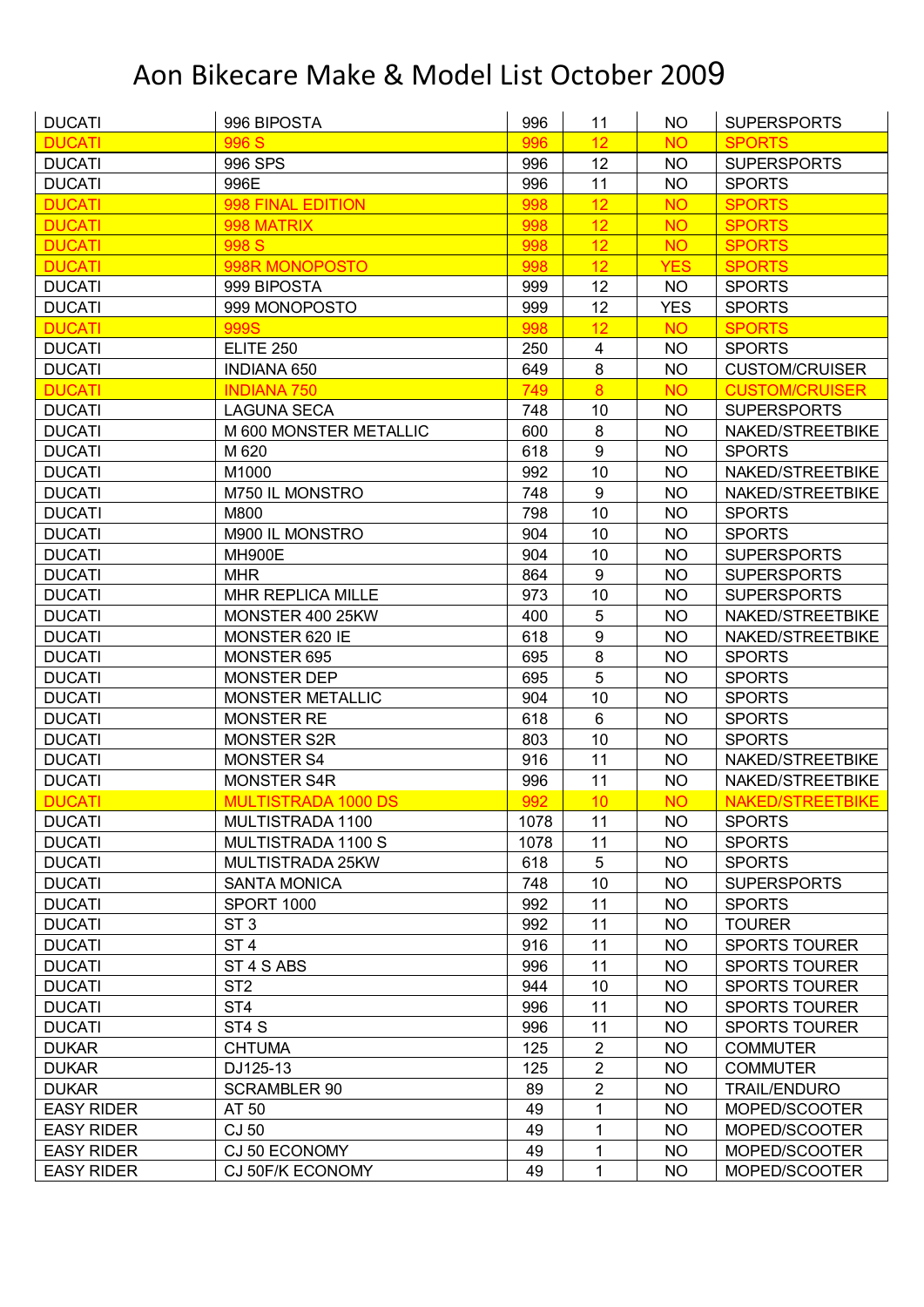| <b>EASY RIDER</b>      | DX 50                         | 49          | 1                       | NO        | MOPED/SCOOTER         |
|------------------------|-------------------------------|-------------|-------------------------|-----------|-----------------------|
| <b>EASY RIDER</b>      | JC 100 MAGNUM 1               | 97          | $\overline{2}$          | <b>NO</b> | <b>CUSTOM/CRUISER</b> |
| <b>EASY RIDER</b>      | JC 50 Q-8 KNIGHT              | 49          | 1                       | <b>NO</b> | MOPED/SCOOTER         |
| <b>EASY RIDER</b>      | JC 50 Y DIRT MONKEY           | 49          | 1                       | <b>NO</b> | MOPED/SCOOTER         |
| <b>EASY RIDER</b>      | JC 50Q HOLIDAY                | 49          | 1                       | <b>NO</b> | MOPED/SCOOTER         |
| <b>EASY RIDER</b>      | JD 50 HORIZON                 | 49          | 1                       | NO        | MOPED/SCOOTER         |
| <b>EASY RIDER</b>      | JH 125L TRAILBLAZER           | 124         | $\overline{2}$          | <b>NO</b> | <b>TRAIL/ENDURO</b>   |
| <b>EASY RIDER</b>      | JH 50 III STREET              | 49          | 1                       | <b>NO</b> | MOPED/SCOOTER         |
| <b>EASY RIDER</b>      | <b>JL50</b>                   | 49          | 1                       | <b>NO</b> | MOPED/SCOOTER         |
| <b>EASY RIDER</b>      | LX 50                         | 49          | 1                       | <b>NO</b> | MOPED/SCOOTER         |
| <b>EASY RIDER</b>      | <b>LX 50T</b>                 | 49          | 1                       | NO        | MOPED/SCOOTER         |
| <b>EASY RIDER</b>      | M 50 MILLENNIUM               | 49          | 1                       | <b>NO</b> | MOPED/SCOOTER         |
| <b>EASY RIDER</b>      | M 50 MONKEY                   | 49          | 1                       | <b>NO</b> | MOPED/SCOOTER         |
| <b>EASY RIDER</b>      | MX 50                         | 49          | 1                       | <b>NO</b> | MOPED/SCOOTER         |
| <b>EASY RIDER</b>      | QM 50 E FORTUNE               | 49          | 1                       | <b>NO</b> | MOPED/SCOOTER         |
| <b>EASY RIDER</b>      | QM 50 FORTUNE                 | 49          | 1                       | <b>NO</b> | MOPED/SCOOTER         |
| <b>ECO GLIDER</b>      | 750W SCOOTER                  | 49          | 1                       | <b>NO</b> | MOPED/SCOOTER         |
| <b>ENFIELD</b>         | 350 CLASSIC                   | 346         | 3                       | <b>NO</b> | NAKED/STREETBIKE      |
| <b>ENFIELD</b>         | 500 CLASSIC                   | 499         | 4                       | <b>NO</b> | NAKED/STREETBIKE      |
| <b>ENFIELD</b>         | INDIA 350                     | 346         | 3                       | <b>NO</b> | NAKED/STREETBIKE      |
| <b>EVT</b>             | 4000 E                        | $\mathbf 0$ | 1                       | <b>NO</b> | MOPED/SCOOTER         |
| <b>EVT</b>             | ELECTRIC SCOOTER (All models) | $\mathbf 0$ | 1                       | <b>NO</b> | MOPED/SCOOTER         |
| E-MAX                  | 110S                          | 0           | 1                       | <b>NO</b> | MOPED/SCOOTER         |
| E-MAX                  | 90S                           | $\mathbf 0$ | 1                       | <b>NO</b> | MOPED/SCOOTER         |
| <b>FALCON</b>          | 50                            | 49.3        | 1                       | NO        | <b>UNKNOWN</b>        |
| <b>FALCON</b>          | SHINING 125                   | 124.6       | $\overline{2}$          | <b>NO</b> | <b>UNKNOWN</b>        |
| <b>FALCON</b>          | SHINING 150                   | 149.5       | $\overline{2}$          | <b>NO</b> | <b>UNKNOWN</b>        |
| <b>FAMEL</b>           | <b>BRAVA</b>                  | 49          | 1                       | <b>NO</b> | <b>UNKNOWN</b>        |
| <b>FAMEL</b>           | <b>FAXION</b>                 | 49          | 1                       | <b>NO</b> | <b>UNKNOWN</b>        |
| <b>FAMEL</b>           | <b>FEELING</b>                | 49          | 1                       | <b>NO</b> | <b>UNKNOWN</b>        |
| <b>FAMEL</b>           | <b>FX ENDURO</b>              | 49          | 1                       | <b>NO</b> | <b>UNKNOWN</b>        |
| <b>FAMEL</b>           | <b>MAMUTE</b>                 | 49          | 1                       | <b>NO</b> | <b>UNKNOWN</b>        |
| <b>FAMEL</b>           | <b>OLYMPIC</b>                | 49          | 1                       | <b>NO</b> | <b>UNKNOWN</b>        |
| <b>FAMEL</b>           | <b>XF 25S</b>                 | 49          | 1                       | <b>NO</b> | <b>UNKNOWN</b>        |
| <b>FANTIC</b>          | 250                           | 249         | 5                       | NO        | <b>UNKNOWN</b>        |
| <b>FANTIC</b>          | CABALLERO 50                  | 50          | 1                       | <b>NO</b> | <b>UNKNOWN</b>        |
| <b>FANTIC</b>          | CABALLERO 75                  | 76          | $\overline{2}$          | <b>NO</b> | <b>UNKNOWN</b>        |
| <b>FANTIC</b>          | CHOPPER 125                   | 124         | $\mathbf{3}$            | <b>NO</b> | <b>UNKNOWN</b>        |
| <b>FANTIC</b>          | CLUBMAN 309                   | 249         | 5                       | <b>NO</b> | <b>UNKNOWN</b>        |
| <b>FANTIC</b>          | <b>ECONOMY</b>                | 50          | 1                       | <b>NO</b> | <b>UNKNOWN</b>        |
| <b>FANTIC</b>          | GT                            | 50          | 1                       | <b>NO</b> | <b>UNKNOWN</b>        |
| <b>FANTIC</b>          | <b>ISSIMO</b>                 | 50          | 1                       | <b>NO</b> | <b>UNKNOWN</b>        |
| <b>FANTIC</b>          | LEI                           | 50          | 1                       | <b>NO</b> | <b>UNKNOWN</b>        |
| <b>FEIYING</b>         | FY 1257                       | 124         | $\overline{\mathbf{c}}$ | <b>NO</b> | <b>COMMUTER</b>       |
| <b>FEIYING</b>         | FY 125 T3A                    | 124         | $\overline{2}$          | <b>NO</b> | <b>COMMUTER</b>       |
| <b>FEIYING</b>         | <b>FY 50 QT</b>               | 49          | 1                       | <b>NO</b> | MOPED/SCOOTER         |
| <b>FEIYING</b>         | <b>FYM 250</b>                | 250         | $\overline{\mathbf{4}}$ | <b>NO</b> | <b>CUSTOM/CRUISER</b> |
| <b>FN</b>              | 201 TO 300 CC (PRE 1980)      | 300         | $\mathbf{3}$            | <b>NO</b> | <b>OTHER</b>          |
| <b>FRANCIS BARNETT</b> | <b>CRUISER 80</b>             | 249         | $\mathfrak{B}$          | <b>NO</b> | <b>UNKNOWN</b>        |
| <b>FRANCIS BARNETT</b> | <b>FALCON</b>                 | 197         | $\overline{2}$          | <b>NO</b> | <b>UNKNOWN</b>        |
| <b>FYM</b>             | FY 125                        | 124         | $\overline{2}$          | <b>NO</b> | <b>UNKNOWN</b>        |
|                        |                               |             |                         |           |                       |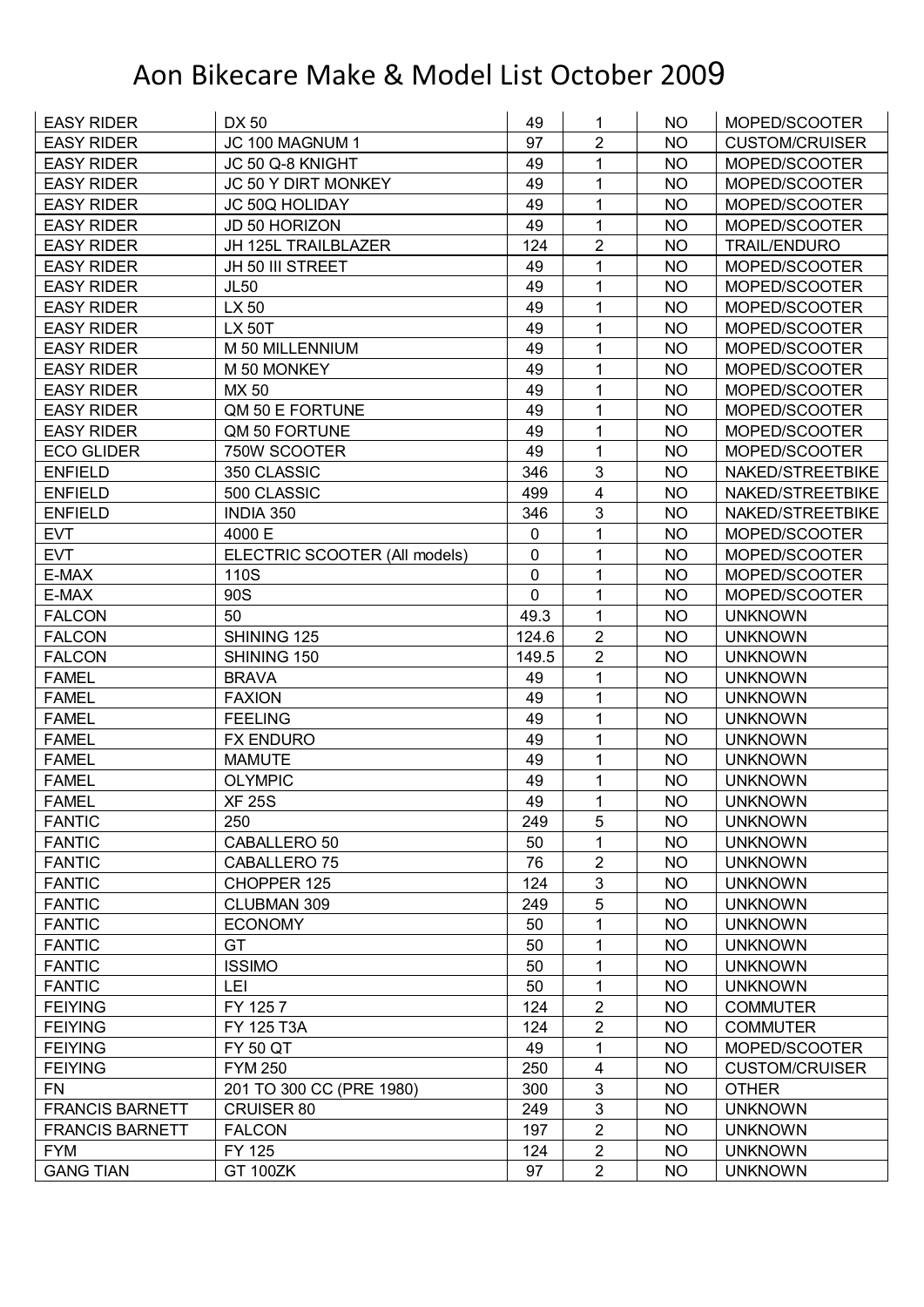| <b>GARELLI</b> | <b>BIMATIC</b>            | 49  | 1                | NO.       | MOPED/SCOOTER       |
|----------------|---------------------------|-----|------------------|-----------|---------------------|
| <b>GARELLI</b> | COMO                      | 49  | 1                | <b>NO</b> | MOPED/SCOOTER       |
| <b>GARELLI</b> | <b>COMO II</b>            | 49  | 1                | <b>NO</b> | MOPED/SCOOTER       |
| <b>GARELLI</b> | <b>CONCORDE</b>           | 49  | 1                | <b>NO</b> | MOPED/SCOOTER       |
| <b>GARELLI</b> | <b>CROSS MOPED</b>        | 49  | 1                | <b>NO</b> | MOPED/SCOOTER       |
| <b>GARELLI</b> | <b>CROSS SPECIAL</b>      | 49  | 1                | <b>NO</b> | MOPED/SCOOTER       |
| <b>GARELLI</b> | <b>EUREKA</b>             | 49  | 1                | <b>NO</b> | MOPED/SCOOTER       |
| <b>GARELLI</b> | <b>EUREKA FLEX II</b>     | 49  | 1                | <b>NO</b> | MOPED/SCOOTER       |
| <b>GARELLI</b> | <b>EUREKA MATIC</b>       | 49  | 1                | <b>NO</b> | MOPED/SCOOTER       |
| <b>GARELLI</b> | <b>KATIA</b>              | 49  | 1                | <b>NO</b> | MOPED/SCOOTER       |
| <b>GARELLI</b> | <b>KATIA 2S</b>           | 49  | 1                | <b>NO</b> | MOPED/SCOOTER       |
| <b>GARELLI</b> | <b>KATIA K/S</b>          | 49  | 1                | <b>NO</b> | MOPED/SCOOTER       |
| <b>GARELLI</b> | KATIA K2S                 | 49  | 1                | <b>NO</b> | MOPED/SCOOTER       |
| <b>GARELLI</b> | <b>KL50</b>               | 49  | 1                | <b>NO</b> | MOPED/SCOOTER       |
| <b>GARELLI</b> | KL5VF                     | 49  | 1                | <b>NO</b> | MOPED/SCOOTER       |
| <b>GARELLI</b> | M3KVIP                    | 49  | 1                | <b>NO</b> | MOPED/SCOOTER       |
| <b>GARELLI</b> | M3P                       | 49  | 1                | <b>NO</b> | MOPED/SCOOTER       |
| <b>GARELLI</b> | <b>NOI</b>                | 49  | 1                | <b>NO</b> | MOPED/SCOOTER       |
| <b>GARELLI</b> | <b>RECORD</b>             | 49  | 1                | <b>NO</b> | MOPED/SCOOTER       |
| <b>GARELLI</b> | <b>RGS50</b>              | 49  | 1                | <b>NO</b> | MOPED/SCOOTER       |
| <b>GARELLI</b> | VIP 3V                    | 49  | 1                | <b>NO</b> | MOPED/SCOOTER       |
| <b>GAS GAS</b> | <b>EC 125</b>             | 124 | $\boldsymbol{9}$ | <b>NO</b> | <b>TRAIL/ENDURO</b> |
| <b>GAS GAS</b> | <b>EC 200</b>             | 200 | $\boldsymbol{9}$ | <b>NO</b> | <b>TRAIL/ENDURO</b> |
| <b>GAS GAS</b> | <b>EC 250</b>             | 250 | 10               | <b>NO</b> | <b>TRAIL/ENDURO</b> |
| <b>GAS GAS</b> | <b>EC 300</b>             | 300 | 11               | <b>NO</b> | <b>TRAIL/ENDURO</b> |
| <b>GAS GAS</b> | <b>EC 400</b>             | 399 | 12               | <b>NO</b> | <b>TRAIL/ENDURO</b> |
| <b>GAS GAS</b> | EC ROOKIE 50              | 49  | $\mathbf 1$      | <b>NO</b> | <b>TRAIL/ENDURO</b> |
| <b>GAS GAS</b> | PAMPERA 250               | 248 | 8                | <b>NO</b> | <b>TRAIL/ENDURO</b> |
| <b>GAS GAS</b> | <b>SUPER MOTO 50</b>      | 50  | $\overline{2}$   | <b>NO</b> | <b>TRAIL/ENDURO</b> |
| <b>GAS GAS</b> | TXT BOY 50                | 49  | 1                | NO        | <b>TRAIL/ENDURO</b> |
| <b>GAS GAS</b> | <b>SM FSE 400</b>         | 399 | $\boldsymbol{9}$ | <b>NO</b> | <b>TRAIL/ENDURO</b> |
| <b>GEELY</b>   | RAVE JL 50 QT - 15        | 49  | $\mathbf 1$      | <b>NO</b> | MOPED/SCOOTER       |
| <b>GEELY</b>   | TRIP JL 50 QT - 16        | 49  | 1                | <b>NO</b> | MOPED/SCOOTER       |
| <b>GILERA</b>  | 125 CRONO                 | 124 | 3                | <b>NO</b> | <b>UNKNOWN</b>      |
| <b>GILERA</b>  | 50 TS                     | 50  | $\overline{2}$   | <b>NO</b> | <b>UNKNOWN</b>      |
| <b>GILERA</b>  | 600 NORDWEST              | 558 | 10               | <b>NO</b> | <b>TRAIL/ENDURO</b> |
| <b>GILERA</b>  | <b>APACHE</b>             | 125 | 6                | <b>NO</b> | <b>UNKNOWN</b>      |
| <b>GILERA</b>  | <b>CBA</b>                | 50  | $\mathbf 2$      | <b>NO</b> | <b>UNKNOWN</b>      |
| <b>GILERA</b>  | <b>DNA 125</b>            | 125 | $\mathbf{3}$     | <b>NO</b> | MOPED/SCOOTER       |
| <b>GILERA</b>  | <b>DNA 180</b>            | 180 | 5                | <b>NO</b> | MOPED/SCOOTER       |
| <b>GILERA</b>  | DNA 50 SCOOTERETTE        | 50  | 1                | <b>NO</b> | MOPED/SCOOTER       |
| <b>GILERA</b>  | E TYPE TRIALS             | 50  | $\overline{c}$   | <b>NO</b> | <b>TRAIL/ENDURO</b> |
| <b>GILERA</b>  | <b>ENDURO</b>             | 50  | $\overline{2}$   | <b>NO</b> | <b>TRAIL/ENDURO</b> |
| <b>GILERA</b>  | <b>GFR 125</b>            | 124 | $\overline{7}$   | <b>NO</b> | <b>TRAIL/ENDURO</b> |
| <b>GILERA</b>  | GR <sub>1</sub>           | 123 | $\mathbf{3}$     | <b>NO</b> | <b>SPORTS</b>       |
| <b>GILERA</b>  | <b>GSM (SUPER MOTARD)</b> | 49  | 1                | <b>NO</b> | <b>TRAIL/ENDURO</b> |
| <b>GILERA</b>  | H@K                       | 49  | 1                | <b>NO</b> | <b>TRAIL/ENDURO</b> |
| <b>GILERA</b>  | <b>ICE 50</b>             | 49  | $\mathbf 1$      | <b>NO</b> | MOPED/SCOOTER       |
| <b>GILERA</b>  | KZ125                     | 125 | $\,6$            | <b>NO</b> | <b>UNKNOWN</b>      |
| <b>GILERA</b>  | <b>MXR 125</b>            | 125 | 6                | <b>NO</b> | <b>UNKNOWN</b>      |
| <b>GILERA</b>  | NEXUS 500                 | 499 | $\,6$            | <b>NO</b> | MOPED/SCOOTER       |
| <b>GILERA</b>  | <b>RUNNER</b>             | 50  | 1                | <b>NO</b> | MOPED/SCOOTER       |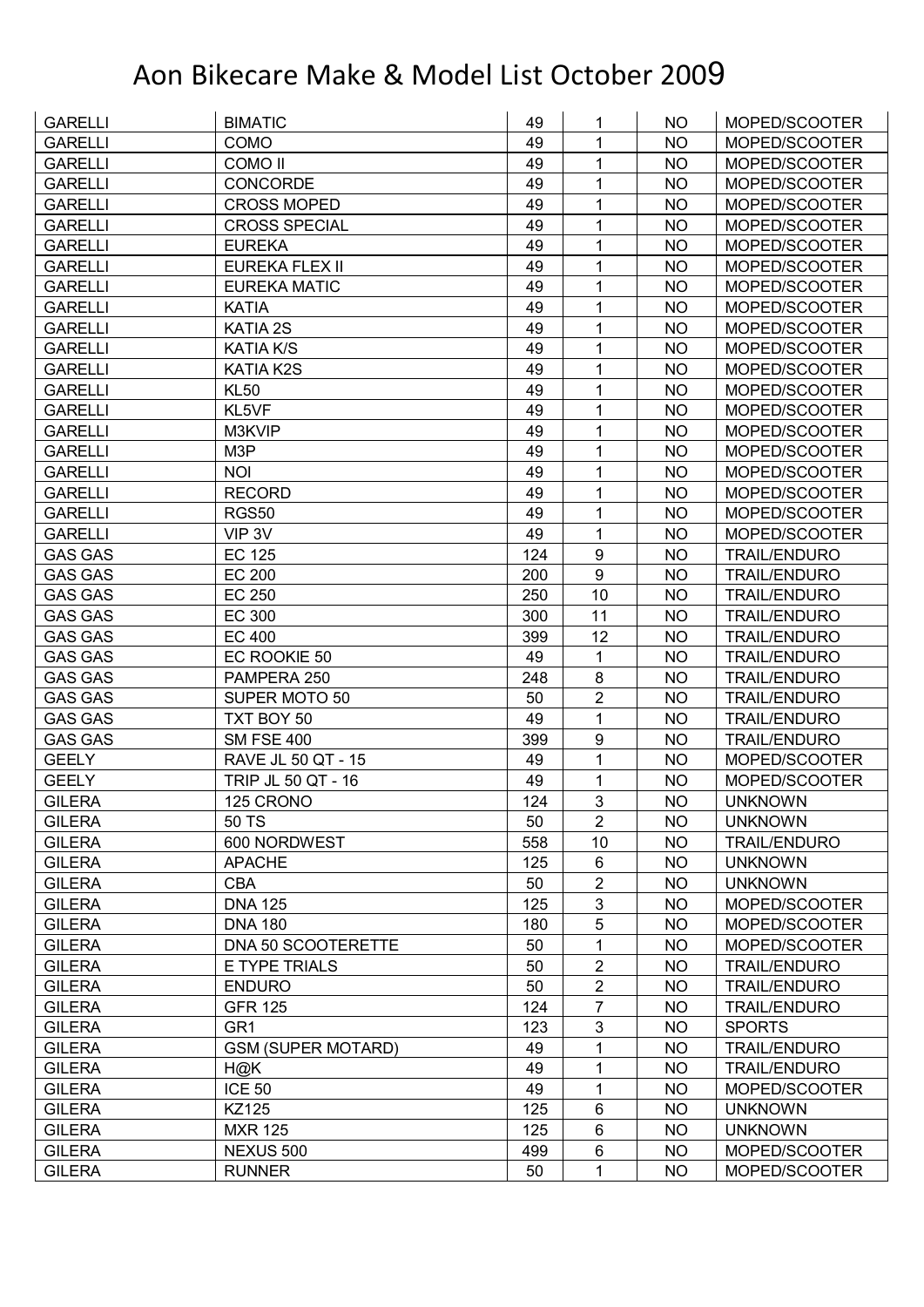| <b>GILERA</b>          | <b>RUNNER 125</b>                               | 125  | $\overline{2}$          | NO        | MOPED/SCOOTER         |
|------------------------|-------------------------------------------------|------|-------------------------|-----------|-----------------------|
| <b>GILERA</b>          | RUNNER 180                                      | 180  | 3                       | <b>NO</b> | MOPED/SCOOTER         |
| <b>GILERA</b>          | <b>RUNNER DD</b>                                | 49   | 1                       | <b>NO</b> | MOPED/SCOOTER         |
| <b>GILERA</b>          | <b>RUNNER SP</b>                                | 49   | $\mathbf{1}$            | <b>NO</b> | MOPED/SCOOTER         |
| <b>GILERA</b>          | <b>RV 125</b>                                   | 124  | 3                       | <b>NO</b> | <b>SPORTS</b>         |
| <b>GILERA</b>          | <b>RV 250 NGR</b>                               | 250  | $\overline{7}$          | NO        | <b>SPORTS</b>         |
| <b>GILERA</b>          | RX 125 ARIZONA                                  | 124  | $\overline{2}$          | <b>NO</b> | <b>TRAIL/ENDURO</b>   |
| <b>GILERA</b>          | SATURNO 500                                     | 491  | 9                       | <b>NO</b> | <b>SPORTS</b>         |
| <b>GILERA</b>          | <b>SKP</b>                                      | 50   | 1                       | <b>NO</b> | MOPED/SCOOTER         |
| <b>GILERA</b>          | SP 125                                          | 125  | $\overline{\mathbf{4}}$ | <b>NO</b> | MOPED/SCOOTER         |
| <b>GILERA</b>          | SP 180                                          | 175  | 5                       | <b>NO</b> | MOPED/SCOOTER         |
| <b>GILERA</b>          | STALKER DD (GREY)                               | 49   | 1                       | <b>NO</b> | MOPED/SCOOTER         |
| <b>GILERA</b>          | STALKER DT (GREY)                               | 49   | 1                       | <b>NO</b> | MOPED/SCOOTER         |
| <b>GILERA</b>          | <b>STORM</b>                                    | 49   | 1                       | <b>NO</b> | MOPED/SCOOTER         |
| <b>GILERA</b>          | TG1                                             | 123  | 3                       | <b>NO</b> | <b>UNKNOWN</b>        |
|                        |                                                 |      | 1                       |           | MOPED/SCOOTER         |
| <b>GILERA</b>          | TYPHOON XR 50 (GREY)                            | 49   |                         | <b>NO</b> |                       |
| <b>GILERA</b>          | <b>VX 125</b>                                   | 125  | $\overline{\mathbf{4}}$ | <b>NO</b> | MOPED/SCOOTER         |
| <b>GILERA</b>          | <b>VXR 180</b>                                  | 180  | 5                       | <b>NO</b> | MOPED/SCOOTER         |
| <b>GITANE</b>          | <b>COMFORT P3</b>                               | 48   | $\mathbf 1$             | <b>NO</b> | MOPED/SCOOTER         |
| <b>HAIZHIMENG</b>      | HZM 125 T-2                                     | 125  | $\overline{2}$          | <b>NO</b> | MOPED/SCOOTER         |
| <b>HARLEY DAVIDSON</b> | <b>15TH ANNIVERSARY FLSTFI</b><br><b>FATBOY</b> |      |                         |           | <b>CUSTOM/CRUISER</b> |
|                        |                                                 | 1550 | 8                       | <b>NO</b> |                       |
| <b>HARLEY DAVIDSON</b> | DYNA SUPER GLIDE SPORT                          | 1450 | $\overline{7}$          | <b>NO</b> | <b>CUSTOM/CRUISER</b> |
| <b>HARLEY DAVIDSON</b> | ELECTRA GLIDE CLASSIC                           | 1340 | 6                       | <b>NO</b> | <b>CUSTOM/CRUISER</b> |
| <b>HARLEY DAVIDSON</b> | FLH ELECTRAGLIDE CLASSIC                        | 1200 | 6                       | <b>NO</b> | <b>CUSTOM/CRUISER</b> |
| <b>HARLEY DAVIDSON</b> | FLHR ELECTRA GLIDE ROAD                         | 1340 | 6                       | <b>NO</b> | <b>CUSTOM/CRUISER</b> |
| <b>HARLEY DAVIDSON</b> | FLHR ROAD KING                                  | 1340 | 6                       | <b>NO</b> | <b>CUSTOM/CRUISER</b> |
| <b>HARLEY DAVIDSON</b> | FLHR ROAD KING                                  | 1584 | $\overline{7}$          | <b>NO</b> | <b>CUSTOM/CRUISER</b> |
| <b>HARLEY DAVIDSON</b> | FLHRC ROAD KING CLASSIC                         | 1340 | 6                       | <b>NO</b> | <b>CUSTOM/CRUISER</b> |
| <b>HARLEY DAVIDSON</b> | FLHRCI ROAD KING CLASSIC                        | 1450 | 6                       | <b>NO</b> | <b>CUSTOM/CRUISER</b> |
| <b>HARLEY DAVIDSON</b> | FLHS ELECTRA GLIDE SPORT                        | 1340 | 6                       | <b>NO</b> | <b>CUSTOM/CRUISER</b> |
| <b>HARLEY DAVIDSON</b> | FLHT ELECTRA GLIDE STANDARD                     | 1450 | 6                       | <b>NO</b> | <b>CUSTOM/CRUISER</b> |
| <b>HARLEY DAVIDSON</b> | FLHTC ELECTRA GLIDE CLASSIC                     | 1340 | 6                       | <b>NO</b> | <b>CUSTOM/CRUISER</b> |
| <b>HARLEY DAVIDSON</b> | <b>FLHTC SE</b>                                 | 1985 | $\overline{7}$          | <b>NO</b> | <b>CUSTOM/CRUISER</b> |
| <b>HARLEY DAVIDSON</b> | FLHTC-U ULTRA CL ELECTRA                        | 1340 | 6                       | <b>NO</b> | <b>CUSTOM/CRUISER</b> |
| <b>HARLEY DAVIDSON</b> | FLHTCU ULTRA CLASSIC ELECTRA                    | 1584 | 6                       | <b>NO</b> | <b>CUSTOM/CRUISER</b> |
| <b>HARLEY DAVIDSON</b> | FLHTCUI ULTRA CLASSIC ELECTRA                   | 1450 | $\overline{7}$          | <b>NO</b> | <b>CUSTOM/CRUISER</b> |
|                        | <b>FLHTCUSE SCREAMIN EAGLE</b>                  |      |                         |           |                       |
| <b>HARLEY DAVIDSON</b> | <b>ULTRA</b>                                    | 1687 | 6                       | NO.       | <b>CUSTOM/CRUISER</b> |
| <b>HARLEY DAVIDSON</b> | <b>FLST HERITAGE SOFTAIL</b>                    | 1340 | 6                       | <b>NO</b> | <b>CUSTOM/CRUISER</b> |
| <b>HARLEY DAVIDSON</b> | FLSTC HERITAGE SOFTAIL                          | 1340 | 6                       | <b>NO</b> | <b>CUSTOM/CRUISER</b> |
| <b>HARLEY DAVIDSON</b> | FLSTC HERITAGE SOFTAIL CLASSIC                  | 1449 | 6                       | <b>NO</b> | <b>CUSTOM/CRUISER</b> |
| <b>HARLEY DAVIDSON</b> | FLSTC HERITAGE SOFTAIL CLASSIC                  | 1584 | $\overline{7}$          | <b>NO</b> | <b>CUSTOM/CRUISER</b> |
| <b>HARLEY DAVIDSON</b> | FLSTF FAT BOY                                   | 1340 | $\overline{7}$          | <b>NO</b> | <b>CUSTOM/CRUISER</b> |
| <b>HARLEY DAVIDSON</b> | FLSTF FAT BOY                                   | 1450 | $\overline{7}$          | <b>NO</b> | <b>CUSTOM/CRUISER</b> |
| <b>HARLEY DAVIDSON</b> | FLSTFI FAT BOY                                  | 1449 | $\overline{7}$          | <b>NO</b> | <b>CUSTOM/CRUISER</b> |
|                        | FLSTFSE SCREAMIN EAGLE FAT                      |      |                         |           |                       |
| <b>HARLEY DAVIDSON</b> | <b>BOY</b>                                      | 1687 | $\overline{7}$          | <b>NO</b> | <b>CUSTOM/CRUISER</b> |
| <b>HARLEY DAVIDSON</b> | FLSTN HERITAGE SOFTAIL N                        | 1340 | 6                       | <b>NO</b> | <b>CUSTOM/CRUISER</b> |
| <b>HARLEY DAVIDSON</b> | FLSTNI SOFTAIL DELUXE                           | 1449 | 6                       | <b>NO</b> | <b>CUSTOM/CRUISER</b> |
| <b>HARLEY DAVIDSON</b> | <b>FLSTS HERITAGE SPRINGER</b>                  | 1340 | $\overline{7}$          | <b>NO</b> | <b>CUSTOM/CRUISER</b> |
| <b>HARLEY DAVIDSON</b> | <b>FLSTX FATBOY</b>                             | 1450 | $\overline{7}$          | <b>NO</b> | <b>CUSTOM/CRUISER</b> |
| <b>HARLEY DAVIDSON</b> | <b>FXCWC ROCKER C</b>                           | 1584 | 6                       | <b>NO</b> | <b>CUSTOM/CRUISER</b> |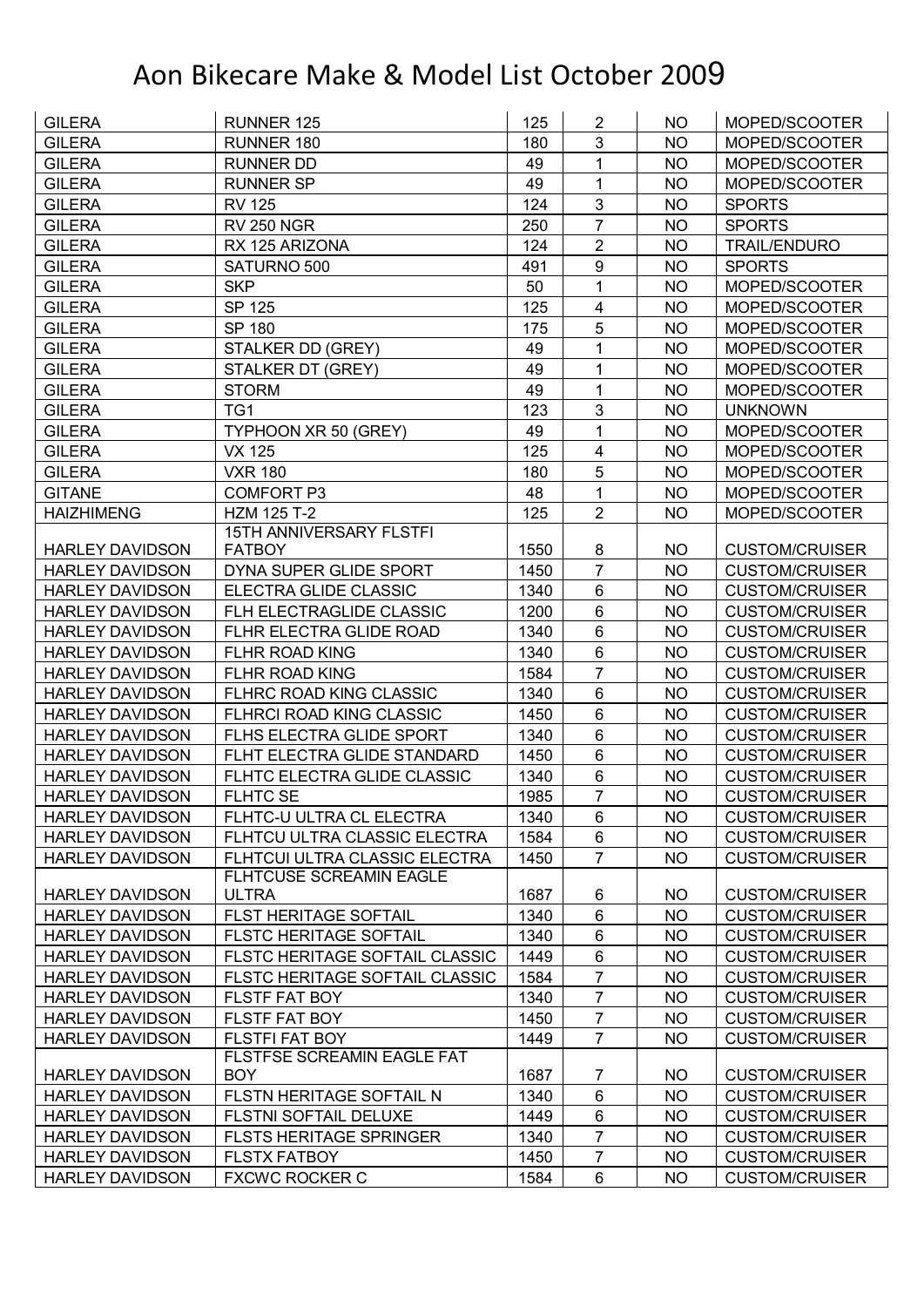| <b>HARLEY DAVIDSON</b> | <b>FXD DYNA SUPER GLIDE</b>         | 1340 | $\overline{7}$   | NO.       | <b>CUSTOM/CRUISER</b> |
|------------------------|-------------------------------------|------|------------------|-----------|-----------------------|
| <b>HARLEY DAVIDSON</b> | FXDB DYNA STREET BOB                | 1584 | $\overline{7}$   | <b>NO</b> | <b>CUSTOM/CRUISER</b> |
| <b>HARLEY DAVIDSON</b> | <b>FXDC DYNA SUPER GLIDE CUSTOM</b> | 1584 | 8                | <b>NO</b> | <b>CUSTOM/CRUISER</b> |
| <b>HARLEY DAVIDSON</b> | <b>FXDL DYNA LOW RIDER</b>          | 1340 | $\overline{7}$   | NO.       | <b>CUSTOM/CRUISER</b> |
| <b>HARLEY DAVIDSON</b> | FXDWG DYNA WIDE GLIDE               | 1340 | $\overline{7}$   | <b>NO</b> | <b>CUSTOM/CRUISER</b> |
| <b>HARLEY DAVIDSON</b> | FXDX DYNA SUPER GLIDE SPORT         | 1450 | $\overline{7}$   | <b>NO</b> | <b>CUSTOM/CRUISER</b> |
| <b>HARLEY DAVIDSON</b> | <b>FXR SUPER GLIDE</b>              | 1340 | $\overline{7}$   | NO.       | <b>CUSTOM/CRUISER</b> |
| <b>HARLEY DAVIDSON</b> | <b>FXRS-SP LOW RIDER SPORT</b>      | 1340 | $\overline{7}$   | <b>NO</b> | <b>CUSTOM/CRUISER</b> |
| <b>HARLEY DAVIDSON</b> | <b>FXST SOFTAIL</b>                 | 1340 | $\overline{7}$   | <b>NO</b> | <b>CUSTOM/CRUISER</b> |
| <b>HARLEY DAVIDSON</b> | <b>FXSTB NIGHT TRAIN</b>            | 1340 | $\overline{7}$   | <b>NO</b> | <b>CUSTOM/CRUISER</b> |
| <b>HARLEY DAVIDSON</b> | <b>FXSTBI NIGHT TRAIN</b>           | 1449 | $\overline{7}$   | <b>NO</b> | <b>CUSTOM/CRUISER</b> |
| <b>HARLEY DAVIDSON</b> | <b>FXSTC SOFTAIL</b>                | 1340 | $\overline{7}$   | <b>NO</b> | <b>CUSTOM/CRUISER</b> |
| <b>HARLEY DAVIDSON</b> | <b>FXSTD SOFTAIL DEUCE</b>          | 1450 | 6                | <b>NO</b> | <b>CUSTOM/CRUISER</b> |
| <b>HARLEY DAVIDSON</b> | <b>FXSTS SPRINGER SOFTAIL</b>       | 1340 | $\overline{7}$   | <b>NO</b> | <b>CUSTOM/CRUISER</b> |
| <b>HARLEY DAVIDSON</b> | <b>FXSTSCE SCREAMING EAGLE SOFT</b> | 1800 | $\bf 8$          | <b>NO</b> | <b>CUSTOM/CRUISER</b> |
| <b>HARLEY DAVIDSON</b> | MT 350                              | 350  | $6\phantom{1}$   | NO.       | <b>CUSTOM/CRUISER</b> |
| <b>HARLEY DAVIDSON</b> | <b>ROAD GLIDE</b>                   | 1450 | 6                | <b>NO</b> | <b>CUSTOM/CRUISER</b> |
| <b>HARLEY DAVIDSON</b> | ROAD KING                           | 1450 | 6                | <b>NO</b> | <b>CUSTOM/CRUISER</b> |
| <b>HARLEY DAVIDSON</b> | <b>SPORTSTER</b>                    | 997  | $\overline{7}$   | <b>NO</b> | <b>CUSTOM/CRUISER</b> |
| <b>HARLEY DAVIDSON</b> | SS 350                              | 344  | $6\phantom{1}$   | <b>NO</b> | <b>CUSTOM/CRUISER</b> |
| <b>HARLEY DAVIDSON</b> | <b>VRSCE SCREAMING EAGLE V ROD</b>  | 1250 | 10               | <b>NO</b> | <b>CUSTOM/CRUISER</b> |
| <b>HARLEY DAVIDSON</b> | <b>VRSCO NIGHT ROD</b>              | 1131 | 10               | <b>NO</b> | <b>CUSTOM/CRUISER</b> |
| <b>HARLEY DAVIDSON</b> | <b>VRSCO NIGHT ROD</b>              | 1131 | 10               | <b>NO</b> | <b>CUSTOM/CRUISER</b> |
| <b>HARLEY DAVIDSON</b> | <b>VRSCR STREET ROD</b>             | 1131 | 10               | <b>NO</b> | <b>CUSTOM/CRUISER</b> |
| <b>HARLEY DAVIDSON</b> | VSRCA V ROD 1200                    | 1200 | 10               | NO        | <b>CUSTOM/CRUISER</b> |
| <b>HARLEY DAVIDSON</b> | <b>WLA</b>                          | 750  | $\,6$            | <b>NO</b> | <b>CUSTOM/CRUISER</b> |
| <b>HARLEY DAVIDSON</b> | XL 1200C SPORTSTER                  | 1200 | 9                | <b>NO</b> | <b>CUSTOM/CRUISER</b> |
| <b>HARLEY DAVIDSON</b> | XL 1200S SPORTSTER                  | 1200 | $\boldsymbol{9}$ | <b>NO</b> | <b>CUSTOM/CRUISER</b> |
| <b>HARLEY DAVIDSON</b> | <b>XL 883R SPORTSTER</b>            | 883  | $\overline{7}$   | <b>NO</b> | <b>CUSTOM/CRUISER</b> |
| <b>HARLEY DAVIDSON</b> | <b>XL53 C SPORTSTER</b>             | 883  | $\overline{7}$   | NO.       | <b>CUSTOM/CRUISER</b> |
| <b>HARLEY DAVIDSON</b> | <b>XLH 1100</b>                     | 1100 | $\boldsymbol{9}$ | <b>NO</b> | <b>CUSTOM/CRUISER</b> |
| <b>HARLEY DAVIDSON</b> | XLH 883 DE LUXE                     | 883  | $\overline{7}$   | <b>NO</b> | <b>CUSTOM/CRUISER</b> |
| <b>HARLEY DAVIDSON</b> | XLH 883 HUGGER                      | 883  | $\overline{7}$   | <b>NO</b> | <b>CUSTOM/CRUISER</b> |
| <b>HARLEY DAVIDSON</b> | XLH 883 SPORTSTER                   | 883  | $\overline{7}$   | <b>NO</b> | <b>CUSTOM/CRUISER</b> |
| <b>HARLEY DAVIDSON</b> | <b>XLH SPORTSTER</b>                | 1200 | 9                | NO        | <b>CUSTOM/CRUISER</b> |
| <b>HARTFORD</b>        | LEGION 150 L                        | 124  | $\overline{2}$   | <b>NO</b> | <b>COMMUTER</b>       |
| <b>HARTFORD</b>        | LEGION HD 125L                      | 149  | 3                | NO        | <b>COMMUTER</b>       |
| <b>HARTFORD</b>        | NGF50 SUPER POWERLINE               | 49   | $\mathbf 1$      | <b>NO</b> | MOPED/SCOOTER         |
| <b>HARTFORD</b>        | <b>VR 125H</b>                      | 124  | $\overline{2}$   | <b>NO</b> | <b>TRAIL/ENDURO</b>   |
| <b>HARTFORD</b>        | <b>VR 125X</b>                      | 124  | $\overline{2}$   | <b>NO</b> | <b>TRAIL/ENDURO</b>   |
| <b>HARTFORD</b>        | <b>VR 125X</b>                      | 124  | $\overline{2}$   | <b>NO</b> | <b>TRAIL/ENDURO</b>   |
| <b>HARTFORD</b>        | <b>VR 150H</b>                      | 149  | $\mathsf 3$      | <b>NO</b> | <b>TRAIL/ENDURO</b>   |
| <b>HARTFORD</b>        | <b>VR 150X</b>                      | 149  | 3                | <b>NO</b> | <b>TRAIL/ENDURO</b>   |
| <b>HARTFORD</b>        | <b>VR 150Z</b>                      | 149  | 3                | <b>NO</b> | <b>TRAIL/ENDURO</b>   |
| <b>HEINKEL</b>         | <b>TOURIST</b>                      | 175  | 3                | NO        | <b>UNKNOWN</b>        |
| <b>HER CHEE</b>        | <b>FUN BIKE</b>                     | 49   | 1                | <b>NO</b> | MOPED/SCOOTER         |
| <b>HERO</b>            | <b>WINNER</b>                       | 74   | $\overline{2}$   | <b>NO</b> | <b>COMMUTER</b>       |
| <b>HERO PUCH</b>       | <b>BLINKER STANDARD</b>             | 49   | 1                | <b>NO</b> | MOPED/SCOOTER         |
| <b>HERO PUCH</b>       | <b>STARK STANDARD</b>               | 49   | 1                | <b>NO</b> | MOPED/SCOOTER         |
| <b>HERO PUCH</b>       | <b>TURBO SPORT</b>                  | 49   | 1                | NO        | MOPED/SCOOTER         |
| <b>HERO PUCH</b>       | <b>TURBO SPORT ES</b>               | 49   | 1                | NO        | MOPED/SCOOTER         |
| <b>HESKETH</b>         | V1000                               | 992  | $\boldsymbol{9}$ | NO        | <b>COMMUTER</b>       |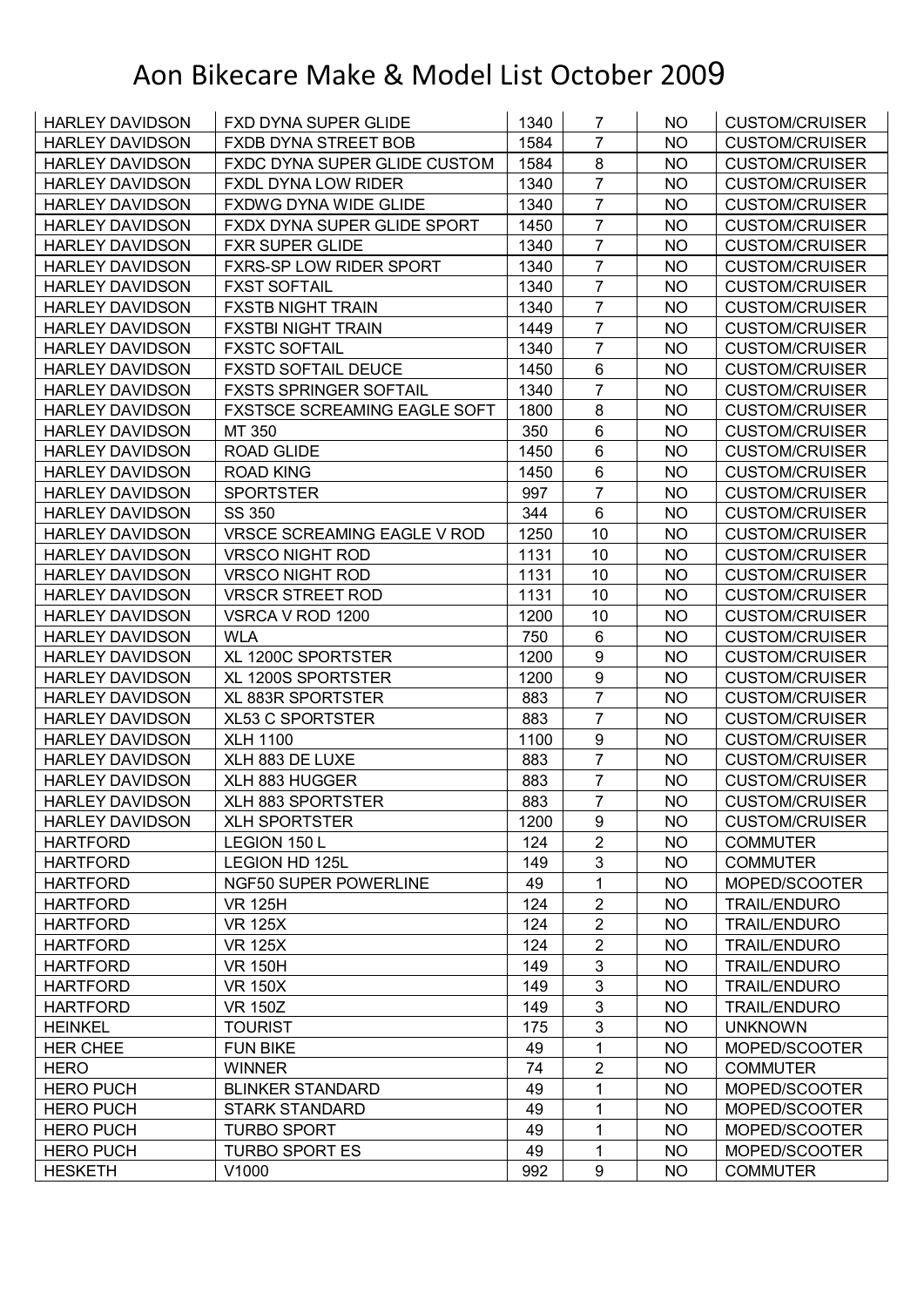| <b>HESKETH</b> | <b>VAMPIRE</b>          | 992  | 9              | NO        | <b>TOURER</b>      |
|----------------|-------------------------|------|----------------|-----------|--------------------|
| <b>HESKETH</b> | <b>VORTAN</b>           | 1100 | 9              | <b>NO</b> | <b>COMMUTER</b>    |
| <b>HONDA</b>   | @ 125                   | 125  | $\overline{2}$ | <b>NO</b> | MOPED/SCOOTER      |
| <b>HONDA</b>   | <b>ALKRO</b>            | 49   | 1              | <b>NO</b> | MOPED/SCOOTER      |
| <b>HONDA</b>   | ANF 125 INNOVA          | 124  | $\overline{2}$ | <b>NO</b> | MOPED/SCOOTER      |
| <b>HONDA</b>   | AX <sub>1</sub>         | 249  | $6\phantom{1}$ | <b>NO</b> | <b>SPORTS</b>      |
| <b>HONDA</b>   | <b>BALI (SJ50)</b>      | 49   | 1              | <b>NO</b> | MOPED/SCOOTER      |
| <b>HONDA</b>   | <b>BROS 400 (GREY)</b>  | 398  | 5              | <b>NO</b> | NAKED/STREETBIKE   |
| <b>HONDA</b>   | <b>BROS 650 (GREY)</b>  | 647  | $\overline{7}$ | <b>NO</b> | NAKED/STREETBIKE   |
| <b>HONDA</b>   | C 100 (GREY)            | 97   | $\overline{7}$ | <b>NO</b> | MOPED/SCOOTER      |
| <b>HONDA</b>   | C 50 (ALL MODELS)       | 49   | $\overline{2}$ | <b>NO</b> | MOPED/SCOOTER      |
| <b>HONDA</b>   | C 50 E SUPER CUB        | 49   | $\overline{2}$ | <b>NO</b> | MOPED/SCOOTER      |
| <b>HONDA</b>   | C 50 L                  | 49   | $\overline{2}$ | <b>NO</b> | MOPED/SCOOTER      |
| <b>HONDA</b>   | C 50 LA CUB             | 49   | $\overline{2}$ | <b>NO</b> | MOPED/SCOOTER      |
| <b>HONDA</b>   | C 70 C                  | 72   | $\overline{2}$ | <b>NO</b> | MOPED/SCOOTER      |
| <b>HONDA</b>   | C 70 E CUB              | 70   | $\overline{2}$ | <b>NO</b> | MOPED/SCOOTER      |
| <b>HONDA</b>   | C 70 ZZ                 | 72   | $\overline{2}$ | <b>NO</b> | MOPED/SCOOTER      |
| <b>HONDA</b>   | C 90 C                  | 85   | $\overline{2}$ | <b>NO</b> | MOPED/SCOOTER      |
| <b>HONDA</b>   | C 90 CUB                | 85   | $\overline{2}$ | <b>NO</b> | MOPED/SCOOTER      |
| <b>HONDA</b>   | C 90 ZZ                 | 90   | $\overline{2}$ | <b>NO</b> | MOPED/SCOOTER      |
| <b>HONDA</b>   | C50 C                   | 49   | $\overline{2}$ | <b>NO</b> | MOPED/SCOOTER      |
| <b>HONDA</b>   | <b>C50 LA</b>           | 49   | 2              | <b>NO</b> | MOPED/SCOOTER      |
| <b>HONDA</b>   | C50 Z2                  | 49   | $\overline{2}$ | <b>NO</b> | MOPED/SCOOTER      |
| <b>HONDA</b>   | C50 ZZ                  | 49   | $\overline{2}$ | <b>NO</b> | MOPED/SCOOTER      |
| <b>HONDA</b>   | C5022                   | 49   | $\overline{2}$ | <b>NO</b> | MOPED/SCOOTER      |
| <b>HONDA</b>   | C90 (ALL MODELS 85 ON)  | 85   | $\overline{2}$ | <b>NO</b> | MOPED/SCOOTER      |
| <b>HONDA</b>   | CA 125 S REBEL          | 124  | $\overline{2}$ | <b>NO</b> | <b>COMMUTER</b>    |
| <b>HONDA</b>   | <b>CAMINO</b>           | 49   | 1              | <b>NO</b> | MOPED/SCOOTER      |
| <b>HONDA</b>   | <b>CAMINO DELUXE</b>    | 49   | 1              | <b>NO</b> | MOPED/SCOOTER      |
| <b>HONDA</b>   | <b>CAREN</b>            | 49   | 1              | <b>NO</b> | MOPED/SCOOTER      |
| <b>HONDA</b>   | <b>CB 100 NA</b>        | 99   | $\overline{2}$ | <b>NO</b> | <b>COMMUTER</b>    |
| <b>HONDA</b>   | <b>CB 1000</b>          | 998  | 10             | <b>NO</b> | NAKED/STREETBIKE   |
| <b>HONDA</b>   | CB 1100 R               | 1062 | 11             | <b>NO</b> | <b>SUPERSPORTS</b> |
| <b>HONDA</b>   | CB 1100 SF X11          | 1137 | 12             | <b>NO</b> | NAKED/STREETBIKE   |
| <b>HONDA</b>   | <b>CB 125 RS</b>        | 124  | 3              | <b>NO</b> | <b>COMMUTER</b>    |
| <b>HONDA</b>   | CB 125 S                | 124  | 3              | <b>NO</b> | <b>COMMUTER</b>    |
| <b>HONDA</b>   | CB 125 T                | 124  | 3              | <b>NO</b> | <b>COMMUTER</b>    |
| <b>HONDA</b>   | CB 125 T SUPERDREAM     | 124  | $\overline{2}$ | <b>NO</b> | <b>COMMUTER</b>    |
| <b>HONDA</b>   | <b>CB 1300</b>          | 1299 | 11             | <b>NO</b> | <b>SPORTS</b>      |
| <b>HONDA</b>   | CB 1300 R               | 1300 | 12             | <b>NO</b> | NAKED/STREETBIKE   |
| <b>HONDA</b>   | <b>CB 175</b>           | 175  | $\overline{2}$ | <b>NO</b> | <b>COMMUTER</b>    |
| <b>HONDA</b>   | <b>CB 200</b>           | 198  | 3              | <b>NO</b> | <b>COMMUTER</b>    |
| <b>HONDA</b>   | CB 250 G5               | 249  | 3              | <b>NO</b> | <b>COMMUTER</b>    |
| <b>HONDA</b>   | <b>CB 250 N</b>         | 249  | 4              | <b>NO</b> | <b>COMMUTER</b>    |
| <b>HONDA</b>   | CB 250 N SUPERDREAM     | 249  | 4              | <b>NO</b> | <b>COMMUTER</b>    |
|                |                         |      |                |           |                    |
| <b>HONDA</b>   | <b>CB 250 NIGHTHAWK</b> | 250  | 4              | <b>NO</b> | <b>COMMUTER</b>    |
| <b>HONDA</b>   | <b>CB 250 RSA</b>       | 248  | $\,6$          | <b>NO</b> | <b>COMMUTER</b>    |
| <b>HONDA</b>   | CB 250 RSDC DE LUXE     | 248  | 4              | <b>NO</b> | <b>COMMUTER</b>    |
| <b>HONDA</b>   | <b>CB 250 T</b>         | 249  | 4              | <b>NO</b> | <b>COMMUTER</b>    |
| <b>HONDA</b>   | CB 250N SUPERDREAM      | 249  | 4              | <b>NO</b> | <b>COMMUTER</b>    |
| <b>HONDA</b>   | <b>CB 250RS</b>         | 248  | 6              | <b>NO</b> | <b>COMMUTER</b>    |
| <b>HONDA</b>   | CB 350 S                | 346  | $\,6$          | <b>NO</b> | <b>COMMUTER</b>    |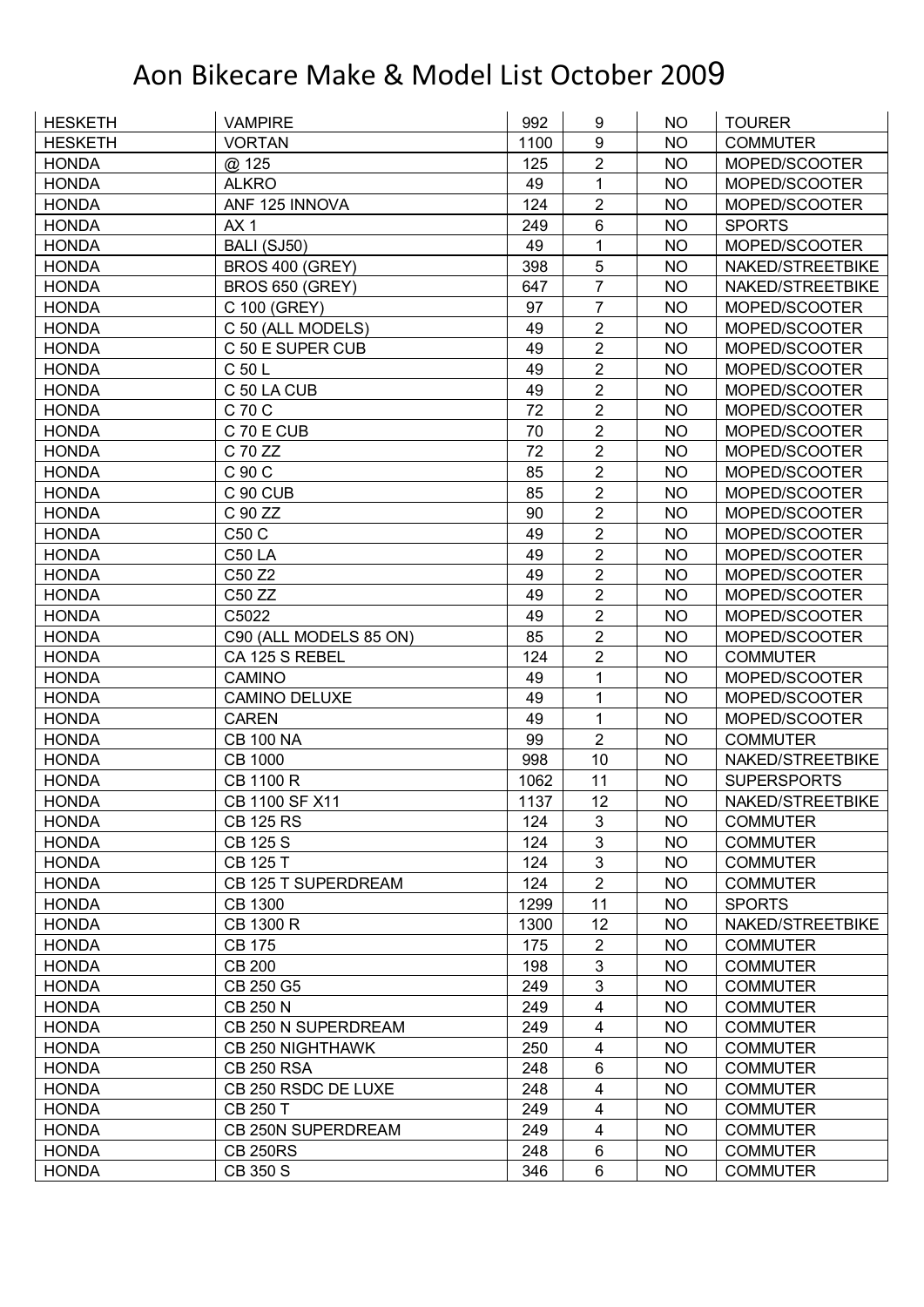| <b>HONDA</b> | CB 400 4                           | 400  | 5                       | NO        | <b>COMMUTER</b>      |
|--------------|------------------------------------|------|-------------------------|-----------|----------------------|
| <b>HONDA</b> | <b>CB 400 F</b>                    | 408  | 6                       | <b>NO</b> | NAKED/STREETBIKE     |
| <b>HONDA</b> | CB 400 N SUPERDREAM                | 395  | $\overline{7}$          | <b>NO</b> | NAKED/STREETBIKE     |
| <b>HONDA</b> | <b>CB 400 SF</b>                   | 400  | 8                       | <b>NO</b> | NAKED/STREETBIKE     |
| <b>HONDA</b> | <b>CB 400 SF (GREY)</b>            | 399  | 8                       | <b>NO</b> | NAKED/STREETBIKE     |
| <b>HONDA</b> | CB 400 SF SUPER FOUR (GREY)        | 399  | 8                       | NO        | NAKED/STREETBIKE     |
| <b>HONDA</b> | CB 400 T DREAM                     | 395  | 4                       | <b>NO</b> | <b>COMMUTER</b>      |
| <b>HONDA</b> | <b>CB 400 T/N</b>                  | 408  | 4                       | <b>NO</b> | NAKED/STREETBIKE     |
| <b>HONDA</b> | <b>CB 450 DX</b>                   | 447  | $\overline{7}$          | <b>NO</b> | <b>UNKNOWN</b>       |
| <b>HONDA</b> | <b>CB 450 NIGHTHAWK</b>            | 450  | $\overline{7}$          | <b>NO</b> | <b>UNKNOWN</b>       |
| <b>HONDA</b> | <b>CB 50 J</b>                     | 49   | 1                       | <b>NO</b> | NAKED/STREETBIKE     |
| <b>HONDA</b> | <b>CB 500</b>                      | 499  | $\boldsymbol{9}$        | <b>NO</b> | NAKED/STREETBIKE     |
| <b>HONDA</b> | <b>CB 500</b>                      | 499  | 9                       | <b>NO</b> | NAKED/STREETBIKE     |
| <b>HONDA</b> | <b>CB 500 (INCL S &amp; CUP)</b>   | 499  | $\boldsymbol{9}$        | <b>NO</b> | NAKED/STREETBIKE     |
| <b>HONDA</b> | <b>CB 500 CUP</b>                  | 499  | 9                       | <b>NO</b> | NAKED/STREETBIKE     |
| <b>HONDA</b> | <b>CB 500 S</b>                    | 499  | 9                       | <b>NO</b> | NAKED/STREETBIKE     |
| <b>HONDA</b> | CB 500-25K                         | 500  | 6                       | <b>NO</b> | NAKED/STREETBIKE     |
| <b>HONDA</b> | <b>CB 550</b>                      | 544  | $\overline{7}$          | <b>NO</b> | NAKED/STREETBIKE     |
| <b>HONDA</b> | CB 600 F                           | 599  | 11                      | <b>NO</b> | NAKED/STREETBIKE     |
| <b>HONDA</b> | <b>CB 600 FS</b>                   | 599  | 11                      | <b>NO</b> | NAKED/STREETBIKE     |
| <b>HONDA</b> | CB 600 SF HORNET                   | 599  | 11                      | <b>NO</b> | NAKED/STREETBIKE     |
| <b>HONDA</b> | CB 600-33/34P (2002 ON)            | 599  | $6\phantom{1}$          | <b>NO</b> | NAKED/STREETBIKE     |
| <b>HONDA</b> | CB 650 NIGHT HAWK                  | 626  | $\boldsymbol{9}$        | <b>NO</b> | NAKED/STREETBIKE     |
| <b>HONDA</b> | CB 650 Z                           | 626  | $\overline{9}$          | <b>NO</b> | NAKED/STREETBIKE     |
| <b>HONDA</b> | <b>CB750</b>                       | 748  | 9                       | NO        | NAKED/STREETBIKE     |
| <b>HONDA</b> | <b>CB 750 F</b>                    | 748  | $\boldsymbol{9}$        | <b>NO</b> | NAKED/STREETBIKE     |
| <b>HONDA</b> | CB 750 F2                          | 747  | $\boldsymbol{9}$        | <b>NO</b> | NAKED/STREETBIKE     |
| <b>HONDA</b> | CB 750 NIGHTHAWK (GREY)            | 899  | $\boldsymbol{9}$        | <b>NO</b> | NAKED/STREETBIKE     |
| <b>HONDA</b> | CB 900 25KW (2003 ON)              | 900  | 5                       | <b>NO</b> | NAKED/STREETBIKE     |
| <b>HONDA</b> | CB 900 CUSTOM (GREY)               | 900  | 9                       | <b>NO</b> | NAKED/STREETBIKE     |
| <b>HONDA</b> | CB 900 F                           | 901  | $9\,$                   | <b>NO</b> | NAKED/STREETBIKE     |
| <b>HONDA</b> | CB 900 F2                          | 901  | 11                      | <b>NO</b> | NAKED/STREETBIKE     |
| <b>HONDA</b> | <b>CB SEVEN FIFTY</b>              | 747  | $\boldsymbol{9}$        | <b>NO</b> | <b>COMMUTER</b>      |
| <b>HONDA</b> | <b>CB TWO FIFTY</b>                | 234  | $\overline{\mathbf{4}}$ | <b>NO</b> | NAKED/STREETBIKE     |
| <b>HONDA</b> | CB-1 (GREY)                        | 400  | 8                       | <b>NO</b> | NAKED/STREETBIKE     |
| <b>HONDA</b> | <b>CB1300 SUPER 4</b>              | 1300 | 10                      | <b>NO</b> | <b>SPORTS</b>        |
| <b>HONDA</b> | CB400T HAWK                        | 395  | $\overline{7}$          | <b>NO</b> | <b>UNKNOWN</b>       |
| <b>HONDA</b> | <b>CB450 NIGHTHAWK</b>             | 450  | $\overline{7}$          | <b>NO</b> | <b>UNKNOWN</b>       |
| <b>HONDA</b> | <b>CB750 NIGHTHAWK</b>             | 750  | $\boldsymbol{9}$        | <b>NO</b> | <b>UNKNOWN</b>       |
| <b>HONDA</b> | CB900 HORNET                       | 919  | 11                      | <b>NO</b> | NAKED/STREETBIKE     |
| <b>HONDA</b> | <b>CBF 250</b>                     | 249  | 4                       | <b>NO</b> | <b>COMMUTER</b>      |
| <b>HONDA</b> | <b>CBF 600</b>                     | 599  | $\boldsymbol{9}$        | <b>NO</b> | NAKED/STREETBIKE     |
| <b>HONDA</b> | CBF600SA (25KW)                    | 599  | 5                       | <b>NO</b> | NAKED/STREETBIKE     |
| <b>HONDA</b> | <b>CBF 1000</b>                    | 998  | 10                      | <b>NO</b> | NAKED/STREETBIKE     |
| <b>HONDA</b> | CBF 1000 F                         | 998  | 11                      | <b>NO</b> | NAKED/STREETBIKE     |
| <b>HONDA</b> | <b>CBR 1000 F</b>                  | 988  | 11                      | <b>NO</b> | <b>SPORTS TOURER</b> |
| <b>HONDA</b> | <b>CBR 1000RR</b>                  | 998  | 12                      | <b>NO</b> | <b>SUPERSPORTS</b>   |
| <b>HONDA</b> | <b>CBR 1100 XX</b>                 | 1100 | 12                      | <b>NO</b> | <b>SPORTS TOURER</b> |
| <b>HONDA</b> | <b>CBR 1100 XX SUPER BLACKBIRD</b> | 1137 | 12                      | <b>NO</b> | <b>SPORTS TOURER</b> |
| <b>HONDA</b> | <b>CBR 125R</b>                    | 124  | 3                       | <b>NO</b> | <b>SPORTS</b>        |
| <b>HONDA</b> | <b>CBR 150 R</b>                   | 146  | 3                       | <b>NO</b> | <b>SPORTS</b>        |
| <b>HONDA</b> | <b>CBR 250</b>                     | 250  | 5                       | <b>NO</b> | <b>SPORTS</b>        |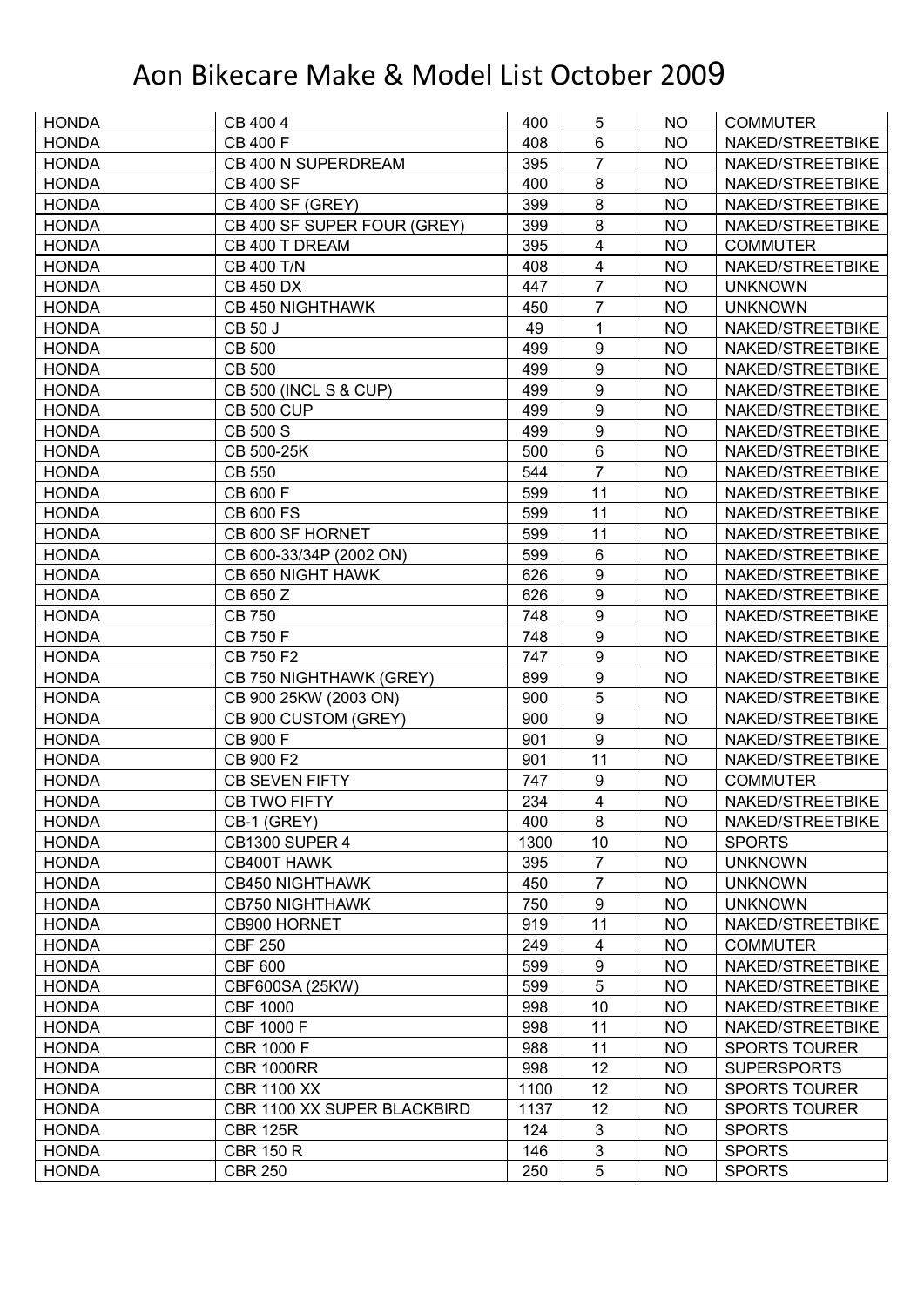| <b>HONDA</b>                 | <b>CBR 250 R (GREY)</b>             | 250  | 5                         | NO.        | <b>SPORTS</b>         |
|------------------------------|-------------------------------------|------|---------------------------|------------|-----------------------|
| <b>HONDA</b>                 | CBR 400 (NC25)                      | 399  | 8                         | <b>NO</b>  | <b>SPORTS</b>         |
| <b>HONDA</b>                 | <b>CBR 600 F</b>                    | 598  | 11                        | <b>NO</b>  | <b>SPORTS</b>         |
| <b>HONDA</b>                 | CBR 600F-25K (2002 ON)              | 599  | 6                         | <b>NO</b>  | <b>SPORTS</b>         |
| <b>HONDA</b>                 | CBR 600RR                           | 599  | 12                        | <b>NO</b>  | <b>SUPERSPORTS</b>    |
| <b>HONDA</b>                 | <b>CBR 750</b>                      | 750  | 9                         | NO         | <b>SPORTS</b>         |
| <b>HONDA</b>                 | CBR 900 RR FIREBLADE                | 893  | 12                        | <b>NO</b>  | <b>SUPERSPORTS</b>    |
| <b>HONDA</b>                 | CBR 900 RR FIREBLADE                | 918  | 12                        | <b>NO</b>  | <b>SUPERSPORTS</b>    |
| <b>HONDA</b>                 | CBR 900 RR FIREBLADE                | 929  | 12                        | <b>NO</b>  | <b>SUPERSPORTS</b>    |
| <b>HONDA</b>                 | CBR 900 RR FIREBLADE                | 954  | 12                        | <b>NO</b>  | <b>SUPERSPORTS</b>    |
| <b>HONDA</b>                 | CBR 900 RR FIREBLADE ANNIVERSA      | 893  | 12                        | <b>NO</b>  | <b>SUPERSPORTS</b>    |
| <b>HONDA</b>                 | <b>CBR 954RR FIREBLADE</b>          | 954  | 12                        | <b>NO</b>  | <b>SUPERSPORTS</b>    |
| <b>HONDA</b>                 | <b>CBX 1000</b>                     | 1047 | 10                        | <b>NO</b>  | NAKED/STREETBIKE      |
| <b>HONDA</b>                 | <b>CBX 125</b>                      | 125  | 3                         | <b>NO</b>  | NAKED/STREETBIKE      |
| <b>HONDA</b>                 | <b>CBX 250 RS</b>                   | 249  | $\overline{7}$            | <b>NO</b>  | NAKED/STREETBIKE      |
| <b>HONDA</b>                 | <b>CBX 400</b>                      | 400  | $\overline{7}$            | <b>NO</b>  | NAKED/STREETBIKE      |
| <b>HONDA</b>                 | CBX 400 CUSTOM                      | 400  | 5                         | <b>NO</b>  | NAKED/STREETBIKE      |
| <b>HONDA</b>                 | <b>CBX 550 F</b>                    | 573  | 9                         | <b>NO</b>  | NAKED/STREETBIKE      |
| <b>HONDA</b>                 | <b>CBX 650 E</b>                    | 656  | $\overline{9}$            | <b>NO</b>  | NAKED/STREETBIKE      |
|                              |                                     |      |                           |            |                       |
| <b>HONDA</b><br><b>HONDA</b> | <b>CBX 750 F</b><br>CD 125 TC BENLY | 748  | 10                        | <b>NO</b>  | NAKED/STREETBIKE      |
|                              |                                     | 124  | $\overline{2}$            | <b>NO</b>  | <b>COMMUTER</b>       |
| <b>HONDA</b>                 | CD 175                              | 175  | 3                         | <b>NO</b>  | <b>COMMUTER</b>       |
| <b>HONDA</b>                 | CD 200 T/BENLY                      | 194  | 3                         | <b>NO</b>  | <b>COMMUTER</b>       |
| <b>HONDA</b>                 | CD 250 U                            | 233  | 3                         | <b>NO</b>  | <b>SPORTS</b>         |
| <b>HONDA</b>                 | CF 70 C CHALY                       | 72   | $\overline{2}$            | <b>NO</b>  | <b>SPORTS</b>         |
| <b>HONDA</b>                 | <b>CG 125</b>                       | 124  | $\overline{2}$            | <b>NO</b>  | <b>COMMUTER</b>       |
| <b>HONDA</b>                 | CG 125 CARGO                        | 124  | $\overline{2}$            | <b>YES</b> | <b>COMMUTER</b>       |
| <b>HONDA</b>                 | <b>CG 125BR-K</b>                   | 124  | 3                         | <b>NO</b>  | <b>COMMUTER</b>       |
| <b>HONDA</b>                 | CH 125 SPACY                        | 124  | 3                         | <b>NO</b>  | MOPED/SCOOTER         |
| <b>HONDA</b>                 | CH 250                              | 244  | 5                         | <b>NO</b>  | MOPED/SCOOTER         |
| <b>HONDA</b>                 | CH 250 SPACY                        | 244  | 5                         | <b>NO</b>  | MOPED/SCOOTER         |
| <b>HONDA</b>                 | <b>CHALLET</b>                      | 49   | 1                         | <b>NO</b>  | MOPED/SCOOTER         |
| <b>HONDA</b>                 | CITY EXPRESS (SH50)                 | 49   | 1                         | <b>NO</b>  | <b>TRAIL/ENDURO</b>   |
| <b>HONDA</b>                 | <b>CL 250</b>                       | 248  | 5                         | <b>NO</b>  | <b>TRAIL/ENDURO</b>   |
| <b>HONDA</b>                 | CLR 125 CITY FLY                    | 124  | $\overline{2}$            | NO         | <b>TRAIL/ENDURO</b>   |
| <b>HONDA</b>                 | CM 125 C                            | 124  | 2                         | <b>NO</b>  | <b>CUSTOM/CRUISER</b> |
| <b>HONDA</b>                 | <b>CM 200 T</b>                     | 194  | 3                         | <b>NO</b>  | <b>CUSTOM/CRUISER</b> |
| <b>HONDA</b>                 | CM 250 T                            | 249  | $\mathfrak{S}$            | <b>NO</b>  | <b>CUSTOM/CRUISER</b> |
| <b>HONDA</b>                 | <b>CM 400</b>                       | 400  | $\overline{7}$            | <b>NO</b>  | <b>CUSTOM/CRUISER</b> |
| <b>HONDA</b>                 | CMX 250 C REBEL                     | 250  | 4                         | <b>NO</b>  | <b>CUSTOM/CRUISER</b> |
| <b>HONDA</b>                 | CMX 250 REBEL                       | 234  | 4                         | <b>NO</b>  | <b>CUSTOM/CRUISER</b> |
| <b>HONDA</b>                 | CMX 450 REBEL                       | 443  | 6                         | <b>NO</b>  | <b>CUSTOM/CRUISER</b> |
| <b>HONDA</b>                 | <b>CN 250</b>                       | 244  | 3                         | <b>NO</b>  | <b>SPORTS</b>         |
| <b>HONDA</b>                 | CRF250R                             | 249  | $\boldsymbol{9}$          | <b>NO</b>  | <b>TRAIL/ENDURO</b>   |
| <b>HONDA</b>                 | CRF250X                             | 249  | 6                         | <b>NO</b>  | <b>TRAIL/ENDURO</b>   |
| <b>HONDA</b>                 | <b>CRM 125</b>                      | 125  | $\overline{2}$            | <b>NO</b>  | <b>TRAIL/ENDURO</b>   |
| <b>HONDA</b>                 | CRM 250 AR (GREY)                   | 246  | 6                         | <b>NO</b>  | <b>TRAIL/ENDURO</b>   |
| <b>HONDA</b>                 | <b>CRM 50</b>                       | 49   | 1                         | <b>NO</b>  | <b>UNKNOWN</b>        |
| <b>HONDA</b>                 | <b>CRM 80</b>                       | 75   | $\mathbf{2}$              | <b>NO</b>  | <b>UNKNOWN</b>        |
| <b>HONDA</b>                 | CT 110 (GREY)                       | 110  | 3                         | <b>NO</b>  | <b>TRAIL/ENDURO</b>   |
| <b>HONDA</b>                 | CT 125 (FARM BIKE)                  | 124  | $\ensuremath{\mathsf{3}}$ | <b>NO</b>  | <b>TRAIL/ENDURO</b>   |
| <b>HONDA</b>                 | CT 125 C                            | 125  | 3                         | <b>NO</b>  | <b>TRAIL/ENDURO</b>   |
|                              |                                     |      |                           |            |                       |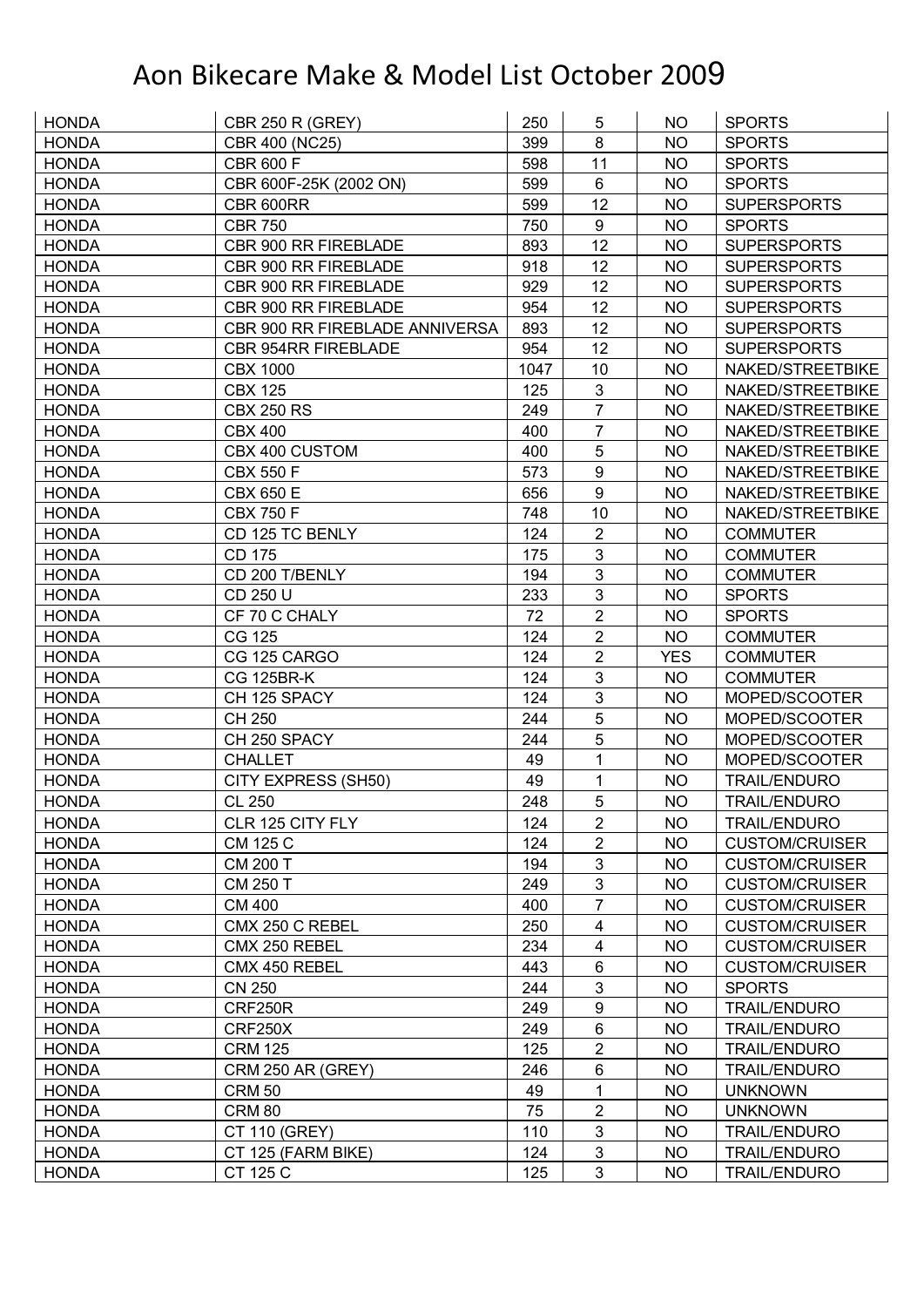| <b>HONDA</b> | CX 400                      | 400  | 7                       | <b>NO</b> | NAKED/STREETBIKE      |
|--------------|-----------------------------|------|-------------------------|-----------|-----------------------|
| <b>HONDA</b> | <b>CX 500 B</b>             | 500  | 7                       | <b>NO</b> | NAKED/STREETBIKE      |
| <b>HONDA</b> | CX 650 ED EUROSPORT         | 673  | 9                       | <b>NO</b> | NAKED/STREETBIKE      |
| <b>HONDA</b> | CX 650 TD TURBO             | 673  | 10                      | <b>NO</b> | NAKED/STREETBIKE      |
| <b>HONDA</b> | DYLAN 125                   | 125  | 3                       | <b>NO</b> | MOPED/SCOOTER         |
| <b>HONDA</b> | DYLAN 150                   | 150  | $\overline{\mathbf{4}}$ | <b>NO</b> | MOPED/SCOOTER         |
| <b>HONDA</b> | ELITE 50 S (GREY)           | 49   | 1                       | <b>NO</b> | <b>SPORTS</b>         |
| <b>HONDA</b> | ELITE 50 SR (GREY)          | 49   | 1                       | <b>NO</b> | <b>SPORTS</b>         |
| <b>HONDA</b> | EXPRESS (II AND ALL MODELS) | 49   | 1                       | <b>NO</b> | MOPED/SCOOTER         |
| <b>HONDA</b> | F6C                         | 1520 | 9                       | <b>NO</b> | <b>CUSTOM/CRUISER</b> |
| <b>HONDA</b> | <b>F6C VALKYRIE</b>         | 1520 | 9                       | <b>NO</b> | <b>CUSTOM/CRUISER</b> |
| <b>HONDA</b> | <b>FES 150</b>              | 149  | 3                       | <b>NO</b> | MOPED/SCOOTER         |
| <b>HONDA</b> | FES125 PANTHEON             | 125  | $\overline{2}$          | <b>NO</b> | MOPED/SCOOTER         |
| <b>HONDA</b> | <b>FMX 650</b>              | 644  | $6\phantom{1}$          | <b>NO</b> | <b>TRAIL/ENDURO</b>   |
| <b>HONDA</b> | <b>FORESIGHT</b>            | 249  | $\overline{\mathbf{4}}$ | <b>NO</b> | MOPED/SCOOTER         |
| <b>HONDA</b> | FT 500 C                    | 498  | $6\phantom{1}$          | <b>NO</b> | NAKED/STREETBIKE      |
| <b>HONDA</b> | FX650 VIGOR                 | 647  | $\overline{7}$          | <b>NO</b> | <b>SPORTS</b>         |
| <b>HONDA</b> | GB 500 (GREY)               | 498  | 6                       | <b>NO</b> | NAKED/STREETBIKE      |
| <b>HONDA</b> | GL 1000 GOLDWING            | 999  | $\overline{7}$          | <b>NO</b> | <b>CUSTOM/CRUISER</b> |
| <b>HONDA</b> | GL 1100 GOLDWING ASPENCADE  | 1085 | $\overline{7}$          | <b>NO</b> | <b>CUSTOM/CRUISER</b> |
| <b>HONDA</b> | GL 1200 (ALL MODELS)        | 1200 | 8                       | <b>NO</b> | <b>CUSTOM/CRUISER</b> |
| <b>HONDA</b> | GL 1500 GOLDWING            | 1520 | 8                       | <b>NO</b> | <b>CUSTOM/CRUISER</b> |
| <b>HONDA</b> | GL 1800 GOLDWING            | 1832 | 9                       | <b>NO</b> | <b>CUSTOM/CRUISER</b> |
| <b>HONDA</b> | GL 500                      | 500  | $6\phantom{1}$          | <b>NO</b> | <b>CUSTOM/CRUISER</b> |
| <b>HONDA</b> | GL 500 SILVERWING           | 496  | $\,6$                   | <b>NO</b> | <b>CUSTOM/CRUISER</b> |
| <b>HONDA</b> | GL 650 SILVERWING DE LUX    | 673  | 8                       | <b>NO</b> | <b>CUSTOM/CRUISER</b> |
| <b>HONDA</b> | GL1500SE GOLD WING          | 1520 | 8                       | <b>NO</b> | <b>CUSTOM/CRUISER</b> |
| <b>HONDA</b> | <b>GYRO CANOPY</b>          | 49   | 1                       | <b>NO</b> | MOPED/SCOOTER         |
| <b>HONDA</b> | H 100 A                     | 99   | $\overline{2}$          | <b>NO</b> | <b>COMMUTER</b>       |
| <b>HONDA</b> | H100 S SPORT                | 100  | $\overline{2}$          | <b>NO</b> | <b>COMMUTER</b>       |
| <b>HONDA</b> | HORNET (GREY)               | 250  | 6                       | <b>NO</b> | NAKED/STREETBIKE      |
| <b>HONDA</b> | <b>INNOVA</b>               | 125  | $\overline{2}$          | <b>NO</b> | MOPED/SCOOTER         |
| <b>HONDA</b> | <b>KINETIC MARVEL</b>       | 100  | $\overline{2}$          | <b>NO</b> | MOPED/SCOOTER         |
| <b>HONDA</b> | <b>MA50</b>                 | 49   | $\mathbf{1}$            | <b>NO</b> | <b>UNKNOWN</b>        |
| <b>HONDA</b> | MAGNA 250                   | 250  | 4                       | <b>NO</b> | <b>CUSTOM/CRUISER</b> |
| <b>HONDA</b> | MAGNA 550                   | 550  | 8                       | <b>NO</b> | <b>CUSTOM/CRUISER</b> |
| <b>HONDA</b> | <b>MB 50</b>                | 49   | 1                       | NO.       | <b>COMMUTER</b>       |
| <b>HONDA</b> | <b>MBX 125 FE</b>           | 124  | $\mathfrak{B}$          | NO        | <b>SPORTS</b>         |
| <b>HONDA</b> | <b>MBX 50 SD</b>            | 49   | 1                       | <b>NO</b> | MOPED/SCOOTER         |
| <b>HONDA</b> | MBX 80 FWDD                 | 79   | $\boldsymbol{2}$        | NO.       | <b>SPORTS</b>         |
| <b>HONDA</b> | MELODY (ALL MODELS)         | 49   | 1                       | NO        | MOPED/SCOOTER         |
| <b>HONDA</b> | MT 50                       | 49   | 1                       | <b>NO</b> | MOPED/SCOOTER         |
| <b>HONDA</b> | <b>MTX 125 R</b>            | 124  | $\mathbf{3}$            | <b>NO</b> | <b>TRAIL/ENDURO</b>   |
| <b>HONDA</b> | <b>MTX 200</b>              | 193  | $\overline{7}$          | NO.       | <b>TRAIL/ENDURO</b>   |
| <b>HONDA</b> | <b>MTX 50 SC</b>            | 49   | 1                       | <b>NO</b> | MOPED/SCOOTER         |
| <b>HONDA</b> | MTX 80 RFD                  | 79   | $\overline{2}$          | <b>NO</b> | <b>TRAIL/ENDURO</b>   |
| <b>HONDA</b> | <b>MVX 250F</b>             | 249  | 6                       | NO        | <b>UNKNOWN</b>        |
| <b>HONDA</b> | NB 50 MF VISION X           | 49   | 1                       | NO        | MOPED/SCOOTER         |
| <b>HONDA</b> | NB 50 MFF VISION X          | 49   | 1                       | <b>NO</b> | MOPED/SCOOTER         |
| <b>HONDA</b> | NB 50 MSE MELODY DE LUXE    | 49   | 1                       | <b>NO</b> | MOPED/SCOOTER         |
| <b>HONDA</b> | <b>NC 50 EXPRESS I/II</b>   | 49   | 1                       | <b>NO</b> | MOPED/SCOOTER         |
| <b>HONDA</b> | ND 50 M MELODY II DE LUX    | 49   | 1                       | NO        | MOPED/SCOOTER         |
|              |                             |      |                         |           |                       |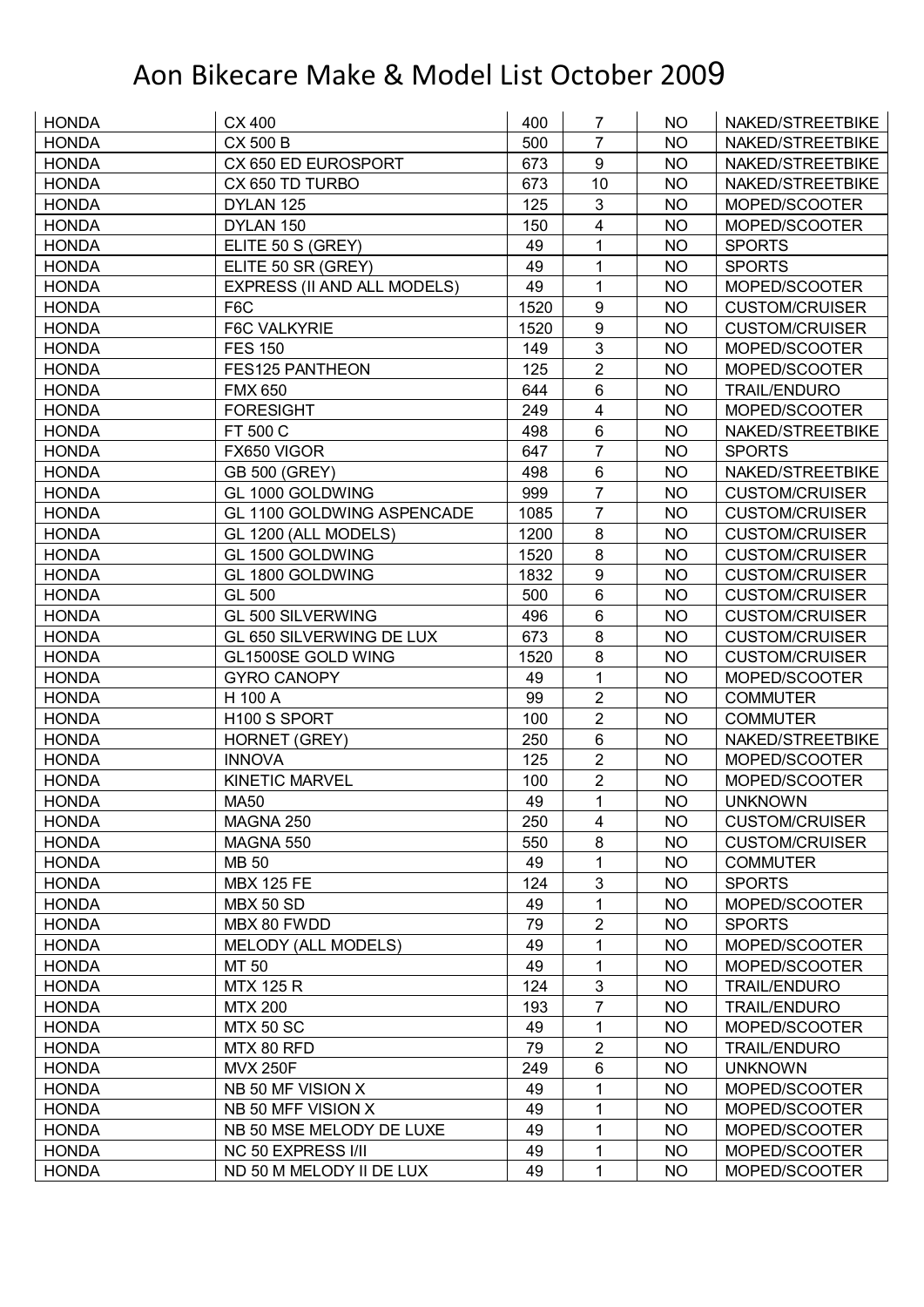| <b>HONDA</b> | ND50MC                   | 49  | 1                | NO.       | MOPED/SCOOTER         |
|--------------|--------------------------|-----|------------------|-----------|-----------------------|
| <b>HONDA</b> | NE 50 MF VISION          | 49  | 1                | <b>NO</b> | MOPED/SCOOTER         |
| <b>HONDA</b> | NE 50 MFF VISION         | 49  | 1                | <b>NO</b> | MOPED/SCOOTER         |
| <b>HONDA</b> | NE 50 TH VISION          | 49  | 1                | <b>NO</b> | MOPED/SCOOTER         |
| <b>HONDA</b> | <b>NES 125</b>           | 125 | $\overline{2}$   | <b>NO</b> | <b>UNKNOWN</b>        |
| <b>HONDA</b> | <b>NF 75</b>             | 71  | $\overline{2}$   | <b>NO</b> | <b>COMMUTER</b>       |
| <b>HONDA</b> | NH 125                   | 124 | $\mathfrak{B}$   | <b>NO</b> | MOPED/SCOOTER         |
| <b>HONDA</b> | NH 125 LEAD              | 124 | $\mathfrak{S}$   | <b>NO</b> | MOPED/SCOOTER         |
| <b>HONDA</b> | <b>NH 50</b>             | 49  | 1                | <b>NO</b> | MOPED/SCOOTER         |
| <b>HONDA</b> | NH 80 LEAD/VISION        | 79  | $\overline{2}$   | <b>NO</b> | MOPED/SCOOTER         |
| <b>HONDA</b> | NH80 VISION              | 79  | $\overline{2}$   | <b>NO</b> | MOPED/SCOOTER         |
| <b>HONDA</b> | NP 50 D MELODY MINI      | 49  | $\mathbf{1}$     | <b>NO</b> | MOPED/SCOOTER         |
| <b>HONDA</b> | <b>NR 750</b>            | 747 | 11               | <b>NO</b> | <b>SUPERSPORTS</b>    |
| <b>HONDA</b> | <b>NS 180</b>            | 80  | $\mathfrak{S}$   | <b>NO</b> | <b>SPORTS</b>         |
| <b>HONDA</b> | <b>NS 125 R</b>          | 124 | $\overline{7}$   | <b>NO</b> | <b>SPORTS</b>         |
| <b>HONDA</b> | <b>NS 400 R</b>          | 387 | 11               | <b>NO</b> | <b>SPORTS</b>         |
| <b>HONDA</b> | <b>NS 400 R</b>          | 387 | 11               | <b>NO</b> | <b>SPORTS</b>         |
| <b>HONDA</b> | NS 50 MSB MELODY DE LUXE | 49  | $\mathbf{1}$     | <b>NO</b> | MOPED/SCOOTER         |
| <b>HONDA</b> | <b>NSR 125 F</b>         | 124 | $\overline{7}$   | <b>NO</b> | <b>SPORTS</b>         |
| <b>HONDA</b> | NSR 125R-12P (2002 ON)   | 125 | $\overline{2}$   | <b>NO</b> | <b>SPORTS</b>         |
| <b>HONDA</b> | <b>NSR 250 R (GREY)</b>  | 249 | 8                | <b>NO</b> | <b>SPORTS</b>         |
| <b>HONDA</b> | <b>NSR 50</b>            | 49  | $\overline{2}$   | <b>NO</b> | <b>SPORTS</b>         |
| <b>HONDA</b> | <b>NSR 500</b>           | 499 | 12               | <b>NO</b> | <b>SPORTS</b>         |
| <b>HONDA</b> | <b>NSR 75</b>            | 75  | $\overline{2}$   | <b>NO</b> | <b>SPORTS</b>         |
| <b>HONDA</b> | <b>NSR 80</b>            | 80  | $\mathfrak{S}$   | <b>NO</b> | <b>SPORTS</b>         |
| <b>HONDA</b> | NT 50 F MELODY MINI      | 49  | 1                | <b>NO</b> | <b>SPORTS</b>         |
| <b>HONDA</b> | NT 50 G MELODY MINI      | 49  | 1                | <b>NO</b> | MOPED/SCOOTER         |
| <b>HONDA</b> | <b>NT 50 H</b>           | 49  | 1                | <b>NO</b> | MOPED/SCOOTER         |
| <b>HONDA</b> | NT 50 H VISION MINI      | 49  | 1                | <b>NO</b> | MOPED/SCOOTER         |
| <b>HONDA</b> | NT 650V DEAUVILLE        | 647 | $\overline{7}$   | <b>NO</b> | <b>TOURER</b>         |
| <b>HONDA</b> | NT 700 DEAUVILLE         | 680 | 8                | <b>NO</b> | <b>TOURER</b>         |
| <b>HONDA</b> | NTV 600 REVERE           | 583 | 8                | <b>NO</b> | NAKED/STREETBIKE      |
| <b>HONDA</b> | <b>NTV 650</b>           | 647 | 9                | <b>NO</b> | NAKED/STREETBIKE      |
| <b>HONDA</b> | NTV 650 DEAUVILLE        | 647 | $\overline{7}$   | <b>NO</b> | <b>TOURER</b>         |
| <b>HONDA</b> | <b>NU 50 RUNAWAY</b>     | 49  | 1                | <b>NO</b> | MOPED/SCOOTER         |
| <b>HONDA</b> | NV 40 CUSTOM             | 400 | $\overline{7}$   | <b>NO</b> | <b>SPORTS</b>         |
| <b>HONDA</b> | <b>NV 400 SP (GREY)</b>  | 400 | 8                | <b>NO</b> | <b>SPORTS</b>         |
| <b>HONDA</b> | NV 50 MSD STREAM         | 49  | 1                | <b>NO</b> | MOPED/SCOOTER         |
| <b>HONDA</b> | NV 750 CUSTOM            | 750 | $\boldsymbol{9}$ | <b>NO</b> | <b>SPORTS</b>         |
| <b>HONDA</b> | NV 750 SP (GREY)         | 750 | $\boldsymbol{9}$ | <b>NO</b> | <b>SPORTS</b>         |
| <b>HONDA</b> | <b>NX 125</b>            | 125 | $\mathfrak{S}$   | <b>NO</b> | <b>TRAIL/ENDURO</b>   |
| <b>HONDA</b> | <b>NX 250 (GREY)</b>     | 249 | $\,6\,$          | <b>NO</b> | <b>CUSTOM/CRUISER</b> |
| <b>HONDA</b> | NX 50 CAREN              | 49  | 1                | <b>NO</b> | MOPED/SCOOTER         |
| <b>HONDA</b> | NX 650 DOMINATOR         | 644 | $\overline{7}$   | <b>NO</b> | <b>TRAIL/ENDURO</b>   |
| <b>HONDA</b> | <b>NX125 (GREY)</b>      | 125 | $\mathbf{3}$     | <b>NO</b> | <b>TRAIL/ENDURO</b>   |
| <b>HONDA</b> | PA 50 CAMINO             | 49  | 1                | <b>NO</b> | MOPED/SCOOTER         |
| <b>HONDA</b> | PC 50                    | 49  | 1                | <b>NO</b> | MOPED/SCOOTER         |
| <b>HONDA</b> | PC 800 PACIFIC COAST     | 800 | $\boldsymbol{9}$ | <b>NO</b> | <b>TOURER</b>         |
| <b>HONDA</b> | PF 50 AMIGO              | 49  | 1                | <b>NO</b> | MOPED/SCOOTER         |
| <b>HONDA</b> | PF 50 NOVIA              | 49  | 1                | <b>NO</b> | MOPED/SCOOTER         |
| <b>HONDA</b> | PHANTOM 150              | 149 | 8                | <b>NO</b> | <b>UNKNOWN</b>        |
| <b>HONDA</b> | <b>PX 50</b>             | 49  | 1                | <b>NO</b> | MOPED/SCOOTER         |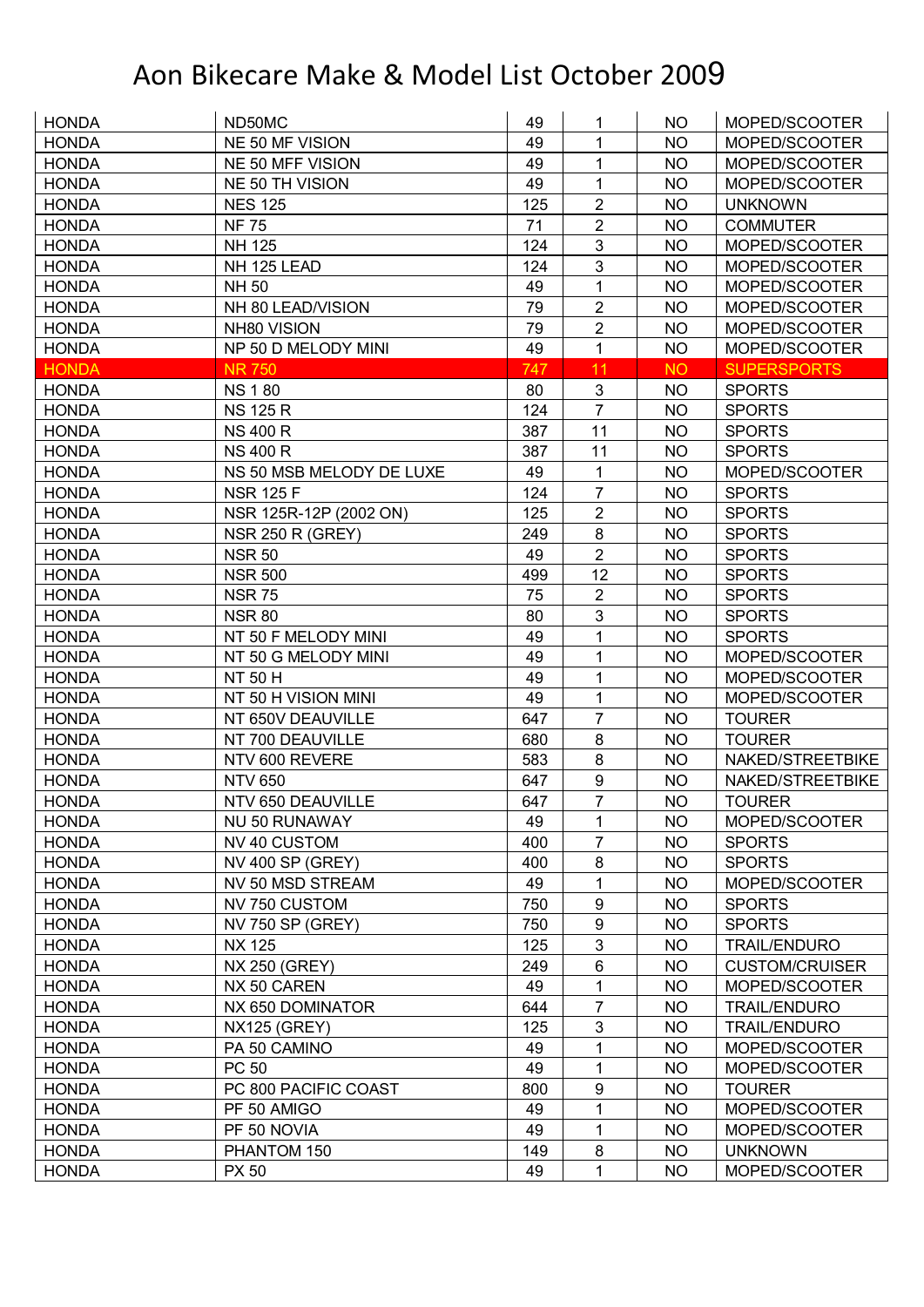| <b>HONDA</b> | <b>PXR 50</b>          | 49   | 1                       | <b>NO</b> | MOPED/SCOOTER         |
|--------------|------------------------|------|-------------------------|-----------|-----------------------|
| <b>HONDA</b> | QR 50                  | 49   | 1                       | <b>NO</b> | <b>UNKNOWN</b>        |
| <b>HONDA</b> | <b>QUINGI</b>          | 97   | $\overline{2}$          | <b>NO</b> | <b>UNKNOWN</b>        |
| <b>HONDA</b> | <b>RC 30</b>           | 748  | 12                      | <b>NO</b> | <b>SPORTS</b>         |
| <b>HONDA</b> | REBEL (GREY)           | 233  | $\overline{\mathbf{4}}$ | <b>NO</b> | <b>CUSTOM/CRUISER</b> |
| <b>HONDA</b> | REBEL 125              | 125  | $\overline{2}$          | <b>NO</b> | <b>CUSTOM/CRUISER</b> |
| <b>HONDA</b> | <b>RVF 750 R</b>       | 749  | 12                      | <b>NO</b> | <b>SUPERSPORTS</b>    |
| <b>HONDA</b> | <b>RVF400 R (NC35)</b> | 399  | 11                      | <b>NO</b> | <b>SUPERSPORTS</b>    |
| <b>HONDA</b> | SA 50 M VISION MET-IN  | 49   | $\mathbf{1}$            | <b>NO</b> | MOPED/SCOOTER         |
| <b>HONDA</b> | <b>SCOOPY</b>          | 49   | 1                       | <b>NO</b> | MOPED/SCOOTER         |
| <b>HONDA</b> | SCV 100 LEAD           | 98   | $\overline{2}$          | <b>NO</b> | MOPED/SCOOTER         |
| <b>HONDA</b> | <b>SCV100</b>          | 99   | $\overline{2}$          | <b>NO</b> | MOPED/SCOOTER         |
| <b>HONDA</b> | <b>SFX</b>             | 49   | 1                       | <b>NO</b> | MOPED/SCOOTER         |
| <b>HONDA</b> | SGX 50 DELUXE          | 49   | $\mathbf{1}$            | <b>NO</b> | MOPED/SCOOTER         |
| <b>HONDA</b> | SGX50 SKY              | 49   | 1                       | <b>NO</b> | MOPED/SCOOTER         |
| <b>HONDA</b> | <b>SH 50</b>           | 49   | 1                       | <b>NO</b> | MOPED/SCOOTER         |
| <b>HONDA</b> | SH 50 CITY EXPRESS     | 49   | 1                       | <b>NO</b> | MOPED/SCOOTER         |
| <b>HONDA</b> | SHADOW 400             | 400  | $\overline{\mathbf{4}}$ | <b>NO</b> | <b>UNKNOWN</b>        |
| <b>HONDA</b> | SHADOW C2              | 1100 | 6                       | <b>NO</b> | <b>CUSTOM/CRUISER</b> |
| <b>HONDA</b> | SHADOW VLX 600         | 600  | 6                       | <b>NO</b> | <b>UNKNOWN</b>        |
| <b>HONDA</b> | <b>SILVER WING</b>     | 582  | $\overline{7}$          | <b>NO</b> | <b>TOURER</b>         |
| <b>HONDA</b> | SILVERWING 600         | 582  | 6                       | <b>NO</b> | <b>TOURER</b>         |
| <b>HONDA</b> | SJ 100 BALI            | 101  | $\overline{2}$          | <b>NO</b> | MOPED/SCOOTER         |
| <b>HONDA</b> | SJ 50 BALI             | 49   | $\mathbf{1}$            | <b>NO</b> | MOPED/SCOOTER         |
| <b>HONDA</b> | <b>SLR 650</b>         | 644  | $\overline{7}$          | <b>NO</b> | <b>TRAIL/ENDURO</b>   |
| <b>HONDA</b> | <b>SRX 50</b>          | 49   | $\mathbf 1$             | <b>NO</b> | MOPED/SCOOTER         |
| <b>HONDA</b> | SRX 50 SHADOW (GREY)   | 49   | 1                       | <b>NO</b> | MOPED/SCOOTER         |
| <b>HONDA</b> | <b>SRX 90</b>          | 90   | $\overline{2}$          | <b>NO</b> | MOPED/SCOOTER         |
| <b>HONDA</b> | SRX 90 SHADOW (GREY)   | 89   | $\overline{2}$          | <b>NO</b> | MOPED/SCOOTER         |
| <b>HONDA</b> | <b>SS 50</b>           | 49   | $\mathbf{1}$            | <b>NO</b> | <b>COMMUTER</b>       |
| <b>HONDA</b> | ST 1100 PAN EUROPEAN   | 1085 | 9                       | <b>NO</b> | <b>TOURER</b>         |
| <b>HONDA</b> | ST 1100A PAN EUROPEAN  | 1084 | 9                       | <b>NO</b> | <b>TOURER</b>         |
| <b>HONDA</b> | ST 50 J DAX            | 49   | 1                       | <b>NO</b> | <b>COMMUTER</b>       |
| <b>HONDA</b> | ST 50 K DAX            | 49   | 1                       | <b>NO</b> | <b>COMMUTER</b>       |
| <b>HONDA</b> | <b>ST 70</b>           | 72   | $\overline{2}$          | NO        | <b>COMMUTER</b>       |
| <b>HONDA</b> | ST1300 PAN EUROPEAN    | 1260 | 10                      | <b>NO</b> | <b>TOURER</b>         |
| <b>HONDA</b> | <b>STEED VLS</b>       | 398  | 4                       | <b>NO</b> | <b>CUSTOM/CRUISER</b> |
| <b>HONDA</b> | STEED VLX              | 398  | $\sqrt{5}$              | <b>NO</b> | <b>CUSTOM/CRUISER</b> |
| <b>HONDA</b> | STEED VLX 600          | 583  | $\sqrt{5}$              | <b>NO</b> | <b>CUSTOM/CRUISER</b> |
| <b>HONDA</b> | <b>STREAM</b>          | 49   | $\mathbf{1}$            | <b>NO</b> | MOPED/SCOOTER         |
| <b>HONDA</b> | SUPER 4                | 400  | 9                       | <b>NO</b> | <b>UNKNOWN</b>        |
| <b>HONDA</b> | SZX50                  | 49   | $\mathbf{1}$            | <b>NO</b> | MOPED/SCOOTER         |
| <b>HONDA</b> | V 65 MAGNA             | 1100 | 10                      | <b>NO</b> | <b>CUSTOM/CRUISER</b> |
| <b>HONDA</b> | V30 MAGNA (GREY)       | 500  | 8                       | <b>NO</b> | <b>UNKNOWN</b>        |
| <b>HONDA</b> | V45 MAGNA              | 748  | 9                       | <b>NO</b> | <b>UNKNOWN</b>        |
| <b>HONDA</b> | VARADERO XL 1000V      | 996  | 10                      | <b>NO</b> | <b>TRAIL/ENDURO</b>   |
| <b>HONDA</b> | VARADERO XL 125V       | 124  | $\overline{2}$          | <b>NO</b> | <b>SPORTS</b>         |
| <b>HONDA</b> | <b>VF 1000 F</b>       | 998  | 11                      | <b>NO</b> | <b>SPORTS</b>         |
| <b>HONDA</b> | <b>VF 1000 R</b>       | 998  | 11                      | <b>NO</b> | <b>SUPERSPORTS</b>    |
| <b>HONDA</b> | <b>VF 1100</b>         | 1100 | 10                      | <b>NO</b> | <b>SPORTS</b>         |
| <b>HONDA</b> | <b>VF 400F</b>         | 399  | 9                       | <b>NO</b> | <b>SPORTS</b>         |
| <b>HONDA</b> | VF 500 F2              | 498  | 10                      | <b>NO</b> | <b>SPORTS</b>         |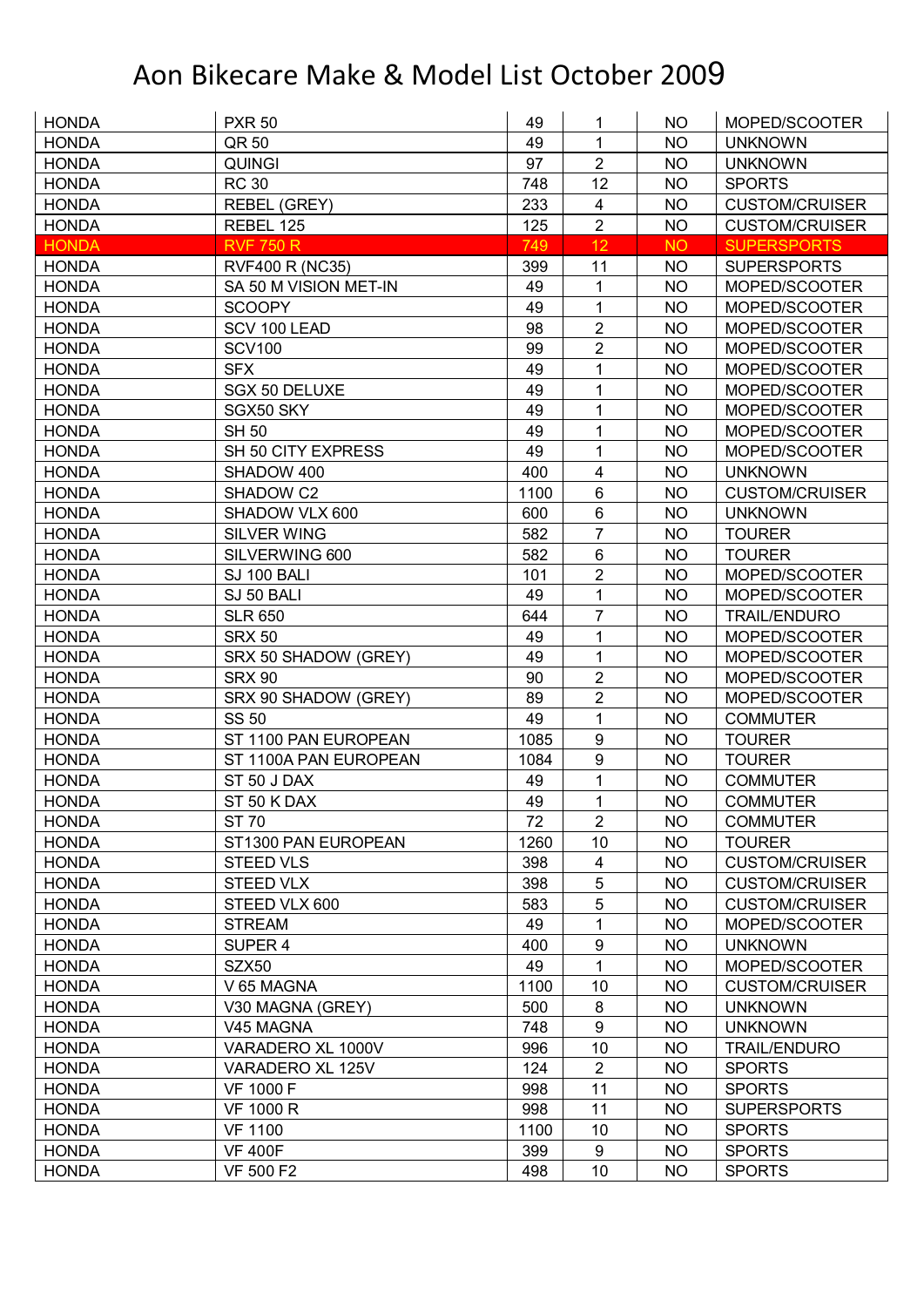| <b>HONDA</b> | VF 700 C MAGNA (GREY)      | 699  | 10               | <b>NO</b>  | <b>SPORTS</b>         |
|--------------|----------------------------|------|------------------|------------|-----------------------|
| <b>HONDA</b> | <b>VF 750 C</b>            | 748  | 10               | <b>NO</b>  | <b>SPORTS</b>         |
| <b>HONDA</b> | <b>VF 750 F</b>            | 748  | 10               | <b>NO</b>  | <b>SPORTS</b>         |
| <b>HONDA</b> | <b>VF 750 S</b>            | 748  | $\boldsymbol{9}$ | <b>NO</b>  | <b>SPORTS</b>         |
| <b>HONDA</b> | VF 750C MAGNA              | 748  | 10               | <b>NO</b>  | <b>SPORTS</b>         |
| <b>HONDA</b> | <b>VFR 400</b>             | 400  | $9\,$            | NO.        | <b>SUPERSPORTS</b>    |
| <b>HONDA</b> | VFR 400 R3 (NC30)          | 399  | $\boldsymbol{9}$ | <b>NO</b>  | <b>SUPERSPORTS</b>    |
| <b>HONDA</b> | <b>VFR 400Z</b>            | 400  | 9                | <b>NO</b>  | <b>SUPERSPORTS</b>    |
| <b>HONDA</b> | VFR 700 F INTER. (GREY)    | 699  | 10               | <b>NO</b>  | <b>SPORTS TOURER</b>  |
| <b>HONDA</b> | <b>VFR 750 F</b>           | 748  | 11               | <b>NO</b>  | <b>SPORTS TOURER</b>  |
| <b>HONDA</b> | <b>VFR 750R RC30</b>       | 748  | 12               | <b>YES</b> | <b>SPORTS TOURER</b>  |
| <b>HONDA</b> | <b>VFR 800 FI</b>          | 781  | 11               | <b>NO</b>  | <b>SPORTS TOURER</b>  |
| <b>HONDA</b> | <b>VFR 850 R</b>           | 850  | 12               | <b>NO</b>  | <b>UNKNOWN</b>        |
| <b>HONDA</b> | <b>VIGOR 650</b>           | 644  | $\overline{7}$   | <b>NO</b>  | <b>UNKNOWN</b>        |
| <b>HONDA</b> | <b>VISION (ALL MODELS)</b> | 49   | 1                | <b>NO</b>  | MOPED/SCOOTER         |
| <b>HONDA</b> | VT 1100 C SHADOW (GREY)    | 1100 | 8                | <b>NO</b>  | <b>CUSTOM/CRUISER</b> |
| <b>HONDA</b> | VT 1100 SHADOW             | 1099 | 6                | <b>NO</b>  | <b>CUSTOM/CRUISER</b> |
| <b>HONDA</b> | VT 125 C SHADOW            | 125  | 3                | <b>NO</b>  | <b>CUSTOM/CRUISER</b> |
| <b>HONDA</b> | <b>VT 250</b>              | 248  | $\overline{7}$   | <b>NO</b>  | <b>CUSTOM/CRUISER</b> |
| <b>HONDA</b> | VT 250 SPADA (GREY IMPORT) | 250  | 5                | <b>NO</b>  | <b>UNKNOWN</b>        |
| <b>HONDA</b> | VT 500 C SHADOW (GREY)     | 490  | $6\phantom{1}$   | <b>NO</b>  | <b>CUSTOM/CRUISER</b> |
| <b>HONDA</b> | VT 600 C SHADOW            | 583  | 6                | <b>NO</b>  | <b>CUSTOM/CRUISER</b> |
| <b>HONDA</b> | VT 700 SHADOW              | 696  | 6                | <b>NO</b>  | <b>CUSTOM/CRUISER</b> |
| <b>HONDA</b> | VT 750 C2 SHADOW           | 745  | 6                | <b>NO</b>  | <b>CUSTOM/CRUISER</b> |
| <b>HONDA</b> | VT 750 SHADOW              | 745  | $6\phantom{1}$   | <b>NO</b>  | <b>CUSTOM/CRUISER</b> |
| <b>HONDA</b> | VTR 1000 FIRESTORM         | 996  | 11               | <b>NO</b>  | <b>SUPERSPORTS</b>    |
| <b>HONDA</b> | <b>VTR 250</b>             | 250  | $\overline{7}$   | <b>NO</b>  | <b>UNKNOWN</b>        |
| <b>HONDA</b> | VTR SP-1                   | 1000 | 12               | <b>NO</b>  | <b>SUPERSPORTS</b>    |
| <b>HONDA</b> | VTR SP-2                   | 999  | 12               | <b>NO</b>  | <b>SUPERSPORTS</b>    |
| <b>HONDA</b> | <b>VTX 1300</b>            | 1312 | $\overline{7}$   | <b>NO</b>  | <b>UNKNOWN</b>        |
| <b>HONDA</b> | <b>VTX 1800</b>            | 1795 | $\bf 8$          | <b>NO</b>  | <b>CUSTOM/CRUISER</b> |
| <b>HONDA</b> | X11                        | 1137 | 12               | <b>NO</b>  | <b>UNKNOWN</b>        |
| <b>HONDA</b> | X4 (GREY IMPORT)           | 1248 | 10               | <b>NO</b>  | <b>CUSTOM/CRUISER</b> |
| <b>HONDA</b> | X8R-S                      | 49   | $\mathbf{1}$     | <b>NO</b>  | MOPED/SCOOTER         |
| <b>HONDA</b> | <b>X8R-S ROSSI REPLICA</b> | 49   | 1                | <b>NO</b>  | MOPED/SCOOTER         |
| <b>HONDA</b> | X8R-X                      | 49   | 1                | <b>NO</b>  | MOPED/SCOOTER         |
| <b>HONDA</b> | <b>XBR 500</b>             | 499  | 8                | <b>NO</b>  | <b>UNKNOWN</b>        |
| <b>HONDA</b> | <b>XL 100</b>              | 99   | $\overline{2}$   | <b>NO</b>  | <b>TRAIL/ENDURO</b>   |
| <b>HONDA</b> | <b>XL 125</b>              | 124  | 3                | <b>NO</b>  | <b>TRAIL/ENDURO</b>   |
| <b>HONDA</b> | <b>XL 185</b>              | 184  | 3                | NO         | <b>TRAIL/ENDURO</b>   |
| <b>HONDA</b> | <b>XL 250 RS</b>           | 248  | 6                | <b>NO</b>  | <b>TRAIL/ENDURO</b>   |
| <b>HONDA</b> | <b>XL 500 R</b>            | 498  | $\overline{7}$   | <b>NO</b>  | <b>TRAIL/ENDURO</b>   |
| <b>HONDA</b> | <b>XL 600 LM</b>           | 589  | $\bf 8$          | <b>NO</b>  | <b>TRAIL/ENDURO</b>   |
| <b>HONDA</b> | <b>XL 600 R</b>            | 589  | $\boldsymbol{9}$ | <b>NO</b>  | <b>TRAIL/ENDURO</b>   |
| <b>HONDA</b> | XL 600 V TRANSALP          | 583  | 8                | <b>NO</b>  | <b>TRAIL/ENDURO</b>   |
| <b>HONDA</b> | XL 650V TRANSALP           | 650  | 8                | <b>NO</b>  | <b>TRAIL/ENDURO</b>   |
| <b>HONDA</b> | <b>XL 700 V TRANSALP</b>   | 700  | $\bf 8$          | <b>NO</b>  | <b>TRAIL/ENDURO</b>   |
| <b>HONDA</b> | <b>XL BAJA</b>             | 250  | $\,6\,$          | <b>NO</b>  | <b>TRAIL/ENDURO</b>   |
| <b>HONDA</b> | XL350 TRAIL                | 350  | $\,6$            | <b>NO</b>  | <b>TRAIL/ENDURO</b>   |
| <b>HONDA</b> | XL400V TRANSALP            | 400  | $\,6$            | <b>NO</b>  | <b>TRAIL/ENDURO</b>   |
| <b>HONDA</b> | XLR 125L TRAIL             | 124  | $\overline{2}$   | <b>NO</b>  | <b>TRAIL/ENDURO</b>   |
| <b>HONDA</b> | <b>XLR 125R</b>            | 124  | $\overline{2}$   | <b>NO</b>  | <b>TRAIL/ENDURO</b>   |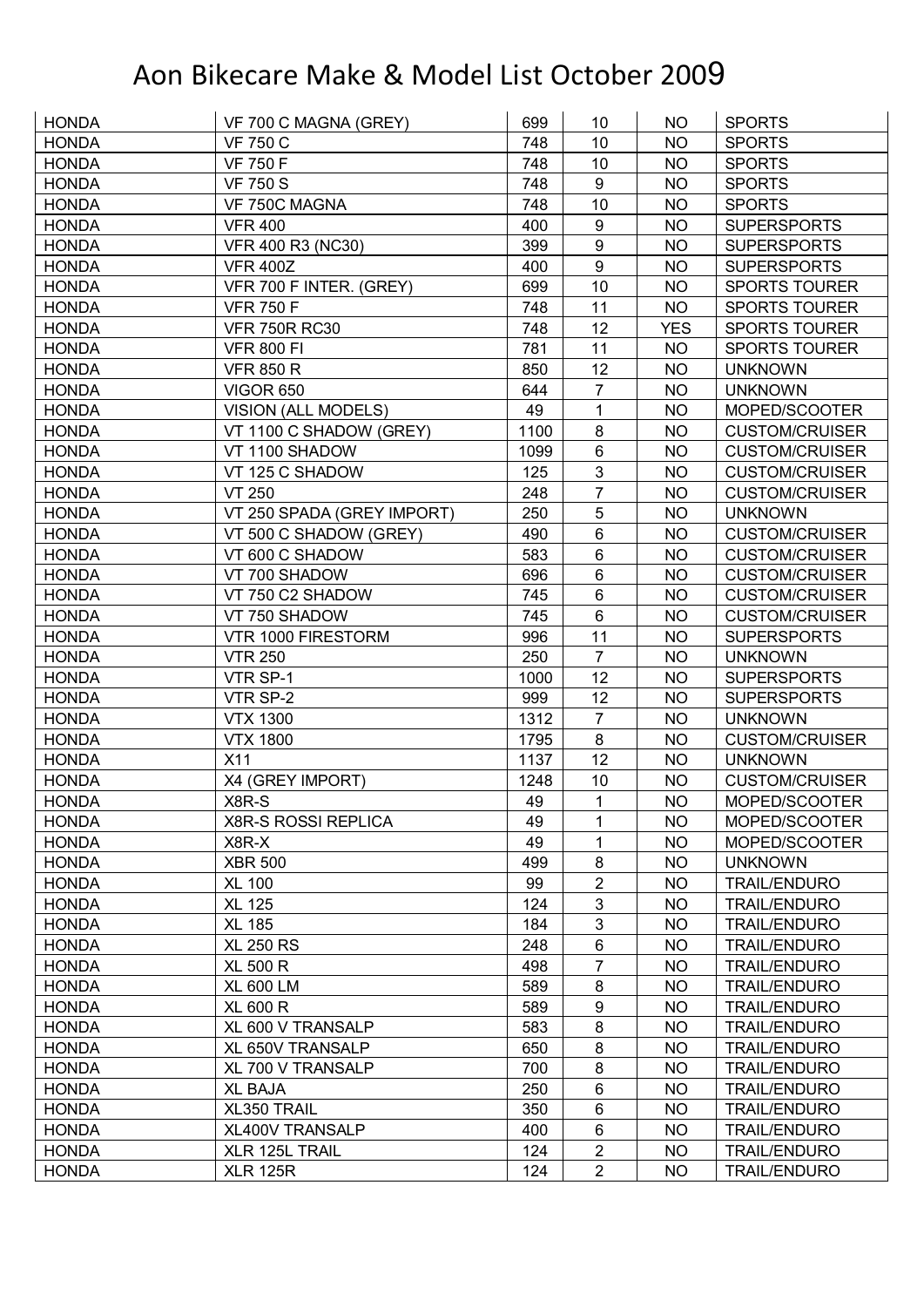| <b>HONDA</b>     | <b>XLV 750 R</b>       | 750 | 9                       | NO.        | <b>UNKNOWN</b>        |
|------------------|------------------------|-----|-------------------------|------------|-----------------------|
| <b>HONDA</b>     | <b>XR 200 R</b>        | 200 | 4                       | <b>NO</b>  | <b>TRAIL/ENDURO</b>   |
| <b>HONDA</b>     | <b>XR 250</b>          | 250 | 5                       | <b>NO</b>  | <b>TRAIL/ENDURO</b>   |
| <b>HONDA</b>     | XR 250 R               | 249 | 5                       | NO.        | <b>TRAIL/ENDURO</b>   |
| <b>HONDA</b>     | <b>XR 400</b>          | 400 | $\overline{7}$          | <b>NO</b>  | <b>TRAIL/ENDURO</b>   |
| <b>HONDA</b>     | XR 400 R               | 398 | $\overline{7}$          | <b>NO</b>  | <b>TRAIL/ENDURO</b>   |
| <b>HONDA</b>     | <b>XR 50 R</b>         | 49  | 1                       | <b>NO</b>  | <b>TRAIL/ENDURO</b>   |
| <b>HONDA</b>     | XR 600 R               | 593 | $\overline{7}$          | <b>NO</b>  | <b>TRAIL/ENDURO</b>   |
| <b>HONDA</b>     | XR 650 L               | 650 | 9                       | <b>NO</b>  | <b>TRAIL/ENDURO</b>   |
| <b>HONDA</b>     | XR 650 R               | 650 | 11                      | <b>NO</b>  | <b>TRAIL/ENDURO</b>   |
| <b>HONDA</b>     | <b>XR125L</b>          | 124 | $\overline{2}$          | <b>NO</b>  | <b>TRAIL/ENDURO</b>   |
| <b>HONDA</b>     | XRV 750 AFRICA TWIN    | 742 | 8                       | <b>NO</b>  | <b>TRAIL/ENDURO</b>   |
| <b>HONDA</b>     | <b>XT 250</b>          | 250 | $\overline{\mathbf{4}}$ | <b>NO</b>  | <b>UNKNOWN</b>        |
| <b>HONDA</b>     | <b>ZOOMER</b>          | 49  | $\mathbf{1}$            | <b>YES</b> | MOPED/SCOOTER         |
| <b>HONGDU</b>    | HD 125                 | 124 | 3                       | <b>NO</b>  | <b>COMMUTER</b>       |
| <b>HONGDU</b>    | JH 50                  | 49  | $\mathbf 1$             | <b>NO</b>  | MOPED/SCOOTER         |
| <b>HONGDU</b>    | JL 50                  | 49  | 1                       | <b>NO</b>  | MOPED/SCOOTER         |
| <b>HONGDU</b>    | <b>TB 50</b>           | 49  | $\mathbf{1}$            | <b>NO</b>  | MOPED/SCOOTER         |
| <b>HONGYI</b>    | HUNTER 125             | 124 | $\overline{2}$          | <b>NO</b>  | <b>COMMUTER</b>       |
| <b>HONGYI</b>    | PRINCE 125             | 124 | $\overline{2}$          | <b>NO</b>  | <b>COMMUTER</b>       |
| <b>HRD</b>       | 250 GS                 | 250 | 6                       | <b>NO</b>  | <b>UNKNOWN</b>        |
| <b>HRD</b>       | SM 125 CABRIOLET       | 124 | $\overline{\mathbf{4}}$ | <b>NO</b>  | <b>UNKNOWN</b>        |
| <b>HUONIAO</b>   | HN 125-8               | 124 | $\overline{2}$          | <b>NO</b>  | <b>COMMUTER</b>       |
| <b>HUSABERG</b>  | 400 EFE                | 399 | 6                       | <b>NO</b>  | <b>TRAIL/ENDURO</b>   |
| <b>HUSABERG</b>  | 400 ELDURO FEE         | 399 | 6                       | <b>NO</b>  | <b>TRAIL/ENDURO</b>   |
| <b>HUSABERG</b>  | 400 ENDURO II FES      | 399 | 6                       | <b>NO</b>  | <b>TRAIL/ENDURO</b>   |
| <b>HUSABERG</b>  | 400 FE ENDURO          | 399 | 6                       | <b>NO</b>  | <b>TRAIL/ENDURO</b>   |
| <b>HUSABERG</b>  | 400/6 MX FC            | 399 | 6                       | <b>NO</b>  | <b>TRAIL/ENDURO</b>   |
| <b>HUSABERG</b>  | 501 EF                 | 501 | 6                       | <b>NO</b>  | <b>TRAIL/ENDURO</b>   |
| <b>HUSABERG</b>  | 501 EFE                | 501 | 6                       | NO         | <b>TRAIL/ENDURO</b>   |
| <b>HUSABERG</b>  | 501 ELDURO FEE         | 501 | 6                       | <b>NO</b>  | <b>TRAIL/ENDURO</b>   |
| <b>HUSABERG</b>  | 501 ENDURO II FES      | 501 | 6                       | <b>NO</b>  | <b>TRAIL/ENDURO</b>   |
| <b>HUSABERG</b>  | 501 FE ENDURO          | 501 | 6                       | <b>NO</b>  | <b>TRAIL/ENDURO</b>   |
| <b>HUSABERG</b>  | <b>501 FXE</b>         | 501 | 6                       | <b>NO</b>  | TRAIL/ENDURO          |
| <b>HUSABERG</b>  | 501/4 MX FC            | 501 | 6                       | <b>NO</b>  | <b>TRAIL/ENDURO</b>   |
| <b>HUSABERG</b>  | 501/6 MX FC            | 501 | 6                       | <b>NO</b>  | <b>TRAIL/ENDURO</b>   |
| <b>HUSABERG</b>  | 600 EF                 | 595 | 6                       | <b>NO</b>  | TRAIL/ENDURO          |
| <b>HUSABERG</b>  | 600 EFE                | 595 | 6                       | <b>NO</b>  | <b>TRAIL/ENDURO</b>   |
| <b>HUSABERG</b>  | 600 ELDURO FEE         | 595 | $\,6\,$                 | <b>NO</b>  | <b>TRAIL/ENDURO</b>   |
| <b>HUSABERG</b>  | 600 ENDURO II FES      | 595 | 6                       | NO         | <b>TRAIL/ENDURO</b>   |
| <b>HUSABERG</b>  | 600 FE ENDURO          | 595 | 6                       | <b>NO</b>  | <b>TRAIL/ENDURO</b>   |
| <b>HUSABERG</b>  | 600 FXE                | 595 | 6                       | <b>NO</b>  | <b>TRAIL/ENDURO</b>   |
| <b>HUSABERG</b>  | 600/4 MX FC            | 595 | 6                       | <b>NO</b>  | <b>TRAIL/ENDURO</b>   |
| <b>HUSABERG</b>  | 600/6 MX FC            | 595 | 6                       | <b>NO</b>  | <b>TRAIL/ENDURO</b>   |
| <b>HUSQVARNA</b> | <b>TE 410</b>          | 577 | 9                       | <b>NO</b>  | <b>TRAIL/ENDURO</b>   |
| <b>HUSQVARNA</b> | <b>TE 450</b>          | 125 | 8                       | <b>NO</b>  | <b>TRAIL/ENDURO</b>   |
| <b>HUSQVARNA</b> | TE 610 SUPERMOTARD K/S | 399 | 11                      | <b>NO</b>  | <b>TRAIL/ENDURO</b>   |
| <b>HUSQVARNA</b> | <b>WRE 125</b>         | 450 | 8                       | <b>NO</b>  | <b>TRAIL/ENDURO</b>   |
| <b>HUSQVARNA</b> | WRS (LC)               | 49  | $\mathbf 1$             | <b>NO</b>  | <b>TRAIL/ENDURO</b>   |
| <b>HYOSUNG</b>   | AQUILA 125 V2          | 124 | $\overline{2}$          | <b>NO</b>  | <b>CUSTOM/CRUISER</b> |
| <b>HYOSUNG</b>   | AQUILA 250 V2          | 248 | 5                       | <b>NO</b>  | <b>CUSTOM/CRUISER</b> |
| <b>HYOSUNG</b>   | AQUILA GV650           | 647 | 9                       | <b>NO</b>  | <b>CUSTOM/CRUISER</b> |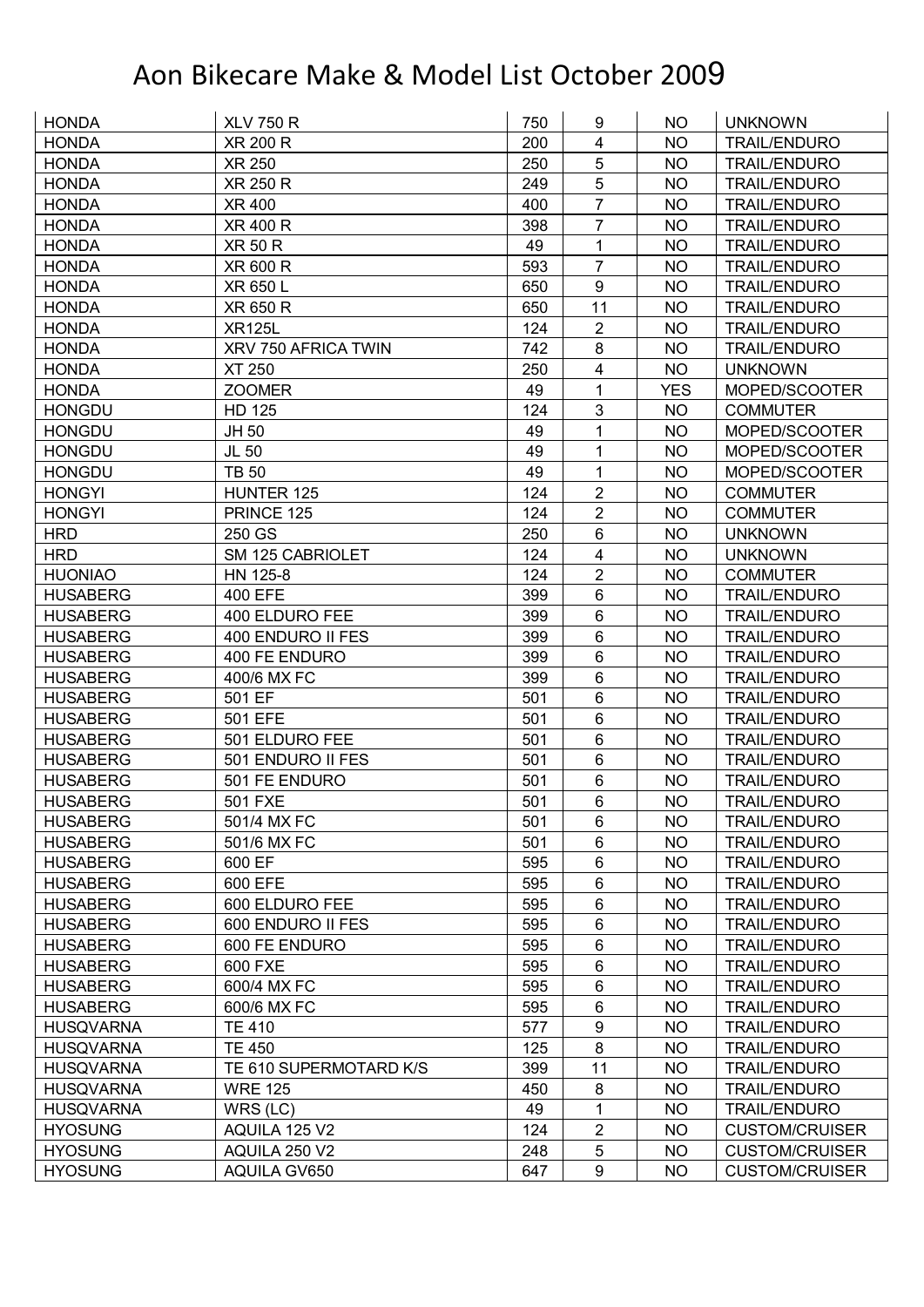| <b>HYOSUNG</b>      | AQUILA GV650 25KW            | 647         | 5                       | NO.       | <b>CUSTOM/CRUISER</b> |
|---------------------|------------------------------|-------------|-------------------------|-----------|-----------------------|
| <b>HYOSUNG</b>      | COMET 250                    | 249         | 5                       | <b>NO</b> | NAKED/STREETBIKE      |
| <b>HYOSUNG</b>      | COMET 650                    | 648         | 10                      | <b>NO</b> | NAKED/STREETBIKE      |
| <b>HYOSUNG</b>      | CRUISE II 125                | 125         | $\overline{2}$          | <b>NO</b> | <b>CUSTOM/CRUISER</b> |
| <b>HYOSUNG</b>      | <b>EZ 100</b>                | 100         | $\overline{2}$          | <b>NO</b> | MOPED/SCOOTER         |
| <b>HYOSUNG</b>      | GF 125                       | 124         | 3                       | NO        | <b>CUSTOM/CRUISER</b> |
| <b>HYOSUNG</b>      | <b>GRAND PRIX 100</b>        | 100         | $\mathbf{2}$            | <b>NO</b> | MOPED/SCOOTER         |
| <b>HYOSUNG</b>      | <b>GRAND PRIX 125</b>        | 124         | $\overline{2}$          | <b>NO</b> | MOPED/SCOOTER         |
| <b>HYOSUNG</b>      | GT 125 (INCL COMET)          | 125         | $\overline{2}$          | <b>NO</b> | <b>SPORTS</b>         |
| <b>HYOSUNG</b>      | GT 650 25KW                  | 647         | 5                       | <b>NO</b> | NAKED/STREETBIKE      |
| <b>HYOSUNG</b>      | HYPER 125                    | 125         | 3                       | <b>NO</b> | <b>COMMUTER</b>       |
| <b>HYOSUNG</b>      | MIDAS DLX 110                | 110         | $\overline{2}$          | <b>NO</b> | <b>COMMUTER</b>       |
| <b>HYOSUNG</b>      | PRIMA SF 50                  | 49          | 1                       | <b>NO</b> | MOPED/SCOOTER         |
| <b>HYOSUNG</b>      | <b>RT 125</b>                | 124         | $\overline{2}$          | <b>NO</b> | <b>TRAIL/ENDURO</b>   |
| <b>HYOSUNG</b>      | <b>RX 125</b>                | 124         | $\overline{2}$          | <b>NO</b> | <b>TRAIL/ENDURO</b>   |
| <b>HYOSUNG</b>      | SENSE 50                     | 49          | 1                       | NO        | MOPED/SCOOTER         |
| <b>HYOSUNG</b>      | <b>SF 50</b>                 | 49          | 1                       | <b>NO</b> | MOPED/SCOOTER         |
| <b>HYOSUNG</b>      | SUPER CAB 100                | 49          | $\overline{2}$          | <b>NO</b> | <b>UNKNOWN</b>        |
| <b>HYOSUNG</b>      | SUPER CAB 50                 | 49          | $\mathbf 1$             | <b>NO</b> | <b>UNKNOWN</b>        |
| <b>HYOSUNG</b>      | XRX OFF ROAD 125             | 49          | 3                       | <b>NO</b> | <b>TRAIL/ENDURO</b>   |
| <b>HYUNDAI</b>      | HD 100                       | 49          | $\overline{2}$          | <b>NO</b> | <b>COMMUTER</b>       |
| <b>HYUNDAI</b>      | <b>HD 125</b>                | 124         | $\overline{2}$          | <b>NO</b> | <b>COMMUTER</b>       |
| <b>INDIAN CHIEF</b> | 1200CC (PRE 2000)            | 1200        | 6                       | <b>NO</b> | <b>UNKNOWN</b>        |
| <b>ITALJET</b>      | <b>CLASS VIP</b>             | 49          | $\mathbf{1}$            | <b>NO</b> | MOPED/SCOOTER         |
| <b>ITALJET</b>      | DRAGSTER D125 LC             | 124         | $\overline{\mathbf{4}}$ | <b>NO</b> | MOPED/SCOOTER         |
| <b>ITALJET</b>      | DRAGSTER D180 LC             | 179         | 5                       | <b>NO</b> | MOPED/SCOOTER         |
| <b>ITALJET</b>      | DRAGSTER D50 LC              | 50          | 1                       | <b>NO</b> | MOPED/SCOOTER         |
| <b>ITALJET</b>      | DRAGSTER D50 LC RACE REPLICA | 49          | 1                       | <b>NO</b> | MOPED/SCOOTER         |
| <b>ITALJET</b>      | FAST BOY 50                  | 49          | $\mathbf{1}$            | <b>NO</b> | MOPED/SCOOTER         |
| <b>ITALJET</b>      | <b>FORMULA</b>               | 124         | 4                       | <b>NO</b> | MOPED/SCOOTER         |
| <b>ITALJET</b>      | FORMULA 50                   | 49          | 1                       | <b>NO</b> | MOPED/SCOOTER         |
| <b>ITALJET</b>      | FORMULA F125 LC              | 124         | $\overline{4}$          | <b>NO</b> | MOPED/SCOOTER         |
| <b>ITALJET</b>      | FORMULA F50 LC               | 50          | 1                       | <b>NO</b> | MOPED/SCOOTER         |
| <b>ITALJET</b>      | <b>FORMULA WILLIAMS</b>      | 50          | 1                       | <b>NO</b> | MOPED/SCOOTER         |
| <b>ITALJET</b>      | MILLENNIUM 100               | 101         | $\overline{c}$          | NO.       | MOPED/SCOOTER         |
| <b>ITALJET</b>      | MILLENNIUM 125               | 124         | 2                       | <b>NO</b> | MOPED/SCOOTER         |
| <b>ITALJET</b>      | MILLENNIUM 150               | 152         | 3                       | <b>NO</b> | MOPED/SCOOTER         |
| <b>ITALJET</b>      | MINI BOY 50                  | 49          | 1                       | <b>NO</b> | MOPED/SCOOTER         |
| <b>ITALJET</b>      | PACK <sub>3</sub>            | 49          | 1                       | <b>NO</b> | MOPED/SCOOTER         |
| <b>ITALJET</b>      | <b>SCOOP</b>                 | 49          | 1                       | <b>NO</b> | MOPED/SCOOTER         |
| <b>ITALJET</b>      | <b>TIFFANY VIP</b>           | 50          | 1                       | <b>NO</b> | MOPED/SCOOTER         |
| <b>ITALJET</b>      | TORPEDO 50                   | 50          | 1                       | <b>NO</b> | MOPED/SCOOTER         |
| <b>ITALJET</b>      | TORPEDO T125 T4              | 124         | $\mathbf{2}$            | <b>NO</b> | MOPED/SCOOTER         |
| <b>ITALJET</b>      | <b>VELOCIFERO</b>            | 49          | 1                       | <b>NO</b> | MOPED/SCOOTER         |
| <b>ITALVEL</b>      | DAY ELECTRIC                 | $\mathbf 0$ | 1                       | <b>NO</b> | MOPED/SCOOTER         |
| <b>JAMES</b>        | <b>CADET</b>                 | 150         | $\overline{2}$          | <b>NO</b> | <b>UNKNOWN</b>        |
| <b>JAMES</b>        | <b>CAPTAIN</b>               | 199         | $\overline{2}$          | <b>NO</b> | <b>UNKNOWN</b>        |
| <b>JAMES</b>        | <b>COMET</b>                 | 98          | $\mathbf{1}$            | <b>NO</b> | <b>UNKNOWN</b>        |
| <b>JAMES</b>        | <b>COMMODORE</b>             | 250         | 3                       | <b>NO</b> | <b>UNKNOWN</b>        |
| <b>JAWA</b>         | 210 AUTOMATIC                | 49          | 1                       | <b>NO</b> | MOPED/SCOOTER         |
| <b>JAWA</b>         | 210 ECONOMY                  | 49          | 1                       | <b>NO</b> | MOPED/SCOOTER         |
|                     |                              |             |                         |           |                       |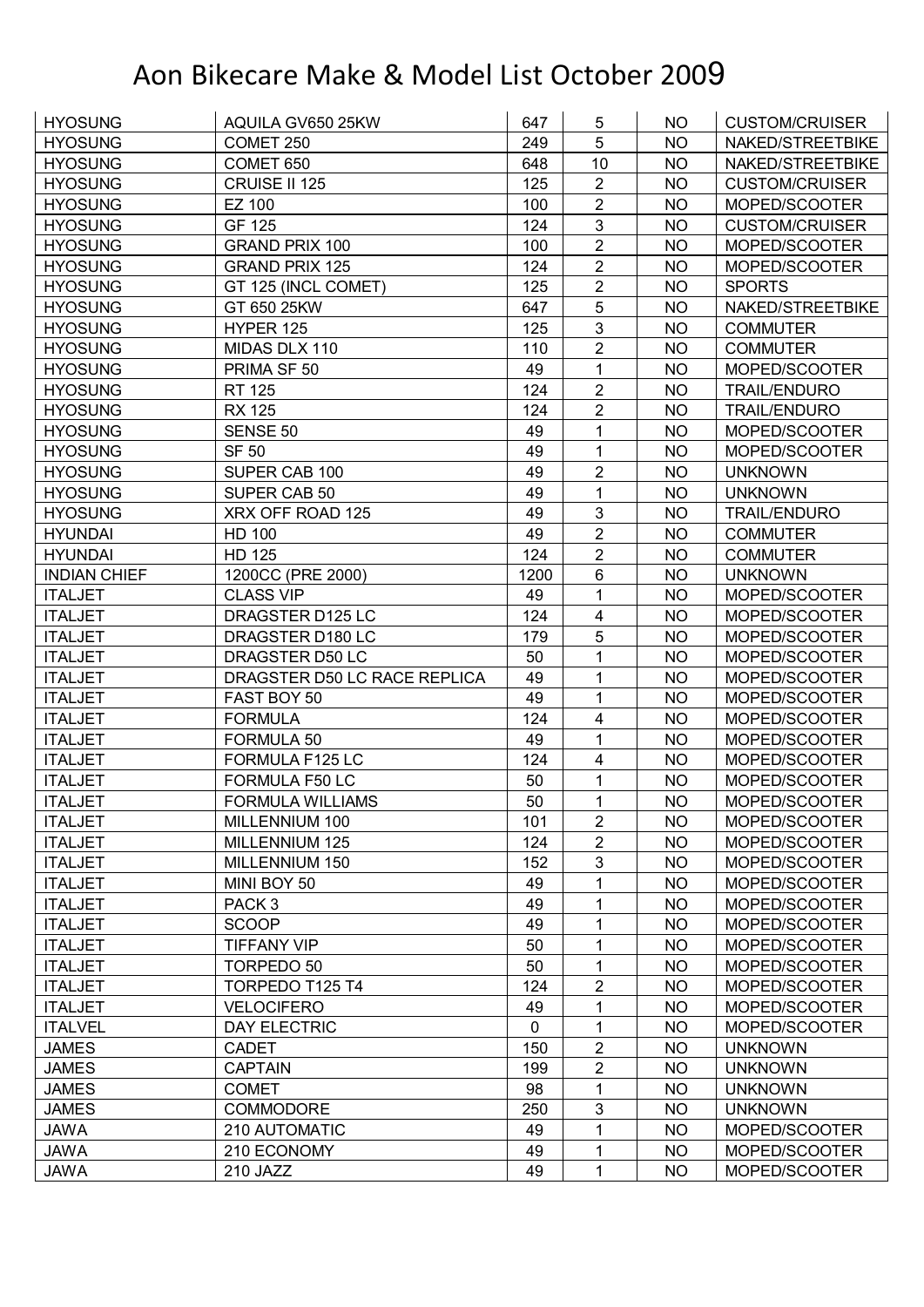| <b>JAWA</b>                        | <b>210 JIVE</b>            | 49  | 1                       | NO        | MOPED/SCOOTER         |
|------------------------------------|----------------------------|-----|-------------------------|-----------|-----------------------|
| <b>JAWA</b>                        | 210 SHOPPER                | 49  | 1                       | <b>NO</b> | MOPED/SCOOTER         |
| <b>JAWA</b>                        | 250/593 BASIC              | 249 | 3                       | <b>NO</b> | NAKED/STREETBIKE      |
| <b>JAWA</b>                        | 250/593 LUX                | 250 | 3                       | <b>NO</b> | NAKED/STREETBIKE      |
| <b>JAWA</b>                        | 350 CLASSIC                | 343 | 5                       | <b>NO</b> | NAKED/STREETBIKE      |
| <b>JAWA</b>                        | 350 MODELS                 | 344 | 5                       | NO        | NAKED/STREETBIKE      |
| <b>JAWA</b>                        | 350 SPORT                  | 343 | 5                       | <b>NO</b> | NAKED/STREETBIKE      |
| <b>JAWA</b>                        | 500 R SPECIAL COMBINTION   | 494 | 6                       | <b>NO</b> | NAKED/STREETBIKE      |
| <b>JAWA</b>                        | 500 R SPECIAL SOLO         | 500 | 6                       | <b>NO</b> | NAKED/STREETBIKE      |
| <b>JAWA</b>                        | BABETTA/FREEWHEELER        | 49  | 1                       | <b>NO</b> | MOPED/SCOOTER         |
| <b>JAWA</b>                        | <b>KORADO</b>              | 49  | 1                       | <b>NO</b> | MOPED/SCOOTER         |
| <b>JAWA</b>                        | <b>KORADO BASIC</b>        | 48  | 1                       | <b>NO</b> | MOPED/SCOOTER         |
| <b>JAWA</b>                        | KORADO LUX                 | 48  | 1                       | <b>NO</b> | MOPED/SCOOTER         |
| <b>JAWA</b>                        | MJ 50                      | 49  | 1                       | <b>NO</b> | MOPED/SCOOTER         |
| <b>JAWA</b>                        | <b>MJK 50</b>              | 49  | 1                       | <b>NO</b> | MOPED/SCOOTER         |
| <b>JAWA</b>                        | <b>MJX 50</b>              | 49  | 1                       | <b>NO</b> | MOPED/SCOOTER         |
| <b>JAWA</b>                        | X30 NIPPY                  | 49  | 1                       | <b>NO</b> | MOPED/SCOOTER         |
| <b>JIALING</b>                     | JD 50 HORIZON              | 49  | 1                       | <b>NO</b> | MOPED/SCOOTER         |
| <b>JIALING</b>                     | <b>JD 50 HORIZON AUTO</b>  | 49  | 1                       | <b>NO</b> | MOPED/SCOOTER         |
| <b>JIALING</b>                     | <b>JD 70</b>               | 69  | $\overline{2}$          | <b>NO</b> | <b>COMMUTER</b>       |
| <b>JIALING</b>                     | JH 125E DRAGON             | 124 | 3                       | <b>NO</b> | <b>CUSTOM/CRUISER</b> |
| <b>JIALING</b>                     | JH 50                      | 49  | $\overline{2}$          | <b>NO</b> | <b>COMMUTER</b>       |
| <b>JIALING</b>                     | JH 50-III                  | 49  | 1                       | <b>NO</b> | <b>COMMUTER</b>       |
| <b>JIALING</b>                     | JL 100 T                   | 98  | $\overline{2}$          | <b>NO</b> | <b>TRAIL/ENDURO</b>   |
| <b>JIALING</b>                     | JL 50 STYLISH              | 49  | 1                       | NO        | MOPED/SCOOTER         |
| <b>JIALING</b>                     | <b>TA 55</b>               | 49  | 1                       | <b>NO</b> | MOPED/SCOOTER         |
| <b>JIANSHE</b>                     | <b>CYCLONE 50</b>          | 49  | 1                       | <b>NO</b> | MOPED/SCOOTER         |
|                                    | <b>JY 50 QT</b>            | 49  | 1                       | <b>NO</b> | MOPED/SCOOTER         |
| <b>JIANSHE</b><br><b>JINCHENGE</b> |                            | 49  | $\mathbf 1$             | <b>NO</b> | MOPED/SCOOTER         |
|                                    | M50 MONKEY BIKE (GREY)     |     | $\mathfrak{S}$          |           |                       |
| <b>JINLUN</b>                      | JL 250-5                   | 250 |                         | <b>NO</b> | <b>CUSTOM/CRUISER</b> |
| <b>JINLUN</b>                      | JL125-13                   | 124 | $\overline{2}$          | <b>NO</b> | <b>CUSTOM/CRUISER</b> |
| <b>JINLUN</b>                      | <b>JL50</b><br>V-GUNN 250B | 49  | 1<br>3                  | <b>NO</b> | <b>CUSTOM/CRUISER</b> |
| <b>JINLUN</b>                      |                            | 250 | 1                       | <b>NO</b> | <b>CUSTOM/CRUISER</b> |
| <b>JORDAN MOTOR</b>                | ${\mathsf S}$<br>EASY 50   | 49  |                         | <b>NO</b> | MOPED/SCOOTER         |
| KANGDA                             | <b>ZS 50 FS</b>            | 49  | 1                       | NO.       | MOPED/SCOOTER         |
| <b>KANGDA</b>                      | <b>ZS 50 TS</b>            | 49  | 1                       | <b>NO</b> | MOPED/SCOOTER         |
| <b>KAWASAKI</b>                    | AE 50                      | 49  | 2                       | <b>NO</b> | <b>COMMUTER</b>       |
| <b>KAWASAKI</b>                    | AE 80                      | 78  | $\overline{2}$          | <b>NO</b> | <b>COMMUTER</b>       |
| KAWASAKI                           | AR 125A (UNRESTRICTED)     | 123 | $\,6\,$                 | <b>NO</b> | <b>COMMUTER</b>       |
| <b>KAWASAKI</b>                    | AR 125B (MAX POWER 12 BHP) | 123 | $\sqrt{3}$              | NO        | <b>COMMUTER</b>       |
| <b>KAWASAKI</b>                    | AR 50                      | 49  | $\overline{2}$          | <b>NO</b> | <b>COMMUTER</b>       |
| <b>KAWASAKI</b>                    | AR 80                      | 78  | $\overline{\mathbf{4}}$ | <b>NO</b> | <b>COMMUTER</b>       |
| <b>KAWASAKI</b>                    | <b>BALIUS</b>              | 249 | 5                       | <b>NO</b> | <b>UNKNOWN</b>        |
| KAWASAKI                           | BN125 A1 (ELIMINATOR)      | 124 | $\boldsymbol{2}$        | <b>NO</b> | <b>CUSTOM/CRUISER</b> |
| <b>KAWASAKI</b>                    | <b>CHEER</b>               | 112 | $\overline{2}$          | NO.       | MOPED/SCOOTER         |
| <b>KAWASAKI</b>                    | <b>CSR 1000 (USA)</b>      | 998 | 10                      | <b>NO</b> | <b>CUSTOM/CRUISER</b> |
| <b>KAWASAKI</b>                    | EL 125 ELIMINATOR          | 124 | $\overline{2}$          | NO.       | <b>CUSTOM/CRUISER</b> |
| KAWASAKI                           | EL 250 ELIMINATOR          | 248 | $\overline{7}$          | <b>NO</b> | <b>CUSTOM/CRUISER</b> |
| KAWASAKI                           | EL 252                     | 252 | 6                       | <b>NO</b> | <b>CUSTOM/CRUISER</b> |
| <b>KAWASAKI</b>                    | EL 600                     | 600 | $\mathbf{3}$            | <b>NO</b> | <b>CUSTOM/CRUISER</b> |
| <b>KAWASAKI</b>                    | ELIMINATOR 250             | 250 | $\overline{7}$          | <b>NO</b> | <b>CUSTOM/CRUISER</b> |
| <b>KAWASAKI</b>                    | ELIMINATOR 400             | 400 | 5                       | NO        | <b>CUSTOM/CRUISER</b> |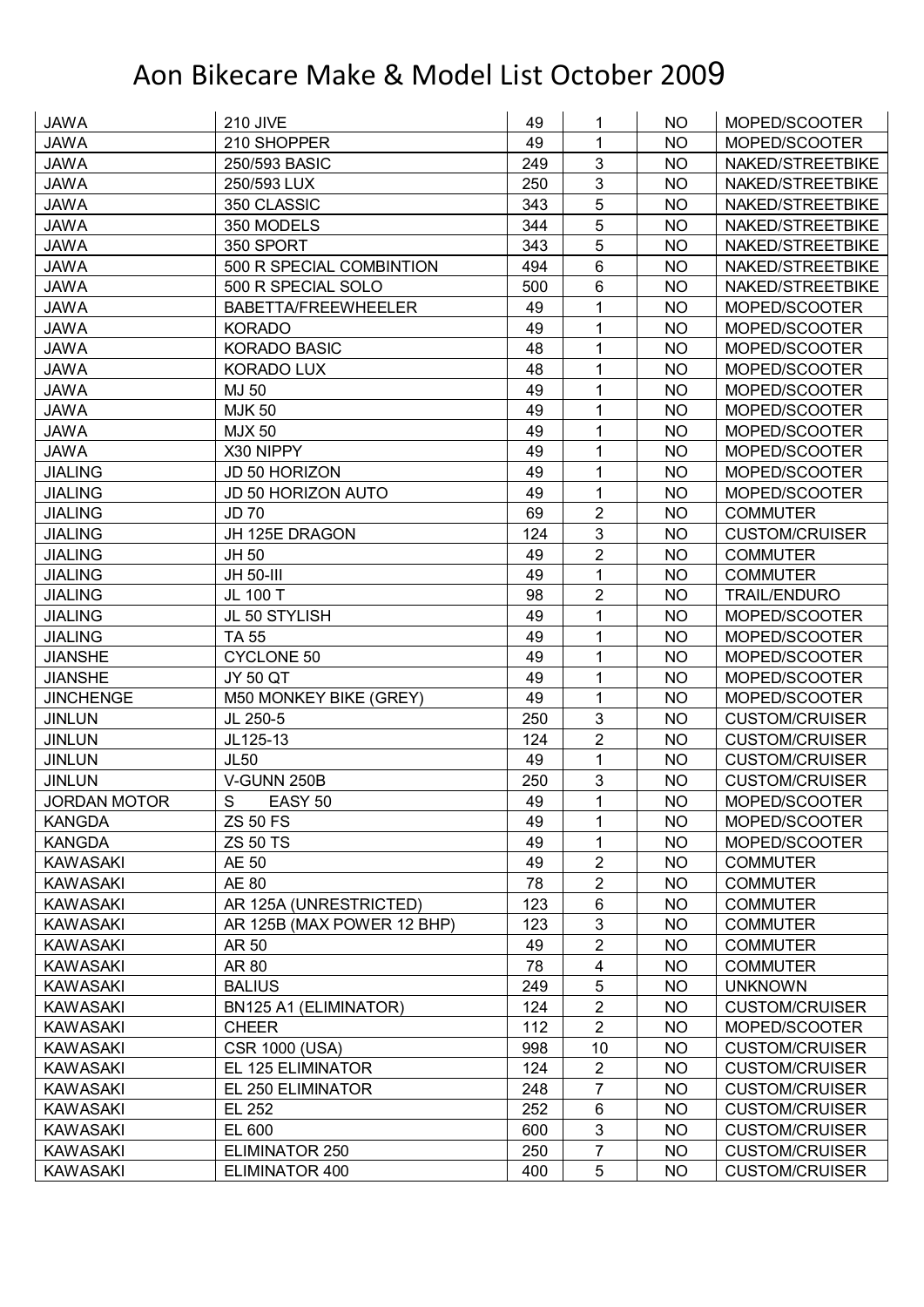| <b>KAWASAKI</b>                    | ELIMINATOR 400SE                       | 400        | 5                            | NO.                    | <b>CUSTOM/CRUISER</b>                      |
|------------------------------------|----------------------------------------|------------|------------------------------|------------------------|--------------------------------------------|
| <b>KAWASAKI</b>                    | <b>EN 400</b>                          | 400        | $\overline{7}$               | <b>NO</b>              | <b>CUSTOM/CRUISER</b>                      |
| <b>KAWASAKI</b>                    | <b>EN 500</b>                          | 498        | $\overline{7}$               | <b>NO</b>              | <b>CUSTOM/CRUISER</b>                      |
| <b>KAWASAKI</b>                    | EN 750 VULCAN                          | 750        | 10                           | <b>NO</b>              | <b>CUSTOM/CRUISER</b>                      |
| <b>KAWASAKI</b>                    | $ER-5$                                 | 498        | 8                            | <b>NO</b>              | <b>COMMUTER</b>                            |
| <b>KAWASAKI</b>                    | ER-5 (25KW 2003 ON)                    | 499        | 5                            | NO                     | <b>COMMUTER</b>                            |
| <b>KAWASAKI</b>                    | ER-6N                                  | 645        | 10                           | <b>NO</b>              | NAKED/STREETBIKE                           |
| <b>KAWASAKI</b>                    | ER-6N (25KW)                           | 645        | 5                            | <b>NO</b>              | NAKED/STREETBIKE                           |
| <b>KAWASAKI</b>                    | <b>ESTRELLA</b>                        | 249        | $\overline{5}$               | <b>NO</b>              | <b>CUSTOM/CRUISER</b>                      |
| <b>KAWASAKI</b>                    | EX 400                                 | 400        | 8                            | <b>NO</b>              | <b>COMMUTER</b>                            |
| <b>KAWASAKI</b>                    | <b>FX 400R</b>                         | 400        | 10                           | <b>NO</b>              | <b>UNKNOWN</b>                             |
| <b>KAWASAKI</b>                    | <b>GPX 250 R</b>                       | 248        | 8                            | <b>NO</b>              | <b>COMMUTER</b>                            |
| <b>KAWASAKI</b>                    | <b>GPX 400</b>                         | 400        | $6\phantom{1}$               | <b>NO</b>              | <b>COMMUTER</b>                            |
| <b>KAWASAKI</b>                    | GPX 600 R                              | 592        | 11                           | <b>NO</b>              | <b>SPORTS</b>                              |
| <b>KAWASAKI</b>                    | <b>GPX 750 R</b>                       | 748        | 11                           | <b>NO</b>              | <b>SPORTS</b>                              |
| <b>KAWASAKI</b>                    | GPZ 1000 RX                            | 997        | 11                           | <b>NO</b>              | <b>SPORTS</b>                              |
| <b>KAWASAKI</b>                    | GPZ 1100                               | 1089       | 11                           | <b>NO</b>              | <b>TOURER</b>                              |
| <b>KAWASAKI</b>                    | GPZ 1100 (ZX1100A) 83 ON               | 1089       | 11                           | <b>NO</b>              | <b>TOURER</b>                              |
| <b>KAWASAKI</b>                    | <b>GPZ 305 EX</b>                      | 306        | $\overline{7}$               | <b>NO</b>              | <b>COMMUTER</b>                            |
| <b>KAWASAKI</b>                    | <b>GPZ 400</b>                         | 400        | 6                            | <b>NO</b>              | <b>COMMUTER</b>                            |
| <b>KAWASAKI</b>                    | GPZ 500 S                              | 498        | 9                            | <b>NO</b>              | <b>COMMUTER</b>                            |
| <b>KAWASAKI</b>                    | GPZ 550                                | 553        | 9                            | <b>NO</b>              | <b>COMMUTER</b>                            |
| <b>KAWASAKI</b>                    | GPZ 600 R                              | 592        | 10                           | <b>NO</b>              | <b>SPORTS</b>                              |
| <b>KAWASAKI</b>                    | GPZ 750                                | 738        | 10                           | <b>NO</b>              | <b>SPORTS</b>                              |
| <b>KAWASAKI</b>                    | GPZ 750 R                              | 748        | 9                            | <b>NO</b>              | <b>SPORTS</b>                              |
| <b>KAWASAKI</b>                    | GPZ 750 TURBO                          | 738        | 11                           | <b>NO</b>              | <b>SPORTS</b>                              |
|                                    |                                        |            |                              |                        |                                            |
|                                    |                                        |            |                              |                        |                                            |
| <b>KAWASAKI</b>                    | GPZ 900 R                              | 908        | 11                           | <b>NO</b>              | <b>SPORTS</b>                              |
| <b>KAWASAKI</b>                    | GT 550                                 | 553        | 8                            | <b>NO</b>              | <b>COMMUTER</b>                            |
| <b>KAWASAKI</b>                    | GT 750 (Z750P)                         | 738        | 9                            | <b>NO</b>              | <b>COMMUTER</b>                            |
| <b>KAWASAKI</b>                    | GTR 1000 (ZG1000A)                     | 998        | 9                            | <b>NO</b>              | <b>TOURER</b>                              |
| <b>KAWASAKI</b>                    | <b>GTR 1400</b>                        | 1395       | 11                           | <b>NO</b>              | <b>SPORTS TOURER</b>                       |
| <b>KAWASAKI</b>                    | <b>IXER 250</b>                        | 248        | 3                            | NO.                    | <b>UNKNOWN</b>                             |
| <b>KAWASAKI</b>                    | <b>KC 100</b>                          | 99         | $\overline{2}$               | <b>NO</b>              | <b>COMMUTER</b>                            |
| <b>KAWASAKI</b>                    | <b>KDX 125A</b>                        | 124        | $\overline{5}$               | <b>NO</b>              | <b>TRAIL/ENDURO</b>                        |
| <b>KAWASAKI</b>                    | <b>KDX 200</b>                         | 200        | 9                            | NO.                    | <b>TRAIL/ENDURO</b>                        |
| <b>KAWASAKI</b>                    | KDX250SR                               | 248        | $\boldsymbol{9}$             | <b>NO</b>              | <b>TRAIL/ENDURO</b>                        |
| <b>KAWASAKI</b>                    | <b>KE 100</b>                          | 99         | $\overline{2}$               | NO.                    | <b>TRAIL/ENDURO</b>                        |
| <b>KAWASAKI</b>                    | <b>KE 125</b>                          | 124        | $\sqrt{3}$                   | <b>NO</b>              | <b>TRAIL/ENDURO</b>                        |
| KAWASAKI                           | <b>KE 175</b>                          | 174        | $\overline{5}$               | <b>NO</b>              | <b>TRAIL/ENDURO</b>                        |
| KAWASAKI                           | <b>KH 100</b>                          | 99         | $\overline{2}$               | <b>NO</b>              | <b>COMMUTER</b>                            |
| KAWASAKI                           | KH 125                                 | 124        | 3                            | <b>NO</b>              | <b>COMMUTER</b>                            |
| KAWASAKI                           | KH 250                                 | 249        | 5                            | NO                     | <b>COMMUTER</b>                            |
| <b>KAWASAKI</b>                    | <b>KL 250</b>                          | 246        | 6                            | <b>NO</b>              | <b>TRAIL/ENDURO</b>                        |
| KAWASAKI                           | <b>KLE 400</b>                         | 398        | 7                            | <b>NO</b>              | NAKED/STREETBIKE                           |
| KAWASAKI                           | <b>KLE 500</b>                         | 498        | 8                            | NO                     | <b>TRAIL/ENDURO</b>                        |
| KAWASAKI                           | KLE 500 (25KW)                         | 498        | 6                            | <b>NO</b>              | <b>TRAIL/ENDURO</b>                        |
| <b>KAWASAKI</b>                    | <b>KLR 250 D (KL250D)</b>              | 248        | 6                            | NO                     | <b>TRAIL/ENDURO</b>                        |
| <b>KAWASAKI</b>                    | <b>KLR 600</b>                         | 564        | $\bf 8$                      | <b>NO</b>              | <b>TRAIL/ENDURO</b>                        |
| <b>KAWASAKI</b>                    | <b>KLR 650</b>                         | 651        | $\boldsymbol{9}$             | <b>NO</b>              | <b>TRAIL/ENDURO</b>                        |
| <b>KAWASAKI</b>                    | KLR 650 (KL650C)                       | 651        | $\overline{7}$               | <b>NO</b>              | <b>TRAIL/ENDURO</b>                        |
| <b>KAWASAKI</b><br><b>KAWASAKI</b> | <b>KLX 250 D2</b><br><b>KLX 250 G1</b> | 249<br>249 | 7<br>$\overline{\mathbf{4}}$ | <b>NO</b><br><b>NO</b> | <b>TRAIL/ENDURO</b><br><b>TRAIL/ENDURO</b> |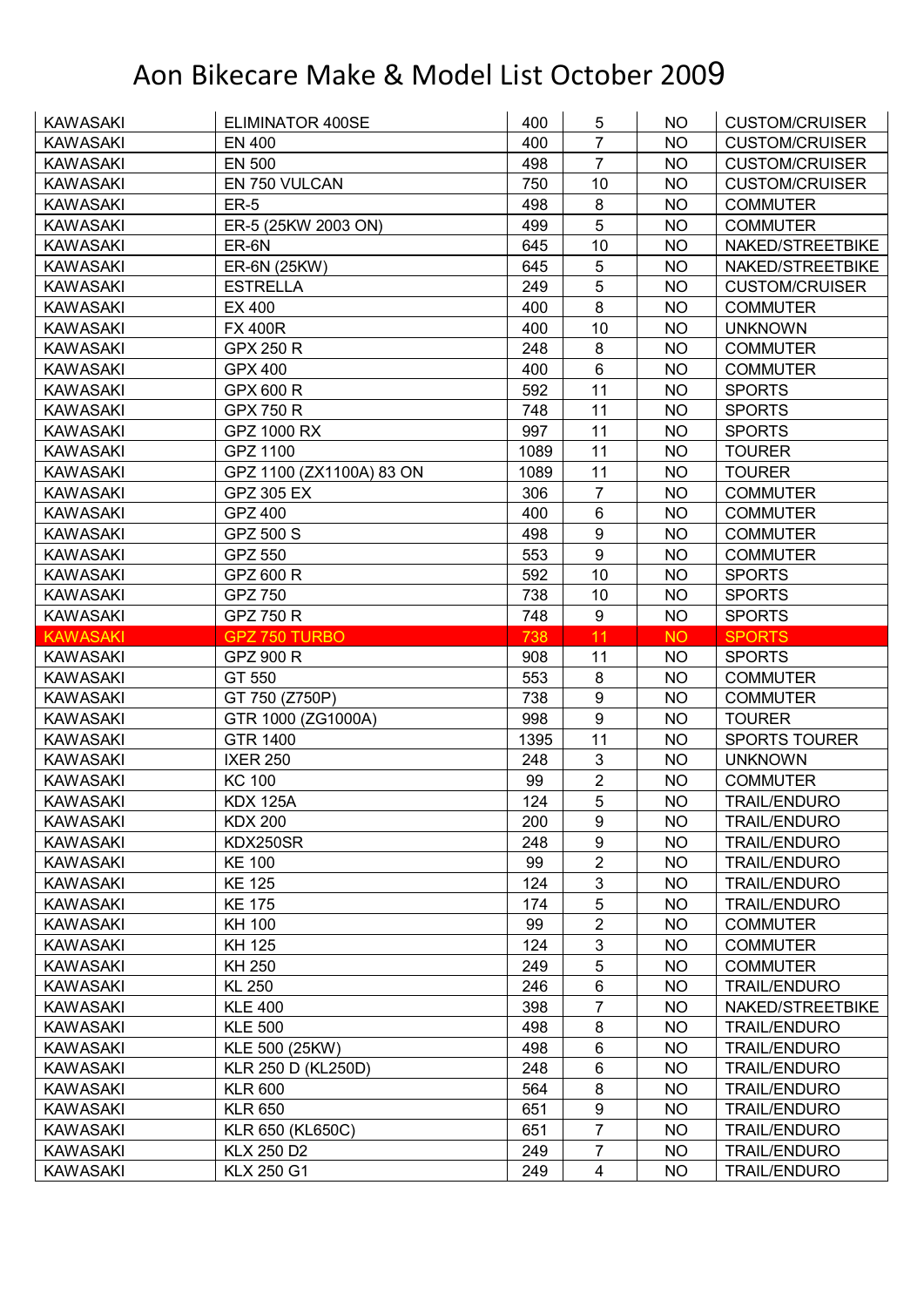| <b>KAWASAKI</b> | <b>KLX 300</b>          | 292  | 9                | NO.       | <b>TRAIL/ENDURO</b>   |
|-----------------|-------------------------|------|------------------|-----------|-----------------------|
| <b>KAWASAKI</b> | <b>KLX 650</b>          | 651  | $\overline{7}$   | <b>NO</b> | <b>TRAIL/ENDURO</b>   |
| <b>KAWASAKI</b> | <b>KM 100A</b>          | 99   | $\overline{2}$   | <b>NO</b> | <b>COMMUTER</b>       |
| <b>KAWASAKI</b> | KMX 125A (MAX 12 BHP)   | 125  | 3                | <b>NO</b> | TRAIL/ENDURO          |
| <b>KAWASAKI</b> | KMX 125B (UNRESTRICTED) | 124  | $\overline{7}$   | <b>NO</b> | <b>TRAIL/ENDURO</b>   |
| <b>KAWASAKI</b> | <b>KMX 200</b>          | 191  | 8                | <b>NO</b> | <b>TRAIL/ENDURO</b>   |
| <b>KAWASAKI</b> | KR-1                    | 249  | 10               | <b>NO</b> | <b>SPORTS</b>         |
| <b>KAWASAKI</b> | $KR-1S$                 | 249  | 11               | <b>NO</b> | <b>SPORTS</b>         |
| <b>KAWASAKI</b> | KX 125 (MX)             | 125  | 8                | <b>NO</b> | <b>TRAIL/ENDURO</b>   |
| <b>KAWASAKI</b> | KX 60 (MX)              | 60   | $\overline{2}$   | <b>NO</b> | TRAIL/ENDURO          |
| <b>KAWASAKI</b> | KY 550                  | 550  | 9                | <b>NO</b> | <b>UNKNOWN</b>        |
| <b>KAWASAKI</b> | KZ 400                  | 398  | 6                | <b>NO</b> | <b>COMMUTER</b>       |
| <b>KAWASAKI</b> | <b>KZ 650 CSR</b>       | 649  | 6                | <b>NO</b> | <b>CUSTOM/CRUISER</b> |
| <b>KAWASAKI</b> | KZ 750 SPECTRA          | 750  | 9                | <b>NO</b> | <b>CUSTOM/CRUISER</b> |
| <b>KAWASAKI</b> | <b>KZ750H</b>           | 750  | $\overline{7}$   | <b>NO</b> | <b>COMMUTER</b>       |
| <b>KAWASAKI</b> | LTD 1100                | 1058 | 10               | <b>NO</b> | <b>CUSTOM/CRUISER</b> |
| <b>KAWASAKI</b> | <b>LTD 440</b>          | 443  | $\overline{7}$   | <b>NO</b> | <b>CUSTOM/CRUISER</b> |
| <b>KAWASAKI</b> | <b>LTD 450</b>          | 454  | 8                | <b>NO</b> | <b>CUSTOM/CRUISER</b> |
| <b>KAWASAKI</b> | <b>LTD 700</b>          | 694  | $\boldsymbol{9}$ | <b>NO</b> | <b>CUSTOM/CRUISER</b> |
| <b>KAWASAKI</b> | LTD 750 (Z750H2)        | 738  | 9                | <b>NO</b> | <b>CUSTOM/CRUISER</b> |
| <b>KAWASAKI</b> | LTD TWIN (Z750Y1)       | 745  | $\overline{7}$   | <b>NO</b> | <b>CUSTOM/CRUISER</b> |
| <b>KAWASAKI</b> | NINJA ZX10R (2004 ON)   | 998  | 12               | <b>NO</b> | <b>SUPERSPORTS</b>    |
| <b>KAWASAKI</b> | SR 650                  | 652  | 8                | <b>NO</b> | <b>COMMUTER</b>       |
| <b>KAWASAKI</b> | TENGAI (KL650B)         | 651  | 9                | <b>NO</b> | <b>TRAIL/ENDURO</b>   |
| <b>KAWASAKI</b> | <b>VERSYS</b>           | 649  | $\boldsymbol{9}$ | <b>NO</b> | <b>CUSTOM/CRUISER</b> |
| <b>KAWASAKI</b> | VERSYS 25KW             | 649  | 5                | <b>NO</b> | <b>CUSTOM/CRUISER</b> |
| <b>KAWASAKI</b> | <b>VN 1500</b>          | 1470 | 6                | <b>NO</b> | <b>CUSTOM/CRUISER</b> |
| <b>KAWASAKI</b> | VN 1500 CLASSIC         | 1470 | $6\phantom{1}$   | <b>NO</b> | <b>CUSTOM/CRUISER</b> |
| <b>KAWASAKI</b> | VN 1500 CLASSIC TOURER  | 1470 | $6\phantom{a}$   | <b>NO</b> | <b>CUSTOM/CRUISER</b> |
| <b>KAWASAKI</b> | VN 1500 DRIFTER         | 1470 | $6\phantom{1}$   | NO.       | <b>CUSTOM/CRUISER</b> |
| <b>KAWASAKI</b> | VN 1500 NOMAD           | 1470 | 6                | <b>NO</b> | <b>CUSTOM/CRUISER</b> |
| <b>KAWASAKI</b> | <b>VN 1600</b>          | 1597 | 6                | <b>NO</b> | <b>CUSTOM/CRUISER</b> |
| <b>KAWASAKI</b> | VN 1600 MEANSTREAK      | 1597 | $\overline{7}$   | <b>NO</b> | <b>CUSTOM/CRUISER</b> |
| <b>KAWASAKI</b> | <b>VN 2000</b>          | 1999 | $6\phantom{1}$   | <b>NO</b> | <b>CUSTOM/CRUISER</b> |
| <b>KAWASAKI</b> | VN 400 VULCAN           | 399  | 6                | <b>NO</b> | <b>CUSTOM/CRUISER</b> |
| <b>KAWASAKI</b> | <b>VN 750 TWIN</b>      | 749  | 8                | <b>NO</b> | <b>CUSTOM/CRUISER</b> |
| <b>KAWASAKI</b> | VN 750 VULCAN           | 750  | $\boldsymbol{9}$ | <b>NO</b> | <b>CUSTOM/CRUISER</b> |
| KAWASAKI        | <b>VN 800</b>           | 805  | $\overline{7}$   | <b>NO</b> | <b>CUSTOM/CRUISER</b> |
| <b>KAWASAKI</b> | VN 800 CLASSIC          | 805  | $\overline{7}$   | <b>NO</b> | <b>CUSTOM/CRUISER</b> |
| <b>KAWASAKI</b> | VN 800 DRIFTER          | 805  | $\overline{7}$   | <b>NO</b> | <b>CUSTOM/CRUISER</b> |
| KAWASAKI        | VN900 CLASSIC           | 903  | 6                | <b>NO</b> | <b>CUSTOM/CRUISER</b> |
| <b>KAWASAKI</b> | VN900 CUSTOM            | 903  | $\,6\,$          | <b>NO</b> | <b>CUSTOM/CRUISER</b> |
| <b>KAWASAKI</b> | W 650 (EJ650)           | 676  | $\overline{7}$   | <b>NO</b> | <b>COMMUTER</b>       |
| <b>KAWASAKI</b> | <b>XANTHUS</b>          | 398  | 8                | <b>NO</b> | <b>COMMUTER</b>       |
| <b>KAWASAKI</b> | <b>YZR 500</b>          | 498  | 12               | <b>NO</b> | <b>SPORTS</b>         |
| <b>KAWASAKI</b> | Z 1000 (Z1R)            | 1015 | 10               | <b>NO</b> | <b>COMMUTER</b>       |
| <b>KAWASAKI</b> | Z 1000 H                | 1015 | 10               | <b>NO</b> | <b>COMMUTER</b>       |
| <b>KAWASAKI</b> | Z 1000 J                | 998  | 10               | <b>NO</b> | <b>COMMUTER</b>       |
| KAWASAKI        | Z 1000 K                | 998  | 10               | <b>NO</b> | <b>COMMUTER</b>       |
| <b>KAWASAKI</b> | Z 1000 R                | 998  | 10               | <b>NO</b> | <b>COMMUTER</b>       |
| <b>KAWASAKI</b> | Z 1000 ST               | 1015 | 10               | <b>NO</b> | <b>COMMUTER</b>       |
| <b>KAWASAKI</b> | Z 1100 R                | 1089 | 10               | <b>NO</b> | <b>COMMUTER</b>       |
|                 |                         |      |                  |           |                       |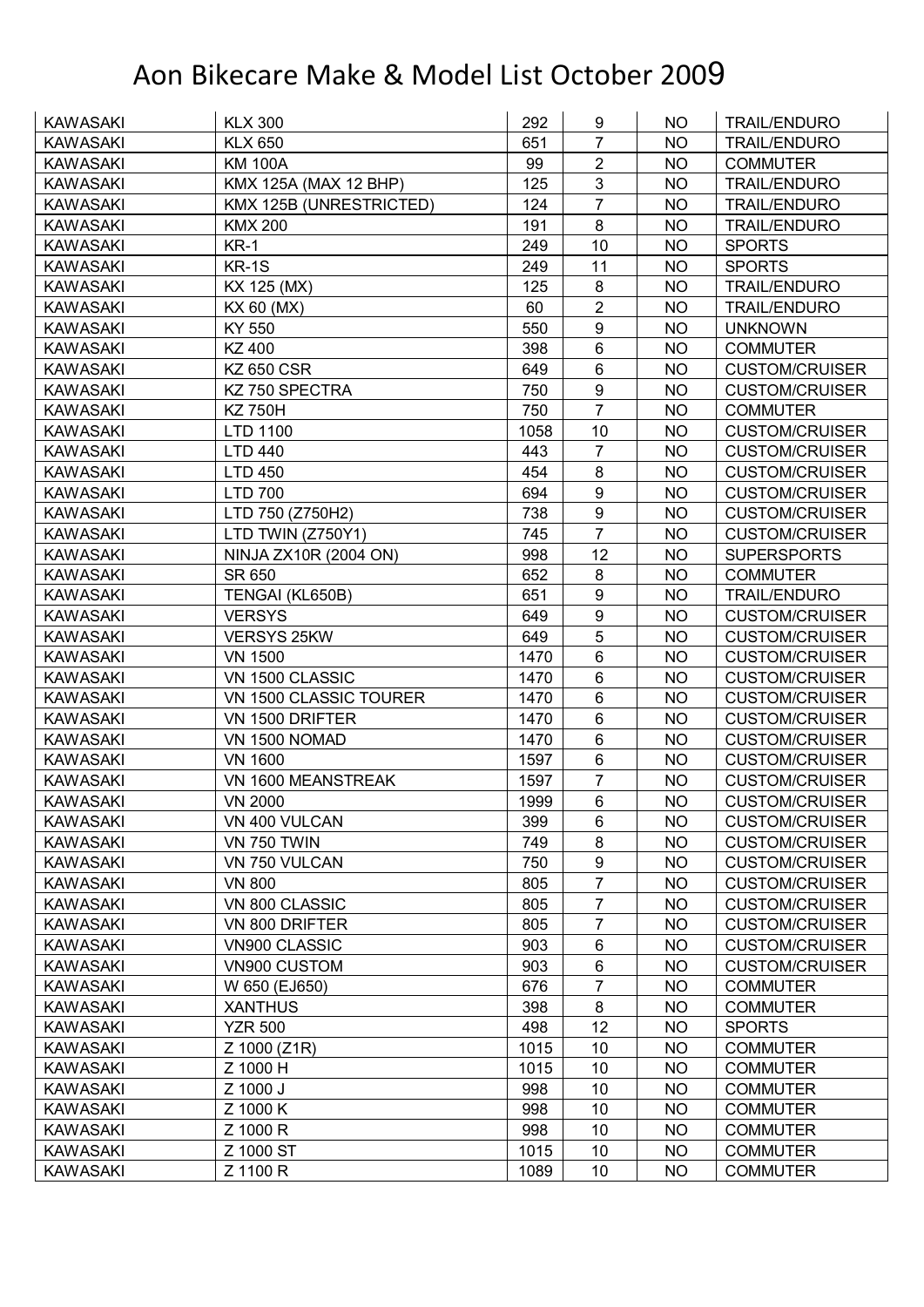| <b>KAWASAKI</b> | Z 1100 SHAFT A1-3          | 1089 | 10                      | <b>NO</b>  | <b>COMMUTER</b>       |
|-----------------|----------------------------|------|-------------------------|------------|-----------------------|
| <b>KAWASAKI</b> | Z 1300                     | 1286 | 10                      | <b>NO</b>  | <b>COMMUTER</b>       |
| <b>KAWASAKI</b> | Z 200                      | 198  | $\overline{\mathbf{4}}$ | <b>NO</b>  | <b>COMMUTER</b>       |
| <b>KAWASAKI</b> | Z 250 A/B TWIN             | 248  | 5                       | <b>NO</b>  | <b>COMMUTER</b>       |
| <b>KAWASAKI</b> | Z 250 B TWIN               | 248  | 5                       | <b>NO</b>  | <b>COMMUTER</b>       |
| <b>KAWASAKI</b> | Z 250 C                    | 246  | $\overline{4}$          | <b>NO</b>  | <b>COMMUTER</b>       |
| <b>KAWASAKI</b> | Z 250 G                    | 246  | $\overline{\mathbf{4}}$ | <b>NO</b>  | <b>COMMUTER</b>       |
| <b>KAWASAKI</b> | Z 250 T SCORPION           | 248  | $\overline{7}$          | <b>NO</b>  | <b>COMMUTER</b>       |
| <b>KAWASAKI</b> | Z 400F                     | 399  | 8                       | <b>NO</b>  | <b>COMMUTER</b>       |
| <b>KAWASAKI</b> | Z 400F II                  | 399  | 9                       | <b>NO</b>  | <b>COMMUTER</b>       |
| <b>KAWASAKI</b> | Z 400J                     | 399  | $6\phantom{1}$          | <b>NO</b>  | <b>COMMUTER</b>       |
| <b>KAWASAKI</b> | Z 440C                     | 443  | $\overline{7}$          | <b>NO</b>  | <b>COMMUTER</b>       |
| <b>KAWASAKI</b> | Z 440H                     | 443  | $\overline{7}$          | <b>NO</b>  | <b>COMMUTER</b>       |
| <b>KAWASAKI</b> | Z 500                      | 498  | 8                       | <b>NO</b>  | <b>COMMUTER</b>       |
| <b>KAWASAKI</b> | Z 550 F                    | 553  | 9                       | <b>NO</b>  | <b>COMMUTER</b>       |
| <b>KAWASAKI</b> | Z 550 LTD (Z550C)          | 553  | 8                       | <b>NO</b>  | <b>COMMUTER</b>       |
| <b>KAWASAKI</b> | Z 550A                     | 553  | 8                       | <b>NO</b>  | <b>COMMUTER</b>       |
| <b>KAWASAKI</b> | Z 650 SR                   | 652  | 8                       | <b>NO</b>  | <b>COMMUTER</b>       |
| <b>KAWASAKI</b> | Z 650B                     | 652  | $\bf 8$                 | <b>NO</b>  | <b>COMMUTER</b>       |
| <b>KAWASAKI</b> | Z 650C                     | 652  | 8                       | <b>NO</b>  | <b>COMMUTER</b>       |
| <b>KAWASAKI</b> | Z 650F                     | 652  | $\boldsymbol{9}$        | <b>NO</b>  | <b>COMMUTER</b>       |
| <b>KAWASAKI</b> | Z 750 E                    | 738  | 10                      | <b>NO</b>  | NAKED/STREETBIKE      |
| <b>KAWASAKI</b> | Z 750 L1-4                 | 738  | 10                      | <b>NO</b>  | NAKED/STREETBIKE      |
| <b>KAWASAKI</b> | Z 750 TWIN (Z750B)         | 745  | 9                       | <b>NO</b>  | NAKED/STREETBIKE      |
| <b>KAWASAKI</b> | Z 750(25KW)                | 748  | 5                       | <b>NO</b>  | NAKED/STREETBIKE      |
| <b>KAWASAKI</b> | Z 750(25KW)SS              | 748  | 5                       | <b>YES</b> | NAKED/STREETBIKE      |
| <b>KAWASAKI</b> | Z1                         | 903  | 9                       | <b>NO</b>  | <b>COMMUTER</b>       |
| <b>KAWASAKI</b> | Z1000 (2003 ON)            | 953  | 12                      | <b>NO</b>  | <b>COMMUTER</b>       |
| <b>KAWASAKI</b> | ZEPHYR 1100 (ZR1100)       | 1062 | 10                      | <b>NO</b>  | <b>COMMUTER</b>       |
| <b>KAWASAKI</b> | ZEPHYR 400                 | 400  | 6                       | <b>NO</b>  | <b>COMMUTER</b>       |
| <b>KAWASAKI</b> | ZEPHYR 550 (ZR550)         | 553  | 8                       | <b>NO</b>  | <b>COMMUTER</b>       |
| <b>KAWASAKI</b> | ZEPHYR 750 (ZR750)         | 738  | 9                       | <b>NO</b>  | <b>COMMUTER</b>       |
| <b>KAWASAKI</b> | ZG 1200 VOYAGER            | 1196 | 9                       | <b>NO</b>  | <b>TOURER</b>         |
| <b>KAWASAKI</b> | ZG 1300                    | 1286 | 10                      | <b>NO</b>  | <b>TOURER</b>         |
| <b>KAWASAKI</b> | ZL 1000A ELIMINATOR        | 997  | 10                      | NO.        | <b>CUSTOM/CRUISER</b> |
| <b>KAWASAKI</b> | ZL 600 ELIMINATOR (GREY)   | 600  | 8                       | <b>NO</b>  | <b>CUSTOM/CRUISER</b> |
| <b>KAWASAKI</b> | ZL 600 ELIMINATOR (ZL600B) | 592  | $\bf 8$                 | NO.        | <b>CUSTOM/CRUISER</b> |
| <b>KAWASAKI</b> | ZL 900 ELIMINATOR (GREY)   | 900  | 11                      | <b>NO</b>  | <b>CUSTOM/CRUISER</b> |
| KAWASAKI        | ZR 750                     | 749  | 11                      | <b>NO</b>  | <b>SPORTS</b>         |
| <b>KAWASAKI</b> | ZR 750 25KW                | 738  | $\mathbf 5$             | <b>NO</b>  | <b>SPORTS</b>         |
| <b>KAWASAKI</b> | ZR1000 A1H                 | 953  | 12                      | <b>NO</b>  | NAKED/STREETBIKE      |
| <b>KAWASAKI</b> | $ZR-7$                     | 738  | 10                      | <b>NO</b>  | <b>COMMUTER</b>       |
| <b>KAWASAKI</b> | ZR7-S                      | 738  | $\boldsymbol{9}$        | <b>NO</b>  | <b>COMMUTER</b>       |
| KAWASAKI        | ZRX 1100                   | 1052 | 10                      | <b>NO</b>  | NAKED/STREETBIKE      |
| <b>KAWASAKI</b> | ZRX 1100                   | 1052 | 10                      | <b>NO</b>  | NAKED/STREETBIKE      |
| <b>KAWASAKI</b> | ZRX 1200 R                 | 1164 | 11                      | <b>NO</b>  | NAKED/STREETBIKE      |
| <b>KAWASAKI</b> | <b>ZRX 1200 S</b>          | 1164 | 11                      | NO.        | NAKED/STREETBIKE      |
| <b>KAWASAKI</b> | <b>ZRX 400</b>             | 400  | $\bf 8$                 | <b>NO</b>  | <b>COMMUTER</b>       |
| <b>KAWASAKI</b> | ZX 10 1000 B1-3            | 997  | 11                      | <b>NO</b>  | <b>SUPERSPORTS</b>    |
| <b>KAWASAKI</b> | <b>ZX 10-R</b>             | 998  | 12                      | <b>NO</b>  | <b>SUPERSPORTS</b>    |
| <b>KAWASAKI</b> |                            |      |                         |            |                       |
|                 | ZX 1100                    | 1089 | 11                      | <b>NO</b>  | <b>SPORTS</b>         |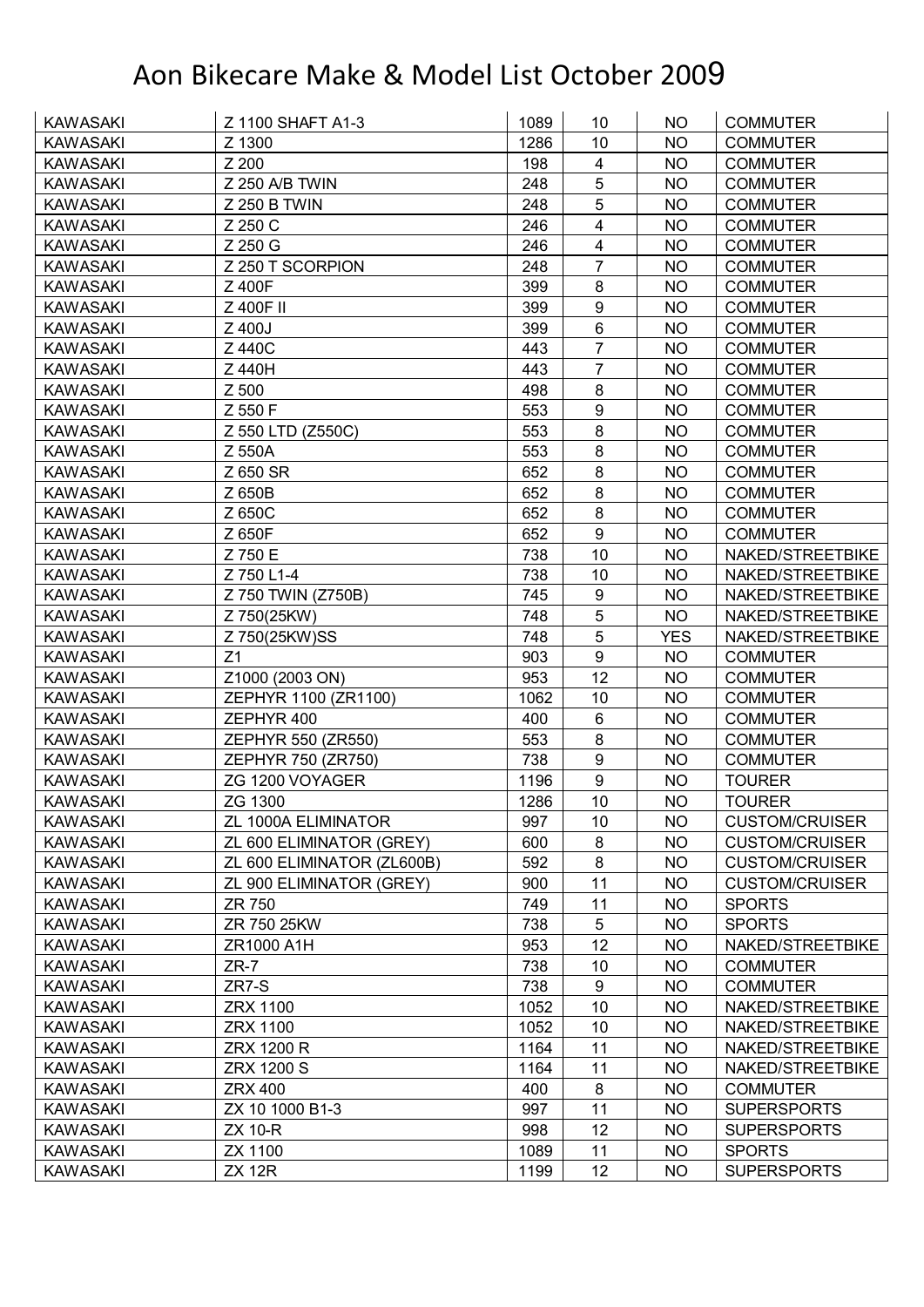| <b>KAWASAKI</b> | ZX 636 25KW 2004 ON   | 636  | 6                | NO        | <b>SUPERSPORTS</b>    |
|-----------------|-----------------------|------|------------------|-----------|-----------------------|
| <b>KAWASAKI</b> | ZX4 (GREY)            | 398  | 10               | <b>NO</b> | <b>SPORTS</b>         |
| <b>KAWASAKI</b> | $ZX-6R$               | 599  | 12               | <b>NO</b> | <b>SUPERSPORTS</b>    |
| <b>KAWASAKI</b> | ZX-6R NINJA           | 599  | 12               | <b>NO</b> | <b>SUPERSPORTS</b>    |
| <b>KAWASAKI</b> | $ZX-7R$               | 748  | 12               | <b>NO</b> | <b>SUPERSPORTS</b>    |
| <b>KAWASAKI</b> | ZX-7R (NINJA)         | 748  | 12               | <b>NO</b> | <b>SUPERSPORTS</b>    |
| <b>KAWASAKI</b> | ZX-7RR                | 748  | 12               | <b>NO</b> | <b>SUPERSPORTS</b>    |
| <b>KAWASAKI</b> | <b>ZX-7RR (NINJA)</b> | 749  | 12               | <b>NO</b> | <b>SUPERSPORTS</b>    |
| <b>KAWASAKI</b> | ZX-9R (ALL MODELS)    | 899  | 12               | <b>NO</b> | <b>SPORTS</b>         |
| <b>KAWASAKI</b> | ZX-9R (NINJA)         | 899  | 12               | <b>NO</b> | <b>SUPERSPORTS</b>    |
| <b>KAWASAKI</b> | <b>ZXR 250</b>        | 250  | 6                | <b>NO</b> | <b>SPORTS</b>         |
| <b>KAWASAKI</b> | <b>ZXR 400</b>        | 398  | 10               | <b>NO</b> | <b>SPORTS</b>         |
| <b>KAWASAKI</b> | <b>ZXR 750</b>        | 749  | 11               | <b>NO</b> | <b>SPORTS</b>         |
| <b>KAWASAKI</b> | <b>ZXR 750 R</b>      | 749  | 12               | <b>NO</b> | <b>SPORTS</b>         |
| <b>KAWASAKI</b> | <b>ZZR 1100 C</b>     | 1052 | 12               | NO        | <b>TOURER</b>         |
| <b>KAWASAKI</b> | <b>ZZR 1100 D</b>     | 1052 | 12               | <b>NO</b> | <b>TOURER</b>         |
| <b>KAWASAKI</b> | <b>ZZR 1200</b>       | 1199 | 12               | <b>NO</b> | <b>TOURER</b>         |
| <b>KAWASAKI</b> | <b>ZZR 1400</b>       | 1352 | 12               | <b>NO</b> | <b>SPORTS</b>         |
| <b>KAWASAKI</b> | <b>ZZR 250</b>        | 249  | $\overline{7}$   | <b>NO</b> | <b>COMMUTER</b>       |
| <b>KAWASAKI</b> | <b>ZZR 400 (GREY)</b> | 400  | 10               | <b>NO</b> | <b>UNKNOWN</b>        |
| <b>KAWASAKI</b> | <b>ZZR 600</b>        | 599  | 12               | <b>NO</b> | <b>TOURER</b>         |
| <b>KAWASAKI</b> | ZZR 600(25KW)         | 599  | 6                | <b>NO</b> | <b>SPORTS</b>         |
| <b>KAWATA</b>   | FALCON 125            | 124  | 3                | <b>NO</b> | <b>COMMUTER</b>       |
| <b>KAWATA</b>   | FEVER 50              | 49   | 1                | <b>NO</b> | MOPED/SCOOTER         |
| <b>KAWATA</b>   | FEVER 90              | 82   | $\overline{2}$   | <b>NO</b> | MOPED/SCOOTER         |
| <b>KAWATA</b>   | HUSSAR 50             | 49   | 1                | <b>NO</b> | MOPED/SCOOTER         |
| <b>KAWATA</b>   | <b>NIGHTFLY</b>       | 49   | 1                | <b>NO</b> | MOPED/SCOOTER         |
| <b>KAWATA</b>   | <b>STINGER</b>        | 82   | $\overline{2}$   | <b>NO</b> | <b>COMMUTER</b>       |
| <b>KAZUMA</b>   | CHEETAH 125           | 125  | $\mathbf{3}$     | <b>NO</b> | <b>UNKNOWN</b>        |
| <b>KAZUMA</b>   | <b>MAMBA</b>          | 50   | 1                | <b>NO</b> | <b>UNKNOWN</b>        |
| <b>KAZUMA</b>   | PUPPY 50              | 49   | 1                | <b>NO</b> | <b>UNKNOWN</b>        |
| <b>KAZUMA</b>   | PUPPY 50 SPORT        | 49   | $\mathbf{1}$     | <b>NO</b> | <b>UNKNOWN</b>        |
| <b>KAZUMA</b>   | <b>SPRINGBOK</b>      | 125  | $\overline{2}$   | <b>NO</b> | <b>UNKNOWN</b>        |
| <b>KEEWAY</b>   | <b>ARN 125</b>        | 124  | $\overline{2}$   | <b>NO</b> | MOPED/SCOOTER         |
| <b>KEEWAY</b>   | COOPER 50             | 49   | 4                | NO        | <b>TRAIL/ENDURO</b>   |
| <b>KEEWAY</b>   | CRUISER 250           | 248  | $\mathfrak{S}$   | NO.       | <b>CUSTOM/CRUISER</b> |
| <b>KEEWAY</b>   | <b>HURRICANE 50</b>   | 49   | 1                | <b>NO</b> | MOPED/SCOOTER         |
| <b>KEEWAY</b>   | MATRIX 125            | 124  | $\sqrt{2}$       | <b>NO</b> | MOPED/SCOOTER         |
| <b>KEEWAY</b>   | MATRIX 50             | 49   | 1                | NO        | MOPED/SCOOTER         |
| <b>KEEWAY</b>   | SPEED 125             | 125  | $\boldsymbol{2}$ | <b>NO</b> | <b>COMMUTER</b>       |
| <b>KEEWAY</b>   | SUPERLIGHT 125        | 125  | $\overline{2}$   | <b>NO</b> | <b>COMMUTER</b>       |
| <b>KEEWAY</b>   | SUPERSHADOW 250       | 248  | $\sqrt{3}$       | <b>NO</b> | <b>CUSTOM/CRUISER</b> |
| <b>KEEWAY</b>   | X-RAY 50 SUPERMOTO    | 49   | $\overline{2}$   | <b>NO</b> | <b>TRAIL/ENDURO</b>   |
| <b>KINETIC</b>  | TFR.                  | 49   | 1                | <b>NO</b> | MOPED/SCOOTER         |
| <b>KTM</b>      | 500                   | 504  | $\overline{7}$   | <b>NO</b> | <b>TRAIL/ENDURO</b>   |
| <b>KTM</b>      | 950                   | 942  | 10               | <b>NO</b> | <b>TRAIL/ENDURO</b>   |
| <b>KTM</b>      | 200 EXC               | 200  | $\boldsymbol{9}$ | <b>NO</b> | <b>TRAIL/ENDURO</b>   |
| <b>KTM</b>      | <b>250 EXC</b>        | 249  | $\boldsymbol{9}$ | <b>NO</b> | <b>TRAIL/ENDURO</b>   |
| <b>KTM</b>      | 300 EXC               | 297  | 10               | <b>NO</b> | <b>TRAIL/ENDURO</b>   |
| <b>KTM</b>      | 380 EXC               | 368  | 10               | <b>NO</b> | <b>TRAIL/ENDURO</b>   |
| <b>KTM</b>      | 400 EXC               | 398  | 9                | NO.       | <b>TRAIL/ENDURO</b>   |
| <b>KTM</b>      | 400 LC4E              | 398  | $\boldsymbol{9}$ | <b>NO</b> | <b>TRAIL/ENDURO</b>   |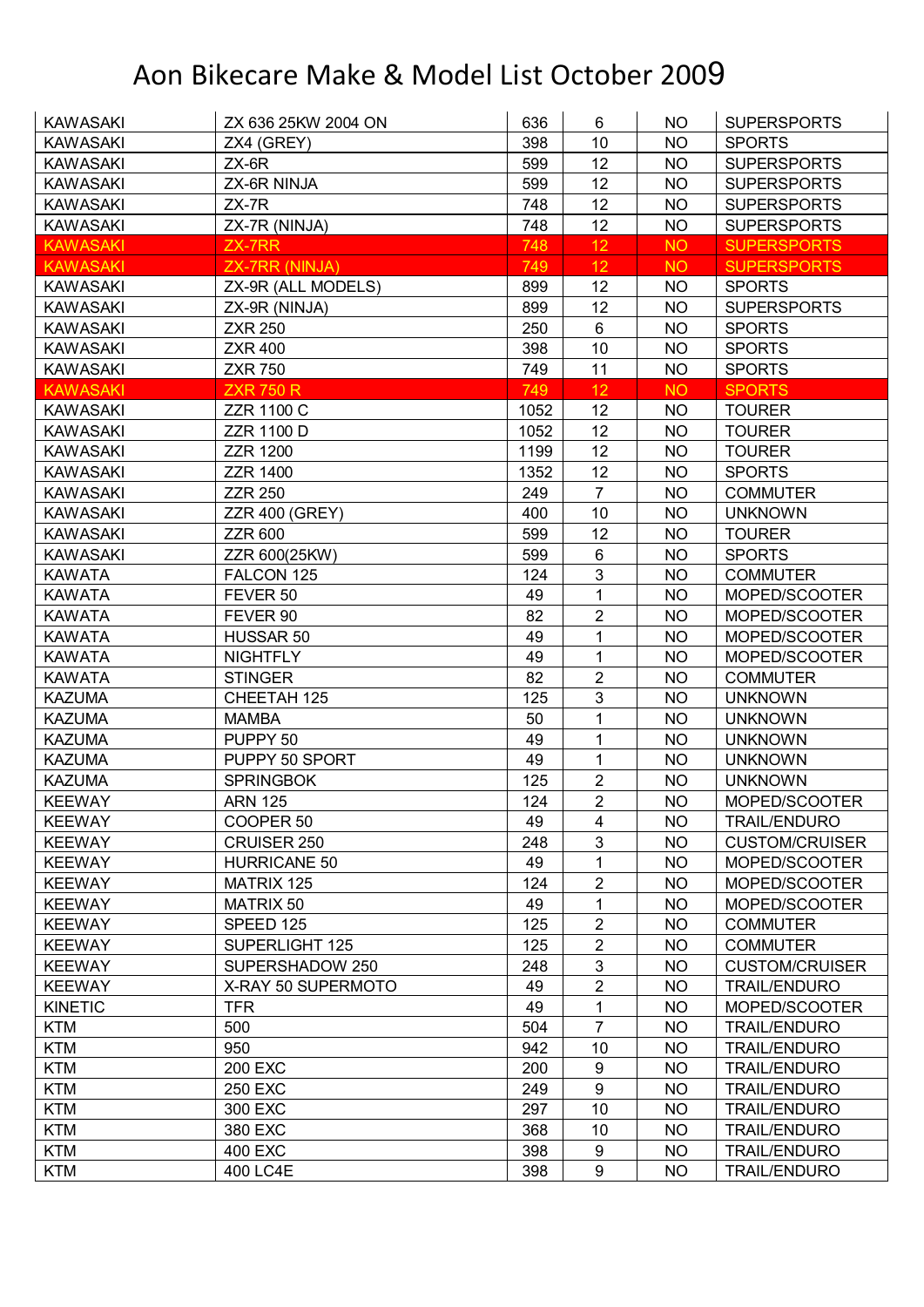| 9<br><b>KTM</b><br>450 SX<br>450<br><b>NO</b><br><b>TRAIL/ENDURO</b><br>$\overline{7}$<br><b>KTM</b><br>520 RACING<br>510<br><b>NO</b><br><b>TRAIL/ENDURO</b><br><b>KTM</b><br>540 LC4<br>539<br>10<br><b>NO</b><br><b>TRAIL/ENDURO</b><br>$\boldsymbol{9}$<br><b>KTM</b><br>625<br>625 DUKE<br><b>NO</b><br><b>TRAIL/ENDURO</b><br>8<br><b>KTM</b><br>640 ADVENTURE<br>625<br>NO<br><b>TRAIL/ENDURO</b><br>5<br><b>KTM</b><br>640 ADVENTURE 25KW<br>625<br><b>TRAIL/ENDURO</b><br><b>NO</b><br>9<br>625<br><b>KTM</b><br>640 DUKE<br><b>NO</b><br><b>TRAIL/ENDURO</b><br>$\bf 8$<br><b>KTM</b><br>640 LC4<br>625<br><b>NO</b><br><b>TRAIL/ENDURO</b><br>5<br><b>KTM</b><br>640 LC4 25KW<br>625<br><b>NO</b><br><b>TRAIL/ENDURO</b><br>9<br><b>KTM</b><br>640 LC4E<br>625<br><b>NO</b><br><b>TRAIL/ENDURO</b><br><b>KTM</b><br>990 SUPER DUKE ORANGE<br>12<br>999<br><b>NO</b><br>NAKED/STREETBIKE<br>3<br><b>KTM</b><br><b>EURO 125 LC2</b><br>125<br><b>NO</b><br><b>TRAIL/ENDURO</b><br>3<br><b>KTM</b><br><b>STING</b><br>125<br><b>NO</b><br><b>TRAIL/ENDURO</b><br>1<br><b>KYMCO</b><br><b>COBRA CROSS</b><br>49<br><b>NO</b><br>MOPED/SCOOTER<br>$\boldsymbol{2}$<br><b>COBRA RACER 100</b><br>100<br><b>KYMCO</b><br><b>NO</b><br>MOPED/SCOOTER<br>49<br>1<br><b>KYMCO</b><br><b>COBRA RACER 50</b><br><b>NO</b><br>MOPED/SCOOTER<br>$\overline{2}$<br>EGO 125<br>124<br><b>NO</b><br><b>KYMCO</b><br>MOPED/SCOOTER<br>1<br><b>KYMCO</b><br>49<br><b>NO</b><br>MOPED/SCOOTER<br>FEVER 50<br>1<br>49<br><b>KYMCO</b><br>FILLY 50<br><b>NO</b><br>MOPED/SCOOTER<br>$\overline{2}$<br><b>KYMCO</b><br><b>HEROISM 125</b><br>124<br><b>NO</b><br>MOPED/SCOOTER |
|--------------------------------------------------------------------------------------------------------------------------------------------------------------------------------------------------------------------------------------------------------------------------------------------------------------------------------------------------------------------------------------------------------------------------------------------------------------------------------------------------------------------------------------------------------------------------------------------------------------------------------------------------------------------------------------------------------------------------------------------------------------------------------------------------------------------------------------------------------------------------------------------------------------------------------------------------------------------------------------------------------------------------------------------------------------------------------------------------------------------------------------------------------------------------------------------------------------------------------------------------------------------------------------------------------------------------------------------------------------------------------------------------------------------------------------------------------------------------------------------------------------------------------------------------------------------------------------------------------------------------------------------------------------------|
|                                                                                                                                                                                                                                                                                                                                                                                                                                                                                                                                                                                                                                                                                                                                                                                                                                                                                                                                                                                                                                                                                                                                                                                                                                                                                                                                                                                                                                                                                                                                                                                                                                                                    |
|                                                                                                                                                                                                                                                                                                                                                                                                                                                                                                                                                                                                                                                                                                                                                                                                                                                                                                                                                                                                                                                                                                                                                                                                                                                                                                                                                                                                                                                                                                                                                                                                                                                                    |
|                                                                                                                                                                                                                                                                                                                                                                                                                                                                                                                                                                                                                                                                                                                                                                                                                                                                                                                                                                                                                                                                                                                                                                                                                                                                                                                                                                                                                                                                                                                                                                                                                                                                    |
|                                                                                                                                                                                                                                                                                                                                                                                                                                                                                                                                                                                                                                                                                                                                                                                                                                                                                                                                                                                                                                                                                                                                                                                                                                                                                                                                                                                                                                                                                                                                                                                                                                                                    |
|                                                                                                                                                                                                                                                                                                                                                                                                                                                                                                                                                                                                                                                                                                                                                                                                                                                                                                                                                                                                                                                                                                                                                                                                                                                                                                                                                                                                                                                                                                                                                                                                                                                                    |
|                                                                                                                                                                                                                                                                                                                                                                                                                                                                                                                                                                                                                                                                                                                                                                                                                                                                                                                                                                                                                                                                                                                                                                                                                                                                                                                                                                                                                                                                                                                                                                                                                                                                    |
|                                                                                                                                                                                                                                                                                                                                                                                                                                                                                                                                                                                                                                                                                                                                                                                                                                                                                                                                                                                                                                                                                                                                                                                                                                                                                                                                                                                                                                                                                                                                                                                                                                                                    |
|                                                                                                                                                                                                                                                                                                                                                                                                                                                                                                                                                                                                                                                                                                                                                                                                                                                                                                                                                                                                                                                                                                                                                                                                                                                                                                                                                                                                                                                                                                                                                                                                                                                                    |
|                                                                                                                                                                                                                                                                                                                                                                                                                                                                                                                                                                                                                                                                                                                                                                                                                                                                                                                                                                                                                                                                                                                                                                                                                                                                                                                                                                                                                                                                                                                                                                                                                                                                    |
|                                                                                                                                                                                                                                                                                                                                                                                                                                                                                                                                                                                                                                                                                                                                                                                                                                                                                                                                                                                                                                                                                                                                                                                                                                                                                                                                                                                                                                                                                                                                                                                                                                                                    |
|                                                                                                                                                                                                                                                                                                                                                                                                                                                                                                                                                                                                                                                                                                                                                                                                                                                                                                                                                                                                                                                                                                                                                                                                                                                                                                                                                                                                                                                                                                                                                                                                                                                                    |
|                                                                                                                                                                                                                                                                                                                                                                                                                                                                                                                                                                                                                                                                                                                                                                                                                                                                                                                                                                                                                                                                                                                                                                                                                                                                                                                                                                                                                                                                                                                                                                                                                                                                    |
|                                                                                                                                                                                                                                                                                                                                                                                                                                                                                                                                                                                                                                                                                                                                                                                                                                                                                                                                                                                                                                                                                                                                                                                                                                                                                                                                                                                                                                                                                                                                                                                                                                                                    |
|                                                                                                                                                                                                                                                                                                                                                                                                                                                                                                                                                                                                                                                                                                                                                                                                                                                                                                                                                                                                                                                                                                                                                                                                                                                                                                                                                                                                                                                                                                                                                                                                                                                                    |
|                                                                                                                                                                                                                                                                                                                                                                                                                                                                                                                                                                                                                                                                                                                                                                                                                                                                                                                                                                                                                                                                                                                                                                                                                                                                                                                                                                                                                                                                                                                                                                                                                                                                    |
|                                                                                                                                                                                                                                                                                                                                                                                                                                                                                                                                                                                                                                                                                                                                                                                                                                                                                                                                                                                                                                                                                                                                                                                                                                                                                                                                                                                                                                                                                                                                                                                                                                                                    |
|                                                                                                                                                                                                                                                                                                                                                                                                                                                                                                                                                                                                                                                                                                                                                                                                                                                                                                                                                                                                                                                                                                                                                                                                                                                                                                                                                                                                                                                                                                                                                                                                                                                                    |
|                                                                                                                                                                                                                                                                                                                                                                                                                                                                                                                                                                                                                                                                                                                                                                                                                                                                                                                                                                                                                                                                                                                                                                                                                                                                                                                                                                                                                                                                                                                                                                                                                                                                    |
|                                                                                                                                                                                                                                                                                                                                                                                                                                                                                                                                                                                                                                                                                                                                                                                                                                                                                                                                                                                                                                                                                                                                                                                                                                                                                                                                                                                                                                                                                                                                                                                                                                                                    |
|                                                                                                                                                                                                                                                                                                                                                                                                                                                                                                                                                                                                                                                                                                                                                                                                                                                                                                                                                                                                                                                                                                                                                                                                                                                                                                                                                                                                                                                                                                                                                                                                                                                                    |
| $\mathbf{3}$<br><b>KYMCO</b><br>HEROISM 150<br>150<br><b>NO</b><br>MOPED/SCOOTER                                                                                                                                                                                                                                                                                                                                                                                                                                                                                                                                                                                                                                                                                                                                                                                                                                                                                                                                                                                                                                                                                                                                                                                                                                                                                                                                                                                                                                                                                                                                                                                   |
| 1<br>50<br><b>NO</b><br><b>KYMCO</b><br><b>HEROISM 50</b><br>MOPED/SCOOTER                                                                                                                                                                                                                                                                                                                                                                                                                                                                                                                                                                                                                                                                                                                                                                                                                                                                                                                                                                                                                                                                                                                                                                                                                                                                                                                                                                                                                                                                                                                                                                                         |
| $\overline{2}$<br>124<br><b>KYMCO</b><br><b>MILER 125</b><br><b>NO</b><br>MOPED/SCOOTER                                                                                                                                                                                                                                                                                                                                                                                                                                                                                                                                                                                                                                                                                                                                                                                                                                                                                                                                                                                                                                                                                                                                                                                                                                                                                                                                                                                                                                                                                                                                                                            |
| $\overline{2}$<br><b>PULSAR LUXE</b><br>124<br><b>KYMCO</b><br>NO<br><b>COMMUTER</b>                                                                                                                                                                                                                                                                                                                                                                                                                                                                                                                                                                                                                                                                                                                                                                                                                                                                                                                                                                                                                                                                                                                                                                                                                                                                                                                                                                                                                                                                                                                                                                               |
| 1<br><b>KYMCO</b><br>SCOUT 50<br>49<br><b>NO</b><br>MOPED/SCOOTER                                                                                                                                                                                                                                                                                                                                                                                                                                                                                                                                                                                                                                                                                                                                                                                                                                                                                                                                                                                                                                                                                                                                                                                                                                                                                                                                                                                                                                                                                                                                                                                                  |
| $\overline{2}$<br>125<br><b>KYMCO</b><br><b>SECTOR</b><br><b>NO</b><br><b>COMMUTER</b>                                                                                                                                                                                                                                                                                                                                                                                                                                                                                                                                                                                                                                                                                                                                                                                                                                                                                                                                                                                                                                                                                                                                                                                                                                                                                                                                                                                                                                                                                                                                                                             |
| 3<br><b>KYMCO</b><br><b>SPACER</b><br>125<br><b>NO</b><br><b>COMMUTER</b>                                                                                                                                                                                                                                                                                                                                                                                                                                                                                                                                                                                                                                                                                                                                                                                                                                                                                                                                                                                                                                                                                                                                                                                                                                                                                                                                                                                                                                                                                                                                                                                          |
| $\mathbf 1$<br>49<br><b>NO</b><br><b>KYMCO</b><br>SPACER 50<br>MOPED/SCOOTER                                                                                                                                                                                                                                                                                                                                                                                                                                                                                                                                                                                                                                                                                                                                                                                                                                                                                                                                                                                                                                                                                                                                                                                                                                                                                                                                                                                                                                                                                                                                                                                       |
| $\overline{2}$<br>124<br><b>NO</b><br><b>KYMCO</b><br>STRYKER OFF ROAD 125<br><b>TRAIL/ENDURO</b>                                                                                                                                                                                                                                                                                                                                                                                                                                                                                                                                                                                                                                                                                                                                                                                                                                                                                                                                                                                                                                                                                                                                                                                                                                                                                                                                                                                                                                                                                                                                                                  |
| <b>KYMCO</b><br>$\overline{2}$<br>STRYKER SUPER MOTARD 125<br>124<br><b>NO</b><br><b>TRAIL/ENDURO</b>                                                                                                                                                                                                                                                                                                                                                                                                                                                                                                                                                                                                                                                                                                                                                                                                                                                                                                                                                                                                                                                                                                                                                                                                                                                                                                                                                                                                                                                                                                                                                              |
| $\mathbf{1}$<br><b>KYMCO</b><br>SUPER <sub>9</sub><br>49<br>MOPED/SCOOTER<br><b>NO</b>                                                                                                                                                                                                                                                                                                                                                                                                                                                                                                                                                                                                                                                                                                                                                                                                                                                                                                                                                                                                                                                                                                                                                                                                                                                                                                                                                                                                                                                                                                                                                                             |
| 5<br><b>KYMCO</b><br><b>VENOX 250</b><br>249<br><b>NO</b><br><b>COMMUTER</b>                                                                                                                                                                                                                                                                                                                                                                                                                                                                                                                                                                                                                                                                                                                                                                                                                                                                                                                                                                                                                                                                                                                                                                                                                                                                                                                                                                                                                                                                                                                                                                                       |
| $\overline{2}$<br><b>KYMCO</b><br>125<br><b>NO</b><br><b>VIVIO 125</b><br><b>COMMUTER</b>                                                                                                                                                                                                                                                                                                                                                                                                                                                                                                                                                                                                                                                                                                                                                                                                                                                                                                                                                                                                                                                                                                                                                                                                                                                                                                                                                                                                                                                                                                                                                                          |
| <b>ZING</b><br>$\overline{2}$<br><b>KYMCO</b><br>124<br>NO<br><b>CUSTOM/CRUISER</b>                                                                                                                                                                                                                                                                                                                                                                                                                                                                                                                                                                                                                                                                                                                                                                                                                                                                                                                                                                                                                                                                                                                                                                                                                                                                                                                                                                                                                                                                                                                                                                                |
| <b>ZX 50</b><br><b>KYMCO</b><br>49<br><b>NO</b><br>MOPED/SCOOTER<br>1                                                                                                                                                                                                                                                                                                                                                                                                                                                                                                                                                                                                                                                                                                                                                                                                                                                                                                                                                                                                                                                                                                                                                                                                                                                                                                                                                                                                                                                                                                                                                                                              |
| 124<br>2<br>GP 125<br><b>NO</b><br><b>LAMBRETTA</b><br>MOPED/SCOOTER                                                                                                                                                                                                                                                                                                                                                                                                                                                                                                                                                                                                                                                                                                                                                                                                                                                                                                                                                                                                                                                                                                                                                                                                                                                                                                                                                                                                                                                                                                                                                                                               |
| $\overline{2}$<br>GP 150<br>148<br><b>NO</b><br><b>LAMBRETTA</b><br>MOPED/SCOOTER                                                                                                                                                                                                                                                                                                                                                                                                                                                                                                                                                                                                                                                                                                                                                                                                                                                                                                                                                                                                                                                                                                                                                                                                                                                                                                                                                                                                                                                                                                                                                                                  |
| $\mathbf{3}$<br>GP 200<br><b>LAMBRETTA</b><br>198<br><b>NO</b><br>MOPED/SCOOTER                                                                                                                                                                                                                                                                                                                                                                                                                                                                                                                                                                                                                                                                                                                                                                                                                                                                                                                                                                                                                                                                                                                                                                                                                                                                                                                                                                                                                                                                                                                                                                                    |
| $\mathbf{3}$<br><b>LAMBRETTA</b><br>SX 200<br><b>NO</b><br>MOPED/SCOOTER<br>198                                                                                                                                                                                                                                                                                                                                                                                                                                                                                                                                                                                                                                                                                                                                                                                                                                                                                                                                                                                                                                                                                                                                                                                                                                                                                                                                                                                                                                                                                                                                                                                    |
| 1<br><b>LANYING</b><br><b>GADABOUT</b><br>40<br><b>NO</b><br>MOPED/SCOOTER                                                                                                                                                                                                                                                                                                                                                                                                                                                                                                                                                                                                                                                                                                                                                                                                                                                                                                                                                                                                                                                                                                                                                                                                                                                                                                                                                                                                                                                                                                                                                                                         |
| $\overline{4}$<br>350<br>345<br><b>NO</b><br><b>LAVERDA</b><br><b>SPORTS</b>                                                                                                                                                                                                                                                                                                                                                                                                                                                                                                                                                                                                                                                                                                                                                                                                                                                                                                                                                                                                                                                                                                                                                                                                                                                                                                                                                                                                                                                                                                                                                                                       |
| 650<br>10<br><b>LAVERDA</b><br>650<br><b>NO</b><br><b>SPORTS</b>                                                                                                                                                                                                                                                                                                                                                                                                                                                                                                                                                                                                                                                                                                                                                                                                                                                                                                                                                                                                                                                                                                                                                                                                                                                                                                                                                                                                                                                                                                                                                                                                   |
| 1200<br>9<br><b>NO</b><br><b>LAVERDA</b><br>1116<br><b>SPORTS</b>                                                                                                                                                                                                                                                                                                                                                                                                                                                                                                                                                                                                                                                                                                                                                                                                                                                                                                                                                                                                                                                                                                                                                                                                                                                                                                                                                                                                                                                                                                                                                                                                  |
| $6\phantom{1}$<br><b>LAVERDA</b><br>500 ALPINO<br>497<br><b>NO</b><br><b>SPORTS</b>                                                                                                                                                                                                                                                                                                                                                                                                                                                                                                                                                                                                                                                                                                                                                                                                                                                                                                                                                                                                                                                                                                                                                                                                                                                                                                                                                                                                                                                                                                                                                                                |
| 6<br><b>LAVERDA</b><br>500 MONTJUIC<br>497<br><b>NO</b><br><b>SPORTS</b>                                                                                                                                                                                                                                                                                                                                                                                                                                                                                                                                                                                                                                                                                                                                                                                                                                                                                                                                                                                                                                                                                                                                                                                                                                                                                                                                                                                                                                                                                                                                                                                           |
| $6\phantom{1}$<br>497<br><b>NO</b><br><b>SPORTS</b><br><b>LAVERDA</b><br>500 SPORT                                                                                                                                                                                                                                                                                                                                                                                                                                                                                                                                                                                                                                                                                                                                                                                                                                                                                                                                                                                                                                                                                                                                                                                                                                                                                                                                                                                                                                                                                                                                                                                 |
| $\boldsymbol{9}$<br><b>LAVERDA</b><br>650 SPORT<br>668<br><b>NO</b><br><b>SPORTS</b>                                                                                                                                                                                                                                                                                                                                                                                                                                                                                                                                                                                                                                                                                                                                                                                                                                                                                                                                                                                                                                                                                                                                                                                                                                                                                                                                                                                                                                                                                                                                                                               |
| 11<br>750 S<br>748<br><b>LAVERDA</b><br><b>NO</b><br><b>SPORTS</b>                                                                                                                                                                                                                                                                                                                                                                                                                                                                                                                                                                                                                                                                                                                                                                                                                                                                                                                                                                                                                                                                                                                                                                                                                                                                                                                                                                                                                                                                                                                                                                                                 |
| $\boldsymbol{9}$<br><b>LAVERDA</b><br><b>DIAMANTE</b><br>668<br><b>NO</b><br><b>SPORTS</b>                                                                                                                                                                                                                                                                                                                                                                                                                                                                                                                                                                                                                                                                                                                                                                                                                                                                                                                                                                                                                                                                                                                                                                                                                                                                                                                                                                                                                                                                                                                                                                         |
| 8<br><b>LAVERDA</b><br>F500<br>497<br><b>NO</b><br><b>SPORTS</b>                                                                                                                                                                                                                                                                                                                                                                                                                                                                                                                                                                                                                                                                                                                                                                                                                                                                                                                                                                                                                                                                                                                                                                                                                                                                                                                                                                                                                                                                                                                                                                                                   |
| 10<br><b>LAVERDA</b><br><b>FORMULA</b><br><b>NO</b><br><b>SPORTS</b><br>668                                                                                                                                                                                                                                                                                                                                                                                                                                                                                                                                                                                                                                                                                                                                                                                                                                                                                                                                                                                                                                                                                                                                                                                                                                                                                                                                                                                                                                                                                                                                                                                        |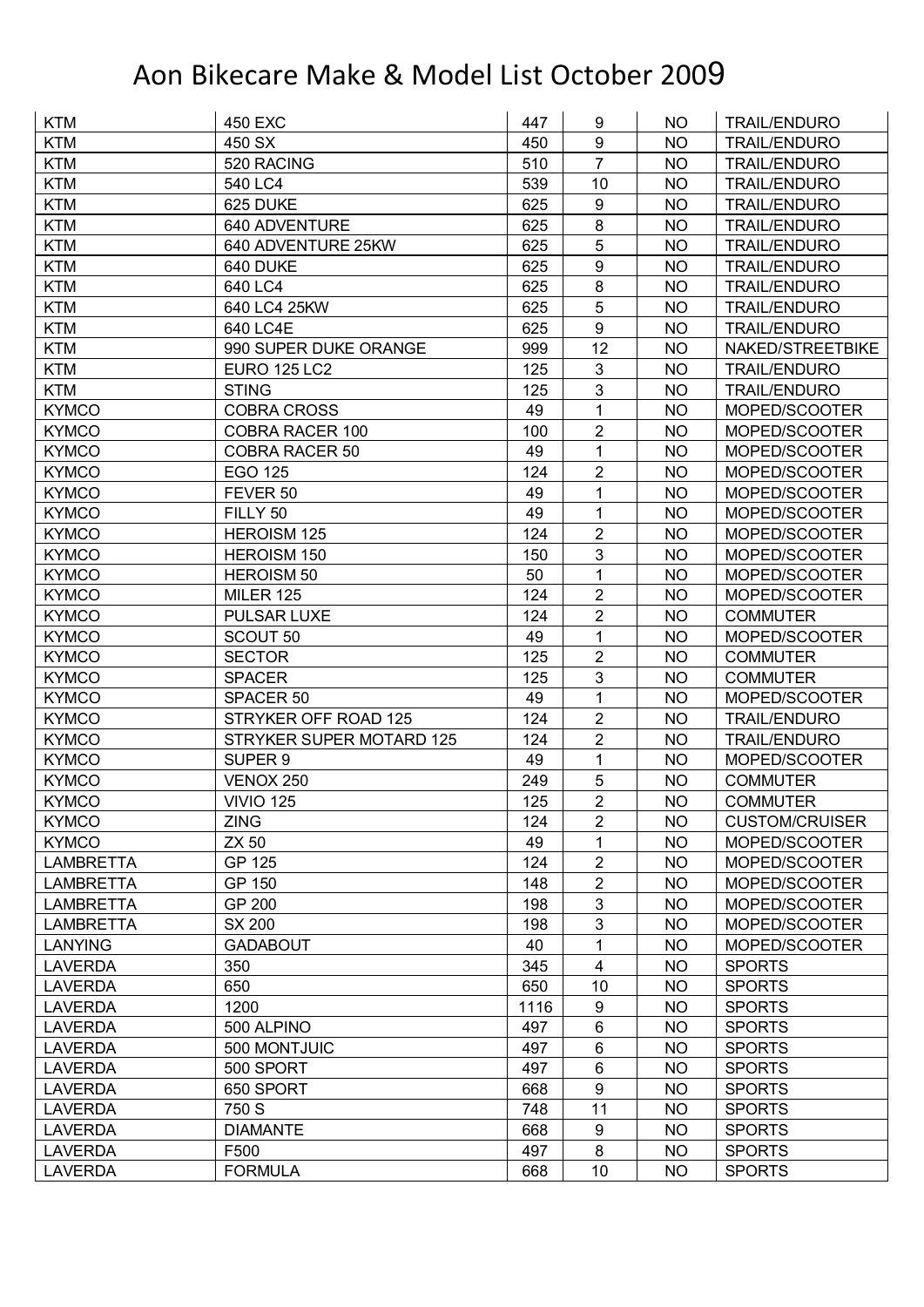| <b>LAVERDA</b>      | FORMULA 750                      | 749 | 10               | NO        | <b>SPORTS</b>   |
|---------------------|----------------------------------|-----|------------------|-----------|-----------------|
| <b>LAVERDA</b>      | <b>FORMULA C</b>                 | 668 | 8                | <b>NO</b> | <b>SPORTS</b>   |
| <b>LAVERDA</b>      | <b>GHOST</b>                     | 668 | 10               | <b>NO</b> | <b>SPORTS</b>   |
| <b>LAVERDA</b>      | <b>GHOST STRIKE</b>              | 749 | 8                | <b>NO</b> | <b>SPORTS</b>   |
| <b>LAVERDA</b>      | JOTA 1000 (PRE 82)               | 981 | 8                | <b>NO</b> | <b>SPORTS</b>   |
| <b>LAVERDA</b>      | <b>JOTA 120</b>                  | 981 | 9                | <b>NO</b> | <b>SPORTS</b>   |
| <b>LAVERDA</b>      | <b>RGA 1000</b>                  | 981 | $\boldsymbol{9}$ | <b>NO</b> | <b>SPORTS</b>   |
| <b>LAVERDA</b>      | <b>RGS 1000</b>                  | 981 | 9                | <b>NO</b> | <b>SPORTS</b>   |
| <b>LAVERDA</b>      | <b>SFC 1000</b>                  | 981 | $\boldsymbol{9}$ | <b>NO</b> | <b>SPORTS</b>   |
| <b>LAVERDA</b>      | SUPER SPORT                      | 747 | 11               | <b>NO</b> | <b>SPORTS</b>   |
| <b>LAVERDA</b>      | <b>TT 800 S</b>                  | 800 | 8                | <b>NO</b> | <b>SPORTS</b>   |
| LEGEND              | <b>MARS</b>                      | 49  | 1                | <b>NO</b> | MOPED/SCOOTER   |
| <b>LEGEND</b>       | <b>VENUS</b>                     | 49  | 1                | <b>NO</b> | MOPED/SCOOTER   |
| <b>LEGEND</b>       | <b>VISIO</b>                     | 49  | 1                | <b>NO</b> | MOPED/SCOOTER   |
| <b>LIFAN</b>        | LF 250                           | 248 | 5                | <b>NO</b> | <b>COMMUTER</b> |
| <b>LIFAN</b>        | LF100-5                          | 97  | $\boldsymbol{2}$ | <b>NO</b> | <b>COMMUTER</b> |
| <b>LIFAN</b>        | LF125T-2D                        | 125 | $\overline{2}$   | <b>NO</b> | <b>COMMUTER</b> |
| <b>LIFAN HONGDA</b> | LF 125 A KING                    | 124 | $\overline{2}$   | <b>NO</b> | <b>COMMUTER</b> |
| <b>LIFAN HONGDA</b> | <b>LF 125 GY</b>                 | 125 | $\boldsymbol{2}$ | <b>NO</b> | <b>COMMUTER</b> |
| <b>LIFAN HONGDA</b> | LF 125 T-2B                      | 125 | $\overline{2}$   | <b>NO</b> | <b>COMMUTER</b> |
| <b>LIFAN HONGDA</b> | LF 50 QT-2A                      | 50  | 1                | <b>NO</b> | MOPED/SCOOTER   |
| <b>LML</b>          | <b>DLX 125</b>                   | 125 | $\overline{2}$   | <b>NO</b> | <b>UNKNOWN</b>  |
| <b>MACAL</b>        | <b>CY50</b>                      | 49  | 1                | <b>NO</b> | MOPED/SCOOTER   |
| <b>MAICO</b>        | GR 250                           | 247 | 6                | <b>NO</b> | <b>UNKNOWN</b>  |
| <b>MAICO</b>        | GR 320                           | 320 | 6                | <b>NO</b> | <b>UNKNOWN</b>  |
| <b>MAICO</b>        | GR 500                           | 488 | 6                | <b>NO</b> | <b>UNKNOWN</b>  |
| <b>MAICO</b>        | <b>GRE 250</b>                   | 247 | 6                | <b>NO</b> | <b>UNKNOWN</b>  |
| <b>MAICO</b>        | <b>GRE 320</b>                   | 320 | 6                | <b>NO</b> | <b>UNKNOWN</b>  |
| <b>MAICO</b>        | <b>GRE 500</b>                   | 488 | 6                | <b>NO</b> | <b>UNKNOWN</b>  |
| <b>MALAGUTI</b>     | CAVALCONE (CR23)                 | 49  | 1                | <b>NO</b> | MOPED/SCOOTER   |
| <b>MALAGUTI</b>     | CENTRO (GREY)                    | 49  | 1                | <b>NO</b> | MOPED/SCOOTER   |
| <b>MALAGUTI</b>     | CIAK (GREY)                      | 49  | 1                | <b>NO</b> | MOPED/SCOOTER   |
| <b>MALAGUTI</b>     | <b>CIAK 100 (GREY)</b>           | 95  | $\overline{2}$   | <b>NO</b> | MOPED/SCOOTER   |
| <b>MALAGUTI</b>     | <b>CROSSER</b>                   | 49  | 1                | <b>NO</b> | MOPED/SCOOTER   |
| <b>MALAGUTI</b>     | <b>DRIBBLING</b>                 | 49  | 1                | <b>NO</b> | MOPED/SCOOTER   |
| <b>MALAGUTI</b>     | F10 (JET LINE)                   | 49  | 1                | <b>NO</b> | MOPED/SCOOTER   |
| <b>MALAGUTI</b>     | F12 PHANTOM FOGGY REPLICA        | 49  | 1                | <b>NO</b> | MOPED/SCOOTER   |
| <b>MALAGUTI</b>     | F15 FIREFOX                      | 49  | 1                | <b>NO</b> | MOPED/SCOOTER   |
| <b>MALAGUTI</b>     | FIFTY RV                         | 49  | 1                | <b>NO</b> | MOPED/SCOOTER   |
| <b>MALAGUTI</b>     | GRIZZLY 10                       | 49  | 1                | <b>NO</b> | MOPED/SCOOTER   |
| <b>MALAGUTI</b>     | GRIZZLY 12                       | 49  | 1                | <b>NO</b> | MOPED/SCOOTER   |
| <b>MALAGUTI</b>     | <b>MADISON 125</b>               | 124 | $\overline{2}$   | <b>NO</b> | MOPED/SCOOTER   |
| <b>MALAGUTI</b>     | MADISON 250                      | 249 | 4                | <b>NO</b> | MOPED/SCOOTER   |
| <b>MALAGUTI</b>     |                                  | 49  | 1                | <b>NO</b> | MOPED/SCOOTER   |
| <b>MALAGUTI</b>     | <b>MON AMI</b><br><b>MOTORIK</b> | 49  |                  | <b>NO</b> |                 |
|                     |                                  | 49  | 1<br>1           |           | MOPED/SCOOTER   |
| <b>MALAGUTI</b>     | PANTHER F12                      |     |                  | <b>NO</b> | MOPED/SCOOTER   |
| <b>MALAGUTI</b>     | PHANTOM 100                      | 100 | 3                | NO.       | MOPED/SCOOTER   |
| <b>MALAGUTI</b>     | PHANTOM DRAGON                   | 49  | 1                | <b>NO</b> | MOPED/SCOOTER   |
| MALAGUTI            | PHANTOM F12                      | 49  | 1                | <b>NO</b> | MOPED/SCOOTER   |
| <b>MALAGUTI</b>     | PHANTOM F69                      | 69  | $\overline{2}$   | <b>NO</b> | MOPED/SCOOTER   |
| <b>MALAGUTI</b>     | <b>RCX</b>                       | 49  | 1                | <b>NO</b> | MOPED/SCOOTER   |
| <b>MALAGUTI</b>     | <b>SCORCHA YR 50</b>             | 49  | 1                | NO        | MOPED/SCOOTER   |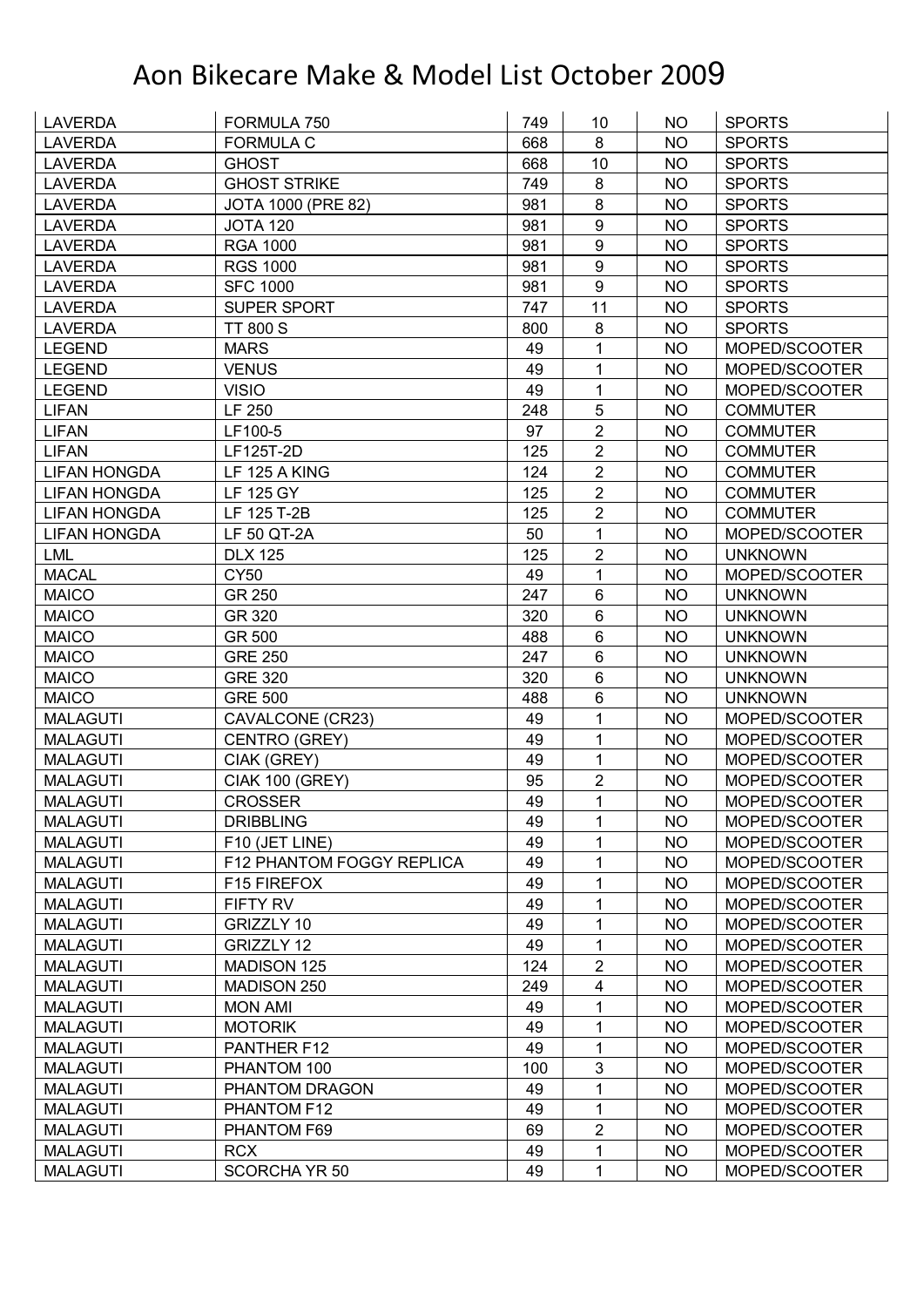| <b>MALAGUTI</b>              | <b>WILD ATTACK F12</b>         | 49         | 1                 | <b>NO</b>              | MOPED/SCOOTER                          |
|------------------------------|--------------------------------|------------|-------------------|------------------------|----------------------------------------|
| <b>MALAGUTI</b>              | <b>YESTERDAY</b>               | 49         | 1                 | <b>NO</b>              | MOPED/SCOOTER                          |
| <b>MALAGUTI</b>              | YESTERDAY EURO                 | 49         | 1                 | <b>NO</b>              | MOPED/SCOOTER                          |
| <b>MALAGUTI</b>              | YESTERDAY WEST (49CC)          | 49         | 1                 | <b>NO</b>              | MOPED/SCOOTER                          |
| <b>MALAGUTI</b>              | YESTERDAY WEST (69CC)          | 69         | $\overline{2}$    | <b>NO</b>              | MOPED/SCOOTER                          |
| <b>MATCHLESS</b>             | G12 CSR                        | 750        | 6                 | <b>NO</b>              | <b>UNKNOWN</b>                         |
| <b>MATCHLESS</b>             | G <sub>2</sub>                 | 250        | 3                 | <b>NO</b>              | <b>UNKNOWN</b>                         |
| <b>MATCHLESS</b>             | G4                             | 350        | 4                 | <b>NO</b>              | <b>UNKNOWN</b>                         |
| <b>MATCHLESS</b>             | G80 E/S                        | 494        | 7                 | <b>NO</b>              | NAKED/STREETBIKE                       |
| <b>MATCHLESS</b>             | G9                             | 498        | 5                 | <b>NO</b>              | <b>UNKNOWN</b>                         |
| <b>MBK</b>                   | <b>BOOSTER</b>                 | 49         | 1                 | <b>NO</b>              | MOPED/SCOOTER                          |
| <b>MBK</b>                   | <b>BOOSTER NEXT GENERATION</b> | 49         | 1                 | <b>NO</b>              | MOPED/SCOOTER                          |
| <b>MBK</b>                   | <b>CLUB VR</b>                 | 49         | 1                 | <b>NO</b>              | MOPED/SCOOTER                          |
| <b>MBK</b>                   | <b>DOODO 125</b>               | 124        | $\overline{2}$    | <b>NO</b>              | MOPED/SCOOTER                          |
| <b>MBK</b>                   | <b>FLIPPER</b>                 | 49         | 1                 | <b>NO</b>              | MOPED/SCOOTER                          |
| <b>MBK</b>                   | MACH 50C                       | 49         | 1                 | <b>NO</b>              | MOPED/SCOOTER                          |
| <b>MBK</b>                   | <b>NITRO</b>                   | 49         | 1                 | <b>NO</b>              | MOPED/SCOOTER                          |
| <b>MBK</b>                   | NITRO JAGUAR RACING            | 49         | 1                 | <b>NO</b>              | MOPED/SCOOTER                          |
| <b>MBK</b>                   | <b>OVETTO</b>                  | 49         | 1                 | <b>NO</b>              | MOPED/SCOOTER                          |
| <b>MBK</b>                   | OVETTO 100                     | 100        | $\overline{2}$    | <b>NO</b>              | MOPED/SCOOTER                          |
| <b>MBK</b>                   | <b>ROCKET</b>                  | 49         | 1                 | <b>NO</b>              | MOPED/SCOOTER                          |
| <b>MBK</b>                   | <b>SKYLINER</b>                | 124        | $\overline{2}$    | <b>NO</b>              | MOPED/SCOOTER                          |
| <b>MBK</b>                   | <b>STUNT</b>                   | 49         | 1                 | <b>NO</b>              | MOPED/SCOOTER                          |
| <b>MBK</b>                   | THUNDER 125                    | 124        | $\overline{2}$    | <b>NO</b>              | MOPED/SCOOTER                          |
| <b>MBK</b>                   | YH50 FLIPPER LIGHT             | 49         | 1                 | <b>YES</b>             | MOPED/SCOOTER                          |
| <b>MEIDUO</b>                | MD 125T-22                     | 125        | $\overline{2}$    | <b>NO</b>              | MOPED/SCOOTER                          |
| <b>MIG</b>                   | 250 (TWIN)                     | 249        | 4                 | <b>NO</b>              | NAKED/STREETBIKE                       |
| <b>MIG</b>                   | 500-4                          | 499        | 5                 | <b>NO</b>              | NAKED/STREETBIKE                       |
| <b>MIG</b>                   | C90                            | 85         | $\overline{2}$    | <b>NO</b>              | <b>COMMUTER</b>                        |
| <b>MIG</b>                   | <b>HD 125</b>                  | 123        | $\mathfrak{S}$    | <b>NO</b>              | NAKED/STREETBIKE                       |
| <b>MIG</b>                   | <b>JC 70</b>                   | 72         | $\overline{2}$    | <b>NO</b>              | <b>COMMUTER</b>                        |
| <b>MIG</b>                   | JL 50                          | 49         | 1                 | <b>NO</b>              | MOPED/SCOOTER                          |
| <b>MIG</b>                   | <b>MIG 100</b>                 | 98         | $\overline{2}$    | <b>NO</b>              | <b>COMMUTER</b>                        |
| <b>MIG</b>                   | <b>MIG 125</b>                 | 124        | $\overline{3}$    | <b>NO</b>              | NAKED/STREETBIKE                       |
| <b>MIG</b>                   | MIG 125 GY HUNTER              | 124        | 3                 | NO.                    | <b>TRAIL/ENDURO</b>                    |
| <b>MIG</b>                   | <b>MIG 250</b>                 | 246        | 3                 | <b>NO</b>              | NAKED/STREETBIKE                       |
| <b>MIG</b>                   | <b>MIG 50</b>                  | 49         | 1                 | <b>NO</b>              | MOPED/SCOOTER                          |
| <b>MIG</b>                   | <b>MIG 50 S</b>                | 49         | 1                 | <b>NO</b>              | MOPED/SCOOTER                          |
| <b>MIG</b>                   | <b>MIG 50 SL</b>               | 49         | 1                 | <b>NO</b>              | MOPED/SCOOTER                          |
| <b>MIG</b>                   | <b>MIG 70</b>                  | 72         | $\boldsymbol{2}$  | NO                     | <b>COMMUTER</b>                        |
| <b>MIG</b>                   | <b>MIG 70 S</b>                | 72         | $\overline{2}$    | <b>NO</b>              | <b>COMMUTER</b>                        |
| <b>MIG</b>                   | <b>MIG 70 SL</b>               | 70         | $\overline{2}$    | <b>NO</b>              | MOPED/SCOOTER                          |
| <b>MIG</b>                   | <b>MIG TS 50</b>               | 49         | 1                 | <b>NO</b>              | MOPED/SCOOTER                          |
| <b>MIG</b>                   | MISTY TB50                     | 49         | 1                 | <b>NO</b>              | MOPED/SCOOTER                          |
| <b>MIG</b>                   | QJ 70                          | 70         | $\overline{2}$    | NO.                    | <b>COMMUTER</b>                        |
| <b>MIG</b>                   | QJ100                          | 98         | 2                 | <b>NO</b>              | <b>COMMUTER</b>                        |
|                              | <b>TB 50</b>                   | 49         | 1                 | NO.                    | MOPED/SCOOTER                          |
|                              |                                |            |                   |                        |                                        |
| <b>MIG</b>                   |                                |            |                   |                        |                                        |
| <b>MILANO</b>                | AA 50                          | 49         | 1                 | <b>NO</b>              | MOPED/SCOOTER                          |
| <b>MINI MOKICK</b>           | 50                             | 49         | 1                 | <b>NO</b>              | MOPED/SCOOTER                          |
| <b>MINI MOKICK</b>           | 60                             | 60         | $\overline{2}$    | <b>NO</b>              | MOPED/SCOOTER                          |
| <b>MINSK</b><br><b>MINSK</b> | 125 COMMUTER<br>125 TRAIL      | 123<br>123 | $\mathbf{3}$<br>3 | <b>NO</b><br><b>NO</b> | <b>COMMUTER</b><br><b>TRAIL/ENDURO</b> |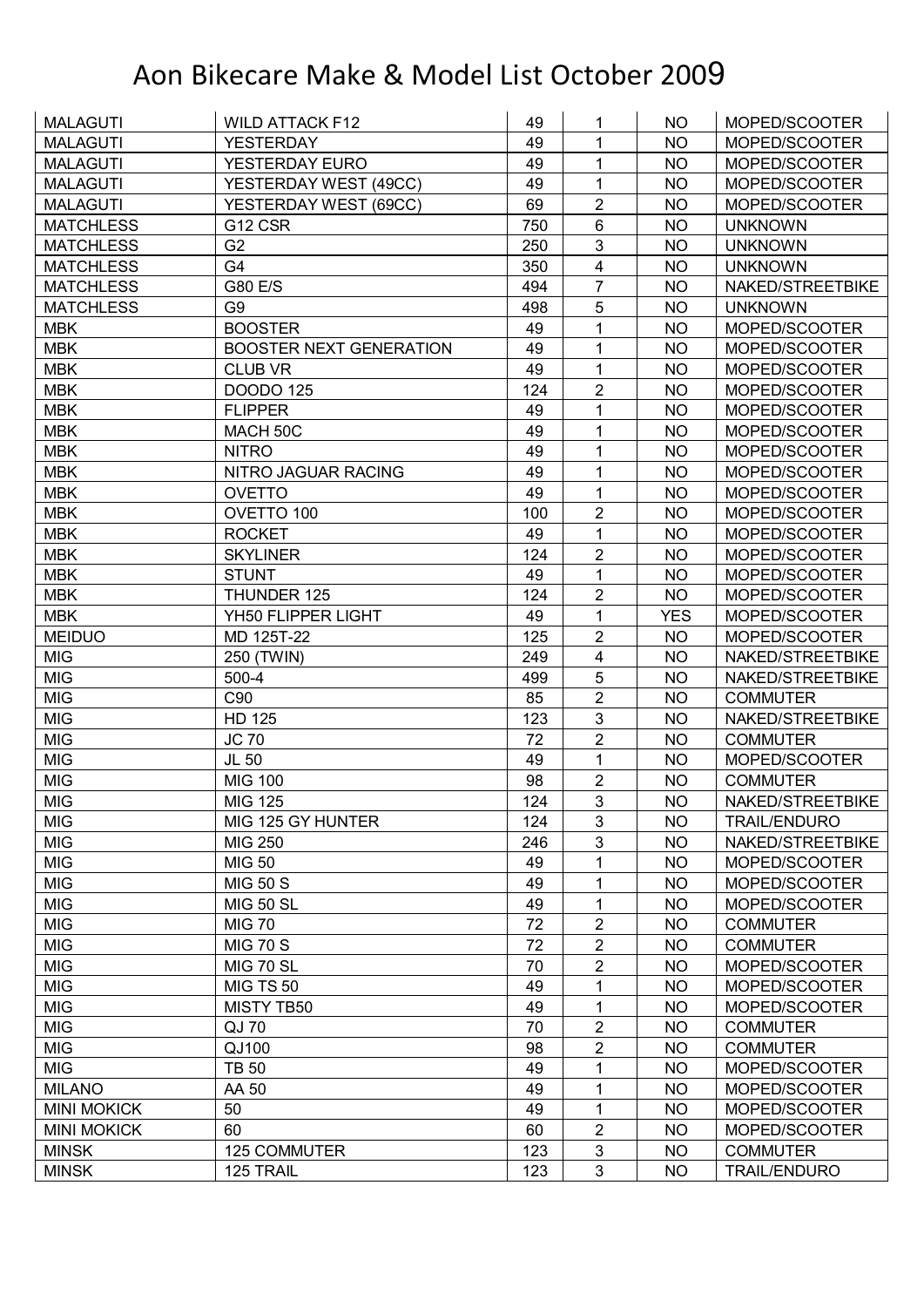| <b>MITSUBISHI</b> | <b>SCOOTER</b>            | 49   | 1                | NO.       | MOPED/SCOOTER         |
|-------------------|---------------------------|------|------------------|-----------|-----------------------|
| <b>MOBY</b>       | CLASSIC 50                | 49   | 1                | <b>NO</b> | MOPED/SCOOTER         |
| <b>MOBY</b>       | <b>COURIER 50</b>         | 49   | 1                | <b>NO</b> | MOPED/SCOOTER         |
| <b>MOBY</b>       | FIZZY 50                  | 49   | 1                | <b>NO</b> | MOPED/SCOOTER         |
| <b>MOBY</b>       | <b>TIGERCROSS 50</b>      | 49   | 1                | <b>NO</b> | MOPED/SCOOTER         |
| <b>MOBY</b>       | TRAKA 50                  | 49   | $\mathbf{1}$     | <b>NO</b> | MOPED/SCOOTER         |
| <b>MODENAS</b>    | <b>KRISS 110</b>          | 110  | $\overline{2}$   | <b>NO</b> | <b>COMMUTER</b>       |
| <b>MONTESA</b>    | COTA 315R                 | 250  | 8                | <b>NO</b> | <b>TRAIL/ENDURO</b>   |
| <b>MORINI</b>     | 250                       | 240  | $6\phantom{1}$   | <b>NO</b> | NAKED/STREETBIKE      |
| <b>MORINI</b>     | 3.5 SPORT                 | 344  | $6\phantom{1}$   | <b>NO</b> | <b>SPORTS</b>         |
| <b>MORINI</b>     | 3.5 STRADA                | 344  | $6\phantom{1}$   | <b>NO</b> | NAKED/STREETBIKE      |
| <b>MORINI</b>     | 350 DART                  | 344  | $6\phantom{1}$   | <b>NO</b> | <b>SPORTS</b>         |
| <b>MORINI</b>     | 400 DART                  | 400  | $\overline{7}$   | <b>NO</b> | <b>SPORTS</b>         |
| <b>MORINI</b>     | <b>COUGAR</b>             | 507  | $\overline{7}$   | <b>NO</b> | <b>TRAIL/ENDURO</b>   |
| <b>MORINI</b>     | <b>EXCALIBUR</b>          | 507  | $\overline{7}$   | <b>NO</b> | <b>CUSTOM/CRUISER</b> |
| <b>MORINI</b>     | K <sub>2</sub>            | 344  | 5                | <b>NO</b> | NAKED/STREETBIKE      |
| <b>MORINI</b>     | <b>KANGURO</b>            | 344  | $\,6$            | <b>NO</b> | <b>TRAIL/ENDURO</b>   |
| <b>MORINI</b>     | <b>MAESTRO</b>            | 479  | 5                | <b>NO</b> | NAKED/STREETBIKE      |
| <b>MORINI</b>     | <b>NEW YORK CUSTOM</b>    | 507  | $\overline{7}$   | <b>NO</b> | <b>CUSTOM/CRUISER</b> |
| <b>MORINI</b>     | <b>SAHARA</b>             | 479  | $6\phantom{1}$   | <b>NO</b> | <b>TRAIL/ENDURO</b>   |
| <b>MOTO GUZZI</b> | 1000 S                    | 949  | 10               | <b>NO</b> | NAKED/STREETBIKE      |
| <b>MOTO GUZZI</b> | 750 NEVADA                | 744  | 8                | <b>NO</b> | <b>CUSTOM/CRUISER</b> |
| <b>MOTO GUZZI</b> | 750 NEVADA                | 744  | 8                | <b>NO</b> | <b>CUSTOM/CRUISER</b> |
| <b>MOTO GUZZI</b> | 750 SP                    | 744  | $\overline{7}$   | <b>NO</b> | <b>TOURER</b>         |
| <b>MOTO GUZZI</b> | 750 T                     | 744  | $\overline{7}$   | <b>NO</b> | NAKED/STREETBIKE      |
| <b>MOTO GUZZI</b> | 750 TARGA                 | 744  | $\overline{7}$   | <b>NO</b> | NAKED/STREETBIKE      |
| <b>MOTO GUZZI</b> | 850 LE MANS I             | 844  | $\boldsymbol{9}$ | <b>NO</b> | <b>SPORTS</b>         |
| <b>MOTO GUZZI</b> | 850 T3                    | 844  | 8                | <b>NO</b> | <b>TOURER</b>         |
| <b>MOTO GUZZI</b> | 850 T3 CALIFORNIAN        | 844  | $\overline{7}$   | <b>NO</b> | <b>TOURER</b>         |
| <b>MOTO GUZZI</b> | 850 T4                    | 844  | 8                | <b>NO</b> | NAKED/STREETBIKE      |
| <b>MOTO GUZZI</b> | 850 T5                    | 844  | 8                | <b>NO</b> | NAKED/STREETBIKE      |
| <b>MOTO GUZZI</b> | <b>CALIFORNIA EV</b>      | 1064 | 8                | <b>NO</b> | <b>TOURER</b>         |
| <b>MOTO GUZZI</b> | <b>CALIFORNIA II</b>      | 949  | $\overline{7}$   | <b>NO</b> | <b>TOURER</b>         |
| <b>MOTO GUZZI</b> | <b>CALIFORNIA JACKAL</b>  | 1064 | 8                | <b>NO</b> | <b>TOURER</b>         |
| <b>MOTO GUZZI</b> | <b>CALIFORNIA SPECIAL</b> | 1064 | 8                | <b>NO</b> | <b>TOURER</b>         |
| <b>MOTO GUZZI</b> | <b>DAYTONA</b>            | 992  | 11               | <b>NO</b> | <b>SPORTS</b>         |
| <b>MOTO GUZZI</b> | DAYTONA RS 1000           | 992  | 11               | <b>NO</b> | <b>SPORTS</b>         |
| <b>MOTO GUZZI</b> | LE MANS FINAL EDITION     | 949  | 10               | <b>NO</b> | <b>SPORTS</b>         |
| <b>MOTO GUZZI</b> | <b>MILLE GT</b>           | 949  | $\boldsymbol{9}$ | <b>NO</b> | NAKED/STREETBIKE      |
| <b>MOTO GUZZI</b> | <b>MISTRAL</b>            | 949  | 8                | NO        | <b>TOURER</b>         |
| <b>MOTO GUZZI</b> | <b>NORGE 1200</b>         | 1151 | 10               | <b>NO</b> | <b>TOURER</b>         |
| <b>MOTO GUZZI</b> | <b>QUOTA</b>              | 949  | $\boldsymbol{9}$ | <b>NO</b> | <b>TRAIL/ENDURO</b>   |
| <b>MOTO GUZZI</b> | QUOTA 1100 ES             | 1064 | $\boldsymbol{9}$ | <b>NO</b> | <b>TRAIL/ENDURO</b>   |
| <b>MOTO GUZZI</b> | SP1000 III/SPADA III      | 949  | $\boldsymbol{9}$ | <b>NO</b> | <b>TOURER</b>         |
| <b>MOTO GUZZI</b> | <b>SPADA II</b>           | 949  | 8                | <b>NO</b> | <b>TOURER</b>         |
| <b>MOTO GUZZI</b> | SPADA NT                  | 949  | 8                | <b>NO</b> | <b>TOURER</b>         |
| <b>MOTO GUZZI</b> | SPORT 1100 INJECTION      | 1064 | 10               | <b>NO</b> | <b>SPORTS</b>         |
| <b>MOTO GUZZI</b> | V10 CENTAURO              | 992  | 10               | <b>NO</b> | NAKED/STREETBIKE      |
| <b>MOTO GUZZI</b> | V1000 CONVERT             | 949  | $\overline{7}$   | <b>NO</b> | <b>TOURER</b>         |
| <b>MOTO GUZZI</b> | V11 SPORT                 | 1064 | $\boldsymbol{9}$ | <b>NO</b> | NAKED/STREETBIKE      |
| <b>MOTO GUZZI</b> | V35 C                     | 346  | $\,6$            | <b>NO</b> | <b>CUSTOM/CRUISER</b> |
| <b>MOTO GUZZI</b> | V35 II                    | 346  | $6\phantom{1}$   | <b>NO</b> | NAKED/STREETBIKE      |
|                   |                           |      |                  |           |                       |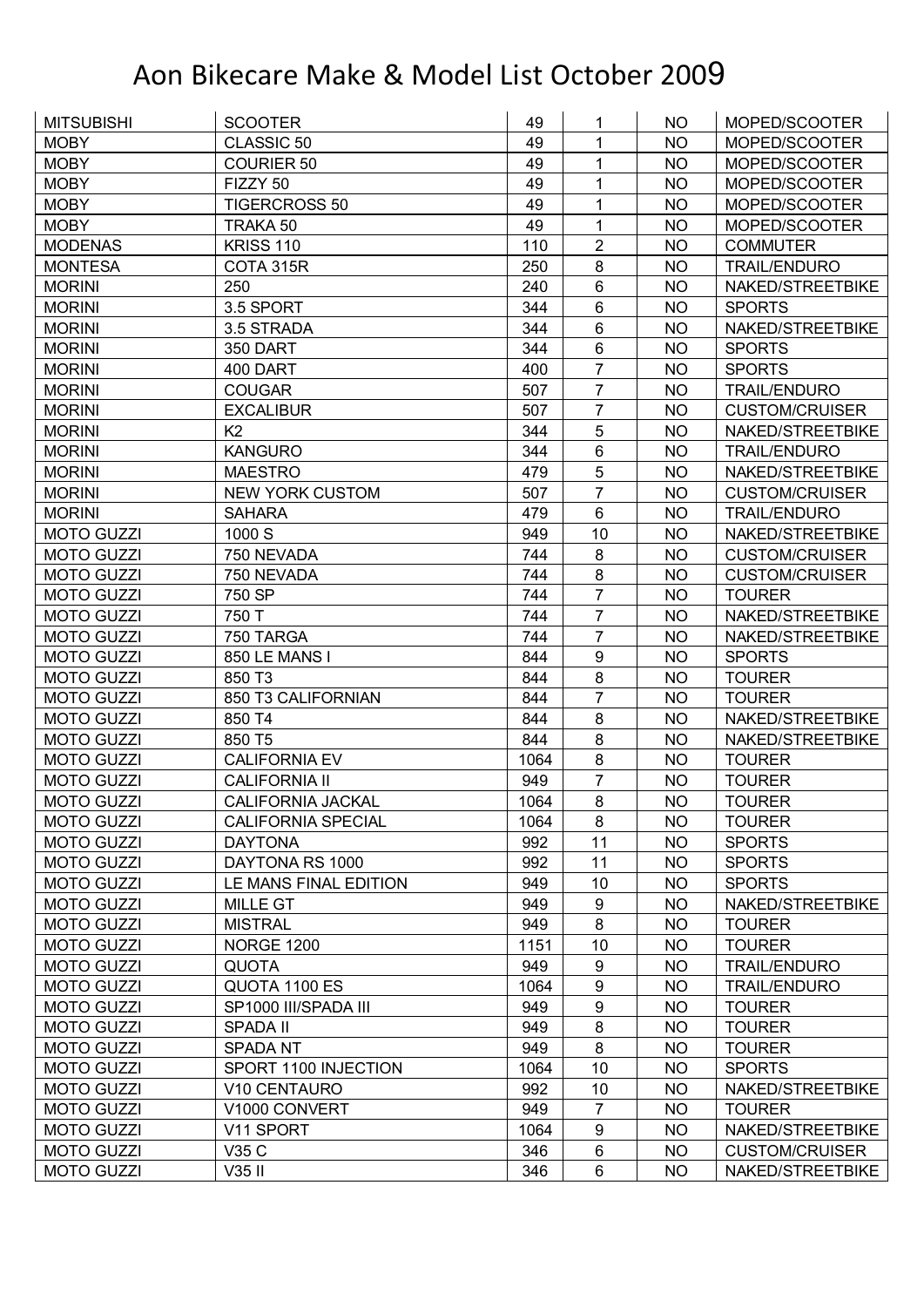| <b>MOTO GUZZI</b>   | V35 II IMOLA                 | 346 | 6                | NO        | NAKED/STREETBIKE      |
|---------------------|------------------------------|-----|------------------|-----------|-----------------------|
| <b>MOTO GUZZI</b>   | V35 III                      | 346 | $6\phantom{1}$   | NO        | NAKED/STREETBIKE      |
| <b>MOTO GUZZI</b>   | V <sub>50</sub>              | 490 | 8                | <b>NO</b> | NAKED/STREETBIKE      |
| <b>MOTO GUZZI</b>   | V50 GAUCHO                   | 490 | 8                | NO        | NAKED/STREETBIKE      |
| <b>MOTO GUZZI</b>   | V50 MONZA                    | 490 | $\bf 8$          | <b>NO</b> | NAKED/STREETBIKE      |
| <b>MOTO GUZZI</b>   | V65                          | 643 | 9                | <b>NO</b> | NAKED/STREETBIKE      |
| <b>MOTO GUZZI</b>   | V65 C                        | 643 | 8                | NO        | <b>CUSTOM/CRUISER</b> |
| <b>MOTO GUZZI</b>   | V65 FLORIDA                  | 643 | 8                | <b>NO</b> | <b>CUSTOM/CRUISER</b> |
| <b>MOTO GUZZI</b>   | <b>V65 GT</b>                | 644 | 8                | <b>NO</b> | NAKED/STREETBIKE      |
| <b>MOTO GUZZI</b>   | V65 LARIO                    | 643 | 8                | <b>NO</b> | NAKED/STREETBIKE      |
| <b>MOTO GUZZI</b>   | <b>V65 SP</b>                | 644 | $\bf 8$          | NO        | NAKED/STREETBIKE      |
| <b>MOTO GUZZI</b>   | <b>V65 TT</b>                | 643 | $\boldsymbol{9}$ | <b>NO</b> | <b>TRAIL/ENDURO</b>   |
| <b>MOTO GUZZI</b>   | V75                          | 744 | 9                | <b>NO</b> | NAKED/STREETBIKE      |
| <b>MOTO ROMA</b>    | <b>BLAZER 50</b>             | 49  | 1                | <b>NO</b> | MOPED/SCOOTER         |
| <b>MOTO ROMA</b>    | GO GO 50                     | 49  | 1                | <b>NO</b> | MOPED/SCOOTER         |
| <b>MOTO ROMA</b>    | <b>GRAND PRIX 125</b>        | 124 | $\overline{2}$   | NO        | MOPED/SCOOTER         |
| <b>MOTO ROMA</b>    | <b>GRAND PRIX 50</b>         | 49  | 1                | <b>NO</b> | MOPED/SCOOTER         |
| <b>MOTO ROMA</b>    | <b>MRX 250</b>               | 49  | 1                | <b>NO</b> | MOPED/SCOOTER         |
| <b>MOTO ROMA</b>    | <b>MRX 3 50</b>              | 49  | 1                | <b>NO</b> | MOPED/SCOOTER         |
| <b>MOTO ROMA</b>    | ROADRUNNER 50                | 49  | 1                | <b>NO</b> | MOPED/SCOOTER         |
| <b>MOTO ROMA</b>    | ROMA ROADRUNNER 100          | 98  | $\overline{2}$   | <b>NO</b> | MOPED/SCOOTER         |
| <b>MOTO ROMA</b>    | <b>RX 50</b>                 | 49  | 1                | <b>NO</b> | MOPED/SCOOTER         |
| <b>MOTO ROMA</b>    | <b>SCRAMBLER</b>             | 98  | $\overline{2}$   | <b>NO</b> | <b>TRAIL/ENDURO</b>   |
| <b>MOTO ROMA</b>    | <b>STINGER</b>               | 49  | 1                | <b>NO</b> | MOPED/SCOOTER         |
| <b>MOTO ROMA</b>    | SUPER MOTARD 50              | 49  | 1                | <b>NO</b> | MOPED/SCOOTER         |
| <b>MOTO ROMA</b>    | <b>WASP</b>                  | 49  | 1                | <b>NO</b> | MOPED/SCOOTER         |
| <b>MOTOBECANE</b>   | <b>MOBYLETTE</b>             | 49  | 1                | <b>NO</b> | MOPED/SCOOTER         |
| <b>MOTOBECANE</b>   | <b>MOPED</b>                 | 50  | 1                | <b>NO</b> | MOPED/SCOOTER         |
| <b>MOTOR JIKOV</b>  | <b>MJF 50</b>                | 49  | 1                | <b>NO</b> | MOPED/SCOOTER         |
| <b>MOTOR MANET</b>  | <b>KORADO BASIC</b>          | 49  | 1                | <b>NO</b> | MOPED/SCOOTER         |
| <b>MOTOR MANET</b>  | <b>KORADO LUX</b>            | 49  | 1                | <b>NO</b> | MOPED/SCOOTER         |
| <b>MOTORHISPANI</b> | <b>FURIA</b><br>A            | 49  | $\overline{2}$   | <b>NO</b> | MOPED/SCOOTER         |
| <b>MOTORHISPANI</b> | A<br><b>RX 50</b>            | 49  | $\overline{2}$   | NO        | MOPED/SCOOTER         |
| <b>MOTRON</b>       | 50 STING                     | 49  | $\mathbf{1}$     | <b>NO</b> | MOPED/SCOOTER         |
| <b>MOTRON</b>       | 50 SYNCRO                    | 49  | 1                | <b>NO</b> | MOPED/SCOOTER         |
| <b>MOTRON</b>       | 50 THUNDER                   | 49  | 1                | <b>NO</b> | MOPED/SCOOTER         |
| MUZ/MZ              | <b>BAGHIRA</b>               | 660 | $\boldsymbol{9}$ | <b>NO</b> | <b>TRAIL/ENDURO</b>   |
| MUZ/MZ              | <b>BAGHIRA BLACK PANTHER</b> | 660 | $\overline{7}$   | <b>NO</b> | <b>TRAIL/ENDURO</b>   |
| MUZ/MZ              | <b>BAGHIRA ENDURO</b>        | 660 | $\overline{7}$   | <b>NO</b> | <b>TRAIL/ENDURO</b>   |
| MUZ/MZ              | <b>BAGHIRA STREET MOTO</b>   | 660 | 8                | NO        | NAKED/STREETBIKE      |
| MUZ/MZ              | <b>ETZ 125</b>               | 123 | 3                | <b>NO</b> | NAKED/STREETBIKE      |
| MUZ/MZ              | ETZ 125 LUXUS                | 123 | 3                | <b>NO</b> | NAKED/STREETBIKE      |
| MUZ/MZ              | ETZ 150 LUXUS                | 143 | 3                | <b>NO</b> | NAKED/STREETBIKE      |
| MUZ/MZ              | <b>ETZ 250</b>               | 243 | 5                | <b>NO</b> | NAKED/STREETBIKE      |
| MUZ/MZ              | ETZ 251 ECONO                | 243 | 5                | <b>NO</b> | NAKED/STREETBIKE      |
| MUZ/MZ              | ETZ 300 LUXUS                | 291 | 5                | <b>NO</b> | NAKED/STREETBIKE      |
| MUZ/MZ              | ETZ 301 LUXUS                | 291 | 5                | <b>NO</b> | NAKED/STREETBIKE      |
| MUZ/MZ              | <b>ETZ 500 R</b>             | 494 | 6                | <b>NO</b> | NAKED/STREETBIKE      |
| MUZ/MZ              | <b>MASTIFF</b>               | 660 | $\boldsymbol{9}$ | <b>NO</b> | <b>TRAIL/ENDURO</b>   |
| MUZ/MZ              | <b>MOSKITO</b>               | 49  | 1                | <b>NO</b> | MOPED/SCOOTER         |
| MUZ/MZ              | MOSKITO 125                  | 125 | $\overline{2}$   | <b>NO</b> | <b>TRAIL/ENDURO</b>   |
| MUZ/MZ              | <b>MOSKITO SX</b>            | 49  | 1                | <b>NO</b> | <b>TRAIL/ENDURO</b>   |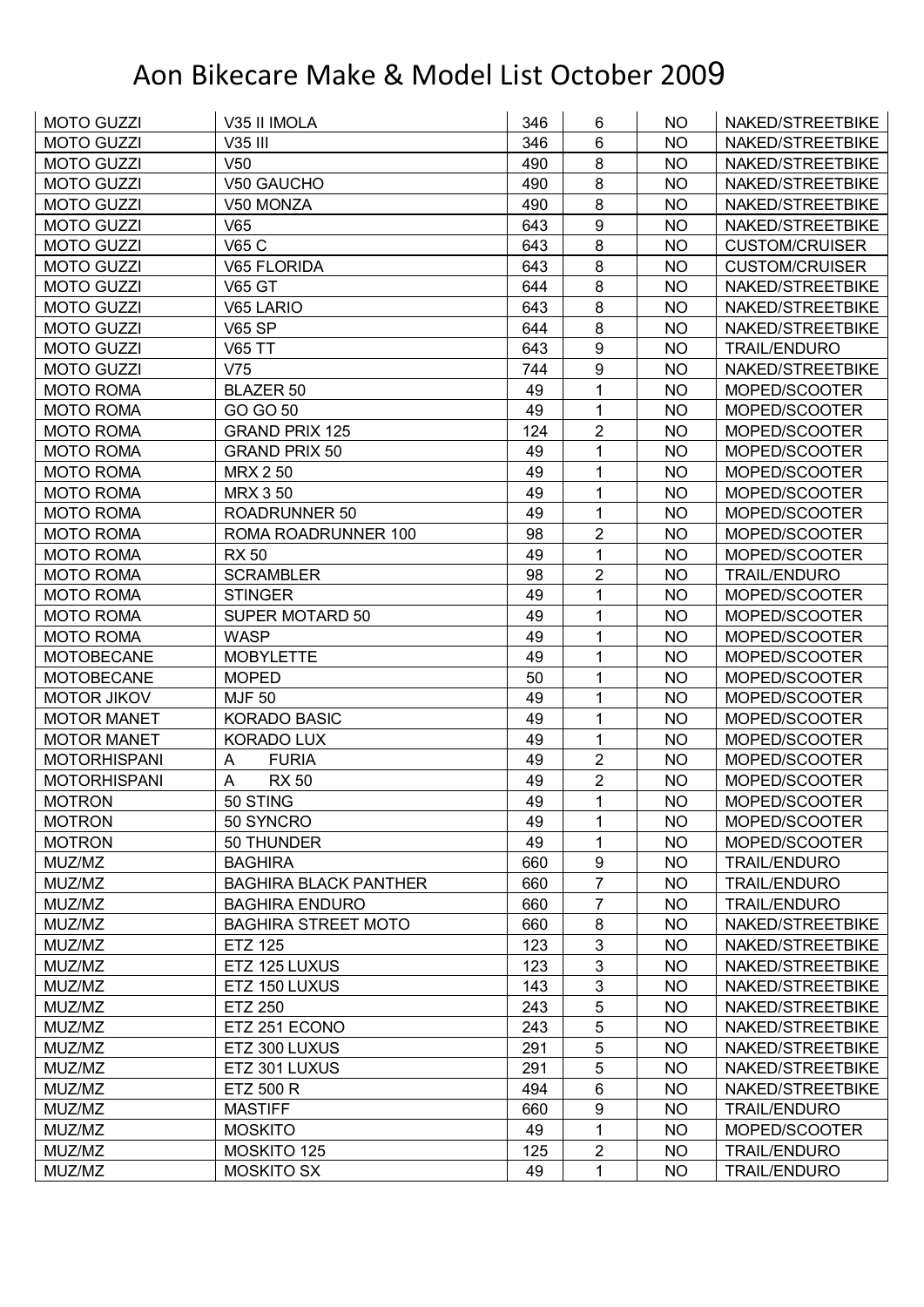| MUZ/MZ                           | <b>PATHFINDER</b>          | 123       | 3                 | NO.                    | <b>TRAIL/ENDURO</b>            |
|----------------------------------|----------------------------|-----------|-------------------|------------------------|--------------------------------|
| MUZ/MZ                           | <b>RT 125</b>              | 124       | 3                 | <b>NO</b>              | <b>SPORTS</b>                  |
| MUZ/MZ                           | S50 B/1                    | 49        | $\mathbf{1}$      | <b>NO</b>              | MOPED/SCOOTER                  |
| MUZ/MZ                           | S51 COMFORT                | 49        | 1                 | <b>NO</b>              | MOPED/SCOOTER                  |
| MUZ/MZ                           | S51 ENDURO                 | 49        | 1                 | <b>NO</b>              | MOPED/SCOOTER                  |
| MUZ/MZ                           | S51 LUXUS ENDURO           | 49        | 1                 | <b>NO</b>              | MOPED/SCOOTER                  |
| MUZ/MZ                           | S51 SIMSON                 | 49        | 1                 | <b>NO</b>              | MOPED/SCOOTER                  |
| MUZ/MZ                           | S51 SWIFT                  | 49        | 1                 | <b>NO</b>              | MOPED/SCOOTER                  |
| MUZ/MZ                           | <b>S51R</b>                | 49        | 1                 | <b>NO</b>              | MOPED/SCOOTER                  |
| MUZ/MZ                           | SAXON 301 FUN              | 291       | 5                 | <b>NO</b>              | NAKED/STREETBIKE               |
| MUZ/MZ                           | SAXON COUNTRY 500          | 494       | 6                 | <b>NO</b>              | <b>TRAIL/ENDURO</b>            |
| MUZ/MZ                           | <b>SAXON SPORTSTAR</b>     | 123       | 3                 | <b>NO</b>              | NAKED/STREETBIKE               |
| MUZ/MZ                           | <b>SAXON TOUR</b>          | 251       | 5                 | <b>NO</b>              | <b>TOURER</b>                  |
| MUZ/MZ                           | <b>SCORPION CUP</b>        | 660       | 5                 | <b>NO</b>              | NAKED/STREETBIKE               |
| MUZ/MZ                           | <b>SKORPION SPORT</b>      | 660       | 8                 | <b>NO</b>              | NAKED/STREETBIKE               |
| MUZ/MZ                           | <b>SKORPION SS REPLICA</b> | 660       | $\boldsymbol{9}$  | <b>NO</b>              | NAKED/STREETBIKE               |
| MUZ/MZ                           | <b>SKORPION TOUR</b>       | 660       | 8                 | <b>NO</b>              | NAKED/STREETBIKE               |
| MUZ/MZ                           | <b>SKORPION TRAVELLER</b>  | 660       | $\overline{7}$    | <b>NO</b>              | NAKED/STREETBIKE               |
| MUZ/MZ                           | <b>SM 125</b>              | 124       | 3                 | <b>NO</b>              | <b>UNKNOWN</b>                 |
| MUZ/MZ                           | SR 50 MAGPIE               | 49        | 1                 | <b>NO</b>              | MOPED/SCOOTER                  |
| MUZ/MZ                           | SX 125                     | 124       | $\overline{2}$    | <b>NO</b>              | <b>TRAIL/ENDURO</b>            |
| MUZ/MZ                           | TS 125 ALPINE              | 123       | 3                 | <b>NO</b>              | NAKED/STREETBIKE               |
| MUZ/MZ                           | TS 150 EAGLE               | 143       | 3                 | <b>NO</b>              | NAKED/STREETBIKE               |
| MUZ/MZ                           | <b>TS 250</b>              | 243       | 5                 | <b>NO</b>              | NAKED/STREETBIKE               |
| <b>MV AUGUSTA</b>                | F <sub>4</sub> S           | 749       | 12                | <b>NO</b>              | <b>SUPERSPORTS</b>             |
| <b>NEVAL</b>                     | DNEPR 30'S CLASSIC         | 649       | 5                 | <b>NO</b>              | NAKED/STREETBIKE               |
| <b>NEVAL</b>                     | <b>DNEPR PHEONIX</b>       | 649       | 5                 | <b>NO</b>              | NAKED/STREETBIKE               |
|                                  |                            |           |                   |                        |                                |
|                                  |                            |           |                   |                        |                                |
| <b>NEVAL</b>                     | <b>IZH 350</b>             | 347       | $6\phantom{1}$    | <b>NO</b>              | NAKED/STREETBIKE               |
| <b>NEVAL</b>                     | <b>JUPITER 5</b>           | 346       | $6\phantom{1}$    | NO                     | NAKED/STREETBIKE               |
| <b>NEVAL</b>                     | <b>RIGA</b>                | 49        | $\mathbf{1}$      | <b>NO</b>              | MOPED/SCOOTER                  |
| <b>NEVAL</b>                     | <b>URAL</b>                | 649       | 5                 | <b>NO</b>              | <b>TOURER</b>                  |
| <b>NEW IMPERIAL</b>              | 500CC (PRE 1950)           | 499       | 3                 | <b>NO</b>              | <b>UNKNOWN</b>                 |
| <b>NORMAN</b>                    | <b>NIPPY</b>               | 49        | 1<br>$\mathbf{Q}$ | <b>NO</b>              | MOPED/SCOOTER                  |
| <b>NORTON</b>                    | <b>CLASSIC</b>             | 588       |                   | <b>NO</b>              | NAKED/STREETBIKE               |
| <b>NORTON</b>                    | <b>COMMANDER</b>           | 588       | 9                 | <b>NO</b>              | <b>TOURER</b>                  |
| <b>NORTON</b>                    | <b>COMMANDER 850</b>       | 828       | 8                 | <b>NO</b>              | <b>TOURER</b>                  |
| <b>NORTON</b>                    | F <sub>1</sub>             | 558       | 11                | <b>NO</b>              | <b>SUPERSPORTS</b>             |
| <b>NORTON</b>                    | F1 SPORT                   | 588       | 11                | <b>NO</b>              | <b>SUPERSPORTS</b>             |
| <b>NORTON</b>                    | <b>F2 SPORTS</b>           | 588       | $\,6$             | <b>NO</b>              | <b>SUPERSPORTS</b>             |
| <b>NVT</b>                       | ER <sub>1</sub>            | 49        | 1                 | <b>NO</b>              | MOPED/SCOOTER                  |
| <b>NVT</b>                       | ER <sub>2</sub>            | 49        | 1                 | <b>NO</b>              | MOPED/SCOOTER                  |
| <b>NVT</b>                       | ER4                        | 49        | 1                 | <b>NO</b>              | MOPED/SCOOTER                  |
| <b>PANTHER</b>                   | 65                         | 248       | 3                 | <b>NO</b>              | <b>UNKNOWN</b>                 |
| <b>PANTHER</b>                   | 120                        | 650       | 5                 | <b>NO</b>              | <b>UNKNOWN</b>                 |
| <b>PEUGEOT</b>                   | <b>BUXY</b>                | 49        | 1                 | <b>NO</b>              | MOPED/SCOOTER                  |
| <b>PEUGEOT</b>                   | <b>BUXY R</b>              | 49        | 1                 | <b>NO</b>              | MOPED/SCOOTER                  |
| <b>PEUGEOT</b>                   | <b>BUXY RS</b>             | 49        | 1                 | <b>NO</b>              | MOPED/SCOOTER                  |
| <b>PEUGEOT</b>                   | <b>BUXY RX</b>             | 49        | 1                 | NO                     | MOPED/SCOOTER                  |
| <b>PEUGEOT</b>                   | ELYSEO 100                 | 100       | $\overline{2}$    | <b>NO</b>              | MOPED/SCOOTER                  |
| <b>PEUGEOT</b>                   | ELYSEO 100 P               | 100       | $\overline{2}$    | <b>NO</b>              | MOPED/SCOOTER                  |
| <b>PEUGEOT</b><br><b>PEUGEOT</b> | ELYSEO 125<br>ELYSEO 50    | 125<br>50 | $\mathbf{2}$<br>1 | <b>NO</b><br><b>NO</b> | MOPED/SCOOTER<br>MOPED/SCOOTER |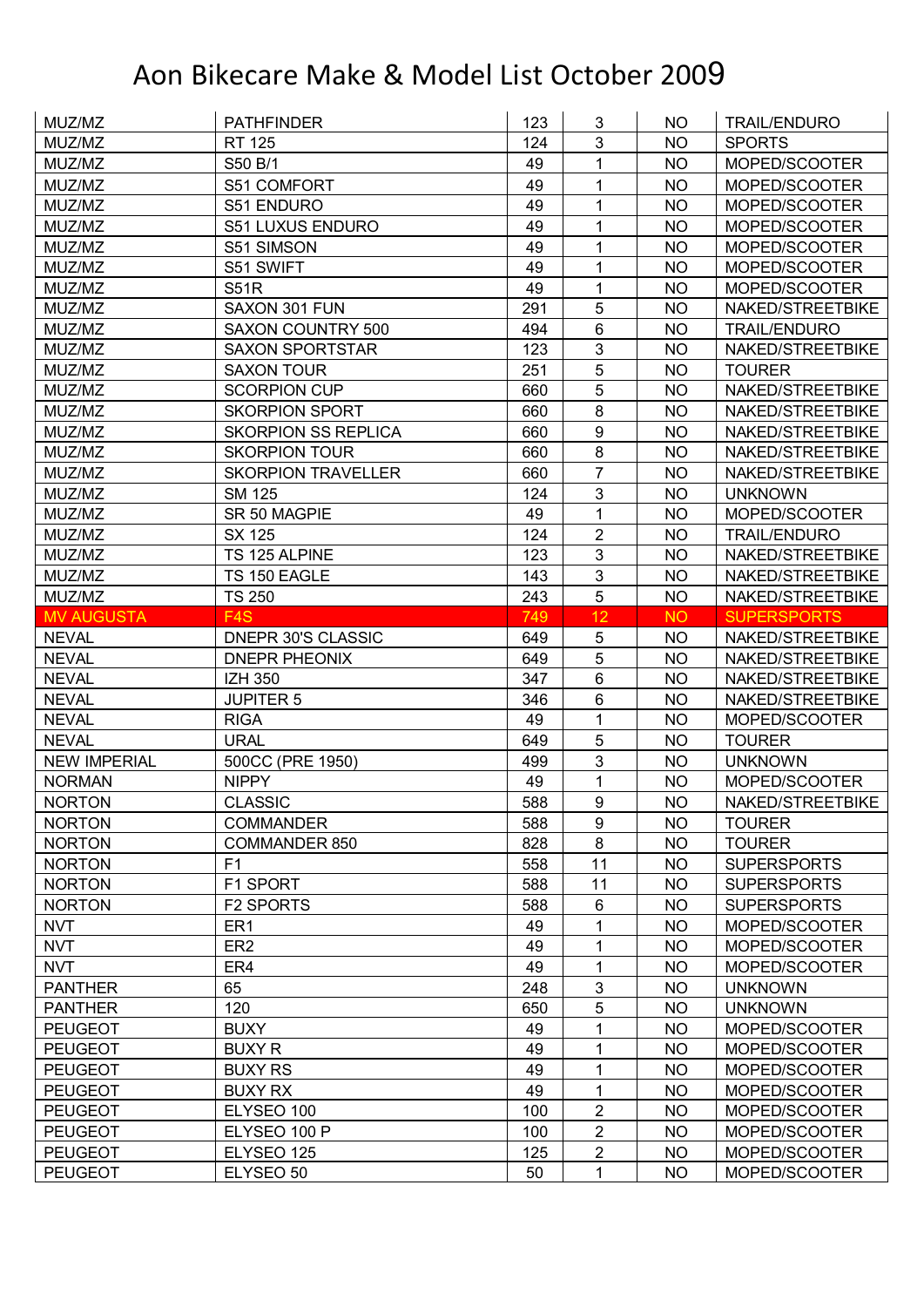| <b>PEUGEOT</b> | ELYSTAR 150                  | 150 | $\overline{2}$ | NO         | MOPED/SCOOTER   |
|----------------|------------------------------|-----|----------------|------------|-----------------|
| <b>PEUGEOT</b> | <b>EXECUTIVE 125</b>         | 125 | 3              | <b>NO</b>  | MOPED/SCOOTER   |
| <b>PEUGEOT</b> | <b>HERCULES</b>              | 49  | 1              | <b>NO</b>  | MOPED/SCOOTER   |
| <b>PEUGEOT</b> | JETFORCE 125                 | 124 | $\overline{2}$ | <b>NO</b>  | MOPED/SCOOTER   |
| <b>PEUGEOT</b> | JETFORCE 50                  | 49  | 1              | <b>NO</b>  | MOPED/SCOOTER   |
| <b>PEUGEOT</b> | LOOXOR 100                   | 100 | $\overline{2}$ | NO         | MOPED/SCOOTER   |
| <b>PEUGEOT</b> | LOOXOR 50                    | 49  | 1              | <b>NO</b>  | MOPED/SCOOTER   |
| <b>PEUGEOT</b> | <b>LUDIX</b>                 | 49  | 1              | <b>NO</b>  | MOPED/SCOOTER   |
| <b>PEUGEOT</b> | <b>LUDIX ONE</b>             | 49  | 1              | <b>YES</b> | MOPED/SCOOTER   |
| <b>PEUGEOT</b> | <b>METAL X</b>               | 49  | 1              | <b>NO</b>  | MOPED/SCOOTER   |
| <b>PEUGEOT</b> | <b>MOFA</b>                  | 49  | 1              | <b>NO</b>  | MOPED/SCOOTER   |
| <b>PEUGEOT</b> | PROST 100                    | 100 | $\overline{2}$ | <b>NO</b>  | MOPED/SCOOTER   |
| <b>PEUGEOT</b> | PROST 50 LCD                 | 49  | 1              | <b>NO</b>  | MOPED/SCOOTER   |
| <b>PEUGEOT</b> | PROST 50 LCDP                | 49  | 1              | <b>NO</b>  | MOPED/SCOOTER   |
| <b>PEUGEOT</b> | R <sub>6</sub>               | 49  | $\overline{2}$ | <b>NO</b>  | MOPED/SCOOTER   |
| <b>PEUGEOT</b> | <b>RAPIDO</b>                | 49  | 1              | <b>NO</b>  | MOPED/SCOOTER   |
| <b>PEUGEOT</b> | SCOOT'ELEC                   | 49  | 1              | <b>NO</b>  | MOPED/SCOOTER   |
| <b>PEUGEOT</b> | SCOOT'ELEC 125               | 125 | 3              | <b>NO</b>  | MOPED/SCOOTER   |
| <b>PEUGEOT</b> | SPEEDAKE                     | 49  | 1              | <b>NO</b>  | MOPED/SCOOTER   |
| <b>PEUGEOT</b> | <b>SPEEDFIGHT</b>            | 49  | 1              | <b>NO</b>  | MOPED/SCOOTER   |
| <b>PEUGEOT</b> | SPEEDFIGHT 100               | 100 | $\overline{2}$ | <b>NO</b>  | MOPED/SCOOTER   |
| <b>PEUGEOT</b> | SPEEDFIGHT 2 50 LNDP         | 49  | 1              | <b>NO</b>  | MOPED/SCOOTER   |
| <b>PEUGEOT</b> | SPEEDFIGHT 50 NP             | 49  | 1              | <b>NO</b>  | MOPED/SCOOTER   |
| <b>PEUGEOT</b> | SPEEDFIGHT LCD               | 49  | 1              | <b>NO</b>  | MOPED/SCOOTER   |
| <b>PEUGEOT</b> | SPEEDFIGHT X-TEAM LCDP       | 49  | 1              | NO         | MOPED/SCOOTER   |
| <b>PEUGEOT</b> | SPEEDFIGHT X-TEAM MP         | 49  | 1              | <b>NO</b>  | MOPED/SCOOTER   |
| <b>PEUGEOT</b> | <b>SQUAB</b>                 | 49  | 1              | <b>NO</b>  | MOPED/SCOOTER   |
| <b>PEUGEOT</b> | <b>SQUAB ELITE</b>           | 49  | 1              | <b>NO</b>  | MOPED/SCOOTER   |
| <b>PEUGEOT</b> | <b>ST</b>                    | 49  | 1              | <b>NO</b>  | MOPED/SCOOTER   |
| <b>PEUGEOT</b> | <b>SV 125</b>                | 124 | $\mathbf{3}$   | <b>NO</b>  | MOPED/SCOOTER   |
| <b>PEUGEOT</b> | TREKKER 100                  | 100 | $\overline{2}$ | <b>NO</b>  | MOPED/SCOOTER   |
| <b>PEUGEOT</b> | TREKKER 50                   | 49  | 1              | <b>NO</b>  | MOPED/SCOOTER   |
| <b>PEUGEOT</b> | TREKKER 50 (OFF ROAD)        | 49  | 1              | <b>NO</b>  | MOPED/SCOOTER   |
| <b>PEUGEOT</b> | TREKKER STREET BOARD         | 49  | 1              | <b>NO</b>  | MOPED/SCOOTER   |
| <b>PEUGEOT</b> | <b>TREKKER URBAN BLACK</b>   | 49  | 1              | <b>NO</b>  | MOPED/SCOOTER   |
| <b>PEUGEOT</b> | VIVACITY 100                 | 100 | $\overline{2}$ | <b>NO</b>  | MOPED/SCOOTER   |
| <b>PEUGEOT</b> | <b>VIVACITY 50</b>           | 49  | 1              | <b>NO</b>  | MOPED/SCOOTER   |
| <b>PEUGEOT</b> | <b>VIVACITY 50 P</b>         | 49  | 1              | <b>NO</b>  | MOPED/SCOOTER   |
| <b>PEUGEOT</b> | <b>VIVACITY SPORTLINE 50</b> | 49  | 1              | <b>NO</b>  | MOPED/SCOOTER   |
| <b>PEUGEOT</b> | <b>VOGUE</b>                 | 49  | 1              | <b>NO</b>  | MOPED/SCOOTER   |
| <b>PEUGEOT</b> | VOGUE TO51                   | 49  | 1              | <b>NO</b>  | MOPED/SCOOTER   |
| <b>PEUGEOT</b> | <b>XP AVENGER</b>            | 49  | 1              | <b>NO</b>  | MOPED/SCOOTER   |
| <b>PEUGEOT</b> | X-RACE 50 LNDP               | 49  | 1              | <b>NO</b>  | MOPED/SCOOTER   |
| <b>PEUGEOT</b> | X-TEAM 50 NP                 | 49  | 1              | <b>NO</b>  | MOPED/SCOOTER   |
| <b>PEUGEOT</b> | X-TEAM 50LNDP                | 49  | 1              | <b>NO</b>  | MOPED/SCOOTER   |
| <b>PEUGEOT</b> | <b>ZENITH</b>                | 49  | 1              | <b>NO</b>  | MOPED/SCOOTER   |
| <b>PEUGEOT</b> | <b>ZENITH L</b>              | 49  | 1              | <b>NO</b>  | MOPED/SCOOTER   |
| <b>PEUGEOT</b> | <b>ZENITH LN</b>             | 49  | 1              | <b>NO</b>  | MOPED/SCOOTER   |
| <b>PEUGEOT</b> | <b>ZENITH LS</b>             | 49  | 1              | <b>NO</b>  | MOPED/SCOOTER   |
| <b>PEUGEOT</b> | <b>ZENITH M</b>              | 49  | 1              | <b>NO</b>  | MOPED/SCOOTER   |
| <b>PEUGEOT</b> | <b>ZENITH N</b>              | 49  | 1              | <b>NO</b>  | MOPED/SCOOTER   |
| <b>PGO</b>     | 110PMS Sport                 | 106 | 3              | <b>NO</b>  | <b>COMMUTER</b> |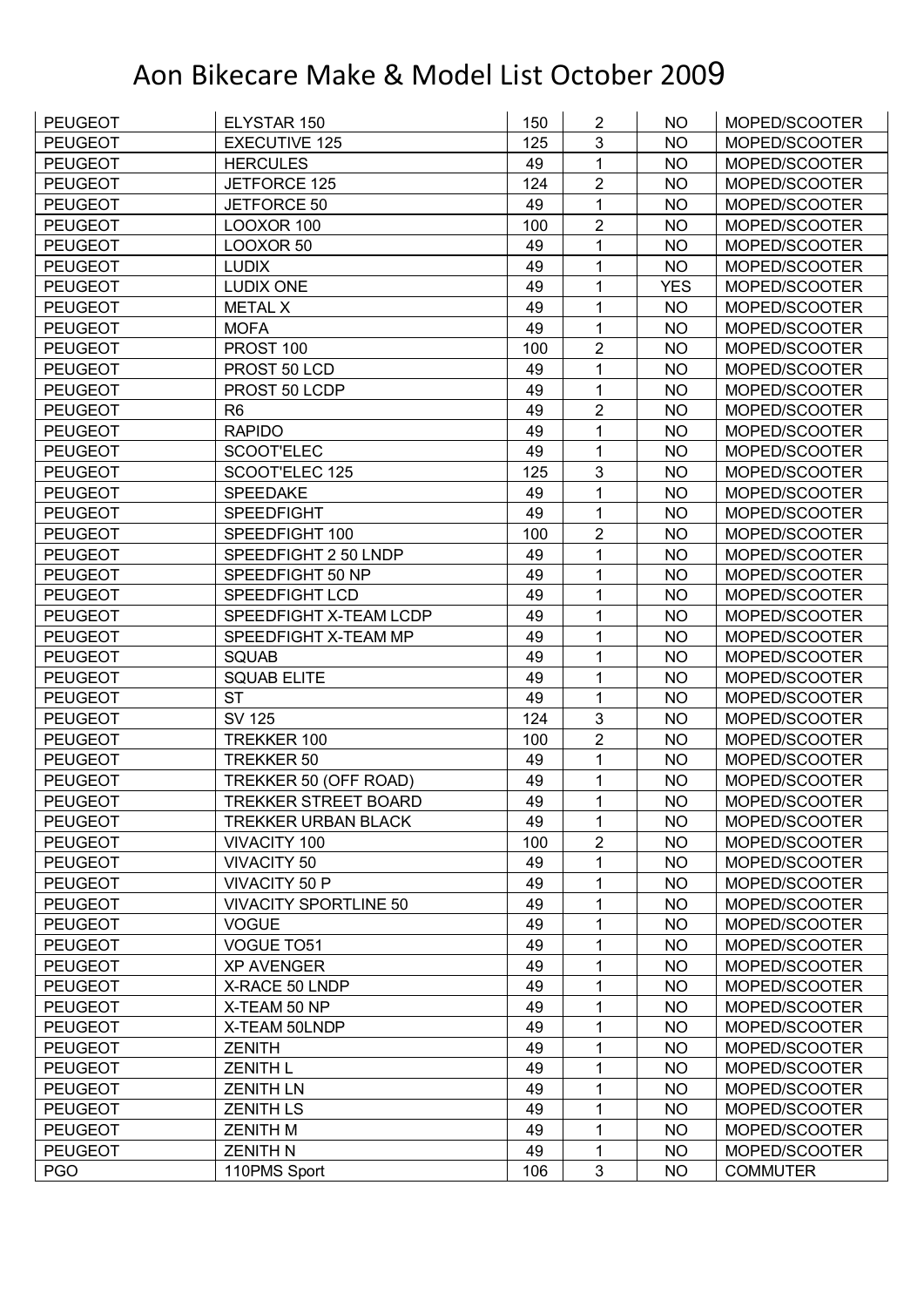| <b>PGO</b>     | BIG MAX 50                    | 49  | 1                       | NO        | MOPED/SCOOTER   |
|----------------|-------------------------------|-----|-------------------------|-----------|-----------------|
| <b>PGO</b>     | COMET <sub>50</sub>           | 49  | 1                       | <b>NO</b> | MOPED/SCOOTER   |
| <b>PGO</b>     | GALAXY 50                     | 49  | 1                       | <b>NO</b> | MOPED/SCOOTER   |
| <b>PGO</b>     | MEGA 50                       | 49  | 1                       | <b>NO</b> | MOPED/SCOOTER   |
| <b>PGO</b>     | <b>PMS 50</b>                 | 49  | 1                       | <b>NO</b> | MOPED/SCOOTER   |
| <b>PGO</b>     | <b>PMX 50</b>                 | 49  | 1                       | NO        | MOPED/SCOOTER   |
| <b>PGO</b>     | PMX 50 SPORT                  | 49  | 1                       | <b>NO</b> | MOPED/SCOOTER   |
| <b>PGO</b>     | <b>RODOSHOW</b>               | 49  | $\mathbf{1}$            | <b>NO</b> | MOPED/SCOOTER   |
| <b>PGO</b>     | <b>T REX 110</b>              | 110 | $\mathbf{3}$            | <b>NO</b> | <b>COMMUTER</b> |
| <b>PGO</b>     | <b>T REX 125</b>              | 125 | $\overline{2}$          | <b>NO</b> | MOPED/SCOOTER   |
| <b>PGO</b>     | <b>T REX 50</b>               | 49  | 1                       | <b>NO</b> | MOPED/SCOOTER   |
| <b>PGO</b>     | <b>TORNADO 50</b>             | 49  | 1                       | <b>NO</b> | MOPED/SCOOTER   |
| <b>PIAGGIO</b> | APE SCOOTER VAN 50CC ONLY     | 50  | 1                       | <b>NO</b> | MOPED/SCOOTER   |
| <b>PIAGGIO</b> | <b>BEVERLEY 125</b>           | 125 | $\overline{2}$          | <b>NO</b> | MOPED/SCOOTER   |
| <b>PIAGGIO</b> | BEVERLEY 200                  | 199 | $\overline{2}$          | <b>NO</b> | MOPED/SCOOTER   |
| <b>PIAGGIO</b> | <b>CIAO</b>                   | 49  | $\mathbf{1}$            | <b>NO</b> | MOPED/SCOOTER   |
| <b>PIAGGIO</b> | COSA 125LX                    | 123 | $\overline{2}$          | <b>NO</b> | MOPED/SCOOTER   |
| <b>PIAGGIO</b> | COSA 200LX                    | 198 | 3                       | <b>NO</b> | MOPED/SCOOTER   |
| <b>PIAGGIO</b> | ET <sub>2</sub>               | 49  | 1                       | <b>NO</b> | MOPED/SCOOTER   |
| <b>PIAGGIO</b> | ET4                           | 124 | $\overline{2}$          | <b>NO</b> | MOPED/SCOOTER   |
| <b>PIAGGIO</b> | ET4 150                       | 149 | 3                       | <b>NO</b> | MOPED/SCOOTER   |
| <b>PIAGGIO</b> | <b>FREE</b>                   | 49  | 1                       | <b>NO</b> | MOPED/SCOOTER   |
| <b>PIAGGIO</b> | <b>HEXAGON</b>                | 124 | 3                       | <b>NO</b> | MOPED/SCOOTER   |
| <b>PIAGGIO</b> | HEXAGON 180                   | 180 | 5                       | <b>NO</b> | MOPED/SCOOTER   |
| <b>PIAGGIO</b> | HEXAGON 250                   | 250 | $\overline{\mathbf{4}}$ | NO        | MOPED/SCOOTER   |
| <b>PIAGGIO</b> | <b>LIBERTY</b>                | 49  | $\mathbf{1}$            | <b>NO</b> | MOPED/SCOOTER   |
| <b>PIAGGIO</b> | LIBERTY 125                   | 124 | $\mathbf{3}$            | <b>NO</b> | MOPED/SCOOTER   |
| <b>PIAGGIO</b> | MP3 125                       | 124 | $\overline{2}$          | <b>NO</b> | MOPED/SCOOTER   |
| <b>PIAGGIO</b> | MP3 250                       | 244 | 3                       | <b>NO</b> | MOPED/SCOOTER   |
| <b>PIAGGIO</b> | <b>NRG</b>                    | 49  | 1                       | <b>NO</b> | MOPED/SCOOTER   |
| <b>PIAGGIO</b> | NRG MC2                       | 49  | 1                       | <b>NO</b> | MOPED/SCOOTER   |
| <b>PIAGGIO</b> | NRG MC3 DT/DD                 | 49  | $\mathbf{1}$            | <b>NO</b> | MOPED/SCOOTER   |
| <b>PIAGGIO</b> | <b>NTT</b>                    | 49  | 1                       | <b>NO</b> | MOPED/SCOOTER   |
| <b>PIAGGIO</b> | <b>PK50S</b>                  | 49  | 1                       | <b>NO</b> | MOPED/SCOOTER   |
| <b>PIAGGIO</b> | <b>PX 200E</b>                | 198 | $\mathbf{3}$            | <b>NO</b> | MOPED/SCOOTER   |
| <b>PIAGGIO</b> | <b>QUARTZ</b>                 | 49  | 1                       | <b>NO</b> | MOPED/SCOOTER   |
| <b>PIAGGIO</b> | <b>ROMA</b>                   | 49  | 1                       | <b>NO</b> | MOPED/SCOOTER   |
| <b>PIAGGIO</b> | SFERA 125                     | 123 | $\mathbf{3}$            | <b>NO</b> | MOPED/SCOOTER   |
| <b>PIAGGIO</b> | SFERA 50                      | 49  | $\mathbf 1$             | <b>NO</b> | MOPED/SCOOTER   |
| <b>PIAGGIO</b> | SFERA 80                      | 79  | $\mathbf 2$             | <b>NO</b> | MOPED/SCOOTER   |
| <b>PIAGGIO</b> | SKIPPER (95KG)                | 123 | $\overline{\mathbf{4}}$ | <b>NO</b> | MOPED/SCOOTER   |
| <b>PIAGGIO</b> | <b>SKIPPER ST 125 (118KG)</b> | 124 | $\mathbf{3}$            | <b>NO</b> | MOPED/SCOOTER   |
| <b>PIAGGIO</b> | <b>T REX 125</b>              | 125 | $\mathbf{3}$            | <b>NO</b> | MOPED/SCOOTER   |
| <b>PIAGGIO</b> | <b>T5 CLASSIC</b>             | 124 | $\mathbf{3}$            | <b>NO</b> | MOPED/SCOOTER   |
| <b>PIAGGIO</b> | TYPHOON 125 (INC MARTINI)     | 123 | $\mathbf{3}$            | <b>NO</b> | MOPED/SCOOTER   |
| <b>PIAGGIO</b> | TYPHOON 50                    | 49  | 1                       | <b>NO</b> | MOPED/SCOOTER   |
| <b>PIAGGIO</b> | TYPHOON 80                    | 75  | $\overline{2}$          | <b>NO</b> | MOPED/SCOOTER   |
| <b>PIAGGIO</b> | <b>TYPHOON BENETTON</b>       | 49  | $\overline{2}$          | <b>NO</b> | MOPED/SCOOTER   |
| <b>PIAGGIO</b> | TYPHOON XR 125                | 124 | $\mathbf{3}$            | <b>NO</b> | MOPED/SCOOTER   |
| <b>PIAGGIO</b> | TYPHOON XR 50                 | 49  | 1                       | <b>NO</b> | MOPED/SCOOTER   |
| <b>PIAGGIO</b> | <b>VELOFAX</b>                | 49  | 1                       | <b>NO</b> | MOPED/SCOOTER   |
| <b>PIAGGIO</b> | VESPA 50                      | 50  | 1                       | <b>NO</b> | MOPED/SCOOTER   |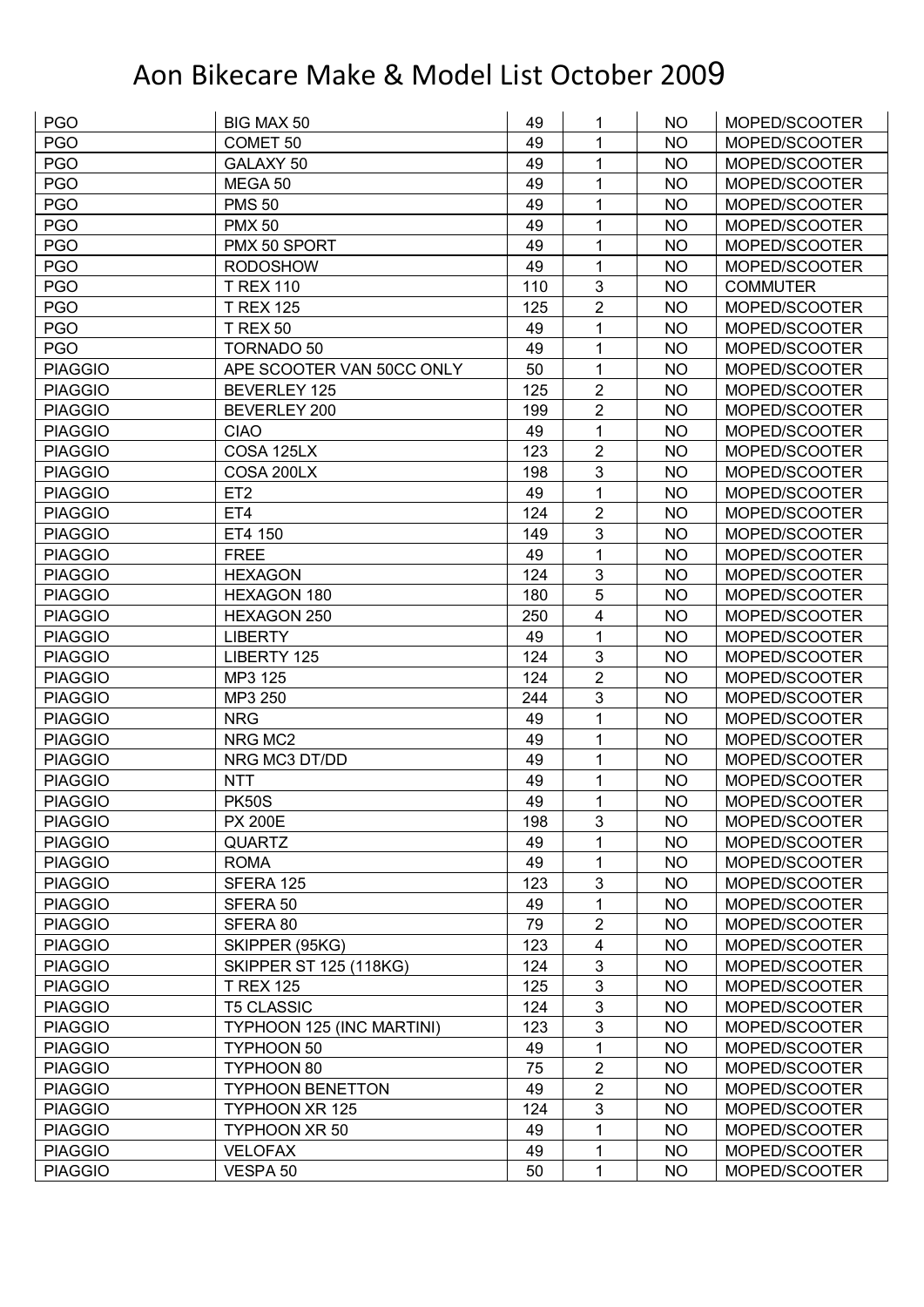| <b>PIAGGIO</b> | <b>VESPA ET2</b>            | 50  | 1              | NO        | MOPED/SCOOTER         |
|----------------|-----------------------------|-----|----------------|-----------|-----------------------|
| <b>PIAGGIO</b> | <b>VESPA ET4</b>            | 123 | 3              | <b>NO</b> | MOPED/SCOOTER         |
| <b>PIAGGIO</b> | X8 125                      | 124 | $\overline{2}$ | <b>NO</b> | MOPED/SCOOTER         |
| <b>PIAGGIO</b> | X9 125                      | 125 | $\overline{2}$ | <b>NO</b> | MOPED/SCOOTER         |
| <b>PIAGGIO</b> | X9 250                      | 249 | 3              | <b>NO</b> | MOPED/SCOOTER         |
| <b>PIAGGIO</b> | X9 500                      | 500 | $6\phantom{1}$ | NO        | MOPED/SCOOTER         |
| <b>PIAGGIO</b> | X9 AMALFI                   | 182 | $\mathfrak{B}$ | <b>NO</b> | MOPED/SCOOTER         |
| <b>PIAGGIO</b> | <b>XL</b>                   | 49  | 1              | <b>NO</b> | MOPED/SCOOTER         |
| <b>PIAGGIO</b> | <b>ZIP</b>                  | 49  | 1              | <b>NO</b> | MOPED/SCOOTER         |
| <b>PIAGGIO</b> | <b>ZIP 125</b>              | 125 | 3              | <b>NO</b> | MOPED/SCOOTER         |
| <b>PIAGGIO</b> | <b>ZIP RST</b>              | 49  | 1              | <b>NO</b> | MOPED/SCOOTER         |
| <b>PIAGGIO</b> | ZIP SP                      | 49  | 1              | <b>NO</b> | MOPED/SCOOTER         |
| <b>PUCH</b>    | <b>ALPINE X50</b>           | 49  | 1              | <b>NO</b> | MOPED/SCOOTER         |
| <b>PUCH</b>    | <b>BLINKER</b>              | 49  | 1              | <b>NO</b> | MOPED/SCOOTER         |
| <b>PUCH</b>    | CITY X40                    | 49  | 1              | <b>NO</b> | MOPED/SCOOTER         |
| <b>PUCH</b>    | <b>FREE SPIRIT</b>          | 49  | 1              | <b>NO</b> | MOPED/SCOOTER         |
| <b>PUCH</b>    | <b>GRAND PRIX</b>           | 49  | 1              | <b>NO</b> | MOPED/SCOOTER         |
| <b>PUCH</b>    | <b>GRAND PRIX SPECIAL</b>   | 49  | 1              | <b>NO</b> | MOPED/SCOOTER         |
| <b>PUCH</b>    | <b>GRAND PRIX SUPREME</b>   | 49  | 1              | <b>NO</b> | MOPED/SCOOTER         |
| <b>PUCH</b>    | M50 SPORTS                  | 49  | 1              | <b>NO</b> | MOPED/SCOOTER         |
| <b>PUCH</b>    | <b>MAXIN</b>                | 49  | 1              | <b>NO</b> | MOPED/SCOOTER         |
| <b>PUCH</b>    | <b>MAXI NOSTALGIQUE</b>     | 49  | 1              | <b>NO</b> | MOPED/SCOOTER         |
| <b>PUCH</b>    | <b>MAXIS</b>                | 49  | 1              | <b>NO</b> | MOPED/SCOOTER         |
| <b>PUCH</b>    | <b>MAXI S2</b>              | 49  | 1              | <b>NO</b> | MOPED/SCOOTER         |
| <b>PUCH</b>    | MAXI SKX SUPER EXEC         | 49  | 1              | NO        | MOPED/SCOOTER         |
| <b>PUCH</b>    | <b>MAXI SPORT</b>           | 49  | 1              | <b>NO</b> | MOPED/SCOOTER         |
| <b>PUCH</b>    | <b>MAXI SUPER</b>           | 49  | 1              | <b>NO</b> | MOPED/SCOOTER         |
| <b>PUCH</b>    | <b>MAXI SUPER D</b>         | 49  | 1              | <b>NO</b> | MOPED/SCOOTER         |
| <b>PUCH</b>    | MAXI SUPREME AUTOLUBE       | 49  | $\mathbf{1}$   | <b>NO</b> | MOPED/SCOOTER         |
| <b>PUCH</b>    | MAXI SUPREME AUTOLUBE TURBO | 49  | 1              | <b>NO</b> | MOPED/SCOOTER         |
| <b>PUCH</b>    | <b>MAXI SW</b>              | 49  | 1              | <b>NO</b> | MOPED/SCOOTER         |
| <b>PUCH</b>    | <b>MINI MAXI</b>            | 49  | $\mathbf{1}$   | <b>NO</b> | MOPED/SCOOTER         |
| <b>PUCH</b>    | <b>MINI MAXI LADY</b>       | 49  | 1              | <b>NO</b> | MOPED/SCOOTER         |
| <b>PUCH</b>    | <b>MONZA</b>                | 49  | 1              | <b>NO</b> | MOPED/SCOOTER         |
| <b>PUCH</b>    | <b>RANGER</b>               | 49  | 1              | NO.       | MOPED/SCOOTER         |
| <b>PUCH</b>    | <b>STARK</b>                | 49  | 1              | <b>NO</b> | MOPED/SCOOTER         |
| <b>PUCH</b>    | TURBO SPORT 50              | 49  | $\mathbf{1}$   | <b>NO</b> | MOPED/SCOOTER         |
| <b>PUCH</b>    | <b>TURBO SPORT 60</b>       | 64  | $\overline{c}$ | <b>NO</b> | MOPED/SCOOTER         |
| <b>PUCH</b>    | <b>ZIPPY</b>                | 49  | 1              | <b>NO</b> | MOPED/SCOOTER         |
| QINGGI         | 50 T                        | 49  | 1              | <b>NO</b> | MOPED/SCOOTER         |
| QINGGI         | QW 50                       | 49  | 1              | <b>NO</b> | MOPED/SCOOTER         |
| QINGQI         | QM200 2A                    | 199 | 4              | No        | <b>COMMUTER</b>       |
| QINGQI         | QM200-2A                    | 97  | $\overline{c}$ | <b>NO</b> | MOPED/SCOOTER         |
| QINGQI         | QS100                       | 99  | $\overline{2}$ | <b>NO</b> | MOPED/SCOOTER         |
| QINGQI         | QW 50                       | 49  | 1              | <b>NO</b> | MOPED/SCOOTER         |
| <b>RALEIGH</b> | <b>RUNABOUT</b>             | 49  | 1              | <b>NO</b> | MOPED/SCOOTER         |
| <b>REGENT</b>  | 125 STREET                  | 123 | 3              | <b>NO</b> | <b>COMMUTER</b>       |
| <b>REGENT</b>  | 125 TRAIL                   | 123 | 3              | <b>NO</b> | <b>TRAIL/ENDURO</b>   |
| <b>REGENT</b>  | 175 CLASSIC                 | 175 | 3              | <b>NO</b> | <b>CUSTOM/CRUISER</b> |
| <b>REGENT</b>  | 175 DE LUXE                 | 174 | $\mathfrak{B}$ | <b>NO</b> | NAKED/STREETBIKE      |
| <b>REGENT</b>  | 175 ROADSTER                | 174 | $\mathbf{3}$   | <b>NO</b> | NAKED/STREETBIKE      |
| <b>REGENT</b>  | 175 ROADSTER SUPER          | 174 | $\mathbf{3}$   | <b>NO</b> | <b>TRAIL/ENDURO</b>   |
|                |                             |     |                |           |                       |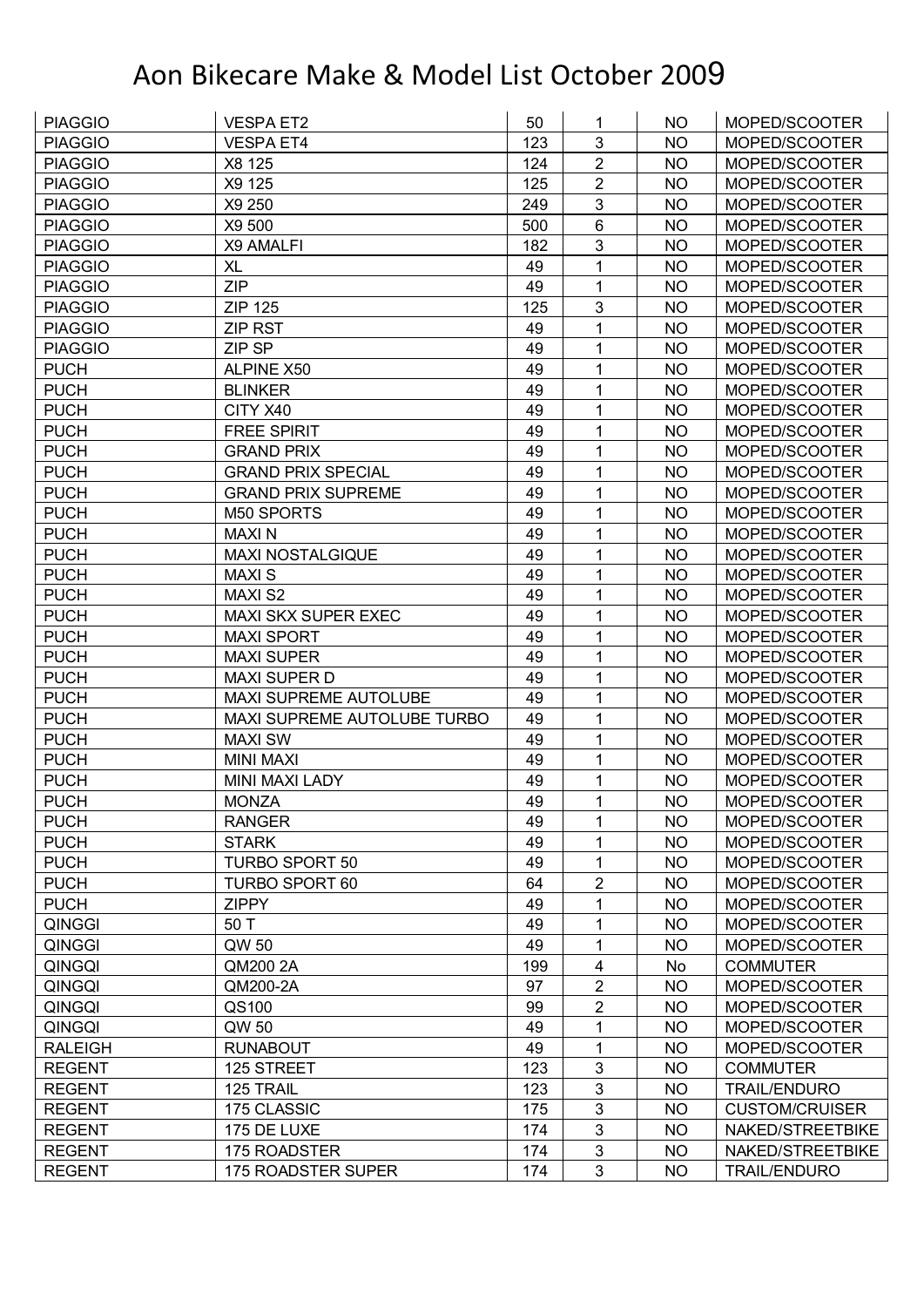| <b>REGENT</b>          | 175 TRAIL                      | 174      | 3                       | NO.        | <b>TRAIL/ENDURO</b> |
|------------------------|--------------------------------|----------|-------------------------|------------|---------------------|
| <b>REGENT</b>          | 200 ROADSTER                   | 198      | 3                       | <b>NO</b>  | NAKED/STREETBIKE    |
| <b>REGENT</b>          | 200 TRAIL                      | 198      | 3                       | <b>NO</b>  | <b>TRAIL/ENDURO</b> |
| <b>REGENT</b>          | <b>STAR</b>                    | 49       | $\mathbf{1}$            | <b>NO</b>  | MOPED/SCOOTER       |
| <b>REWACO</b>          | <b>HS4I TRIKE</b>              | 1775     | 8                       | <b>NO</b>  | <b>TRIKE</b>        |
| <b>REWACO</b>          | <b>RF1 TRIKE</b>               | 1596     | $6\phantom{1}$          | NO         | <b>TRIKE</b>        |
| <b>RIDGE WHITWORTH</b> | <b>SPORTS</b>                  | 250      | 3                       | <b>NO</b>  | <b>SPORTS</b>       |
| <b>RIDGE WHITWORTH</b> | <b>TT REPLICA</b>              | 500      | 4                       | <b>NO</b>  | <b>SPORTS</b>       |
| <b>RIEJU</b>           | DRAC <sub>50</sub>             | 49       | $\overline{2}$          | <b>NO</b>  | <b>TRAIL/ENDURO</b> |
| <b>RIEJU</b>           | <b>MRX 125</b>                 | 123      | $\overline{2}$          | <b>NO</b>  | TRAIL/ENDURO        |
| <b>RIEJU</b>           | RR 50 CASTROL                  | 49       | $\overline{2}$          | <b>NO</b>  | <b>TRAIL/ENDURO</b> |
| <b>RIEJU</b>           | <b>RR125</b>                   | 125      | 4                       | <b>NO</b>  | <b>TRAIL/ENDURO</b> |
| <b>RIEJU</b>           | <b>RR50</b>                    | 50       | $\overline{2}$          | <b>NO</b>  | <b>TRAIL/ENDURO</b> |
| <b>RIEJU</b>           | RR50 SPIKE                     | 49       | $\overline{2}$          | <b>NO</b>  | <b>TRAIL/ENDURO</b> |
| <b>RIEJU</b>           | <b>RR50 SUPER MOTARD</b>       | 49       | $\overline{2}$          | <b>NO</b>  | <b>TRAIL/ENDURO</b> |
| <b>RIEJU</b>           | RS <sub>1</sub>                | 50       | $\overline{2}$          | <b>NO</b>  | <b>SPORTS</b>       |
| <b>RIEJU</b>           | <b>RSI EVOLUATION</b>          | 49       | $\overline{2}$          | <b>NO</b>  | <b>SPORTS</b>       |
| <b>RIEJU</b>           | <b>SMX 125</b>                 | 123      | $\overline{2}$          | <b>NO</b>  | <b>TRAIL/ENDURO</b> |
| <b>RMC</b>             | TOM CAT A/C 50                 | 49       | 1                       | <b>NO</b>  | <b>UNKNOWN</b>      |
| <b>RMC</b>             | TOM CAT L/C 50                 | 49       | 1                       | <b>NO</b>  | <b>UNKNOWN</b>      |
| <b>ROVIGO</b>          | SPOLETO 50                     | 49       | 1                       | <b>NO</b>  | MOPED/SCOOTER       |
| <b>ROVIGO</b>          | TEMPESTA 100                   | 83       | $\overline{2}$          | <b>NO</b>  | MOPED/SCOOTER       |
| <b>ROVIGO</b>          | <b>TEMPESTA 50</b>             | 49       | $\mathbf{1}$            | <b>NO</b>  | MOPED/SCOOTER       |
| ROYAL ENFIELD          | <b>BULLET 350</b>              | 346      | 3                       | <b>NO</b>  | NAKED/STREETBIKE    |
| <b>ROYAL ENFIELD</b>   | <b>BULLET 500 CLASSIC</b>      | 499      | $\overline{\mathbf{4}}$ | NO         | NAKED/STREETBIKE    |
| <b>ROYAL ENFIELD</b>   | <b>BULLET SIXTY 5</b>          | 499      | 4                       | <b>NO</b>  | NAKED/STREETBIKE    |
| <b>RUDGE</b>           | ULSTER 500                     | 500      | $6\phantom{1}$          | <b>NO</b>  | <b>SPORTS</b>       |
| <b>SACHS</b>           | <b>MADASS</b>                  | 49       | $\mathbf{1}$            | <b>YES</b> | MOPED/SCOOTER       |
| <b>SACHS</b>           | ROADSTER 125                   | 124      | 3                       | <b>NO</b>  | NAKED/STREETBIKE    |
| <b>SACHS</b>           | ROADSTER 650                   | 644      | $\boldsymbol{9}$        | NO         | NAKED/STREETBIKE    |
| <b>SACHS</b>           | ROADSTER 800                   | 805      | 8                       | <b>NO</b>  | NAKED/STREETBIKE    |
| <b>SACHS</b>           | <b>XTC 125</b>                 | 125      | 3                       | <b>NO</b>  | <b>SPORTS</b>       |
| <b>SACHS</b>           | <b>XTC SUPERSPORT</b>          | 124      | 3                       | <b>NO</b>  | <b>SPORTS</b>       |
| <b>SACHS</b>           | ZX 125                         | 125      | $\overline{4}$          | <b>NO</b>  | <b>TRAIL/ENDURO</b> |
| <b>SCORPA</b>          | <b>TY 125</b>                  | 125      | 3                       | <b>NO</b>  | <b>UNKNOWN</b>      |
| <b>SERVETA</b>         | S1 125                         | 124      | $\overline{2}$          | <b>NO</b>  | MOPED/SCOOTER       |
| <b>SERVETA</b>         | SL 125 LYNX                    | 124      | $\overline{2}$          | <b>NO</b>  | MOPED/SCOOTER       |
| <b>SERVETA</b>         | <b>SX 200</b>                  | 198      | $\sqrt{3}$              | <b>NO</b>  | MOPED/SCOOTER       |
| <b>SHERCO</b>          | CITYCORP 125 ENDURO            | 50       | $\mathbf{1}$            | <b>NO</b>  | MOPED/SCOOTER       |
| <b>SHERCO</b>          | CITYCORP 125 SUPERMOTARD       | 124      | $\mathfrak{B}$          | <b>NO</b>  | <b>TRAIL/ENDURO</b> |
| <b>SHERCO</b>          | CITYCORP 125 SUPERMOTARD       | 124      | $\mathfrak{B}$          | <b>NO</b>  | <b>TRAIL/ENDURO</b> |
| <b>SHERCO</b>          | SUPERMOTARD 50cc               | 50       | $\overline{2}$          | <b>NO</b>  | <b>TRAIL/ENDURO</b> |
| <b>SIAMOTO</b>         | <b>BIRDIE 50</b>               | 49       | 1                       | <b>NO</b>  | MOPED/SCOOTER       |
| <b>SIMSON</b>          | ALBATROS 50                    | 49       | 1                       | <b>NO</b>  | <b>UNKNOWN</b>      |
| <b>SIMSON</b>          | <b>BEACH RACER 50</b>          | 49       | 1                       | <b>NO</b>  | <b>UNKNOWN</b>      |
| <b>SIMSON</b>          | <b>HABICHT 50</b>              | 49       | 1                       | <b>NO</b>  | <b>UNKNOWN</b>      |
| <b>SIMSON</b>          | S <sub>50</sub>                | 49       | 1                       | <b>NO</b>  | <b>UNKNOWN</b>      |
| <b>SIMSON</b>          | S51 COMFORT                    | 49       | 1                       | <b>NO</b>  | <b>UNKNOWN</b>      |
| <b>SIMSON</b>          | S51 ENDURO                     | 49       | 1                       | <b>NO</b>  | <b>UNKNOWN</b>      |
|                        |                                |          |                         |            |                     |
| <b>SIMSON</b>          | S51 LUXUS ENDURO<br>S51 SIMSON | 49<br>49 | 1<br>1                  | <b>NO</b>  | <b>UNKNOWN</b>      |
| <b>SIMSON</b>          |                                |          |                         | NO         | <b>UNKNOWN</b>      |
| <b>SIMSON</b>          | S51 SWIFT                      | 49       | 1                       | <b>NO</b>  | <b>UNKNOWN</b>      |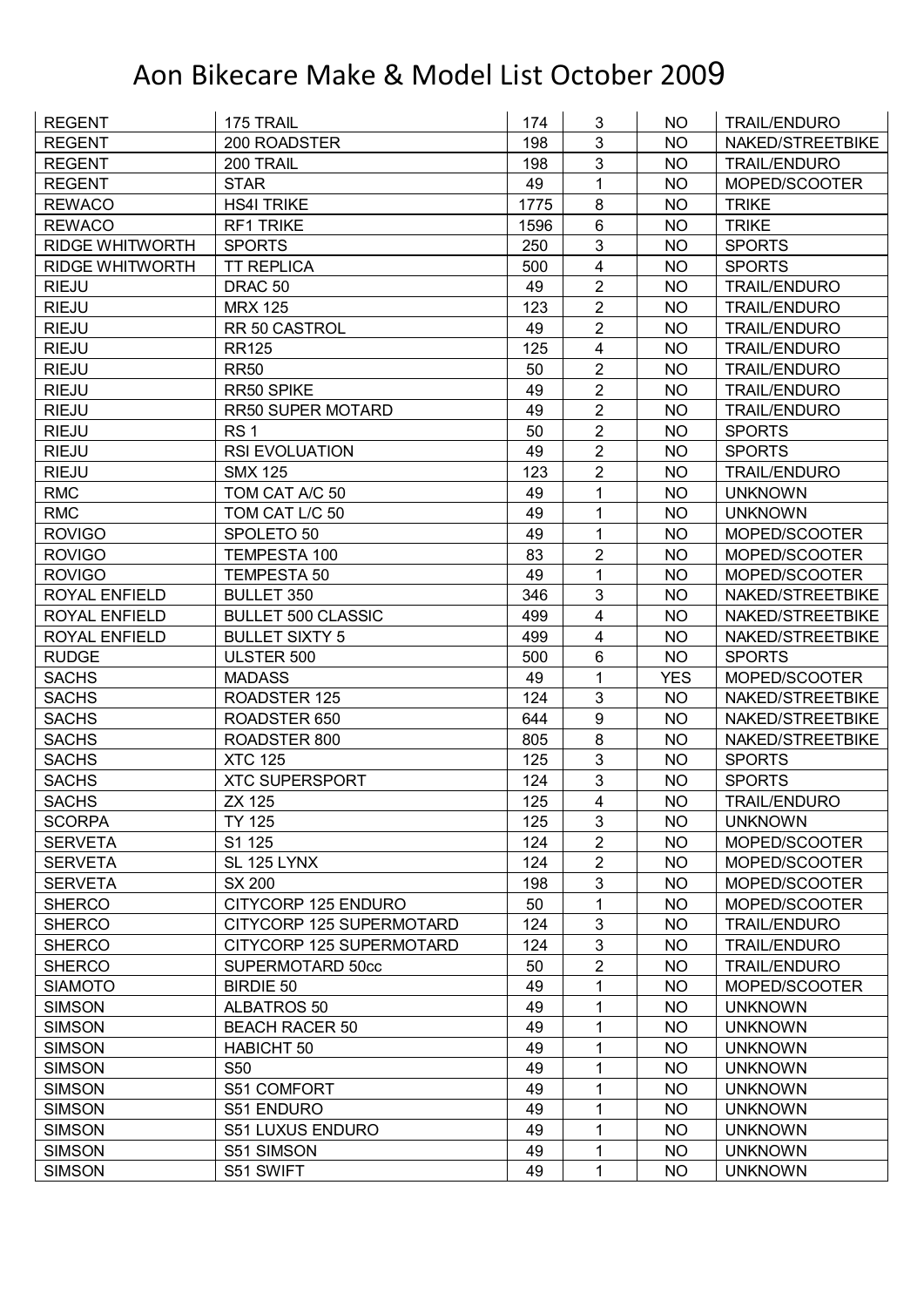| <b>SIMSON</b>         | <b>S51R</b>              | 49  | 1                | NO        | <b>UNKNOWN</b>  |
|-----------------------|--------------------------|-----|------------------|-----------|-----------------|
| <b>SIMSON</b>         | S53CX LUXUS              | 49  | 1                | <b>NO</b> | <b>UNKNOWN</b>  |
| <b>SIMSON</b>         | S53E ENDURO              | 49  | $\mathbf 1$      | <b>NO</b> | <b>UNKNOWN</b>  |
| <b>SIMSON</b>         | S53R OFF ROAD            | 49  | 1                | <b>NO</b> | <b>UNKNOWN</b>  |
| <b>SIMSON</b>         | SR50 MAGPIE              | 49  | 1                | <b>NO</b> | <b>UNKNOWN</b>  |
| <b>SIMSON</b>         | SR50 ROLLER              | 49  | 1                | <b>NO</b> | <b>UNKNOWN</b>  |
| <b>SIMSON</b>         | <b>SR50XGE ROLLER</b>    | 49  | 1                | <b>NO</b> | <b>UNKNOWN</b>  |
| <b>SMC</b>            | CHOPPER 125 CHP          | 124 | $\overline{2}$   | <b>NO</b> | <b>COMMUTER</b> |
| <b>SMC</b>            | CHOPPER 150 CHP          | 150 | 3                | <b>NO</b> | <b>COMMUTER</b> |
| <b>SMC</b>            | FORCE 100 NGF            | 96  | $\overline{2}$   | <b>NO</b> | MOPED/SCOOTER   |
| <b>SMC</b>            | FORCE 50 NGF             | 49  | 1                | <b>NO</b> | MOPED/SCOOTER   |
| <b>SMC</b>            | FORCE 90 NGF             | 83  | $\overline{2}$   | <b>NO</b> | MOPED/SCOOTER   |
| <b>SMC</b>            | NAVIGATOR 50 NAF         | 49  | 1                | <b>NO</b> | MOPED/SCOOTER   |
| <b>SMC</b>            | NAVIGATOR 50 NGF         | 49  | 1                | <b>NO</b> | MOPED/SCOOTER   |
| <b>SMC</b>            | NAVIGATOR 50 NKF         | 49  | $\mathbf{1}$     | <b>NO</b> | MOPED/SCOOTER   |
| <b>SMC</b>            | NAVIGATOR 90 NAF         | 90  | $\overline{2}$   | <b>NO</b> | MOPED/SCOOTER   |
| <b>SMC</b>            | NAVIGATOR 90 NGF         | 90  | $\overline{2}$   | <b>NO</b> | MOPED/SCOOTER   |
| <b>SMC</b>            | NAVIGATOR 90 NKF         | 90  | $\overline{2}$   | <b>NO</b> | MOPED/SCOOTER   |
| <b>SMC</b>            | PARTNER 125 PAF          | 125 | 3                | <b>NO</b> | <b>COMMUTER</b> |
| <b>SMC</b>            | PARTNER 50 PAF           | 49  | $\mathbf 1$      | <b>NO</b> | MOPED/SCOOTER   |
| <b>SMC</b>            | PARTNER 90 PAR           | 90  | $\overline{2}$   | <b>NO</b> | <b>COMMUTER</b> |
| <b>SMC</b>            | SUPER 125 SAF            | 125 | 3                | <b>NO</b> | <b>COMMUTER</b> |
| <b>SMC</b>            | SUPER 50 SAF             | 49  | $\mathbf{1}$     | <b>NO</b> | MOPED/SCOOTER   |
| <b>SMC</b>            | SUPER 90 SAF             | 90  | $\overline{2}$   | <b>NO</b> | <b>COMMUTER</b> |
| <b>SOLO</b>           | 713                      | 49  | $\mathbf 1$      | <b>NO</b> | MOPED/SCOOTER   |
| <b>STANDARD MOTOR</b> |                          |     |                  |           |                 |
| CO                    | <b>NLFR 50 CAPRILLIO</b> | 49  | 1                | <b>NO</b> | <b>UNKNOWN</b>  |
| <b>STANDARD MOTOR</b> |                          |     |                  |           |                 |
| CO                    | PAF 50 PARTNER           | 49  | 1                | <b>NO</b> | <b>UNKNOWN</b>  |
| <b>STANDARD MOTOR</b> |                          |     |                  |           |                 |
| CO                    | SBF 50 SUPER POWERLINE   | 49  | 1                | <b>NO</b> | <b>UNKNOWN</b>  |
| <b>STEALTH</b>        | <b>DW 125</b>            | 124 | $\boldsymbol{2}$ | NO        | <b>UNKNOWN</b>  |
| <b>STEALTH</b>        | <b>TD 125</b>            | 124 | $\overline{2}$   | <b>NO</b> | <b>UNKNOWN</b>  |
| <b>STELLA</b>         | MINI 50 (S30)            | 49  | $\mathbf{1}$     | <b>NO</b> | MOPED/SCOOTER   |
| <b>STELLA</b>         | <b>S25</b>               | 49  | $\mathbf{1}$     | $N$ O     | MOPED/SCOOTER   |
| <b>SUNBEAM</b>        | S7                       | 487 | 4                | NO        | <b>UNKNOWN</b>  |
| <b>SUNBEAM</b>        | S <sub>8</sub>           | 487 | 4                | <b>NO</b> | <b>UNKNOWN</b>  |
| <b>SUNBEAM</b>        | S <sub>8</sub>           | 600 | 4                | <b>NO</b> | <b>UNKNOWN</b>  |
| <b>SUNDIRO</b>        | MON SPIRIT XDZ50         | 49  | 1                | <b>NO</b> | MOPED/SCOOTER   |
| <b>SUNDIRO</b>        | MON SPIRIT XTZ 50        | 49  | 1                | <b>NO</b> | MOPED/SCOOTER   |
| <b>SUNDIRO</b>        | XDZ50T-A                 | 49  | $\mathbf{1}$     | <b>NO</b> | MOPED/SCOOTER   |
| <b>SUPERBYKE</b>      | <b>CU125</b>             | 125 | $\overline{2}$   | <b>NO</b> | <b>COMMUTER</b> |
| <b>SUPERBYKE</b>      | <b>RBP 125</b>           | 125 | $\overline{2}$   | <b>NO</b> | <b>SPORTS</b>   |
| <b>SUPERBYKE</b>      | <b>RBP 125</b>           | 125 | $\overline{2}$   | <b>NO</b> | <b>SPORTS</b>   |
| <b>SUZUKI</b>         | A 100                    | 98  | $\overline{2}$   | <b>NO</b> | MOPED/SCOOTER   |
| <b>SUZUKI</b>         | A 50                     | 49  | 1                | <b>NO</b> | MOPED/SCOOTER   |
| <b>SUZUKI</b>         | <b>ADDRESS R</b>         | 49  | 1                | <b>NO</b> | MOPED/SCOOTER   |
| <b>SUZUKI</b>         | AE 50 STYLE              | 49  | 1                | <b>NO</b> | MOPED/SCOOTER   |
| <b>SUZUKI</b>         | AG 100                   | 98  | $\mathbf{2}$     | <b>NO</b> | <b>UNKNOWN</b>  |
| <b>SUZUKI</b>         | AH 100                   | 99  | $\mathbf 2$      | <b>NO</b> | MOPED/SCOOTER   |
| <b>SUZUKI</b>         | AH 50                    | 49  | 1                | NO.       | MOPED/SCOOTER   |
| <b>SUZUKI</b>         | AJ 50ZZ                  | 49  | 1                | <b>NO</b> | MOPED/SCOOTER   |
| <b>SUZUKI</b>         | AN 125                   | 124 | $\overline{2}$   | <b>NO</b> | MOPED/SCOOTER   |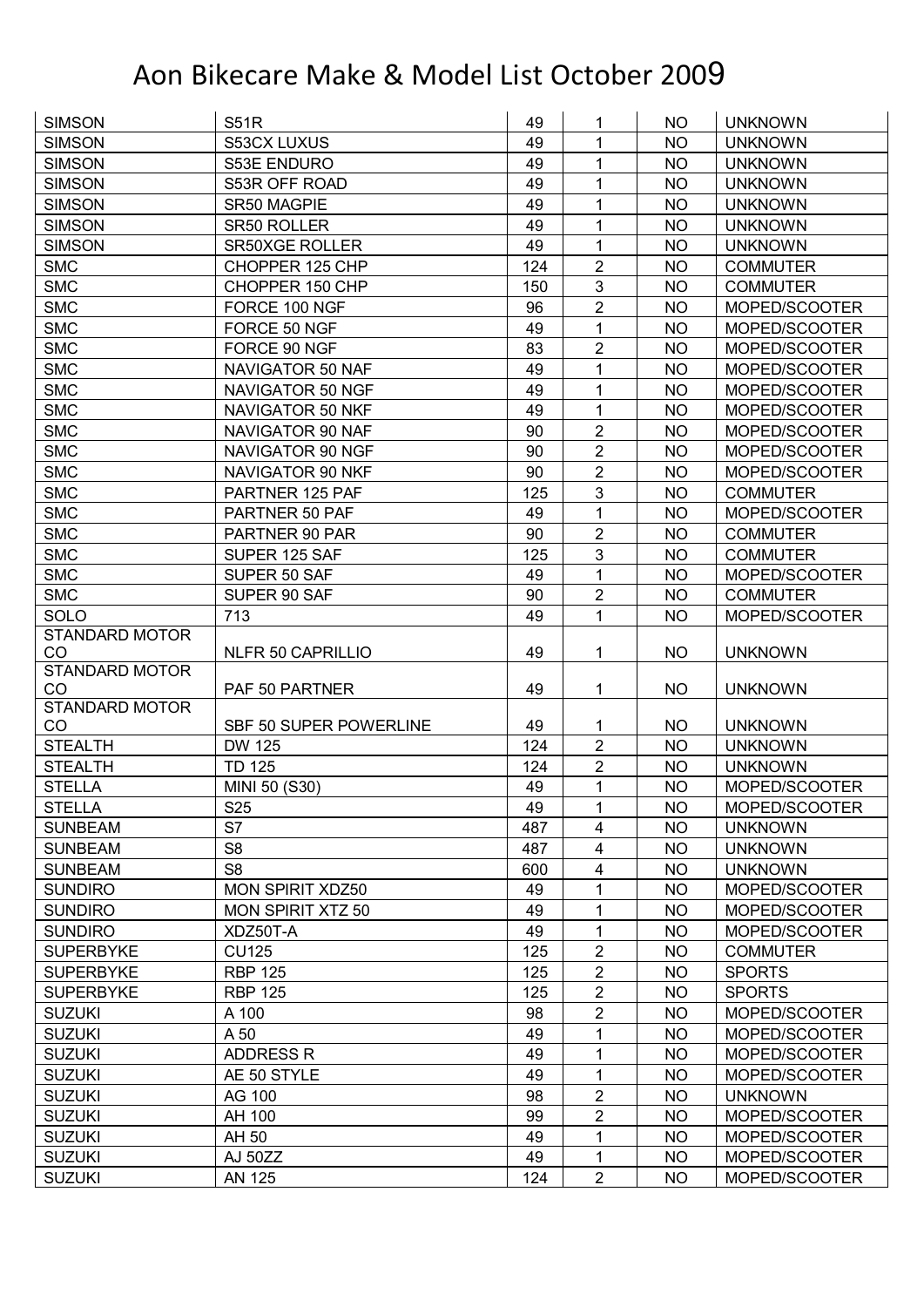| <b>SUZUKI</b> | AN 250 BURGMAN        | 249 | 3                       | NO.       | MOPED/SCOOTER       |
|---------------|-----------------------|-----|-------------------------|-----------|---------------------|
| <b>SUZUKI</b> | AN 400 BURGMAN        | 385 | 5                       | <b>NO</b> | MOPED/SCOOTER       |
| <b>SUZUKI</b> | AN 650 BURGMAN        | 650 | $\overline{7}$          | <b>NO</b> | MOPED/SCOOTER       |
| <b>SUZUKI</b> | AN400K4 BURGMAN       | 398 | 5                       | <b>NO</b> | MOPED/SCOOTER       |
| <b>SUZUKI</b> | AP 50                 | 49  | 1                       | <b>NO</b> | MOPED/SCOOTER       |
| <b>SUZUKI</b> | AP 50                 | 49  | 1                       | NO        | MOPED/SCOOTER       |
| <b>SUZUKI</b> | AX 100 (GREY IMPORT)  | 100 | $\overline{\mathbf{c}}$ | <b>NO</b> | <b>COMMUTER</b>     |
| <b>SUZUKI</b> | AY 50 KATANA          | 49  | 1                       | <b>NO</b> | MOPED/SCOOTER       |
| <b>SUZUKI</b> | AY 50 WR KATANA SPORT | 49  | 1                       | <b>NO</b> | MOPED/SCOOTER       |
| <b>SUZUKI</b> | C150DM                | 49  | 1                       | <b>NO</b> | MOPED/SCOOTER       |
| <b>SUZUKI</b> | <b>C150FS</b>         | 49  | 1                       | <b>NO</b> | MOPED/SCOOTER       |
| <b>SUZUKI</b> | <b>CARNA F3</b>       | 49  | 1                       | <b>NO</b> | MOPED/SCOOTER       |
| <b>SUZUKI</b> | CF50 RAN              | 49  | 1                       | <b>NO</b> | MOPED/SCOOTER       |
| <b>SUZUKI</b> | CG 125                | 125 | 3                       | <b>NO</b> | <b>COMMUTER</b>     |
| <b>SUZUKI</b> | CL 50 DD SUZI MKII    | 49  | 1                       | <b>NO</b> | MOPED/SCOOTER       |
| <b>SUZUKI</b> | <b>CP 50</b>          | 49  | 1                       | <b>NO</b> | MOPED/SCOOTER       |
| <b>SUZUKI</b> | <b>CP 80</b>          | 79  | $\overline{2}$          | <b>NO</b> | MOPED/SCOOTER       |
| <b>SUZUKI</b> | CS 125 ROADIE         | 124 | $\overline{2}$          | <b>NO</b> | <b>COMMUTER</b>     |
| <b>SUZUKI</b> | CS 50 ROADIE          | 49  | $\mathbf{1}$            | <b>NO</b> | MOPED/SCOOTER       |
| <b>SUZUKI</b> | CS 80 ROADIE          | 79  | $\overline{2}$          | <b>NO</b> | MOPED/SCOOTER       |
| <b>SUZUKI</b> | CS50 GEMMA            | 49  | 1                       | <b>NO</b> | MOPED/SCOOTER       |
| <b>SUZUKI</b> | CS50D                 | 49  | 1                       | <b>NO</b> | MOPED/SCOOTER       |
| <b>SUZUKI</b> | <b>CX50 STARDUST</b>  | 49  | 1                       | <b>NO</b> | MOPED/SCOOTER       |
| <b>SUZUKI</b> | <b>DF 200 E</b>       | 199 | 5                       | <b>NO</b> | <b>TRAIL/ENDURO</b> |
| <b>SUZUKI</b> | DJBEL 250             | 249 | $\overline{7}$          | <b>NO</b> | <b>TRAIL/ENDURO</b> |
| <b>SUZUKI</b> | DJEBEL 200            | 199 | 5                       | <b>NO</b> | <b>TRAIL/ENDURO</b> |
| <b>SUZUKI</b> | DL 1000 V-STORM       | 996 | 11                      | <b>NO</b> | <b>TRAIL/ENDURO</b> |
| <b>SUZUKI</b> | <b>DL650K4</b>        | 650 | 9                       | <b>NO</b> | <b>TOURER</b>       |
| <b>SUZUKI</b> | DL650UK4 V STROM      | 645 | 5                       | <b>NO</b> | <b>SPORTS</b>       |
| <b>SUZUKI</b> | DR 125                | 124 | $\mathbf{3}$            | <b>NO</b> | <b>TRAIL/ENDURO</b> |
| <b>SUZUKI</b> | DR 125 SE             | 125 | $\mathfrak{B}$          | <b>NO</b> | <b>TRAIL/ENDURO</b> |
| <b>SUZUKI</b> | DR 200                | 200 | 5                       | <b>NO</b> | <b>TRAIL/ENDURO</b> |
| <b>SUZUKI</b> | DR 250 (GREY)         | 250 | $\overline{7}$          | <b>NO</b> | <b>TRAIL/ENDURO</b> |
| <b>SUZUKI</b> | DR 350 S              | 349 | $\overline{7}$          | <b>NO</b> | <b>TRAIL/ENDURO</b> |
| <b>SUZUKI</b> | DR 350S (INC SE)      | 349 | 7                       | <b>NO</b> | <b>TRAIL/ENDURO</b> |
| <b>SUZUKI</b> | DR 400                | 396 | 6                       | <b>NO</b> | <b>TRAIL/ENDURO</b> |
| <b>SUZUKI</b> | DR 600                | 589 | $\boldsymbol{9}$        | <b>NO</b> | <b>TRAIL/ENDURO</b> |
| <b>SUZUKI</b> | DR 650 RE             | 640 | $\overline{7}$          | <b>NO</b> | <b>TRAIL/ENDURO</b> |
| <b>SUZUKI</b> | DR 750 DESERT EXPRES  | 727 | 8                       | <b>NO</b> | <b>TRAIL/ENDURO</b> |
| <b>SUZUKI</b> | DR 800                | 779 | 8                       | <b>NO</b> | <b>TRAIL/ENDURO</b> |
| <b>SUZUKI</b> | DR Z 400 (GREY)       | 400 | 8                       | <b>NO</b> | <b>TRAIL/ENDURO</b> |
| <b>SUZUKI</b> | DR Z 400 E (GREY)     | 400 | $\bf 8$                 | <b>NO</b> | <b>TRAIL/ENDURO</b> |
| <b>SUZUKI</b> | E500                  | 498 | $\boldsymbol{9}$        | <b>NO</b> | <b>UNKNOWN</b>      |
| <b>SUZUKI</b> | FA 50                 | 49  | 1                       | <b>NO</b> | MOPED/SCOOTER       |
| <b>SUZUKI</b> | <b>FR 50</b>          | 49  | 1                       | <b>NO</b> | MOPED/SCOOTER       |
| <b>SUZUKI</b> | <b>FR 80</b>          | 79  | $\overline{2}$          | <b>NO</b> | MOPED/SCOOTER       |
| <b>SUZUKI</b> | <b>FS 50</b>          | 49  | 1                       | <b>NO</b> | MOPED/SCOOTER       |
| <b>SUZUKI</b> | FZ 50                 | 49  | $\mathbf{1}$            | <b>NO</b> | MOPED/SCOOTER       |
| <b>SUZUKI</b> | FZ50 SUZY             | 49  | 1                       | <b>NO</b> | MOPED/SCOOTER       |
| <b>SUZUKI</b> | GEMMA 50              | 49  | $\mathbf 1$             | <b>NO</b> | MOPED/SCOOTER       |
| <b>SUZUKI</b> | GEMMA 90              | 90  | $\overline{2}$          | <b>NO</b> | MOPED/SCOOTER       |
| <b>SUZUKI</b> | <b>GN 125</b>         | 124 | $\mathbf{3}$            | <b>NO</b> | <b>COMMUTER</b>     |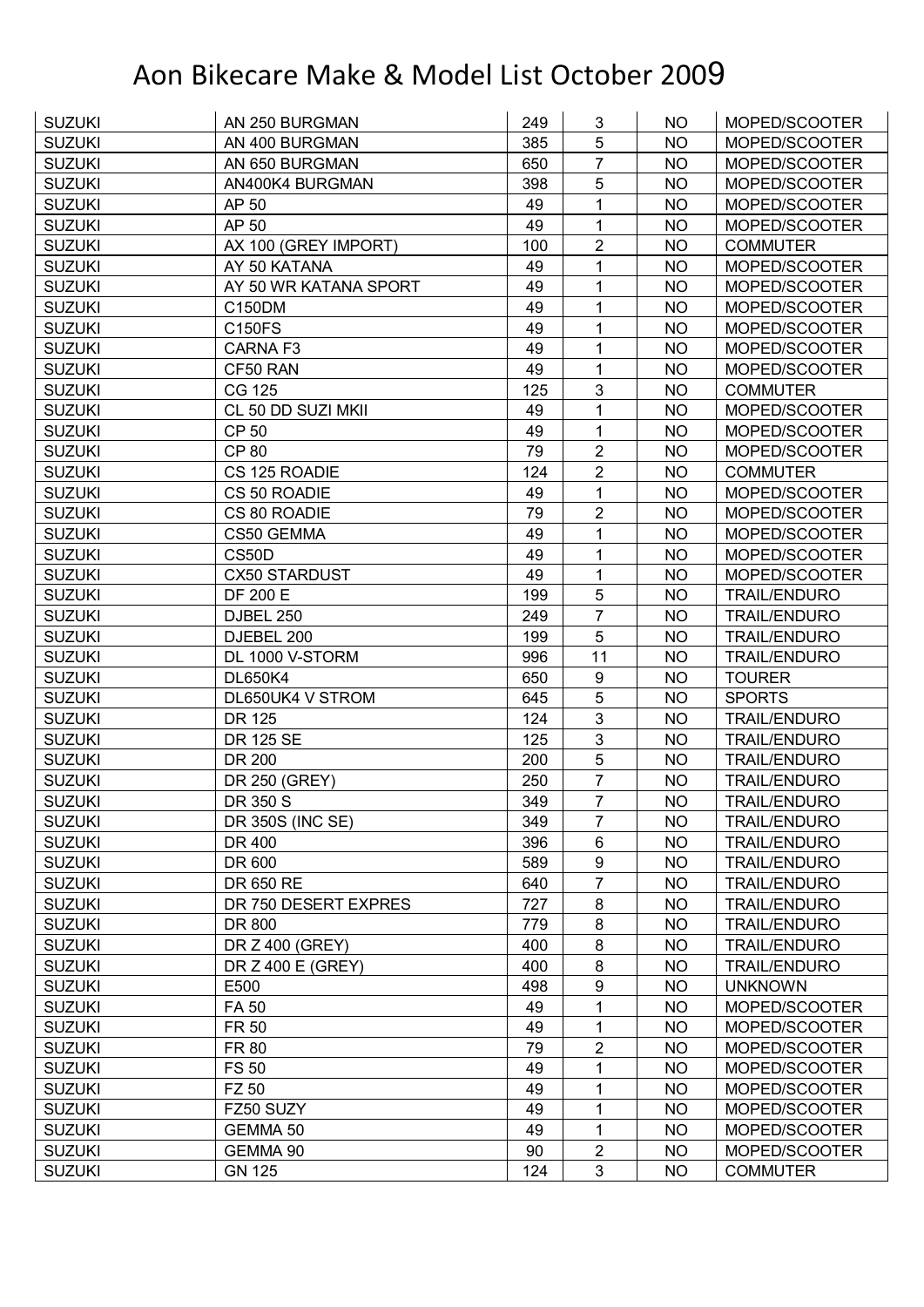| <b>SUZUKI</b> | <b>GN 250</b>                       | 248  | 5                | NO        | <b>COMMUTER</b>      |
|---------------|-------------------------------------|------|------------------|-----------|----------------------|
| <b>SUZUKI</b> | <b>GN 400</b>                       | 396  | 6                | <b>NO</b> | <b>COMMUTER</b>      |
| <b>SUZUKI</b> | <b>GN125 ER/E</b>                   | 124  | $\overline{2}$   | <b>NO</b> | <b>COMMUTER</b>      |
| <b>SUZUKI</b> | <b>GN125R</b>                       | 125  | $\mathfrak{S}$   | <b>NO</b> | <b>COMMUTER</b>      |
| <b>SUZUKI</b> | <b>GOOSE 250 (GREY)</b>             | 248  | 4                | <b>NO</b> | <b>COMMUTER</b>      |
| <b>SUZUKI</b> | <b>GOOSE 350 (GREY)</b>             | 348  | 6                | <b>NO</b> | <b>COMMUTER</b>      |
| <b>SUZUKI</b> | GP 100 E                            | 98   | $\overline{2}$   | <b>NO</b> | <b>COMMUTER</b>      |
| <b>SUZUKI</b> | GP 125                              | 123  | 4                | <b>NO</b> | <b>COMMUTER</b>      |
| <b>SUZUKI</b> | <b>GR 650 TEMPTRESS</b>             | 650  | $\boldsymbol{9}$ | <b>NO</b> | <b>UNKNOWN</b>       |
| <b>SUZUKI</b> | GS 1000 E                           | 997  | 10               | <b>NO</b> | <b>COMMUTER</b>      |
| <b>SUZUKI</b> | GS 1000 G                           | 997  | 9                | <b>NO</b> | <b>COMMUTER</b>      |
| <b>SUZUKI</b> | GS 1000 S                           | 997  | 9                | <b>NO</b> | <b>COMMUTER</b>      |
| <b>SUZUKI</b> | GS 1100 G                           | 1074 | 10               | <b>NO</b> | <b>COMMUTER</b>      |
| <b>SUZUKI</b> | GS 125 D                            | 124  | $\mathfrak{B}$   | <b>NO</b> | <b>COMMUTER</b>      |
| <b>SUZUKI</b> | <b>GS 125 ESD</b>                   | 124  | $\mathfrak{S}$   | <b>NO</b> | <b>COMMUTER</b>      |
| <b>SUZUKI</b> | GS 250 T                            | 249  | 5                | <b>NO</b> | <b>COMMUTER</b>      |
| <b>SUZUKI</b> | <b>GS 400 E (GREY)</b>              | 400  | $\overline{7}$   | <b>NO</b> | <b>COMMUTER</b>      |
| <b>SUZUKI</b> | GS 425                              | 423  | 6                | <b>NO</b> | <b>COMMUTER</b>      |
| <b>SUZUKI</b> | GS 450 E                            | 448  | 7                | <b>NO</b> | <b>COMMUTER</b>      |
| <b>SUZUKI</b> | <b>GS 450T</b>                      | 448  | $\overline{7}$   | <b>NO</b> | <b>COMMUTER</b>      |
| <b>SUZUKI</b> | GS 500 E                            | 497  | 9                | <b>NO</b> | <b>COMMUTER</b>      |
| <b>SUZUKI</b> | <b>GS 500UK2</b>                    | 497  | 5                | <b>NO</b> | <b>COMMUTER</b>      |
| <b>SUZUKI</b> | GS 550 E                            | 549  | 7                | <b>NO</b> | <b>COMMUTER</b>      |
| <b>SUZUKI</b> | GS 550 L CUSTOM                     | 549  | 7                | <b>NO</b> | <b>COMMUTER</b>      |
| <b>SUZUKI</b> | GS 550 M KATANA                     | 549  | 7                | <b>NO</b> | <b>COMMUTER</b>      |
| <b>SUZUKI</b> | GS 650 G KATANA                     | 673  | 8                | <b>NO</b> | <b>COMMUTER</b>      |
| <b>SUZUKI</b> | GS 650 GT D                         | 673  | 8                | <b>NO</b> | <b>COMMUTER</b>      |
| <b>SUZUKI</b> | GS 750                              | 750  | 9                | <b>NO</b> | <b>COMMUTER</b>      |
| <b>SUZUKI</b> | GS 850 G                            | 843  | $\boldsymbol{9}$ | <b>NO</b> | <b>COMMUTER</b>      |
| <b>SUZUKI</b> | GS500EUY                            | 487  | $6\phantom{1}$   | <b>NO</b> | <b>COMMUTER</b>      |
| <b>SUZUKI</b> | <b>GS500UK2</b>                     | 500  | 6                | <b>NO</b> | <b>COMMUTER</b>      |
| <b>SUZUKI</b> | GSF 1200 BANDIT                     | 1157 | 11               | <b>NO</b> | <b>SPORTS</b>        |
| <b>SUZUKI</b> | GSF 1200 S BANDIT                   | 1156 | 11               | <b>NO</b> | <b>SPORTS</b>        |
| <b>SUZUKI</b> | <b>GSF 1200K6</b>                   | 1157 | 11               | <b>NO</b> | <b>SPORTS</b>        |
| <b>SUZUKI</b> | GSF 1200N BANDIT                    | 1157 | 12               | <b>NO</b> | <b>SPORTS</b>        |
| <b>SUZUKI</b> | <b>GSF 1200SK6</b>                  | 1157 | 11               | <b>NO</b> | <b>SPORTS</b>        |
| <b>SUZUKI</b> | GSF 250 BANDIT                      | 250  | 6                | <b>NO</b> | <b>SPORTS</b>        |
| <b>SUZUKI</b> | GSF 400 BANDIT                      | 398  | $\boldsymbol{9}$ | <b>NO</b> | <b>SPORTS</b>        |
| <b>SUZUKI</b> | GSF 600 BANDIT (2005 ON)            | 599  | $\boldsymbol{9}$ | <b>NO</b> | <b>SPORTS</b>        |
| <b>SUZUKI</b> | <b>GSF 600 BANDIT (UNFAIRED)</b>    | 599  | 10               | <b>NO</b> | <b>SPORTS</b>        |
| <b>SUZUKI</b> | GSF 600 BANDIT UK5 (2005 ON)        | 599  | 5                | <b>NO</b> | <b>SPORTS</b>        |
| <b>SUZUKI</b> | GSF 600 S BANDIT (FAIRED)           | 599  | 10               | <b>NO</b> | <b>SPORTS</b>        |
| <b>SUZUKI</b> | GSF 600 UK1/2 BANDIT (2002 ON)      | 600  | 5                | <b>NO</b> | <b>SPORTS</b>        |
| <b>SUZUKI</b> | GSF 650 BANDIT (2005 ON)            | 649  | 10               | <b>NO</b> | <b>SPORTS</b>        |
| <b>SUZUKI</b> | GSF 650 BANDIT USK5 (2005 ON)       | 649  | 5                | <b>NO</b> | <b>SPORTS</b>        |
| <b>SUZUKI</b> | <b>GSF 750 BANDIT (GREY IMPORT)</b> | 749  | 10               | <b>NO</b> | <b>SPORTS</b>        |
| <b>SUZUKI</b> | <b>GSR 600 UK6</b>                  | 599  | 5                | <b>NO</b> | NAKED/STREETBIKE     |
| <b>SUZUKI</b> | <b>GSR 600</b>                      | 599  | 11               | <b>NO</b> | NAKED/STREETBIKE     |
| <b>SUZUKI</b> | GSR 600UK6                          | 599  | 5                | <b>NO</b> | NAKED/STREETBIKE     |
| <b>SUZUKI</b> | GSX 1000 S KATANA                   | 997  | 11               | <b>NO</b> | <b>SPORTS TOURER</b> |
| <b>SUZUKI</b> | GSX 1100 E                          | 1074 | 11               | <b>NO</b> | SPORTS TOURER        |
|               |                                     |      |                  |           |                      |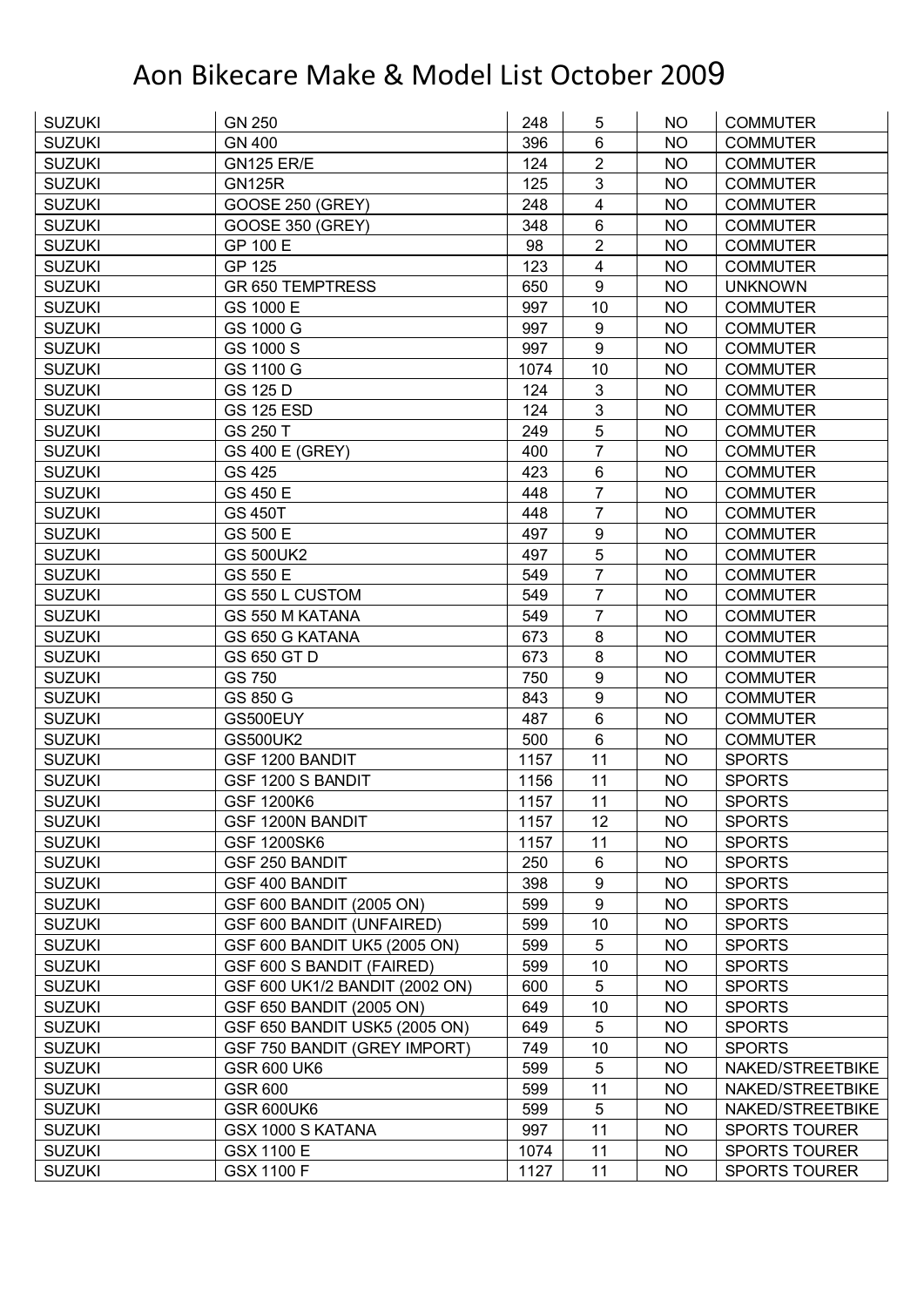| <b>SUZUKI</b> | GSX 1100 G                     | 1127 | 10 <sup>°</sup>  | <b>NO</b> | <b>SPORTS TOURER</b> |
|---------------|--------------------------------|------|------------------|-----------|----------------------|
| <b>SUZUKI</b> | GSX 1100 S (KATANA)            | 1074 | 10               | <b>NO</b> | <b>SPORTS</b>        |
| <b>SUZUKI</b> | GSX 1100 S KATANA              | 1074 | 10               | <b>NO</b> | <b>SPORTS TOURER</b> |
| <b>SUZUKI</b> | <b>GSX 1300 B-KING</b>         | 1300 | 12               | <b>NO</b> | <b>SUPERSPORTS</b>   |
| <b>SUZUKI</b> | GSX 1400                       | 1401 | 10               | <b>NO</b> | <b>SPORTS TOURER</b> |
| <b>SUZUKI</b> | <b>GSX 250 EX</b>              | 249  | 5                | <b>NO</b> | <b>SPORTS TOURER</b> |
| <b>SUZUKI</b> | <b>GSX 250 S (GREY)</b>        | 248  | $\,6\,$          | <b>NO</b> | <b>SPORTS TOURER</b> |
| <b>SUZUKI</b> | <b>GSX 400 E</b>               | 399  | $\overline{7}$   | <b>NO</b> | <b>SPORTS TOURER</b> |
| <b>SUZUKI</b> | <b>GSX 400 F</b>               | 398  | $\overline{7}$   | <b>NO</b> | <b>SPORTS TOURER</b> |
| <b>SUZUKI</b> | <b>GSX 400 S</b>               | 400  | 6                | <b>NO</b> | <b>SPORTS TOURER</b> |
| <b>SUZUKI</b> | <b>GSX 400 T</b>               | 399  | $\overline{4}$   | <b>NO</b> | <b>SPORTS TOURER</b> |
| <b>SUZUKI</b> | <b>GSX 550 E</b>               | 572  | $\boldsymbol{9}$ | <b>NO</b> | SPORTS TOURER        |
| <b>SUZUKI</b> | GSX 600 F                      | 599  | 10               | <b>NO</b> | <b>SPORTS TOURER</b> |
| <b>SUZUKI</b> | <b>GSX 750</b>                 | 749  | 10               | <b>NO</b> | <b>SPORTS TOURER</b> |
| <b>SUZUKI</b> | <b>GSX 750 E</b>               | 747  | 10               | <b>NO</b> | <b>SPORTS TOURER</b> |
| <b>SUZUKI</b> | <b>GSX 750 F</b>               | 748  | 11               | <b>NO</b> | <b>SPORTS TOURER</b> |
| <b>SUZUKI</b> | <b>GSX 750 SE KATANA</b>       | 747  | $\boldsymbol{9}$ | <b>NO</b> | <b>SPORTS TOURER</b> |
| <b>SUZUKI</b> | <b>GSX 750 W</b>               | 750  | 10               | <b>NO</b> | <b>SPORTS TOURER</b> |
| <b>SUZUKI</b> | <b>GSX 750FW</b>               | 750  | 11               | <b>NO</b> | <b>SPORTS TOURER</b> |
| <b>SUZUKI</b> | <b>GSX R HAYABUSSA</b>         | 1300 | 12               | <b>NO</b> | <b>SUPERSPORTS</b>   |
| <b>SUZUKI</b> | <b>GSX250F ACROS</b>           | 250  | 8                | <b>NO</b> | <b>COMMUTER</b>      |
| <b>SUZUKI</b> | GSX400 IMPULSE                 | 398  | 9                | <b>NO</b> | <b>SPORTS TOURER</b> |
| <b>SUZUKI</b> | <b>GSXF 400</b>                | 400  | $\overline{7}$   | <b>NO</b> | NAKED/STREETBIKE     |
| <b>SUZUKI</b> | <b>GSXR 1000</b>               | 998  | 12               | <b>NO</b> | <b>SUPERSPORTS</b>   |
| <b>SUZUKI</b> | GSXR 1000 (2005 ON)            | 999  | 12               | <b>NO</b> | <b>SUPERSPORTS</b>   |
| <b>SUZUKI</b> | <b>GSXR 1100</b>               | 1100 | 12               | <b>NO</b> | <b>SUPERSPORTS</b>   |
| <b>SUZUKI</b> | GSXR 1100 (89-92)(K,L,M,N)     | 1127 | 11               | <b>NO</b> | <b>SUPERSPORTS</b>   |
| <b>SUZUKI</b> | <b>GSXR 1100 G-J</b>           | 1052 | 12               | <b>NO</b> | <b>SUPERSPORTS</b>   |
| <b>SUZUKI</b> | GSXR 1100W (93 ON) (P)         | 1074 | 12               | <b>NO</b> | <b>SUPERSPORTS</b>   |
| <b>SUZUKI</b> | GSXR 1100W (93 ON) (P,R,S,T,V) | 1074 | 11               | <b>NO</b> | <b>SUPERSPORTS</b>   |
| <b>SUZUKI</b> | <b>GSXR 250 (GREY)</b>         | 250  | $\overline{7}$   | <b>NO</b> | <b>SUPERSPORTS</b>   |
| <b>SUZUKI</b> | <b>GSXR 250-J</b>              | 250  | $\overline{7}$   | NO        | <b>SUPERSPORTS</b>   |
| <b>SUZUKI</b> | <b>GSXR 400</b>                | 398  | 10               | <b>NO</b> | <b>SUPERSPORTS</b>   |
| <b>SUZUKI</b> | GSXR 400 R (GREY)              | 400  | 10               | <b>NO</b> | <b>SUPERSPORTS</b>   |
| <b>SUZUKI</b> | GSX-R 600                      | 599  | 11               | NO        | <b>SUPERSPORTS</b>   |
| <b>SUZUKI</b> | <b>GSX-R 600K6</b>             | 600  | 12               | <b>NO</b> | <b>SUPERSPORTS</b>   |
| <b>SUZUKI</b> | <b>GSXR 600U3K5</b>            | 599  | 6                | NO        | <b>SUPERSPORTS</b>   |
| <b>SUZUKI</b> | <b>GSX-R 600U3K6</b>           | 600  | $\,6\,$          | <b>NO</b> | <b>SUPERSPORTS</b>   |
| <b>SUZUKI</b> | <b>GSXR 750</b>                | 749  | 12               | <b>NO</b> | <b>SUPERSPORTS</b>   |
| <b>SUZUKI</b> | <b>GSXR 750 ENDURANCE</b>      | 748  | 12               | <b>NO</b> | <b>SUPERSPORTS</b>   |
| <b>SUZUKI</b> | <b>GSXR 750 R (RR750)</b>      | 748  | 12               | <b>NO</b> | <b>SUPERSPORTS</b>   |
| <b>SUZUKI</b> | <b>GSXR 750 SLINGSHOT</b>      | 748  | 11               | NO        | <b>SUPERSPORTS</b>   |
| <b>SUZUKI</b> | GSX-R 750 U2K6                 | 749  | 11               | <b>NO</b> | <b>SUPERSPORTS</b>   |
| <b>SUZUKI</b> | <b>GSXR 750 W</b>              | 748  | 11               | <b>NO</b> | <b>SUPERSPORTS</b>   |
| <b>SUZUKI</b> | <b>GSX-R750K6</b>              | 749  | 12               | NO        | <b>SUPERSPORTS</b>   |
| <b>SUZUKI</b> | GSX-R1000                      | 1000 | 12               | <b>NO</b> | <b>SUPERSPORTS</b>   |
| <b>SUZUKI</b> | GT 125                         | 124  | $\overline{2}$   | <b>NO</b> | <b>COMMUTER</b>      |
| <b>SUZUKI</b> | GT 200                         | 196  | $\,6\,$          | <b>NO</b> | <b>COMMUTER</b>      |
| <b>SUZUKI</b> | GT 250 EX7                     | 247  | $\overline{7}$   | <b>NO</b> | <b>COMMUTER</b>      |
| <b>SUZUKI</b> | GT 380 A                       | 380  | $\,6$            | <b>NO</b> | <b>COMMUTER</b>      |
| <b>SUZUKI</b> | GT 50 K                        | 49   | 1                | NO        | <b>COMMUTER</b>      |
| <b>SUZUKI</b> | GV 1400                        | 1400 | $\boldsymbol{9}$ | <b>NO</b> | <b>UNKNOWN</b>       |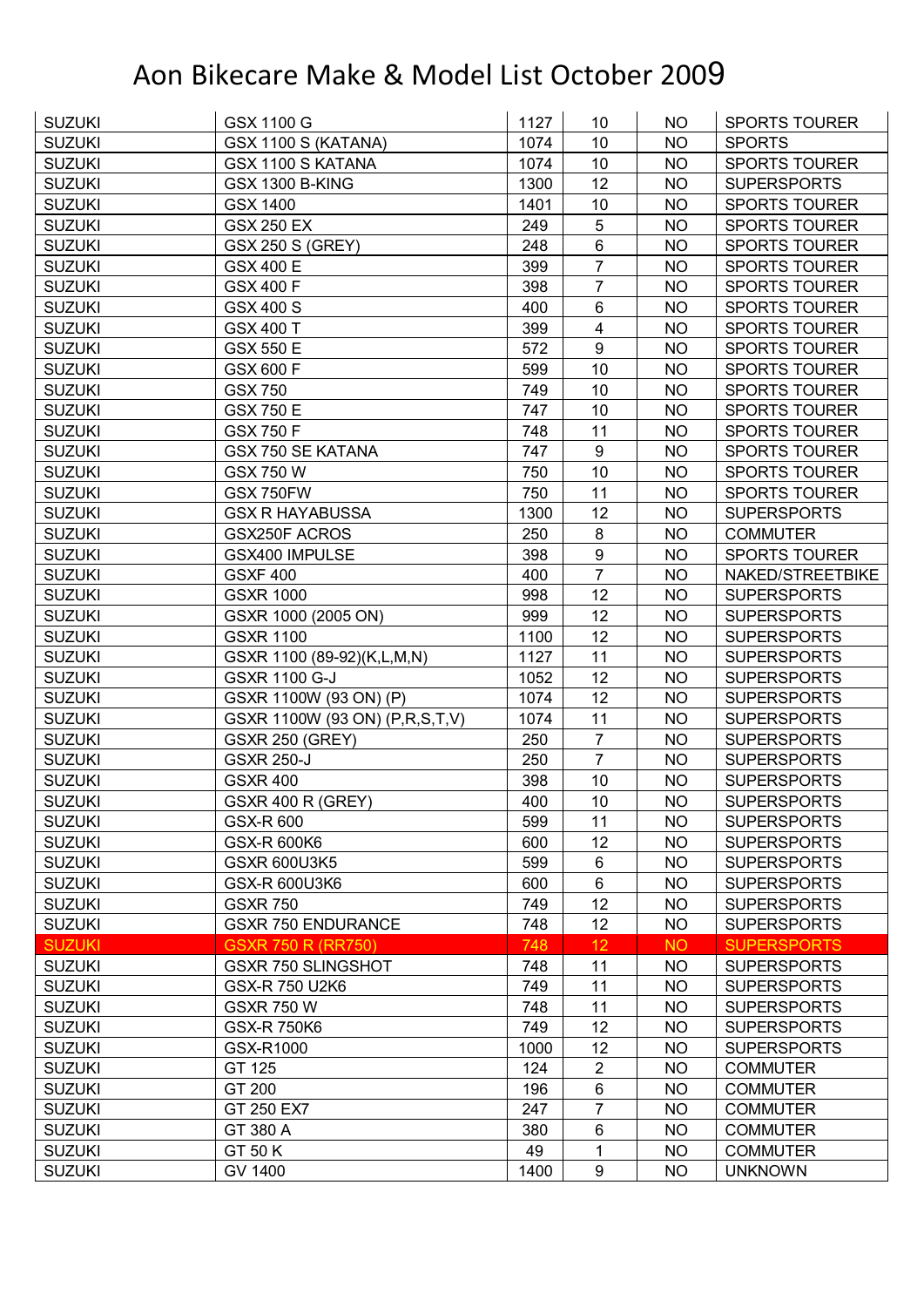| <b>SUZUKI</b> | <b>GZ 125 MARAUDER</b>  | 124  | $\overline{2}$   | NO.        | <b>COMMUTER</b>       |
|---------------|-------------------------|------|------------------|------------|-----------------------|
| <b>SUZUKI</b> | <b>INTRUDER 125</b>     | 124  | $\overline{2}$   | <b>NO</b>  | <b>CUSTOM/CRUISER</b> |
| <b>SUZUKI</b> | <b>INTRUDER 1400</b>    | 1400 | 8                | <b>NO</b>  | <b>CUSTOM/CRUISER</b> |
| <b>SUZUKI</b> | <b>INTRUDER V. TWIN</b> | 700  | 8                | <b>NO</b>  | <b>CUSTOM/CRUISER</b> |
| <b>SUZUKI</b> | LET'S 2 DX (GREY)       | 49   | $\mathbf{1}$     | <b>NO</b>  | MOPED/SCOOTER         |
| <b>SUZUKI</b> | <b>LIDO</b>             | 80   | $\overline{2}$   | NO         | MOPED/SCOOTER         |
| <b>SUZUKI</b> | <b>LOVE</b>             | 49   | 1                | <b>NO</b>  | MOPED/SCOOTER         |
| <b>SUZUKI</b> | LS 400 SAVAGE           | 400  | 6                | <b>NO</b>  | <b>CUSTOM/CRUISER</b> |
| <b>SUZUKI</b> | LS 650 SAVAGE           | 652  | $6\phantom{1}$   | <b>NO</b>  | <b>CUSTOM/CRUISER</b> |
| <b>SUZUKI</b> | LT 50 QUADRUNNER        | 49   | $\mathbf{1}$     | <b>NO</b>  | <b>UNKNOWN</b>        |
| <b>SUZUKI</b> | <b>MARAUDER</b>         | 250  | $6\phantom{1}$   | <b>NO</b>  | <b>CUSTOM/CRUISER</b> |
| <b>SUZUKI</b> | MARAUDER 250 (20BHP)    | 250  | 4                | <b>NO</b>  | <b>CUSTOM/CRUISER</b> |
| <b>SUZUKI</b> | OR 50                   | 49   | 1                | <b>NO</b>  | MOPED/SCOOTER         |
| <b>SUZUKI</b> | <b>PX50</b>             | 49   | $\mathbf{1}$     | <b>NO</b>  | MOPED/SCOOTER         |
| <b>SUZUKI</b> | <b>RF 400 R-RV</b>      | 400  | 8                | <b>NO</b>  | <b>SPORTS</b>         |
| <b>SUZUKI</b> | <b>RF 400R</b>          | 400  | 10               | <b>NO</b>  | <b>SPORTS</b>         |
| <b>SUZUKI</b> | <b>RF 600 R</b>         | 599  | 11               | <b>NO</b>  | <b>SPORTS</b>         |
| <b>SUZUKI</b> | <b>RF 900 R</b>         | 937  | 11               | <b>NO</b>  | <b>SUPERSPORTS</b>    |
| <b>SUZUKI</b> | RG 125 GAMMA            | 124  | 3                | <b>NO</b>  | MOPED/SCOOTER         |
| <b>SUZUKI</b> | RG 125 LIGHT SPRINTER   | 125  | 3                | <b>NO</b>  | <b>SPORTS</b>         |
| <b>SUZUKI</b> | RG 125 UN WOLF          | 124  | 3                | <b>NO</b>  | <b>SPORTS</b>         |
| <b>SUZUKI</b> | RG 125FU (92 ON)        | 124  | 3                | <b>NO</b>  | <b>SPORTS</b>         |
| <b>SUZUKI</b> | RG 250 GAMMA            | 247  | h                | <b>NO</b>  | <b>SPORTS</b>         |
| <b>SUZUKI</b> | <b>RG 400 (GREY)</b>    | 400  | $\overline{7}$   | <b>NO</b>  | <b>SPORTS</b>         |
| <b>SUZUKI</b> | RG 500 GAMMA            | 498  | 12               | <b>NO</b>  | <b>SPORTS</b>         |
| <b>SUZUKI</b> | <b>RG 80</b>            | 80   | $\overline{2}$   | <b>NO</b>  | <b>SPORTS</b>         |
| <b>SUZUKI</b> | <b>RGV 250</b>          | 249  | 11               | <b>NO</b>  | <b>SPORTS</b>         |
| <b>SUZUKI</b> | <b>RGV 250 N</b>        | 249  | 10               | <b>NO</b>  | <b>SPORTS</b>         |
| <b>SUZUKI</b> | <b>RGV 250 R</b>        | 249  | 10               | <b>NO</b>  | <b>SPORTS</b>         |
| <b>SUZUKI</b> | RGV 250 WOLF            | 250  | 10               | <b>NO</b>  | <b>SPORTS</b>         |
| <b>SUZUKI</b> | <b>RH 250</b>           | 250  | 8                | <b>NO</b>  | <b>UNKNOWN</b>        |
| <b>SUZUKI</b> | RK <sub>2</sub>         | 249  | 3                | <b>NO</b>  | <b>UNKNOWN</b>        |
| <b>SUZUKI</b> | <b>RV 125 A</b>         | 124  | $\overline{2}$   | <b>NO</b>  | <b>CUSTOM/CRUISER</b> |
| <b>SUZUKI</b> | <b>SB 200</b>           | 196  | 5                | <b>NO</b>  | <b>COMMUTER</b>       |
| <b>SUZUKI</b> | SP 400                  | 396  | 7                | <b>NO</b>  | <b>COMMUTER</b>       |
| <b>SUZUKI</b> | SV 1000                 | 1000 | 11               | <b>NO</b>  | <b>SPORTS</b>         |
| <b>SUZUKI</b> | <b>SV 400</b>           | 399  | $\boldsymbol{9}$ | <b>NO</b>  | <b>SPORTS</b>         |
| <b>SUZUKI</b> | SV 650                  | 645  | 10               | <b>NO</b>  | <b>SPORTS</b>         |
| <b>SUZUKI</b> | SV 650 S                | 645  | 10               | <b>NO</b>  | <b>SPORTS</b>         |
| <b>SUZUKI</b> | <b>SV 650UK 4</b>       | 645  | 6                | <b>NO</b>  | <b>SPORTS</b>         |
| <b>SUZUKI</b> | <b>SX 200R</b>          | 200  | $6\phantom{1}$   | <b>NO</b>  | <b>UNKNOWN</b>        |
| <b>SUZUKI</b> | <b>SZX 50 S</b>         | 49   | 1                | <b>NO</b>  | MOPED/SCOOTER         |
| <b>SUZUKI</b> | <b>SZX 50 X</b>         | 49   | $\mathbf 1$      | <b>NO</b>  | MOPED/SCOOTER         |
| <b>SUZUKI</b> | TL 1000 R               | 996  | 12               | <b>NO</b>  | <b>SPORTS</b>         |
| <b>SUZUKI</b> | TL 1000 S               | 996  | 12               | <b>NO</b>  | <b>SPORTS</b>         |
| <b>SUZUKI</b> | <b>TR50</b>             | 49   | 1                | <b>NO</b>  | MOPED/SCOOTER         |
| <b>SUZUKI</b> | TR50 S STREET MAGIC     | 49   | 1                | <b>YES</b> | MOPED/SCOOTER         |
| <b>SUZUKI</b> | <b>TS 100</b>           | 98   | $\overline{2}$   | <b>NO</b>  | <b>TRAIL/ENDURO</b>   |
| <b>SUZUKI</b> | <b>TS 125</b>           | 123  | $\mathfrak{B}$   | <b>NO</b>  | <b>TRAIL/ENDURO</b>   |
| <b>SUZUKI</b> | <b>TS 125 ERZ</b>       | 123  | $\mathfrak{B}$   | <b>NO</b>  | <b>TRAIL/ENDURO</b>   |
| <b>SUZUKI</b> | <b>TS 125 R</b>         | 124  | $\mathfrak{S}$   | <b>NO</b>  | <b>TRAIL/ENDURO</b>   |
| <b>SUZUKI</b> | TS 125 X (R)            | 124  | 3                | <b>NO</b>  | <b>TRAIL/ENDURO</b>   |
|               |                         |      |                  |            |                       |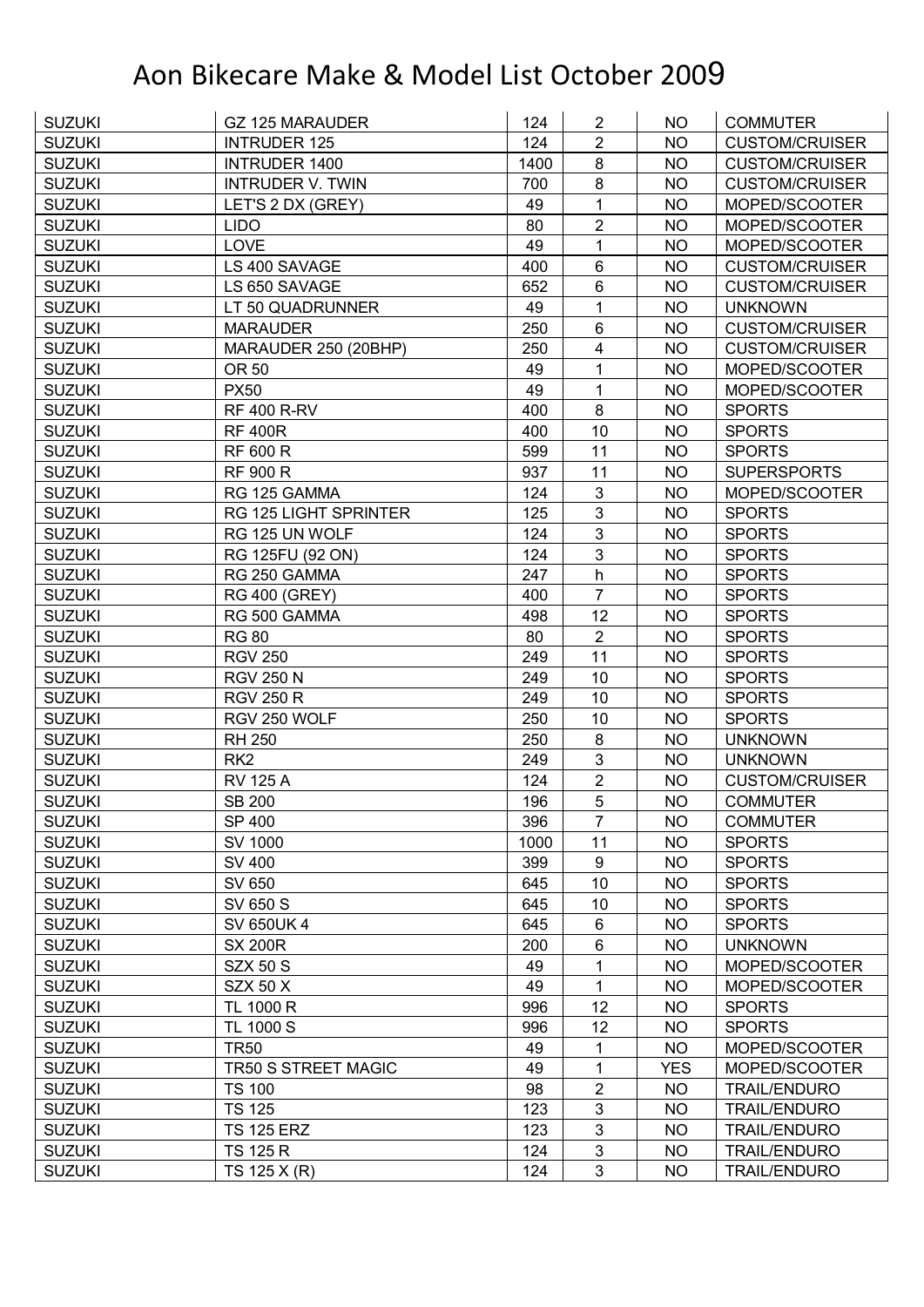| <b>SUZUKI</b> | <b>TS 125N</b>          | 123  | 3                       | NO        | <b>TRAIL/ENDURO</b>   |
|---------------|-------------------------|------|-------------------------|-----------|-----------------------|
| <b>SUZUKI</b> | TS 125XE (UNRESTRICTED) | 124  | 6                       | NO        | <b>TRAIL/ENDURO</b>   |
| <b>SUZUKI</b> | <b>TS 185 ER</b>        | 183  | 5                       | <b>NO</b> | <b>TRAIL/ENDURO</b>   |
| <b>SUZUKI</b> | <b>TS 200 R (GREY)</b>  | 200  | $6\phantom{1}$          | <b>NO</b> | <b>TRAIL/ENDURO</b>   |
| <b>SUZUKI</b> | <b>TS 250 ER</b>        | 246  | 6                       | <b>NO</b> | <b>TRAIL/ENDURO</b>   |
| <b>SUZUKI</b> | TS 250 X                | 249  | 8                       | <b>NO</b> | <b>TRAIL/ENDURO</b>   |
| <b>SUZUKI</b> | <b>TS 50 ER</b>         | 49   | 1                       | <b>NO</b> | <b>TRAIL/ENDURO</b>   |
| <b>SUZUKI</b> | <b>TS 50 X</b>          | 49   | 1                       | <b>NO</b> | <b>TRAIL/ENDURO</b>   |
| <b>SUZUKI</b> | <b>TS 80</b>            | 80   | $\overline{2}$          | <b>NO</b> | <b>TRAIL/ENDURO</b>   |
| <b>SUZUKI</b> | <b>TU 125 X</b>         | 125  | 3                       | <b>NO</b> | <b>UNKNOWN</b>        |
| <b>SUZUKI</b> | TU 250 X V              | 249  | $\overline{5}$          | <b>NO</b> | <b>COMMUTER</b>       |
| <b>SUZUKI</b> | UC 125 EPICURO          | 124  | $\overline{2}$          | <b>NO</b> | MOPED/SCOOTER         |
| <b>SUZUKI</b> | UF ESTILETE             | 49   | 1                       | <b>NO</b> | MOPED/SCOOTER         |
| <b>SUZUKI</b> | <b>UG HOKUTO</b>        | 113  | $\overline{2}$          | NO        | MOPED/SCOOTER         |
| <b>SUZUKI</b> | UH125K2 BURGMAN         | 125  | $\overline{2}$          | <b>NO</b> | MOPED/SCOOTER         |
| <b>SUZUKI</b> | UH150K2 BURGMAN         | 150  | $\mathbf{3}$            | NO        | MOPED/SCOOTER         |
| <b>SUZUKI</b> | <b>UX 50 W</b>          | 49   | 1                       | <b>NO</b> | MOPED/SCOOTER         |
| <b>SUZUKI</b> | V STROM 650CC           | 645  | $\boldsymbol{9}$        | <b>NO</b> | <b>SPORTS</b>         |
| <b>SUZUKI</b> | <b>VANVAN</b>           | 125  | $\overline{\mathbf{c}}$ | <b>NO</b> | <b>COMMUTER</b>       |
| <b>SUZUKI</b> | VL 125 LC INTRUDER      | 124  | $\overline{2}$          | <b>NO</b> | <b>COMMUTER</b>       |
| <b>SUZUKI</b> | VL 1500 LC INTRUDER     | 1500 | $\overline{7}$          | <b>NO</b> | <b>COMMUTER</b>       |
| <b>SUZUKI</b> | VL 250 INTRUDER         | 248  | 5                       | <b>NO</b> | <b>COMMUTER</b>       |
| <b>SUZUKI</b> | VS 1400 INTRUDER        | 1360 | 8                       | <b>NO</b> | <b>CUSTOM/CRUISER</b> |
| <b>SUZUKI</b> | VS 1400 INTRUDER        | 1360 | 8                       | <b>NO</b> | <b>CUSTOM/CRUISER</b> |
| <b>SUZUKI</b> | VS 400 INTRUDER         | 399  | $\overline{5}$          | <b>NO</b> | <b>CUSTOM/CRUISER</b> |
| <b>SUZUKI</b> | <b>VS 600</b>           | 598  | $\overline{7}$          | NO        | <b>CUSTOM/CRUISER</b> |
| <b>SUZUKI</b> | VS 750 INTRUDER         | 747  | 8                       | <b>NO</b> | <b>CUSTOM/CRUISER</b> |
| <b>SUZUKI</b> | VS 800 GL INTRUDER      | 805  | 8                       | <b>NO</b> | <b>CUSTOM/CRUISER</b> |
| <b>SUZUKI</b> | <b>VX 800</b>           | 805  | 8                       | <b>NO</b> | <b>CUSTOM/CRUISER</b> |
| <b>SUZUKI</b> | VZ 800 MARAUDER         | 799  | 8                       | <b>NO</b> | <b>CUSTOM/CRUISER</b> |
| <b>SUZUKI</b> | <b>VZ800UK6</b>         | 805  | $\overline{4}$          | <b>NO</b> | <b>CUSTOM/CRUISER</b> |
| <b>SUZUKI</b> | <b>VZR 1800K6</b>       | 1783 | 10                      | <b>NO</b> | <b>CUSTOM/CRUISER</b> |
| <b>SUZUKI</b> | XF 650 FREEWIND         | 640  | 8                       | NO        | <b>TRAIL/ENDURO</b>   |
| <b>SUZUKI</b> | XN 85 TURBO             | 673  | 9                       | <b>NO</b> | <b>SPORTS</b>         |
| <b>SUZUKI</b> | <b>ZILLION</b>          | 49   | 1                       | <b>NO</b> | MOPED/SCOOTER         |
| <b>SUZUKI</b> | ZILLION (ZX 50WX)       | 49   | 1                       | <b>NO</b> | MOPED/SCOOTER         |
| <b>SUZUKI</b> | ZR 50                   | 49   | 1                       | <b>NO</b> | MOPED/SCOOTER         |
| <b>SUZUKI</b> | DR 500                  | 498  | 6                       | <b>NO</b> | <b>TRAIL/ENDURO</b>   |
| <b>SYM</b>    | ATTILA 125              | 125  | $\sqrt{2}$              | <b>NO</b> | MOPED/SCOOTER         |
| <b>SYM</b>    | <b>CITY HOPPER</b>      | 150  | 1                       | NO        | MOPED/SCOOTER         |
| <b>SYM</b>    | <b>DD50 CITY TREK</b>   | 49   | 1                       | <b>NO</b> | MOPED/SCOOTER         |
| <b>SYM</b>    | FIDDLE 50               | 49   | 1                       | <b>NO</b> | MOPED/SCOOTER         |
| <b>SYM</b>    | <b>JET 100</b>          | 100  | $\boldsymbol{2}$        | <b>NO</b> | <b>COMMUTER</b>       |
| <b>SYM</b>    | <b>JET 50</b>           | 50   | 1                       | <b>NO</b> | MOPED/SCOOTER         |
| <b>SYM</b>    | JUNGLE 50               | 49   | 1                       | <b>NO</b> | MOPED/SCOOTER         |
| <b>SYM</b>    | <b>MASK</b>             | 50   | 1                       | <b>NO</b> | MOPED/SCOOTER         |
| <b>SYM</b>    | MEGALO 125              | 125  | $\overline{2}$          | NO        | MOPED/SCOOTER         |
| <b>SYM</b>    | RED DEVIL 50            | 49   | $\mathbf 1$             | <b>NO</b> | MOPED/SCOOTER         |
| <b>SYM</b>    | <b>SHARK</b>            | 125  | $\boldsymbol{2}$        | <b>NO</b> | MOPED/SCOOTER         |
| <b>SYM</b>    | SHARK 50                | 50   | 1                       | <b>NO</b> | MOPED/SCOOTER         |
| <b>SYM</b>    | <b>SPEEDEETA</b>        | 100  | $\overline{2}$          | <b>NO</b> | <b>UNKNOWN</b>        |
| <b>SYM</b>    | <b>SUPER FANCY 50</b>   | 49   | 1                       | <b>NO</b> | MOPED/SCOOTER         |
|               |                         |      |                         |           |                       |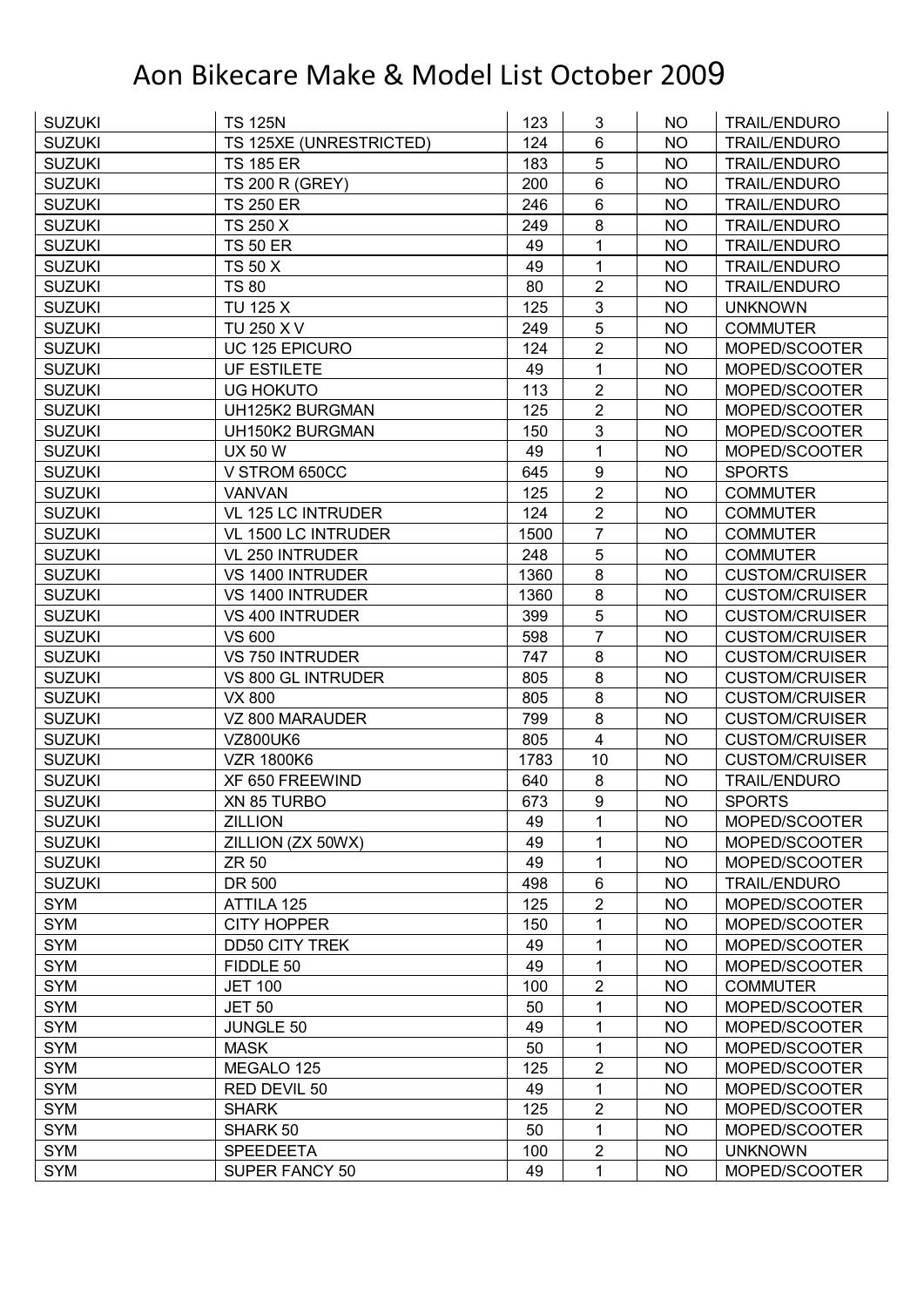| <b>TAISHAN</b><br>Z <sub>1</sub><br>49<br><b>NO</b><br>MOPED/SCOOTER<br>1<br>$\overline{2}$<br>Z125<br><b>TAISHAN</b><br>125<br><b>NO</b><br><b>COMMUTER</b><br>Z2<br>1<br><b>TAISHAN</b><br>49<br><b>NO</b><br>MOPED/SCOOTER<br>Z <sub>3</sub><br>49<br><b>TAISHAN</b><br>1<br><b>NO</b><br>MOPED/SCOOTER<br><b>TAISHAN</b><br>ZR4<br>49<br>1<br>MOPED/SCOOTER<br>NO<br><b>TGB</b><br>202 T<br>49<br>1<br>MOPED/SCOOTER<br><b>NO</b><br><b>TGB</b><br>303 R 50<br>1<br>49<br><b>NO</b><br>MOPED/SCOOTER<br>1<br><b>TGB</b><br>49<br><b>NO</b><br><b>AKROS TEC</b><br>MOPED/SCOOTER<br>49<br><b>TGB</b><br><b>DELIVERY SCOOTER</b><br>1<br><b>YES</b><br>MOPED/SCOOTER<br><b>TGB</b><br>F409 50 ROYAL CRUISE<br>49<br>1<br><b>NO</b><br>MOPED/SCOOTER<br><b>TGB</b><br>49<br>1<br>HIW 5 (HIGH WHEEL)<br><b>NO</b><br>MOPED/SCOOTER<br>12<br><b>TITAN</b><br><b>GECKO</b><br>1600<br><b>NO</b><br><b>CUSTOM/CRUISER</b><br><b>TITAN</b><br>11<br>1600<br><b>CUSTOM/CRUISER</b><br><b>ROADRUNNER</b><br><b>NO</b><br><b>TITAN</b><br><b>SCORPION</b><br>1600<br>10<br><b>NO</b><br><b>CUSTOM/CRUISER</b><br>250<br>8<br>TM<br>250 ENDURO<br><b>NO</b><br><b>TRAIL/ENDURO</b><br>6<br>250 MX<br>250<br>TM<br><b>NO</b><br><b>TRAIL/ENDURO</b><br>8<br>299<br>TM<br>300 ENDURO<br><b>NO</b><br><b>TRAIL/ENDURO</b><br>$\boldsymbol{9}$<br><b>TM</b><br>399<br><b>NO</b><br>ENDURO 400<br><b>TRAIL/ENDURO</b><br><b>TOMOS</b><br>835 PRE-MIX<br>49<br>1<br><b>NO</b><br>MOPED/SCOOTER<br><b>TOMOS</b><br>A <sub>3</sub> M<br>49<br>1<br><b>NO</b><br>MOPED/SCOOTER<br>A3 MS<br>1<br><b>TOMOS</b><br>49<br><b>NO</b><br>MOPED/SCOOTER<br>49<br>1<br><b>TOMOS</b><br>A <sub>3</sub> K<br><b>NO</b><br>MOPED/SCOOTER<br>49<br>1<br>AT 50<br><b>TOMOS</b><br><b>NO</b><br>MOPED/SCOOTER<br><b>TOMOS</b><br><b>ATX</b><br>49<br>1<br>MOPED/SCOOTER<br>NO<br><b>TOMOS</b><br><b>COLIBRI</b><br>49<br>1<br><b>NO</b><br>MOPED/SCOOTER<br>1<br><b>TOMOS</b><br><b>DISCO</b><br>49<br><b>NO</b><br>MOPED/SCOOTER<br>49<br>1<br><b>NO</b><br><b>TOMOS</b><br><b>NTX</b><br>MOPED/SCOOTER<br>49<br><b>NO</b><br><b>TOMOS</b><br><b>TANGO</b><br>1<br>MOPED/SCOOTER<br><b>TOMOS</b><br><b>TANGO INJECTION</b><br>49<br>1<br>MOPED/SCOOTER<br><b>NO</b><br><b>TOMOS</b><br>49<br>1<br><b>TANGO LIMITED</b><br><b>NO</b><br>MOPED/SCOOTER<br>V <sub>2</sub><br>8<br><b>TRIKETEC</b><br>698<br><b>TRIKE</b><br><b>NO</b><br>$\boldsymbol{9}$<br><b>TRIUMPH</b><br>885<br><b>NO</b><br><b>ADVENTURER 900</b><br><b>CUSTOM/CRUISER</b><br>$\overline{7}$<br><b>NO</b><br><b>TRIUMPH</b><br><b>BONNEVILLE</b><br>744<br><b>CUSTOM/CRUISER</b><br><b>TRIUMPH</b><br>BONNEVILLE (2004 0N)<br>790<br>8<br>NO<br><b>CUSTOM/CRUISER</b><br>8<br><b>TRIUMPH</b><br><b>BONNEVILLE 790 AMERICA</b><br>790<br><b>NO</b><br><b>CUSTOM/CRUISER</b><br>11<br><b>TRIUMPH</b><br>DAYTONA 1000<br>998<br>NO.<br><b>SPORTS</b><br>1180<br>12<br><b>TRIUMPH</b><br>DAYTONA 1200<br>NO<br><b>SPORTS</b><br>12<br><b>NO</b><br><b>TRIUMPH</b><br>DAYTONA 1200 SPECIAL EDITION<br>1180<br><b>SPORTS</b><br>12<br><b>TRIUMPH</b><br>599<br><b>NO</b><br><b>SPORTS</b><br>DAYTONA 600<br>749<br>10<br><b>NO</b><br><b>TRIUMPH</b><br>DAYTONA 750<br><b>SPORTS</b><br>11<br>885<br><b>NO</b><br><b>TRIUMPH</b><br>DAYTONA 900<br><b>SPORTS</b><br>955<br>12<br><b>TRIUMPH</b><br><b>NO</b><br><b>SPORTS</b><br>DAYTONA T595<br>2300<br>10<br><b>TRIUMPH</b><br><b>ROCKET</b><br><b>NO</b><br><b>CUSTOM/CRUISER</b><br><b>TRIUMPH</b><br><b>SCRAMBLER</b><br>865<br>$\overline{7}$<br><b>NO</b><br><b>TRAIL/ENDURO</b><br>11<br>599<br><b>NO</b><br><b>TRIUMPH</b><br><b>SPEED FOUR</b><br>NAKED/STREETBIKE<br>11<br><b>SPEED TRIPLE</b><br>955<br><b>NO</b><br>NAKED/STREETBIKE<br><b>TRIUMPH</b><br>12<br><b>TRIUMPH</b><br>995<br><b>NO</b><br>NAKED/STREETBIKE<br>SPEED TRIPLE (2000 ON)<br>11<br><b>TRIUMPH</b><br>SPEED TRIPLE T509<br>885<br><b>NO</b><br>NAKED/STREETBIKE<br><b>TRIUMPH</b><br><b>SPRINT RS</b><br>955<br>11<br><b>NO</b><br><b>TOURER</b><br>SPRINT ST<br>955<br>11<br>NO<br><b>TRIUMPH</b><br><b>TOURER</b> | <b>SYM</b>     | <b>CITY WEAVER</b>   | 50  | 1  | <b>NO</b> | MOPED/SCOOTER |
|----------------------------------------------------------------------------------------------------------------------------------------------------------------------------------------------------------------------------------------------------------------------------------------------------------------------------------------------------------------------------------------------------------------------------------------------------------------------------------------------------------------------------------------------------------------------------------------------------------------------------------------------------------------------------------------------------------------------------------------------------------------------------------------------------------------------------------------------------------------------------------------------------------------------------------------------------------------------------------------------------------------------------------------------------------------------------------------------------------------------------------------------------------------------------------------------------------------------------------------------------------------------------------------------------------------------------------------------------------------------------------------------------------------------------------------------------------------------------------------------------------------------------------------------------------------------------------------------------------------------------------------------------------------------------------------------------------------------------------------------------------------------------------------------------------------------------------------------------------------------------------------------------------------------------------------------------------------------------------------------------------------------------------------------------------------------------------------------------------------------------------------------------------------------------------------------------------------------------------------------------------------------------------------------------------------------------------------------------------------------------------------------------------------------------------------------------------------------------------------------------------------------------------------------------------------------------------------------------------------------------------------------------------------------------------------------------------------------------------------------------------------------------------------------------------------------------------------------------------------------------------------------------------------------------------------------------------------------------------------------------------------------------------------------------------------------------------------------------------------------------------------------------------------------------------------------------------------------------------------------------------------------------------------------------------------------------------------------------------------------------------------------------------------------------------------------------------------------------------------------------------------------------------------------------------------------------------------------------------------------------------------------------------------------------------------------------------------------------------------------------------------------------------------------------------------------------------------------------------------------------------------------------------------------------------------------------------------------------------------------------------------------------------------------------------------------------------------|----------------|----------------------|-----|----|-----------|---------------|
|                                                                                                                                                                                                                                                                                                                                                                                                                                                                                                                                                                                                                                                                                                                                                                                                                                                                                                                                                                                                                                                                                                                                                                                                                                                                                                                                                                                                                                                                                                                                                                                                                                                                                                                                                                                                                                                                                                                                                                                                                                                                                                                                                                                                                                                                                                                                                                                                                                                                                                                                                                                                                                                                                                                                                                                                                                                                                                                                                                                                                                                                                                                                                                                                                                                                                                                                                                                                                                                                                                                                                                                                                                                                                                                                                                                                                                                                                                                                                                                                                                                                                        |                |                      |     |    |           |               |
|                                                                                                                                                                                                                                                                                                                                                                                                                                                                                                                                                                                                                                                                                                                                                                                                                                                                                                                                                                                                                                                                                                                                                                                                                                                                                                                                                                                                                                                                                                                                                                                                                                                                                                                                                                                                                                                                                                                                                                                                                                                                                                                                                                                                                                                                                                                                                                                                                                                                                                                                                                                                                                                                                                                                                                                                                                                                                                                                                                                                                                                                                                                                                                                                                                                                                                                                                                                                                                                                                                                                                                                                                                                                                                                                                                                                                                                                                                                                                                                                                                                                                        |                |                      |     |    |           |               |
|                                                                                                                                                                                                                                                                                                                                                                                                                                                                                                                                                                                                                                                                                                                                                                                                                                                                                                                                                                                                                                                                                                                                                                                                                                                                                                                                                                                                                                                                                                                                                                                                                                                                                                                                                                                                                                                                                                                                                                                                                                                                                                                                                                                                                                                                                                                                                                                                                                                                                                                                                                                                                                                                                                                                                                                                                                                                                                                                                                                                                                                                                                                                                                                                                                                                                                                                                                                                                                                                                                                                                                                                                                                                                                                                                                                                                                                                                                                                                                                                                                                                                        |                |                      |     |    |           |               |
|                                                                                                                                                                                                                                                                                                                                                                                                                                                                                                                                                                                                                                                                                                                                                                                                                                                                                                                                                                                                                                                                                                                                                                                                                                                                                                                                                                                                                                                                                                                                                                                                                                                                                                                                                                                                                                                                                                                                                                                                                                                                                                                                                                                                                                                                                                                                                                                                                                                                                                                                                                                                                                                                                                                                                                                                                                                                                                                                                                                                                                                                                                                                                                                                                                                                                                                                                                                                                                                                                                                                                                                                                                                                                                                                                                                                                                                                                                                                                                                                                                                                                        |                |                      |     |    |           |               |
|                                                                                                                                                                                                                                                                                                                                                                                                                                                                                                                                                                                                                                                                                                                                                                                                                                                                                                                                                                                                                                                                                                                                                                                                                                                                                                                                                                                                                                                                                                                                                                                                                                                                                                                                                                                                                                                                                                                                                                                                                                                                                                                                                                                                                                                                                                                                                                                                                                                                                                                                                                                                                                                                                                                                                                                                                                                                                                                                                                                                                                                                                                                                                                                                                                                                                                                                                                                                                                                                                                                                                                                                                                                                                                                                                                                                                                                                                                                                                                                                                                                                                        |                |                      |     |    |           |               |
|                                                                                                                                                                                                                                                                                                                                                                                                                                                                                                                                                                                                                                                                                                                                                                                                                                                                                                                                                                                                                                                                                                                                                                                                                                                                                                                                                                                                                                                                                                                                                                                                                                                                                                                                                                                                                                                                                                                                                                                                                                                                                                                                                                                                                                                                                                                                                                                                                                                                                                                                                                                                                                                                                                                                                                                                                                                                                                                                                                                                                                                                                                                                                                                                                                                                                                                                                                                                                                                                                                                                                                                                                                                                                                                                                                                                                                                                                                                                                                                                                                                                                        |                |                      |     |    |           |               |
|                                                                                                                                                                                                                                                                                                                                                                                                                                                                                                                                                                                                                                                                                                                                                                                                                                                                                                                                                                                                                                                                                                                                                                                                                                                                                                                                                                                                                                                                                                                                                                                                                                                                                                                                                                                                                                                                                                                                                                                                                                                                                                                                                                                                                                                                                                                                                                                                                                                                                                                                                                                                                                                                                                                                                                                                                                                                                                                                                                                                                                                                                                                                                                                                                                                                                                                                                                                                                                                                                                                                                                                                                                                                                                                                                                                                                                                                                                                                                                                                                                                                                        |                |                      |     |    |           |               |
|                                                                                                                                                                                                                                                                                                                                                                                                                                                                                                                                                                                                                                                                                                                                                                                                                                                                                                                                                                                                                                                                                                                                                                                                                                                                                                                                                                                                                                                                                                                                                                                                                                                                                                                                                                                                                                                                                                                                                                                                                                                                                                                                                                                                                                                                                                                                                                                                                                                                                                                                                                                                                                                                                                                                                                                                                                                                                                                                                                                                                                                                                                                                                                                                                                                                                                                                                                                                                                                                                                                                                                                                                                                                                                                                                                                                                                                                                                                                                                                                                                                                                        |                |                      |     |    |           |               |
|                                                                                                                                                                                                                                                                                                                                                                                                                                                                                                                                                                                                                                                                                                                                                                                                                                                                                                                                                                                                                                                                                                                                                                                                                                                                                                                                                                                                                                                                                                                                                                                                                                                                                                                                                                                                                                                                                                                                                                                                                                                                                                                                                                                                                                                                                                                                                                                                                                                                                                                                                                                                                                                                                                                                                                                                                                                                                                                                                                                                                                                                                                                                                                                                                                                                                                                                                                                                                                                                                                                                                                                                                                                                                                                                                                                                                                                                                                                                                                                                                                                                                        |                |                      |     |    |           |               |
|                                                                                                                                                                                                                                                                                                                                                                                                                                                                                                                                                                                                                                                                                                                                                                                                                                                                                                                                                                                                                                                                                                                                                                                                                                                                                                                                                                                                                                                                                                                                                                                                                                                                                                                                                                                                                                                                                                                                                                                                                                                                                                                                                                                                                                                                                                                                                                                                                                                                                                                                                                                                                                                                                                                                                                                                                                                                                                                                                                                                                                                                                                                                                                                                                                                                                                                                                                                                                                                                                                                                                                                                                                                                                                                                                                                                                                                                                                                                                                                                                                                                                        |                |                      |     |    |           |               |
|                                                                                                                                                                                                                                                                                                                                                                                                                                                                                                                                                                                                                                                                                                                                                                                                                                                                                                                                                                                                                                                                                                                                                                                                                                                                                                                                                                                                                                                                                                                                                                                                                                                                                                                                                                                                                                                                                                                                                                                                                                                                                                                                                                                                                                                                                                                                                                                                                                                                                                                                                                                                                                                                                                                                                                                                                                                                                                                                                                                                                                                                                                                                                                                                                                                                                                                                                                                                                                                                                                                                                                                                                                                                                                                                                                                                                                                                                                                                                                                                                                                                                        |                |                      |     |    |           |               |
|                                                                                                                                                                                                                                                                                                                                                                                                                                                                                                                                                                                                                                                                                                                                                                                                                                                                                                                                                                                                                                                                                                                                                                                                                                                                                                                                                                                                                                                                                                                                                                                                                                                                                                                                                                                                                                                                                                                                                                                                                                                                                                                                                                                                                                                                                                                                                                                                                                                                                                                                                                                                                                                                                                                                                                                                                                                                                                                                                                                                                                                                                                                                                                                                                                                                                                                                                                                                                                                                                                                                                                                                                                                                                                                                                                                                                                                                                                                                                                                                                                                                                        |                |                      |     |    |           |               |
|                                                                                                                                                                                                                                                                                                                                                                                                                                                                                                                                                                                                                                                                                                                                                                                                                                                                                                                                                                                                                                                                                                                                                                                                                                                                                                                                                                                                                                                                                                                                                                                                                                                                                                                                                                                                                                                                                                                                                                                                                                                                                                                                                                                                                                                                                                                                                                                                                                                                                                                                                                                                                                                                                                                                                                                                                                                                                                                                                                                                                                                                                                                                                                                                                                                                                                                                                                                                                                                                                                                                                                                                                                                                                                                                                                                                                                                                                                                                                                                                                                                                                        |                |                      |     |    |           |               |
|                                                                                                                                                                                                                                                                                                                                                                                                                                                                                                                                                                                                                                                                                                                                                                                                                                                                                                                                                                                                                                                                                                                                                                                                                                                                                                                                                                                                                                                                                                                                                                                                                                                                                                                                                                                                                                                                                                                                                                                                                                                                                                                                                                                                                                                                                                                                                                                                                                                                                                                                                                                                                                                                                                                                                                                                                                                                                                                                                                                                                                                                                                                                                                                                                                                                                                                                                                                                                                                                                                                                                                                                                                                                                                                                                                                                                                                                                                                                                                                                                                                                                        |                |                      |     |    |           |               |
|                                                                                                                                                                                                                                                                                                                                                                                                                                                                                                                                                                                                                                                                                                                                                                                                                                                                                                                                                                                                                                                                                                                                                                                                                                                                                                                                                                                                                                                                                                                                                                                                                                                                                                                                                                                                                                                                                                                                                                                                                                                                                                                                                                                                                                                                                                                                                                                                                                                                                                                                                                                                                                                                                                                                                                                                                                                                                                                                                                                                                                                                                                                                                                                                                                                                                                                                                                                                                                                                                                                                                                                                                                                                                                                                                                                                                                                                                                                                                                                                                                                                                        |                |                      |     |    |           |               |
|                                                                                                                                                                                                                                                                                                                                                                                                                                                                                                                                                                                                                                                                                                                                                                                                                                                                                                                                                                                                                                                                                                                                                                                                                                                                                                                                                                                                                                                                                                                                                                                                                                                                                                                                                                                                                                                                                                                                                                                                                                                                                                                                                                                                                                                                                                                                                                                                                                                                                                                                                                                                                                                                                                                                                                                                                                                                                                                                                                                                                                                                                                                                                                                                                                                                                                                                                                                                                                                                                                                                                                                                                                                                                                                                                                                                                                                                                                                                                                                                                                                                                        |                |                      |     |    |           |               |
|                                                                                                                                                                                                                                                                                                                                                                                                                                                                                                                                                                                                                                                                                                                                                                                                                                                                                                                                                                                                                                                                                                                                                                                                                                                                                                                                                                                                                                                                                                                                                                                                                                                                                                                                                                                                                                                                                                                                                                                                                                                                                                                                                                                                                                                                                                                                                                                                                                                                                                                                                                                                                                                                                                                                                                                                                                                                                                                                                                                                                                                                                                                                                                                                                                                                                                                                                                                                                                                                                                                                                                                                                                                                                                                                                                                                                                                                                                                                                                                                                                                                                        |                |                      |     |    |           |               |
|                                                                                                                                                                                                                                                                                                                                                                                                                                                                                                                                                                                                                                                                                                                                                                                                                                                                                                                                                                                                                                                                                                                                                                                                                                                                                                                                                                                                                                                                                                                                                                                                                                                                                                                                                                                                                                                                                                                                                                                                                                                                                                                                                                                                                                                                                                                                                                                                                                                                                                                                                                                                                                                                                                                                                                                                                                                                                                                                                                                                                                                                                                                                                                                                                                                                                                                                                                                                                                                                                                                                                                                                                                                                                                                                                                                                                                                                                                                                                                                                                                                                                        |                |                      |     |    |           |               |
|                                                                                                                                                                                                                                                                                                                                                                                                                                                                                                                                                                                                                                                                                                                                                                                                                                                                                                                                                                                                                                                                                                                                                                                                                                                                                                                                                                                                                                                                                                                                                                                                                                                                                                                                                                                                                                                                                                                                                                                                                                                                                                                                                                                                                                                                                                                                                                                                                                                                                                                                                                                                                                                                                                                                                                                                                                                                                                                                                                                                                                                                                                                                                                                                                                                                                                                                                                                                                                                                                                                                                                                                                                                                                                                                                                                                                                                                                                                                                                                                                                                                                        |                |                      |     |    |           |               |
|                                                                                                                                                                                                                                                                                                                                                                                                                                                                                                                                                                                                                                                                                                                                                                                                                                                                                                                                                                                                                                                                                                                                                                                                                                                                                                                                                                                                                                                                                                                                                                                                                                                                                                                                                                                                                                                                                                                                                                                                                                                                                                                                                                                                                                                                                                                                                                                                                                                                                                                                                                                                                                                                                                                                                                                                                                                                                                                                                                                                                                                                                                                                                                                                                                                                                                                                                                                                                                                                                                                                                                                                                                                                                                                                                                                                                                                                                                                                                                                                                                                                                        |                |                      |     |    |           |               |
|                                                                                                                                                                                                                                                                                                                                                                                                                                                                                                                                                                                                                                                                                                                                                                                                                                                                                                                                                                                                                                                                                                                                                                                                                                                                                                                                                                                                                                                                                                                                                                                                                                                                                                                                                                                                                                                                                                                                                                                                                                                                                                                                                                                                                                                                                                                                                                                                                                                                                                                                                                                                                                                                                                                                                                                                                                                                                                                                                                                                                                                                                                                                                                                                                                                                                                                                                                                                                                                                                                                                                                                                                                                                                                                                                                                                                                                                                                                                                                                                                                                                                        |                |                      |     |    |           |               |
|                                                                                                                                                                                                                                                                                                                                                                                                                                                                                                                                                                                                                                                                                                                                                                                                                                                                                                                                                                                                                                                                                                                                                                                                                                                                                                                                                                                                                                                                                                                                                                                                                                                                                                                                                                                                                                                                                                                                                                                                                                                                                                                                                                                                                                                                                                                                                                                                                                                                                                                                                                                                                                                                                                                                                                                                                                                                                                                                                                                                                                                                                                                                                                                                                                                                                                                                                                                                                                                                                                                                                                                                                                                                                                                                                                                                                                                                                                                                                                                                                                                                                        |                |                      |     |    |           |               |
|                                                                                                                                                                                                                                                                                                                                                                                                                                                                                                                                                                                                                                                                                                                                                                                                                                                                                                                                                                                                                                                                                                                                                                                                                                                                                                                                                                                                                                                                                                                                                                                                                                                                                                                                                                                                                                                                                                                                                                                                                                                                                                                                                                                                                                                                                                                                                                                                                                                                                                                                                                                                                                                                                                                                                                                                                                                                                                                                                                                                                                                                                                                                                                                                                                                                                                                                                                                                                                                                                                                                                                                                                                                                                                                                                                                                                                                                                                                                                                                                                                                                                        |                |                      |     |    |           |               |
|                                                                                                                                                                                                                                                                                                                                                                                                                                                                                                                                                                                                                                                                                                                                                                                                                                                                                                                                                                                                                                                                                                                                                                                                                                                                                                                                                                                                                                                                                                                                                                                                                                                                                                                                                                                                                                                                                                                                                                                                                                                                                                                                                                                                                                                                                                                                                                                                                                                                                                                                                                                                                                                                                                                                                                                                                                                                                                                                                                                                                                                                                                                                                                                                                                                                                                                                                                                                                                                                                                                                                                                                                                                                                                                                                                                                                                                                                                                                                                                                                                                                                        |                |                      |     |    |           |               |
|                                                                                                                                                                                                                                                                                                                                                                                                                                                                                                                                                                                                                                                                                                                                                                                                                                                                                                                                                                                                                                                                                                                                                                                                                                                                                                                                                                                                                                                                                                                                                                                                                                                                                                                                                                                                                                                                                                                                                                                                                                                                                                                                                                                                                                                                                                                                                                                                                                                                                                                                                                                                                                                                                                                                                                                                                                                                                                                                                                                                                                                                                                                                                                                                                                                                                                                                                                                                                                                                                                                                                                                                                                                                                                                                                                                                                                                                                                                                                                                                                                                                                        |                |                      |     |    |           |               |
|                                                                                                                                                                                                                                                                                                                                                                                                                                                                                                                                                                                                                                                                                                                                                                                                                                                                                                                                                                                                                                                                                                                                                                                                                                                                                                                                                                                                                                                                                                                                                                                                                                                                                                                                                                                                                                                                                                                                                                                                                                                                                                                                                                                                                                                                                                                                                                                                                                                                                                                                                                                                                                                                                                                                                                                                                                                                                                                                                                                                                                                                                                                                                                                                                                                                                                                                                                                                                                                                                                                                                                                                                                                                                                                                                                                                                                                                                                                                                                                                                                                                                        |                |                      |     |    |           |               |
|                                                                                                                                                                                                                                                                                                                                                                                                                                                                                                                                                                                                                                                                                                                                                                                                                                                                                                                                                                                                                                                                                                                                                                                                                                                                                                                                                                                                                                                                                                                                                                                                                                                                                                                                                                                                                                                                                                                                                                                                                                                                                                                                                                                                                                                                                                                                                                                                                                                                                                                                                                                                                                                                                                                                                                                                                                                                                                                                                                                                                                                                                                                                                                                                                                                                                                                                                                                                                                                                                                                                                                                                                                                                                                                                                                                                                                                                                                                                                                                                                                                                                        |                |                      |     |    |           |               |
|                                                                                                                                                                                                                                                                                                                                                                                                                                                                                                                                                                                                                                                                                                                                                                                                                                                                                                                                                                                                                                                                                                                                                                                                                                                                                                                                                                                                                                                                                                                                                                                                                                                                                                                                                                                                                                                                                                                                                                                                                                                                                                                                                                                                                                                                                                                                                                                                                                                                                                                                                                                                                                                                                                                                                                                                                                                                                                                                                                                                                                                                                                                                                                                                                                                                                                                                                                                                                                                                                                                                                                                                                                                                                                                                                                                                                                                                                                                                                                                                                                                                                        |                |                      |     |    |           |               |
|                                                                                                                                                                                                                                                                                                                                                                                                                                                                                                                                                                                                                                                                                                                                                                                                                                                                                                                                                                                                                                                                                                                                                                                                                                                                                                                                                                                                                                                                                                                                                                                                                                                                                                                                                                                                                                                                                                                                                                                                                                                                                                                                                                                                                                                                                                                                                                                                                                                                                                                                                                                                                                                                                                                                                                                                                                                                                                                                                                                                                                                                                                                                                                                                                                                                                                                                                                                                                                                                                                                                                                                                                                                                                                                                                                                                                                                                                                                                                                                                                                                                                        |                |                      |     |    |           |               |
|                                                                                                                                                                                                                                                                                                                                                                                                                                                                                                                                                                                                                                                                                                                                                                                                                                                                                                                                                                                                                                                                                                                                                                                                                                                                                                                                                                                                                                                                                                                                                                                                                                                                                                                                                                                                                                                                                                                                                                                                                                                                                                                                                                                                                                                                                                                                                                                                                                                                                                                                                                                                                                                                                                                                                                                                                                                                                                                                                                                                                                                                                                                                                                                                                                                                                                                                                                                                                                                                                                                                                                                                                                                                                                                                                                                                                                                                                                                                                                                                                                                                                        |                |                      |     |    |           |               |
|                                                                                                                                                                                                                                                                                                                                                                                                                                                                                                                                                                                                                                                                                                                                                                                                                                                                                                                                                                                                                                                                                                                                                                                                                                                                                                                                                                                                                                                                                                                                                                                                                                                                                                                                                                                                                                                                                                                                                                                                                                                                                                                                                                                                                                                                                                                                                                                                                                                                                                                                                                                                                                                                                                                                                                                                                                                                                                                                                                                                                                                                                                                                                                                                                                                                                                                                                                                                                                                                                                                                                                                                                                                                                                                                                                                                                                                                                                                                                                                                                                                                                        |                |                      |     |    |           |               |
|                                                                                                                                                                                                                                                                                                                                                                                                                                                                                                                                                                                                                                                                                                                                                                                                                                                                                                                                                                                                                                                                                                                                                                                                                                                                                                                                                                                                                                                                                                                                                                                                                                                                                                                                                                                                                                                                                                                                                                                                                                                                                                                                                                                                                                                                                                                                                                                                                                                                                                                                                                                                                                                                                                                                                                                                                                                                                                                                                                                                                                                                                                                                                                                                                                                                                                                                                                                                                                                                                                                                                                                                                                                                                                                                                                                                                                                                                                                                                                                                                                                                                        |                |                      |     |    |           |               |
|                                                                                                                                                                                                                                                                                                                                                                                                                                                                                                                                                                                                                                                                                                                                                                                                                                                                                                                                                                                                                                                                                                                                                                                                                                                                                                                                                                                                                                                                                                                                                                                                                                                                                                                                                                                                                                                                                                                                                                                                                                                                                                                                                                                                                                                                                                                                                                                                                                                                                                                                                                                                                                                                                                                                                                                                                                                                                                                                                                                                                                                                                                                                                                                                                                                                                                                                                                                                                                                                                                                                                                                                                                                                                                                                                                                                                                                                                                                                                                                                                                                                                        |                |                      |     |    |           |               |
|                                                                                                                                                                                                                                                                                                                                                                                                                                                                                                                                                                                                                                                                                                                                                                                                                                                                                                                                                                                                                                                                                                                                                                                                                                                                                                                                                                                                                                                                                                                                                                                                                                                                                                                                                                                                                                                                                                                                                                                                                                                                                                                                                                                                                                                                                                                                                                                                                                                                                                                                                                                                                                                                                                                                                                                                                                                                                                                                                                                                                                                                                                                                                                                                                                                                                                                                                                                                                                                                                                                                                                                                                                                                                                                                                                                                                                                                                                                                                                                                                                                                                        |                |                      |     |    |           |               |
|                                                                                                                                                                                                                                                                                                                                                                                                                                                                                                                                                                                                                                                                                                                                                                                                                                                                                                                                                                                                                                                                                                                                                                                                                                                                                                                                                                                                                                                                                                                                                                                                                                                                                                                                                                                                                                                                                                                                                                                                                                                                                                                                                                                                                                                                                                                                                                                                                                                                                                                                                                                                                                                                                                                                                                                                                                                                                                                                                                                                                                                                                                                                                                                                                                                                                                                                                                                                                                                                                                                                                                                                                                                                                                                                                                                                                                                                                                                                                                                                                                                                                        |                |                      |     |    |           |               |
|                                                                                                                                                                                                                                                                                                                                                                                                                                                                                                                                                                                                                                                                                                                                                                                                                                                                                                                                                                                                                                                                                                                                                                                                                                                                                                                                                                                                                                                                                                                                                                                                                                                                                                                                                                                                                                                                                                                                                                                                                                                                                                                                                                                                                                                                                                                                                                                                                                                                                                                                                                                                                                                                                                                                                                                                                                                                                                                                                                                                                                                                                                                                                                                                                                                                                                                                                                                                                                                                                                                                                                                                                                                                                                                                                                                                                                                                                                                                                                                                                                                                                        |                |                      |     |    |           |               |
|                                                                                                                                                                                                                                                                                                                                                                                                                                                                                                                                                                                                                                                                                                                                                                                                                                                                                                                                                                                                                                                                                                                                                                                                                                                                                                                                                                                                                                                                                                                                                                                                                                                                                                                                                                                                                                                                                                                                                                                                                                                                                                                                                                                                                                                                                                                                                                                                                                                                                                                                                                                                                                                                                                                                                                                                                                                                                                                                                                                                                                                                                                                                                                                                                                                                                                                                                                                                                                                                                                                                                                                                                                                                                                                                                                                                                                                                                                                                                                                                                                                                                        |                |                      |     |    |           |               |
|                                                                                                                                                                                                                                                                                                                                                                                                                                                                                                                                                                                                                                                                                                                                                                                                                                                                                                                                                                                                                                                                                                                                                                                                                                                                                                                                                                                                                                                                                                                                                                                                                                                                                                                                                                                                                                                                                                                                                                                                                                                                                                                                                                                                                                                                                                                                                                                                                                                                                                                                                                                                                                                                                                                                                                                                                                                                                                                                                                                                                                                                                                                                                                                                                                                                                                                                                                                                                                                                                                                                                                                                                                                                                                                                                                                                                                                                                                                                                                                                                                                                                        |                |                      |     |    |           |               |
|                                                                                                                                                                                                                                                                                                                                                                                                                                                                                                                                                                                                                                                                                                                                                                                                                                                                                                                                                                                                                                                                                                                                                                                                                                                                                                                                                                                                                                                                                                                                                                                                                                                                                                                                                                                                                                                                                                                                                                                                                                                                                                                                                                                                                                                                                                                                                                                                                                                                                                                                                                                                                                                                                                                                                                                                                                                                                                                                                                                                                                                                                                                                                                                                                                                                                                                                                                                                                                                                                                                                                                                                                                                                                                                                                                                                                                                                                                                                                                                                                                                                                        |                |                      |     |    |           |               |
|                                                                                                                                                                                                                                                                                                                                                                                                                                                                                                                                                                                                                                                                                                                                                                                                                                                                                                                                                                                                                                                                                                                                                                                                                                                                                                                                                                                                                                                                                                                                                                                                                                                                                                                                                                                                                                                                                                                                                                                                                                                                                                                                                                                                                                                                                                                                                                                                                                                                                                                                                                                                                                                                                                                                                                                                                                                                                                                                                                                                                                                                                                                                                                                                                                                                                                                                                                                                                                                                                                                                                                                                                                                                                                                                                                                                                                                                                                                                                                                                                                                                                        |                |                      |     |    |           |               |
|                                                                                                                                                                                                                                                                                                                                                                                                                                                                                                                                                                                                                                                                                                                                                                                                                                                                                                                                                                                                                                                                                                                                                                                                                                                                                                                                                                                                                                                                                                                                                                                                                                                                                                                                                                                                                                                                                                                                                                                                                                                                                                                                                                                                                                                                                                                                                                                                                                                                                                                                                                                                                                                                                                                                                                                                                                                                                                                                                                                                                                                                                                                                                                                                                                                                                                                                                                                                                                                                                                                                                                                                                                                                                                                                                                                                                                                                                                                                                                                                                                                                                        |                |                      |     |    |           |               |
|                                                                                                                                                                                                                                                                                                                                                                                                                                                                                                                                                                                                                                                                                                                                                                                                                                                                                                                                                                                                                                                                                                                                                                                                                                                                                                                                                                                                                                                                                                                                                                                                                                                                                                                                                                                                                                                                                                                                                                                                                                                                                                                                                                                                                                                                                                                                                                                                                                                                                                                                                                                                                                                                                                                                                                                                                                                                                                                                                                                                                                                                                                                                                                                                                                                                                                                                                                                                                                                                                                                                                                                                                                                                                                                                                                                                                                                                                                                                                                                                                                                                                        |                |                      |     |    |           |               |
|                                                                                                                                                                                                                                                                                                                                                                                                                                                                                                                                                                                                                                                                                                                                                                                                                                                                                                                                                                                                                                                                                                                                                                                                                                                                                                                                                                                                                                                                                                                                                                                                                                                                                                                                                                                                                                                                                                                                                                                                                                                                                                                                                                                                                                                                                                                                                                                                                                                                                                                                                                                                                                                                                                                                                                                                                                                                                                                                                                                                                                                                                                                                                                                                                                                                                                                                                                                                                                                                                                                                                                                                                                                                                                                                                                                                                                                                                                                                                                                                                                                                                        |                |                      |     |    |           |               |
|                                                                                                                                                                                                                                                                                                                                                                                                                                                                                                                                                                                                                                                                                                                                                                                                                                                                                                                                                                                                                                                                                                                                                                                                                                                                                                                                                                                                                                                                                                                                                                                                                                                                                                                                                                                                                                                                                                                                                                                                                                                                                                                                                                                                                                                                                                                                                                                                                                                                                                                                                                                                                                                                                                                                                                                                                                                                                                                                                                                                                                                                                                                                                                                                                                                                                                                                                                                                                                                                                                                                                                                                                                                                                                                                                                                                                                                                                                                                                                                                                                                                                        |                |                      |     |    |           |               |
|                                                                                                                                                                                                                                                                                                                                                                                                                                                                                                                                                                                                                                                                                                                                                                                                                                                                                                                                                                                                                                                                                                                                                                                                                                                                                                                                                                                                                                                                                                                                                                                                                                                                                                                                                                                                                                                                                                                                                                                                                                                                                                                                                                                                                                                                                                                                                                                                                                                                                                                                                                                                                                                                                                                                                                                                                                                                                                                                                                                                                                                                                                                                                                                                                                                                                                                                                                                                                                                                                                                                                                                                                                                                                                                                                                                                                                                                                                                                                                                                                                                                                        |                |                      |     |    |           |               |
|                                                                                                                                                                                                                                                                                                                                                                                                                                                                                                                                                                                                                                                                                                                                                                                                                                                                                                                                                                                                                                                                                                                                                                                                                                                                                                                                                                                                                                                                                                                                                                                                                                                                                                                                                                                                                                                                                                                                                                                                                                                                                                                                                                                                                                                                                                                                                                                                                                                                                                                                                                                                                                                                                                                                                                                                                                                                                                                                                                                                                                                                                                                                                                                                                                                                                                                                                                                                                                                                                                                                                                                                                                                                                                                                                                                                                                                                                                                                                                                                                                                                                        |                |                      |     |    |           |               |
|                                                                                                                                                                                                                                                                                                                                                                                                                                                                                                                                                                                                                                                                                                                                                                                                                                                                                                                                                                                                                                                                                                                                                                                                                                                                                                                                                                                                                                                                                                                                                                                                                                                                                                                                                                                                                                                                                                                                                                                                                                                                                                                                                                                                                                                                                                                                                                                                                                                                                                                                                                                                                                                                                                                                                                                                                                                                                                                                                                                                                                                                                                                                                                                                                                                                                                                                                                                                                                                                                                                                                                                                                                                                                                                                                                                                                                                                                                                                                                                                                                                                                        |                |                      |     |    |           |               |
|                                                                                                                                                                                                                                                                                                                                                                                                                                                                                                                                                                                                                                                                                                                                                                                                                                                                                                                                                                                                                                                                                                                                                                                                                                                                                                                                                                                                                                                                                                                                                                                                                                                                                                                                                                                                                                                                                                                                                                                                                                                                                                                                                                                                                                                                                                                                                                                                                                                                                                                                                                                                                                                                                                                                                                                                                                                                                                                                                                                                                                                                                                                                                                                                                                                                                                                                                                                                                                                                                                                                                                                                                                                                                                                                                                                                                                                                                                                                                                                                                                                                                        |                |                      |     |    |           |               |
|                                                                                                                                                                                                                                                                                                                                                                                                                                                                                                                                                                                                                                                                                                                                                                                                                                                                                                                                                                                                                                                                                                                                                                                                                                                                                                                                                                                                                                                                                                                                                                                                                                                                                                                                                                                                                                                                                                                                                                                                                                                                                                                                                                                                                                                                                                                                                                                                                                                                                                                                                                                                                                                                                                                                                                                                                                                                                                                                                                                                                                                                                                                                                                                                                                                                                                                                                                                                                                                                                                                                                                                                                                                                                                                                                                                                                                                                                                                                                                                                                                                                                        |                |                      |     |    |           |               |
|                                                                                                                                                                                                                                                                                                                                                                                                                                                                                                                                                                                                                                                                                                                                                                                                                                                                                                                                                                                                                                                                                                                                                                                                                                                                                                                                                                                                                                                                                                                                                                                                                                                                                                                                                                                                                                                                                                                                                                                                                                                                                                                                                                                                                                                                                                                                                                                                                                                                                                                                                                                                                                                                                                                                                                                                                                                                                                                                                                                                                                                                                                                                                                                                                                                                                                                                                                                                                                                                                                                                                                                                                                                                                                                                                                                                                                                                                                                                                                                                                                                                                        |                |                      |     |    |           |               |
|                                                                                                                                                                                                                                                                                                                                                                                                                                                                                                                                                                                                                                                                                                                                                                                                                                                                                                                                                                                                                                                                                                                                                                                                                                                                                                                                                                                                                                                                                                                                                                                                                                                                                                                                                                                                                                                                                                                                                                                                                                                                                                                                                                                                                                                                                                                                                                                                                                                                                                                                                                                                                                                                                                                                                                                                                                                                                                                                                                                                                                                                                                                                                                                                                                                                                                                                                                                                                                                                                                                                                                                                                                                                                                                                                                                                                                                                                                                                                                                                                                                                                        | <b>TRIUMPH</b> | <b>STREET TRIPLE</b> | 675 | 12 | <b>NO</b> | <b>SPORTS</b> |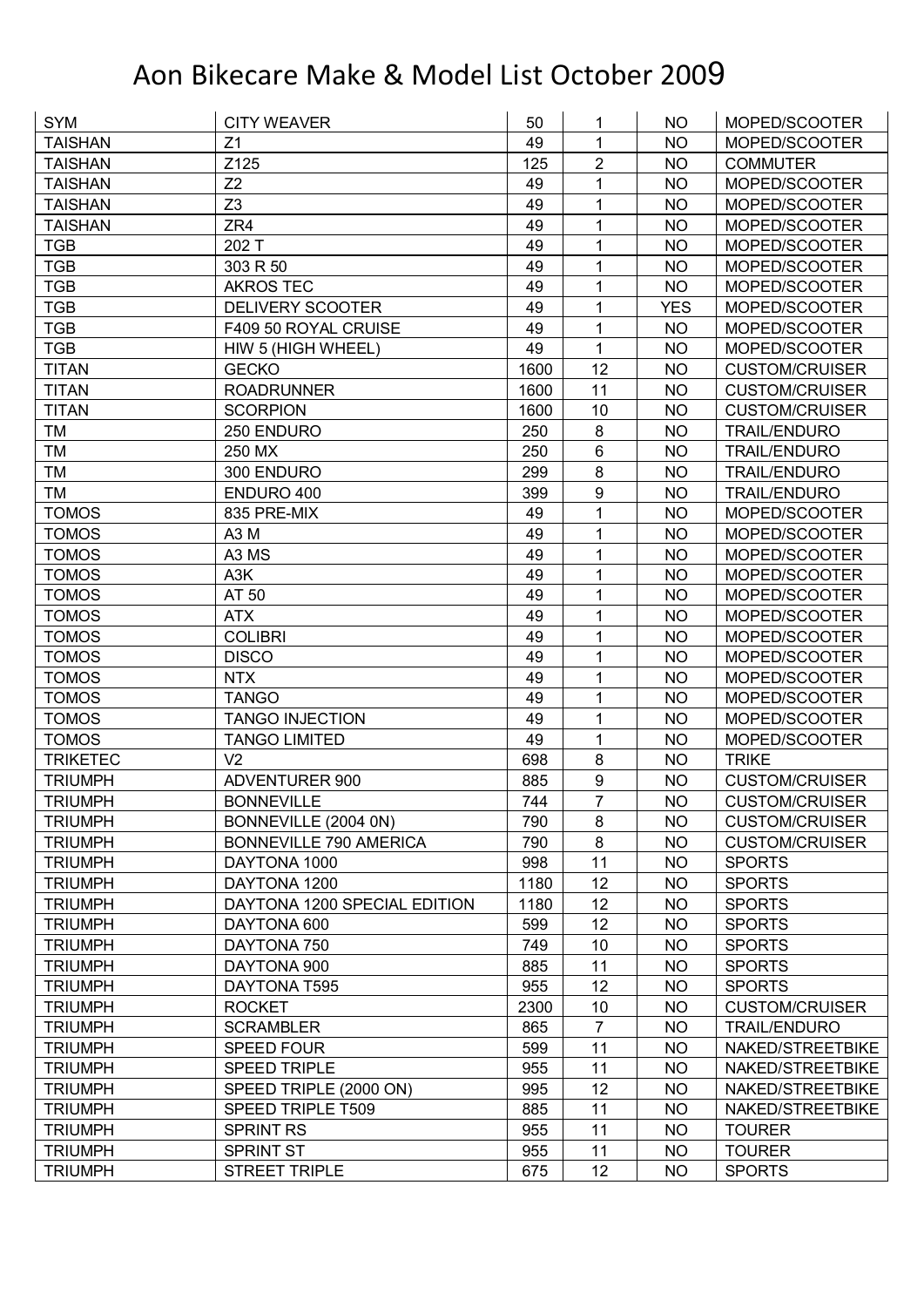| <b>TRIUMPH</b>     | T140 E                   | 744         | 7                       | <b>NO</b> | <b>CUSTOM/CRUISER</b> |
|--------------------|--------------------------|-------------|-------------------------|-----------|-----------------------|
| <b>TRIUMPH</b>     | <b>T595 DAYTONA</b>      | 955         | 12                      | <b>NO</b> | <b>SPORTS</b>         |
| <b>TRIUMPH</b>     | THRUXTON 900             | 900         | 9                       | <b>NO</b> | NAKED/STREETBIKE      |
| <b>TRIUMPH</b>     | <b>THUNDERBIRD SPORT</b> | 885         | $\boldsymbol{9}$        | <b>NO</b> | NAKED/STREETBIKE      |
| <b>TRIUMPH</b>     | <b>TIGER 750 TR7 V</b>   | 744         | 8                       | <b>NO</b> | <b>TRAIL/ENDURO</b>   |
| <b>TRIUMPH</b>     | TIGER 90                 | 349         | 5                       | NO        | NAKED/STREETBIKE      |
| <b>TRIUMPH</b>     | <b>TIGER 900</b>         | 885         | 10                      | <b>NO</b> | <b>TRAIL/ENDURO</b>   |
| <b>TRIUMPH</b>     | <b>TIGER 950</b>         | 955         | 11                      | <b>NO</b> | <b>TRAIL/ENDURO</b>   |
| <b>TRIUMPH</b>     |                          | 490         | $6\phantom{1}$          | <b>NO</b> | <b>TRAIL/ENDURO</b>   |
| <b>TRIUMPH</b>     | <b>TIGER TR6T</b>        | 649         | $\,6\,$                 | <b>NO</b> | <b>TRAIL/ENDURO</b>   |
| <b>TRIUMPH</b>     | <b>TR7 TIGER</b>         | 744         | $\bf 8$                 | <b>NO</b> | <b>TRAIL/ENDURO</b>   |
| <b>TRIUMPH</b>     | TRIDENT 750              | 749         | 11                      | <b>NO</b> | <b>COMMUTER</b>       |
| <b>TRIUMPH</b>     | TRIDENT 900              | 885         | 11                      | <b>NO</b> | <b>COMMUTER</b>       |
| <b>TRIUMPH</b>     | TRIDENT 900 SPRINT       | 885         | 11                      | <b>NO</b> | <b>TOURER</b>         |
| <b>TRIUMPH</b>     | <b>TROPHY</b>            | 885         | 10                      | NO        | <b>TOURER</b>         |
| <b>TRIUMPH</b>     | TROPHY 1200              | 1180        | 11                      | <b>NO</b> | <b>TOURER</b>         |
| <b>TRIUMPH</b>     | TROPHY 900               | 885         | 10                      | <b>NO</b> | <b>CUSTOM/CRUISER</b> |
| <b>TRIUMPH</b>     | TT LEGEND DELUXE         | 885         | $\boldsymbol{9}$        | <b>NO</b> | <b>CUSTOM/CRUISER</b> |
| <b>TRIUMPH</b>     | <b>TT600</b>             | 599         | 12                      | <b>NO</b> | <b>SPORTS</b>         |
| <b>TRIUMPH</b>     | <b>TT600</b>             | 599         | 12                      | <b>NO</b> | <b>SPORTS</b>         |
| <b>TROJAN</b>      | <b>MINI MOTOR</b>        | 49          | 1                       | <b>NO</b> | MOPED/SCOOTER         |
| <b>TUOHE</b>       | 50CC SCOOTER             | 49          | 1                       | <b>NO</b> | MOPED/SCOOTER         |
| U.V.M              | BINGO 50                 | 49          | 1                       | <b>NO</b> | MOPED/SCOOTER         |
| U.V.M              | TRACER 50                | 49          | 1                       | <b>NO</b> | MOPED/SCOOTER         |
| <b>UNSPECIFIED</b> | AS PER DETAILS LODGED    | 9999        | 1                       | <b>NO</b> | <b>UNKNOWN</b>        |
| <b>UNSPECIFIED</b> | AS PER DETAILS LODGED    | 9999        | $\overline{2}$          | <b>NO</b> | <b>UNKNOWN</b>        |
| <b>UNSPECIFIED</b> | AS PER DETAILS LODGED    | 9999        | 3                       | <b>NO</b> | <b>UNKNOWN</b>        |
| <b>UNSPECIFIED</b> | AS PER DETAILS LODGED    | 9999        | 4                       | <b>NO</b> | <b>UNKNOWN</b>        |
| <b>UNSPECIFIED</b> | AS PER DETAILS LODGED    | 9999        | 5                       | <b>NO</b> | <b>UNKNOWN</b>        |
| <b>UNSPECIFIED</b> | AS PER DETAILS LODGED    | 9999        | 6                       | <b>NO</b> | <b>UNKNOWN</b>        |
| <b>UNSPECIFIED</b> | AS PER DETAILS LODGED    | 9999        | $\overline{7}$          | <b>NO</b> | <b>UNKNOWN</b>        |
| <b>UNSPECIFIED</b> | AS PER DETAILS LODGED    | 9999        | 8                       | NO        | <b>UNKNOWN</b>        |
| <b>UNSPECIFIED</b> | AS PER DETAILS LODGED    | 9999        | $\overline{9}$          | <b>NO</b> | <b>UNKNOWN</b>        |
| <b>UNSPECIFIED</b> | AS PER DETAILS LODGED    | 9999        | 10                      | <b>NO</b> | <b>UNKNOWN</b>        |
| <b>UNSPECIFIED</b> | AS PER DETAILS LODGED    | 9999        | 11                      | <b>NO</b> | <b>UNKNOWN</b>        |
| <b>UNSPECIFIED</b> | AS PER DETAILS LODGED    | 9999        | 12                      | <b>NO</b> | <b>UNKNOWN</b>        |
| <b>URALMOTO</b>    | <b>COBRA</b>             | 650         | 4                       | <b>NO</b> | <b>CUSTOM/CRUISER</b> |
| <b>URALMOTO</b>    | <b>NORTH STAR</b>        | 650         | $\overline{\mathbf{4}}$ | <b>NO</b> | <b>CUSTOM/CRUISER</b> |
| <b>URALMOTO</b>    | <b>RED STAR</b>          | 650         | 4                       | NO        | <b>CUSTOM/CRUISER</b> |
| <b>URALMOTO</b>    | <b>VOYAGE</b>            | 720         | 5                       | <b>NO</b> | <b>CUSTOM/CRUISER</b> |
| <b>URALMOTO</b>    | <b>WOLF</b>              | 750         | $\overline{7}$          | <b>NO</b> | <b>CUSTOM/CRUISER</b> |
| <b>VELOCETTE</b>   | <b>KSS</b>               | 349         | 3                       | <b>NO</b> | <b>UNKNOWN</b>        |
| <b>VELOCETTE</b>   | LE.                      | 192         | $\mathbf{2}$            | <b>NO</b> | <b>UNKNOWN</b>        |
| <b>VELOCETTE</b>   | LE VOGUE                 | 192         | $\overline{2}$          | <b>NO</b> | <b>UNKNOWN</b>        |
| <b>VELOCETTE</b>   | <b>MAC</b>               | 349         | 3                       | <b>NO</b> | <b>UNKNOWN</b>        |
| <b>VELOCETTE</b>   | <b>MSS</b>               | 499         | 4                       | <b>NO</b> | <b>UNKNOWN</b>        |
| <b>VELOCETTE</b>   | <b>SOLEX MOPED</b>       | 50          | 1                       | <b>NO</b> | MOPED/SCOOTER         |
| <b>VELOCETTE</b>   | <b>VALIANT</b>           | 192         | $\mathbf{2}$            | <b>NO</b> | <b>UNKNOWN</b>        |
| <b>VELOCETTE</b>   | <b>VENOM</b>             | 400         | 4                       | <b>NO</b> | <b>COMMUTER</b>       |
| <b>VELOSOLEX</b>   | <b>VELOSOLEX</b>         | 49          | 1                       | <b>NO</b> | MOPED/SCOOTER         |
| <b>VERDE</b>       | 1500 ELECTRIC SCOOTER    | $\pmb{0}$   | 1                       | <b>NO</b> | MOPED/SCOOTER         |
| <b>VERDE</b>       | 2500 ELECTRIC SCOOTER    | $\mathbf 0$ | $\overline{2}$          | <b>NO</b> | MOPED/SCOOTER         |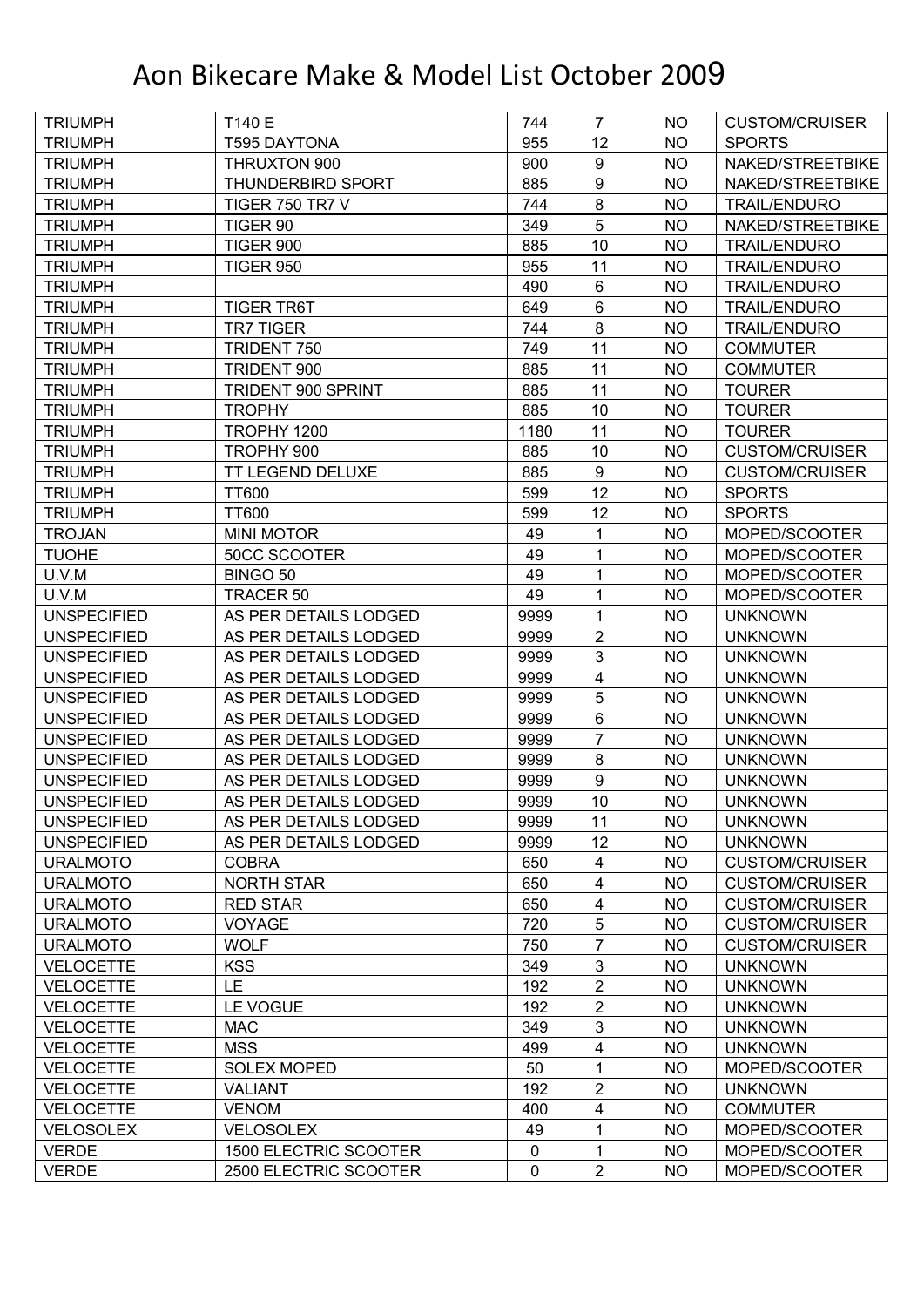| <b>VESPA-PIAGGIO</b><br>50<br>50<br>1<br><b>NO</b><br>MOPED/SCOOTER<br>$\overline{2}$<br>150 SPRINT<br><b>VESPA-PIAGGIO</b><br>146<br><b>NO</b><br>MOPED/SCOOTER<br>1<br><b>VESPA-PIAGGIO</b><br>50 SPECIAL<br>50<br><b>NO</b><br>MOPED/SCOOTER<br>50<br><b>VESPA-PIAGGIO</b><br><b>BRAVO EVL</b><br>1<br><b>NO</b><br>MOPED/SCOOTER<br>50<br><b>CIAO</b><br>1<br>MOPED/SCOOTER<br>VESPA-PIAGGIO<br>NO<br>$\mathbf{1}$<br>CIAOCAT 50 (GREY)<br>49<br>MOPED/SCOOTER<br><b>VESPA-PIAGGIO</b><br><b>NO</b><br>$\overline{2}$<br><b>COSA 125</b><br>123<br><b>NO</b><br>MOPED/SCOOTER<br><b>VESPA-PIAGGIO</b><br>3<br><b>NO</b><br><b>VESPA-PIAGGIO</b><br><b>COSA 200 L</b><br>198<br>MOPED/SCOOTER<br>49<br>1<br><b>NO</b><br><b>VESPA-PIAGGIO</b><br>ET <sub>2</sub><br>MOPED/SCOOTER<br>$\overline{2}$<br>ET2 II<br>124<br><b>VESPA-PIAGGIO</b><br><b>NO</b><br>MOPED/SCOOTER<br>$\overline{2}$<br>ET4<br><b>VESPA-PIAGGIO</b><br>124<br><b>NO</b><br>MOPED/SCOOTER<br>$\mathbf{1}$<br><b>FREE</b><br>49<br><b>NO</b><br>MOPED/SCOOTER<br><b>VESPA-PIAGGIO</b><br>$\overline{2}$<br>124<br><b>VESPA-PIAGGIO</b><br>GT 125<br><b>NO</b><br>MOPED/SCOOTER<br>200<br>$\overline{\mathbf{4}}$<br>GT 200 GRANTURISMO<br><b>NO</b><br>MOPED/SCOOTER<br><b>VESPA-PIAGGIO</b><br>$\overline{\mathbf{4}}$<br><b>VESPA-PIAGGIO</b><br><b>GTS 250</b><br>250<br><b>NO</b><br>MOPED/SCOOTER<br><b>LIBERTY</b><br>49<br>1<br><b>NO</b><br>MOPED/SCOOTER<br><b>VESPA-PIAGGIO</b><br>$\overline{2}$<br>125<br><b>LML STAR</b><br><b>NO</b><br>MOPED/SCOOTER<br><b>VESPA-PIAGGIO</b><br>$\overline{2}$<br>LX 125<br>123<br><b>NO</b><br><b>VESPA-PIAGGIO</b><br>MOPED/SCOOTER<br>$\overline{2}$<br><b>LXV 125</b><br>123<br><b>NO</b><br>MOPED/SCOOTER<br><b>VESPA-PIAGGIO</b><br>NRG EXTREME DD (LIQUID<br><b>VESPA-PIAGGIO</b><br>49<br>MOPED/SCOOTER<br>COOLED)<br>1<br>NO.<br>49<br>$\mathbf{1}$<br><b>VESPA-PIAGGIO</b><br>NRG EXTREME DT (AIR COOLED)<br><b>NO</b><br>MOPED/SCOOTER<br>49<br>1<br><b>VESPA-PIAGGIO</b><br>NRG MC2<br><b>NO</b><br>MOPED/SCOOTER<br>$\mathbf{1}$<br>NRG MC3<br>49<br><b>NO</b><br><b>VESPA-PIAGGIO</b><br>MOPED/SCOOTER<br>3<br>122<br><b>VESPA-PIAGGIO</b><br>P 125 ETS<br><b>NO</b><br>MOPED/SCOOTER<br>3<br>P 200 E<br><b>NO</b><br>MOPED/SCOOTER<br><b>VESPA-PIAGGIO</b><br>198<br>$\overline{2}$<br>PK 100<br>MOPED/SCOOTER<br><b>VESPA-PIAGGIO</b><br>96<br><b>NO</b><br>49<br>1<br><b>VESPA-PIAGGIO</b><br><b>PK 50</b><br><b>NO</b><br>MOPED/SCOOTER<br>50<br>1<br><b>PK 50S</b><br><b>NO</b><br>MOPED/SCOOTER<br><b>VESPA-PIAGGIO</b><br>50<br>$\mathbf{1}$<br><b>NO</b><br><b>VESPA-PIAGGIO</b><br><b>PK 50XL</b><br>MOPED/SCOOTER<br>50<br>$\mathbf{1}$<br>PK 50XL ROMA<br>MOPED/SCOOTER<br><b>VESPA-PIAGGIO</b><br><b>NO</b><br>$\overline{2}$<br><b>PK 80 S</b><br>79<br><b>VESPA-PIAGGIO</b><br><b>NO</b><br>MOPED/SCOOTER<br>$\overline{2}$<br>96<br><b>VESPA-PIAGGIO</b><br><b>PK100XL</b><br><b>NO</b><br>MOPED/SCOOTER<br>123<br>$\overline{2}$<br><b>NO</b><br><b>VESPA-PIAGGIO</b><br><b>PX 125 E</b><br>MOPED/SCOOTER<br>3<br>122<br><b>PX 125 S</b><br><b>NO</b><br><b>VESPA-PIAGGIO</b><br>MOPED/SCOOTER<br>3<br><b>PX 150 E</b><br>150<br><b>NO</b><br>MOPED/SCOOTER<br>VESPA-PIAGGIO<br>4<br>PX 200<br>198<br><b>NO</b><br>MOPED/SCOOTER<br><b>VESPA-PIAGGIO</b><br>3<br><b>PX 200 E</b><br><b>VESPA-PIAGGIO</b><br>198<br><b>NO</b><br>MOPED/SCOOTER<br>$\overline{2}$<br><b>PX 80</b><br>80<br><b>NO</b><br><b>VESPA-PIAGGIO</b><br>MOPED/SCOOTER<br>$\mathsf 3$<br>198<br><b>VESPA-PIAGGIO</b><br>PX200 DISC<br>NO<br>MOPED/SCOOTER<br>1<br><b>VESPA-PIAGGIO</b><br><b>QUARTZ</b><br>49<br>NO<br>MOPED/SCOOTER<br>49<br><b>SFERA</b><br>1<br><b>NO</b><br>MOPED/SCOOTER<br><b>VESPA-PIAGGIO</b><br>$\overline{2}$<br>75<br>SFERA 80<br><b>NO</b><br>MOPED/SCOOTER<br><b>VESPA-PIAGGIO</b><br>Si<br>1<br>50<br><b>NO</b><br><b>VESPA-PIAGGIO</b><br>MOPED/SCOOTER<br>49<br>1<br><b>NO</b><br>Si EUROPA/MONTE CARLO<br>MOPED/SCOOTER<br><b>VESPA-PIAGGIO</b><br>$\overline{2}$<br>79<br><b>VESPA-PIAGGIO</b><br>SKR CITY 80 (GREY)<br><b>NO</b><br>MOPED/SCOOTER<br>$\overline{2}$<br>SPRINT 125<br>125<br><b>NO</b><br><b>VESPA-PIAGGIO</b><br>MOPED/SCOOTER<br>1<br><b>STORM</b><br>180<br><b>NO</b><br>MOPED/SCOOTER<br><b>VESPA-PIAGGIO</b><br>$\overline{2}$<br>123<br><b>VESPA-PIAGGIO</b><br>T5<br><b>NO</b><br>MOPED/SCOOTER<br>$\overline{2}$<br><b>VESPA-PIAGGIO</b><br><b>T5 CLASSIC</b><br>123<br><b>NO</b><br>MOPED/SCOOTER<br>49<br>1<br>MOPED/SCOOTER<br><b>VESPA-PIAGGIO</b><br>TYPHOON 50<br>NO | <b>VERDE</b> | 3000 ELECTRIC SCOOTER | $\mathbf 0$ | $\overline{2}$ | <b>NO</b> | MOPED/SCOOTER |
|-----------------------------------------------------------------------------------------------------------------------------------------------------------------------------------------------------------------------------------------------------------------------------------------------------------------------------------------------------------------------------------------------------------------------------------------------------------------------------------------------------------------------------------------------------------------------------------------------------------------------------------------------------------------------------------------------------------------------------------------------------------------------------------------------------------------------------------------------------------------------------------------------------------------------------------------------------------------------------------------------------------------------------------------------------------------------------------------------------------------------------------------------------------------------------------------------------------------------------------------------------------------------------------------------------------------------------------------------------------------------------------------------------------------------------------------------------------------------------------------------------------------------------------------------------------------------------------------------------------------------------------------------------------------------------------------------------------------------------------------------------------------------------------------------------------------------------------------------------------------------------------------------------------------------------------------------------------------------------------------------------------------------------------------------------------------------------------------------------------------------------------------------------------------------------------------------------------------------------------------------------------------------------------------------------------------------------------------------------------------------------------------------------------------------------------------------------------------------------------------------------------------------------------------------------------------------------------------------------------------------------------------------------------------------------------------------------------------------------------------------------------------------------------------------------------------------------------------------------------------------------------------------------------------------------------------------------------------------------------------------------------------------------------------------------------------------------------------------------------------------------------------------------------------------------------------------------------------------------------------------------------------------------------------------------------------------------------------------------------------------------------------------------------------------------------------------------------------------------------------------------------------------------------------------------------------------------------------------------------------------------------------------------------------------------------------------------------------------------------------------------------------------------------------------------------------------------------------------------------------------------------------------------------------------------------------------------------------------------------------------------------------------------------------------------------------------------------------------------------------------------------------------------------------------------------------------------------------------------------------------------------------------------------------------------------------------------------------------------------------------------------------------------------------------------------------------------------------------------------------------------------------------------------------------------------------|--------------|-----------------------|-------------|----------------|-----------|---------------|
|                                                                                                                                                                                                                                                                                                                                                                                                                                                                                                                                                                                                                                                                                                                                                                                                                                                                                                                                                                                                                                                                                                                                                                                                                                                                                                                                                                                                                                                                                                                                                                                                                                                                                                                                                                                                                                                                                                                                                                                                                                                                                                                                                                                                                                                                                                                                                                                                                                                                                                                                                                                                                                                                                                                                                                                                                                                                                                                                                                                                                                                                                                                                                                                                                                                                                                                                                                                                                                                                                                                                                                                                                                                                                                                                                                                                                                                                                                                                                                                                                                                                                                                                                                                                                                                                                                                                                                                                                                                                                                                                                                 |              |                       |             |                |           |               |
|                                                                                                                                                                                                                                                                                                                                                                                                                                                                                                                                                                                                                                                                                                                                                                                                                                                                                                                                                                                                                                                                                                                                                                                                                                                                                                                                                                                                                                                                                                                                                                                                                                                                                                                                                                                                                                                                                                                                                                                                                                                                                                                                                                                                                                                                                                                                                                                                                                                                                                                                                                                                                                                                                                                                                                                                                                                                                                                                                                                                                                                                                                                                                                                                                                                                                                                                                                                                                                                                                                                                                                                                                                                                                                                                                                                                                                                                                                                                                                                                                                                                                                                                                                                                                                                                                                                                                                                                                                                                                                                                                                 |              |                       |             |                |           |               |
|                                                                                                                                                                                                                                                                                                                                                                                                                                                                                                                                                                                                                                                                                                                                                                                                                                                                                                                                                                                                                                                                                                                                                                                                                                                                                                                                                                                                                                                                                                                                                                                                                                                                                                                                                                                                                                                                                                                                                                                                                                                                                                                                                                                                                                                                                                                                                                                                                                                                                                                                                                                                                                                                                                                                                                                                                                                                                                                                                                                                                                                                                                                                                                                                                                                                                                                                                                                                                                                                                                                                                                                                                                                                                                                                                                                                                                                                                                                                                                                                                                                                                                                                                                                                                                                                                                                                                                                                                                                                                                                                                                 |              |                       |             |                |           |               |
|                                                                                                                                                                                                                                                                                                                                                                                                                                                                                                                                                                                                                                                                                                                                                                                                                                                                                                                                                                                                                                                                                                                                                                                                                                                                                                                                                                                                                                                                                                                                                                                                                                                                                                                                                                                                                                                                                                                                                                                                                                                                                                                                                                                                                                                                                                                                                                                                                                                                                                                                                                                                                                                                                                                                                                                                                                                                                                                                                                                                                                                                                                                                                                                                                                                                                                                                                                                                                                                                                                                                                                                                                                                                                                                                                                                                                                                                                                                                                                                                                                                                                                                                                                                                                                                                                                                                                                                                                                                                                                                                                                 |              |                       |             |                |           |               |
|                                                                                                                                                                                                                                                                                                                                                                                                                                                                                                                                                                                                                                                                                                                                                                                                                                                                                                                                                                                                                                                                                                                                                                                                                                                                                                                                                                                                                                                                                                                                                                                                                                                                                                                                                                                                                                                                                                                                                                                                                                                                                                                                                                                                                                                                                                                                                                                                                                                                                                                                                                                                                                                                                                                                                                                                                                                                                                                                                                                                                                                                                                                                                                                                                                                                                                                                                                                                                                                                                                                                                                                                                                                                                                                                                                                                                                                                                                                                                                                                                                                                                                                                                                                                                                                                                                                                                                                                                                                                                                                                                                 |              |                       |             |                |           |               |
|                                                                                                                                                                                                                                                                                                                                                                                                                                                                                                                                                                                                                                                                                                                                                                                                                                                                                                                                                                                                                                                                                                                                                                                                                                                                                                                                                                                                                                                                                                                                                                                                                                                                                                                                                                                                                                                                                                                                                                                                                                                                                                                                                                                                                                                                                                                                                                                                                                                                                                                                                                                                                                                                                                                                                                                                                                                                                                                                                                                                                                                                                                                                                                                                                                                                                                                                                                                                                                                                                                                                                                                                                                                                                                                                                                                                                                                                                                                                                                                                                                                                                                                                                                                                                                                                                                                                                                                                                                                                                                                                                                 |              |                       |             |                |           |               |
|                                                                                                                                                                                                                                                                                                                                                                                                                                                                                                                                                                                                                                                                                                                                                                                                                                                                                                                                                                                                                                                                                                                                                                                                                                                                                                                                                                                                                                                                                                                                                                                                                                                                                                                                                                                                                                                                                                                                                                                                                                                                                                                                                                                                                                                                                                                                                                                                                                                                                                                                                                                                                                                                                                                                                                                                                                                                                                                                                                                                                                                                                                                                                                                                                                                                                                                                                                                                                                                                                                                                                                                                                                                                                                                                                                                                                                                                                                                                                                                                                                                                                                                                                                                                                                                                                                                                                                                                                                                                                                                                                                 |              |                       |             |                |           |               |
|                                                                                                                                                                                                                                                                                                                                                                                                                                                                                                                                                                                                                                                                                                                                                                                                                                                                                                                                                                                                                                                                                                                                                                                                                                                                                                                                                                                                                                                                                                                                                                                                                                                                                                                                                                                                                                                                                                                                                                                                                                                                                                                                                                                                                                                                                                                                                                                                                                                                                                                                                                                                                                                                                                                                                                                                                                                                                                                                                                                                                                                                                                                                                                                                                                                                                                                                                                                                                                                                                                                                                                                                                                                                                                                                                                                                                                                                                                                                                                                                                                                                                                                                                                                                                                                                                                                                                                                                                                                                                                                                                                 |              |                       |             |                |           |               |
|                                                                                                                                                                                                                                                                                                                                                                                                                                                                                                                                                                                                                                                                                                                                                                                                                                                                                                                                                                                                                                                                                                                                                                                                                                                                                                                                                                                                                                                                                                                                                                                                                                                                                                                                                                                                                                                                                                                                                                                                                                                                                                                                                                                                                                                                                                                                                                                                                                                                                                                                                                                                                                                                                                                                                                                                                                                                                                                                                                                                                                                                                                                                                                                                                                                                                                                                                                                                                                                                                                                                                                                                                                                                                                                                                                                                                                                                                                                                                                                                                                                                                                                                                                                                                                                                                                                                                                                                                                                                                                                                                                 |              |                       |             |                |           |               |
|                                                                                                                                                                                                                                                                                                                                                                                                                                                                                                                                                                                                                                                                                                                                                                                                                                                                                                                                                                                                                                                                                                                                                                                                                                                                                                                                                                                                                                                                                                                                                                                                                                                                                                                                                                                                                                                                                                                                                                                                                                                                                                                                                                                                                                                                                                                                                                                                                                                                                                                                                                                                                                                                                                                                                                                                                                                                                                                                                                                                                                                                                                                                                                                                                                                                                                                                                                                                                                                                                                                                                                                                                                                                                                                                                                                                                                                                                                                                                                                                                                                                                                                                                                                                                                                                                                                                                                                                                                                                                                                                                                 |              |                       |             |                |           |               |
|                                                                                                                                                                                                                                                                                                                                                                                                                                                                                                                                                                                                                                                                                                                                                                                                                                                                                                                                                                                                                                                                                                                                                                                                                                                                                                                                                                                                                                                                                                                                                                                                                                                                                                                                                                                                                                                                                                                                                                                                                                                                                                                                                                                                                                                                                                                                                                                                                                                                                                                                                                                                                                                                                                                                                                                                                                                                                                                                                                                                                                                                                                                                                                                                                                                                                                                                                                                                                                                                                                                                                                                                                                                                                                                                                                                                                                                                                                                                                                                                                                                                                                                                                                                                                                                                                                                                                                                                                                                                                                                                                                 |              |                       |             |                |           |               |
|                                                                                                                                                                                                                                                                                                                                                                                                                                                                                                                                                                                                                                                                                                                                                                                                                                                                                                                                                                                                                                                                                                                                                                                                                                                                                                                                                                                                                                                                                                                                                                                                                                                                                                                                                                                                                                                                                                                                                                                                                                                                                                                                                                                                                                                                                                                                                                                                                                                                                                                                                                                                                                                                                                                                                                                                                                                                                                                                                                                                                                                                                                                                                                                                                                                                                                                                                                                                                                                                                                                                                                                                                                                                                                                                                                                                                                                                                                                                                                                                                                                                                                                                                                                                                                                                                                                                                                                                                                                                                                                                                                 |              |                       |             |                |           |               |
|                                                                                                                                                                                                                                                                                                                                                                                                                                                                                                                                                                                                                                                                                                                                                                                                                                                                                                                                                                                                                                                                                                                                                                                                                                                                                                                                                                                                                                                                                                                                                                                                                                                                                                                                                                                                                                                                                                                                                                                                                                                                                                                                                                                                                                                                                                                                                                                                                                                                                                                                                                                                                                                                                                                                                                                                                                                                                                                                                                                                                                                                                                                                                                                                                                                                                                                                                                                                                                                                                                                                                                                                                                                                                                                                                                                                                                                                                                                                                                                                                                                                                                                                                                                                                                                                                                                                                                                                                                                                                                                                                                 |              |                       |             |                |           |               |
|                                                                                                                                                                                                                                                                                                                                                                                                                                                                                                                                                                                                                                                                                                                                                                                                                                                                                                                                                                                                                                                                                                                                                                                                                                                                                                                                                                                                                                                                                                                                                                                                                                                                                                                                                                                                                                                                                                                                                                                                                                                                                                                                                                                                                                                                                                                                                                                                                                                                                                                                                                                                                                                                                                                                                                                                                                                                                                                                                                                                                                                                                                                                                                                                                                                                                                                                                                                                                                                                                                                                                                                                                                                                                                                                                                                                                                                                                                                                                                                                                                                                                                                                                                                                                                                                                                                                                                                                                                                                                                                                                                 |              |                       |             |                |           |               |
|                                                                                                                                                                                                                                                                                                                                                                                                                                                                                                                                                                                                                                                                                                                                                                                                                                                                                                                                                                                                                                                                                                                                                                                                                                                                                                                                                                                                                                                                                                                                                                                                                                                                                                                                                                                                                                                                                                                                                                                                                                                                                                                                                                                                                                                                                                                                                                                                                                                                                                                                                                                                                                                                                                                                                                                                                                                                                                                                                                                                                                                                                                                                                                                                                                                                                                                                                                                                                                                                                                                                                                                                                                                                                                                                                                                                                                                                                                                                                                                                                                                                                                                                                                                                                                                                                                                                                                                                                                                                                                                                                                 |              |                       |             |                |           |               |
|                                                                                                                                                                                                                                                                                                                                                                                                                                                                                                                                                                                                                                                                                                                                                                                                                                                                                                                                                                                                                                                                                                                                                                                                                                                                                                                                                                                                                                                                                                                                                                                                                                                                                                                                                                                                                                                                                                                                                                                                                                                                                                                                                                                                                                                                                                                                                                                                                                                                                                                                                                                                                                                                                                                                                                                                                                                                                                                                                                                                                                                                                                                                                                                                                                                                                                                                                                                                                                                                                                                                                                                                                                                                                                                                                                                                                                                                                                                                                                                                                                                                                                                                                                                                                                                                                                                                                                                                                                                                                                                                                                 |              |                       |             |                |           |               |
|                                                                                                                                                                                                                                                                                                                                                                                                                                                                                                                                                                                                                                                                                                                                                                                                                                                                                                                                                                                                                                                                                                                                                                                                                                                                                                                                                                                                                                                                                                                                                                                                                                                                                                                                                                                                                                                                                                                                                                                                                                                                                                                                                                                                                                                                                                                                                                                                                                                                                                                                                                                                                                                                                                                                                                                                                                                                                                                                                                                                                                                                                                                                                                                                                                                                                                                                                                                                                                                                                                                                                                                                                                                                                                                                                                                                                                                                                                                                                                                                                                                                                                                                                                                                                                                                                                                                                                                                                                                                                                                                                                 |              |                       |             |                |           |               |
|                                                                                                                                                                                                                                                                                                                                                                                                                                                                                                                                                                                                                                                                                                                                                                                                                                                                                                                                                                                                                                                                                                                                                                                                                                                                                                                                                                                                                                                                                                                                                                                                                                                                                                                                                                                                                                                                                                                                                                                                                                                                                                                                                                                                                                                                                                                                                                                                                                                                                                                                                                                                                                                                                                                                                                                                                                                                                                                                                                                                                                                                                                                                                                                                                                                                                                                                                                                                                                                                                                                                                                                                                                                                                                                                                                                                                                                                                                                                                                                                                                                                                                                                                                                                                                                                                                                                                                                                                                                                                                                                                                 |              |                       |             |                |           |               |
|                                                                                                                                                                                                                                                                                                                                                                                                                                                                                                                                                                                                                                                                                                                                                                                                                                                                                                                                                                                                                                                                                                                                                                                                                                                                                                                                                                                                                                                                                                                                                                                                                                                                                                                                                                                                                                                                                                                                                                                                                                                                                                                                                                                                                                                                                                                                                                                                                                                                                                                                                                                                                                                                                                                                                                                                                                                                                                                                                                                                                                                                                                                                                                                                                                                                                                                                                                                                                                                                                                                                                                                                                                                                                                                                                                                                                                                                                                                                                                                                                                                                                                                                                                                                                                                                                                                                                                                                                                                                                                                                                                 |              |                       |             |                |           |               |
|                                                                                                                                                                                                                                                                                                                                                                                                                                                                                                                                                                                                                                                                                                                                                                                                                                                                                                                                                                                                                                                                                                                                                                                                                                                                                                                                                                                                                                                                                                                                                                                                                                                                                                                                                                                                                                                                                                                                                                                                                                                                                                                                                                                                                                                                                                                                                                                                                                                                                                                                                                                                                                                                                                                                                                                                                                                                                                                                                                                                                                                                                                                                                                                                                                                                                                                                                                                                                                                                                                                                                                                                                                                                                                                                                                                                                                                                                                                                                                                                                                                                                                                                                                                                                                                                                                                                                                                                                                                                                                                                                                 |              |                       |             |                |           |               |
|                                                                                                                                                                                                                                                                                                                                                                                                                                                                                                                                                                                                                                                                                                                                                                                                                                                                                                                                                                                                                                                                                                                                                                                                                                                                                                                                                                                                                                                                                                                                                                                                                                                                                                                                                                                                                                                                                                                                                                                                                                                                                                                                                                                                                                                                                                                                                                                                                                                                                                                                                                                                                                                                                                                                                                                                                                                                                                                                                                                                                                                                                                                                                                                                                                                                                                                                                                                                                                                                                                                                                                                                                                                                                                                                                                                                                                                                                                                                                                                                                                                                                                                                                                                                                                                                                                                                                                                                                                                                                                                                                                 |              |                       |             |                |           |               |
|                                                                                                                                                                                                                                                                                                                                                                                                                                                                                                                                                                                                                                                                                                                                                                                                                                                                                                                                                                                                                                                                                                                                                                                                                                                                                                                                                                                                                                                                                                                                                                                                                                                                                                                                                                                                                                                                                                                                                                                                                                                                                                                                                                                                                                                                                                                                                                                                                                                                                                                                                                                                                                                                                                                                                                                                                                                                                                                                                                                                                                                                                                                                                                                                                                                                                                                                                                                                                                                                                                                                                                                                                                                                                                                                                                                                                                                                                                                                                                                                                                                                                                                                                                                                                                                                                                                                                                                                                                                                                                                                                                 |              |                       |             |                |           |               |
|                                                                                                                                                                                                                                                                                                                                                                                                                                                                                                                                                                                                                                                                                                                                                                                                                                                                                                                                                                                                                                                                                                                                                                                                                                                                                                                                                                                                                                                                                                                                                                                                                                                                                                                                                                                                                                                                                                                                                                                                                                                                                                                                                                                                                                                                                                                                                                                                                                                                                                                                                                                                                                                                                                                                                                                                                                                                                                                                                                                                                                                                                                                                                                                                                                                                                                                                                                                                                                                                                                                                                                                                                                                                                                                                                                                                                                                                                                                                                                                                                                                                                                                                                                                                                                                                                                                                                                                                                                                                                                                                                                 |              |                       |             |                |           |               |
|                                                                                                                                                                                                                                                                                                                                                                                                                                                                                                                                                                                                                                                                                                                                                                                                                                                                                                                                                                                                                                                                                                                                                                                                                                                                                                                                                                                                                                                                                                                                                                                                                                                                                                                                                                                                                                                                                                                                                                                                                                                                                                                                                                                                                                                                                                                                                                                                                                                                                                                                                                                                                                                                                                                                                                                                                                                                                                                                                                                                                                                                                                                                                                                                                                                                                                                                                                                                                                                                                                                                                                                                                                                                                                                                                                                                                                                                                                                                                                                                                                                                                                                                                                                                                                                                                                                                                                                                                                                                                                                                                                 |              |                       |             |                |           |               |
|                                                                                                                                                                                                                                                                                                                                                                                                                                                                                                                                                                                                                                                                                                                                                                                                                                                                                                                                                                                                                                                                                                                                                                                                                                                                                                                                                                                                                                                                                                                                                                                                                                                                                                                                                                                                                                                                                                                                                                                                                                                                                                                                                                                                                                                                                                                                                                                                                                                                                                                                                                                                                                                                                                                                                                                                                                                                                                                                                                                                                                                                                                                                                                                                                                                                                                                                                                                                                                                                                                                                                                                                                                                                                                                                                                                                                                                                                                                                                                                                                                                                                                                                                                                                                                                                                                                                                                                                                                                                                                                                                                 |              |                       |             |                |           |               |
|                                                                                                                                                                                                                                                                                                                                                                                                                                                                                                                                                                                                                                                                                                                                                                                                                                                                                                                                                                                                                                                                                                                                                                                                                                                                                                                                                                                                                                                                                                                                                                                                                                                                                                                                                                                                                                                                                                                                                                                                                                                                                                                                                                                                                                                                                                                                                                                                                                                                                                                                                                                                                                                                                                                                                                                                                                                                                                                                                                                                                                                                                                                                                                                                                                                                                                                                                                                                                                                                                                                                                                                                                                                                                                                                                                                                                                                                                                                                                                                                                                                                                                                                                                                                                                                                                                                                                                                                                                                                                                                                                                 |              |                       |             |                |           |               |
|                                                                                                                                                                                                                                                                                                                                                                                                                                                                                                                                                                                                                                                                                                                                                                                                                                                                                                                                                                                                                                                                                                                                                                                                                                                                                                                                                                                                                                                                                                                                                                                                                                                                                                                                                                                                                                                                                                                                                                                                                                                                                                                                                                                                                                                                                                                                                                                                                                                                                                                                                                                                                                                                                                                                                                                                                                                                                                                                                                                                                                                                                                                                                                                                                                                                                                                                                                                                                                                                                                                                                                                                                                                                                                                                                                                                                                                                                                                                                                                                                                                                                                                                                                                                                                                                                                                                                                                                                                                                                                                                                                 |              |                       |             |                |           |               |
|                                                                                                                                                                                                                                                                                                                                                                                                                                                                                                                                                                                                                                                                                                                                                                                                                                                                                                                                                                                                                                                                                                                                                                                                                                                                                                                                                                                                                                                                                                                                                                                                                                                                                                                                                                                                                                                                                                                                                                                                                                                                                                                                                                                                                                                                                                                                                                                                                                                                                                                                                                                                                                                                                                                                                                                                                                                                                                                                                                                                                                                                                                                                                                                                                                                                                                                                                                                                                                                                                                                                                                                                                                                                                                                                                                                                                                                                                                                                                                                                                                                                                                                                                                                                                                                                                                                                                                                                                                                                                                                                                                 |              |                       |             |                |           |               |
|                                                                                                                                                                                                                                                                                                                                                                                                                                                                                                                                                                                                                                                                                                                                                                                                                                                                                                                                                                                                                                                                                                                                                                                                                                                                                                                                                                                                                                                                                                                                                                                                                                                                                                                                                                                                                                                                                                                                                                                                                                                                                                                                                                                                                                                                                                                                                                                                                                                                                                                                                                                                                                                                                                                                                                                                                                                                                                                                                                                                                                                                                                                                                                                                                                                                                                                                                                                                                                                                                                                                                                                                                                                                                                                                                                                                                                                                                                                                                                                                                                                                                                                                                                                                                                                                                                                                                                                                                                                                                                                                                                 |              |                       |             |                |           |               |
|                                                                                                                                                                                                                                                                                                                                                                                                                                                                                                                                                                                                                                                                                                                                                                                                                                                                                                                                                                                                                                                                                                                                                                                                                                                                                                                                                                                                                                                                                                                                                                                                                                                                                                                                                                                                                                                                                                                                                                                                                                                                                                                                                                                                                                                                                                                                                                                                                                                                                                                                                                                                                                                                                                                                                                                                                                                                                                                                                                                                                                                                                                                                                                                                                                                                                                                                                                                                                                                                                                                                                                                                                                                                                                                                                                                                                                                                                                                                                                                                                                                                                                                                                                                                                                                                                                                                                                                                                                                                                                                                                                 |              |                       |             |                |           |               |
|                                                                                                                                                                                                                                                                                                                                                                                                                                                                                                                                                                                                                                                                                                                                                                                                                                                                                                                                                                                                                                                                                                                                                                                                                                                                                                                                                                                                                                                                                                                                                                                                                                                                                                                                                                                                                                                                                                                                                                                                                                                                                                                                                                                                                                                                                                                                                                                                                                                                                                                                                                                                                                                                                                                                                                                                                                                                                                                                                                                                                                                                                                                                                                                                                                                                                                                                                                                                                                                                                                                                                                                                                                                                                                                                                                                                                                                                                                                                                                                                                                                                                                                                                                                                                                                                                                                                                                                                                                                                                                                                                                 |              |                       |             |                |           |               |
|                                                                                                                                                                                                                                                                                                                                                                                                                                                                                                                                                                                                                                                                                                                                                                                                                                                                                                                                                                                                                                                                                                                                                                                                                                                                                                                                                                                                                                                                                                                                                                                                                                                                                                                                                                                                                                                                                                                                                                                                                                                                                                                                                                                                                                                                                                                                                                                                                                                                                                                                                                                                                                                                                                                                                                                                                                                                                                                                                                                                                                                                                                                                                                                                                                                                                                                                                                                                                                                                                                                                                                                                                                                                                                                                                                                                                                                                                                                                                                                                                                                                                                                                                                                                                                                                                                                                                                                                                                                                                                                                                                 |              |                       |             |                |           |               |
|                                                                                                                                                                                                                                                                                                                                                                                                                                                                                                                                                                                                                                                                                                                                                                                                                                                                                                                                                                                                                                                                                                                                                                                                                                                                                                                                                                                                                                                                                                                                                                                                                                                                                                                                                                                                                                                                                                                                                                                                                                                                                                                                                                                                                                                                                                                                                                                                                                                                                                                                                                                                                                                                                                                                                                                                                                                                                                                                                                                                                                                                                                                                                                                                                                                                                                                                                                                                                                                                                                                                                                                                                                                                                                                                                                                                                                                                                                                                                                                                                                                                                                                                                                                                                                                                                                                                                                                                                                                                                                                                                                 |              |                       |             |                |           |               |
|                                                                                                                                                                                                                                                                                                                                                                                                                                                                                                                                                                                                                                                                                                                                                                                                                                                                                                                                                                                                                                                                                                                                                                                                                                                                                                                                                                                                                                                                                                                                                                                                                                                                                                                                                                                                                                                                                                                                                                                                                                                                                                                                                                                                                                                                                                                                                                                                                                                                                                                                                                                                                                                                                                                                                                                                                                                                                                                                                                                                                                                                                                                                                                                                                                                                                                                                                                                                                                                                                                                                                                                                                                                                                                                                                                                                                                                                                                                                                                                                                                                                                                                                                                                                                                                                                                                                                                                                                                                                                                                                                                 |              |                       |             |                |           |               |
|                                                                                                                                                                                                                                                                                                                                                                                                                                                                                                                                                                                                                                                                                                                                                                                                                                                                                                                                                                                                                                                                                                                                                                                                                                                                                                                                                                                                                                                                                                                                                                                                                                                                                                                                                                                                                                                                                                                                                                                                                                                                                                                                                                                                                                                                                                                                                                                                                                                                                                                                                                                                                                                                                                                                                                                                                                                                                                                                                                                                                                                                                                                                                                                                                                                                                                                                                                                                                                                                                                                                                                                                                                                                                                                                                                                                                                                                                                                                                                                                                                                                                                                                                                                                                                                                                                                                                                                                                                                                                                                                                                 |              |                       |             |                |           |               |
|                                                                                                                                                                                                                                                                                                                                                                                                                                                                                                                                                                                                                                                                                                                                                                                                                                                                                                                                                                                                                                                                                                                                                                                                                                                                                                                                                                                                                                                                                                                                                                                                                                                                                                                                                                                                                                                                                                                                                                                                                                                                                                                                                                                                                                                                                                                                                                                                                                                                                                                                                                                                                                                                                                                                                                                                                                                                                                                                                                                                                                                                                                                                                                                                                                                                                                                                                                                                                                                                                                                                                                                                                                                                                                                                                                                                                                                                                                                                                                                                                                                                                                                                                                                                                                                                                                                                                                                                                                                                                                                                                                 |              |                       |             |                |           |               |
|                                                                                                                                                                                                                                                                                                                                                                                                                                                                                                                                                                                                                                                                                                                                                                                                                                                                                                                                                                                                                                                                                                                                                                                                                                                                                                                                                                                                                                                                                                                                                                                                                                                                                                                                                                                                                                                                                                                                                                                                                                                                                                                                                                                                                                                                                                                                                                                                                                                                                                                                                                                                                                                                                                                                                                                                                                                                                                                                                                                                                                                                                                                                                                                                                                                                                                                                                                                                                                                                                                                                                                                                                                                                                                                                                                                                                                                                                                                                                                                                                                                                                                                                                                                                                                                                                                                                                                                                                                                                                                                                                                 |              |                       |             |                |           |               |
|                                                                                                                                                                                                                                                                                                                                                                                                                                                                                                                                                                                                                                                                                                                                                                                                                                                                                                                                                                                                                                                                                                                                                                                                                                                                                                                                                                                                                                                                                                                                                                                                                                                                                                                                                                                                                                                                                                                                                                                                                                                                                                                                                                                                                                                                                                                                                                                                                                                                                                                                                                                                                                                                                                                                                                                                                                                                                                                                                                                                                                                                                                                                                                                                                                                                                                                                                                                                                                                                                                                                                                                                                                                                                                                                                                                                                                                                                                                                                                                                                                                                                                                                                                                                                                                                                                                                                                                                                                                                                                                                                                 |              |                       |             |                |           |               |
|                                                                                                                                                                                                                                                                                                                                                                                                                                                                                                                                                                                                                                                                                                                                                                                                                                                                                                                                                                                                                                                                                                                                                                                                                                                                                                                                                                                                                                                                                                                                                                                                                                                                                                                                                                                                                                                                                                                                                                                                                                                                                                                                                                                                                                                                                                                                                                                                                                                                                                                                                                                                                                                                                                                                                                                                                                                                                                                                                                                                                                                                                                                                                                                                                                                                                                                                                                                                                                                                                                                                                                                                                                                                                                                                                                                                                                                                                                                                                                                                                                                                                                                                                                                                                                                                                                                                                                                                                                                                                                                                                                 |              |                       |             |                |           |               |
|                                                                                                                                                                                                                                                                                                                                                                                                                                                                                                                                                                                                                                                                                                                                                                                                                                                                                                                                                                                                                                                                                                                                                                                                                                                                                                                                                                                                                                                                                                                                                                                                                                                                                                                                                                                                                                                                                                                                                                                                                                                                                                                                                                                                                                                                                                                                                                                                                                                                                                                                                                                                                                                                                                                                                                                                                                                                                                                                                                                                                                                                                                                                                                                                                                                                                                                                                                                                                                                                                                                                                                                                                                                                                                                                                                                                                                                                                                                                                                                                                                                                                                                                                                                                                                                                                                                                                                                                                                                                                                                                                                 |              |                       |             |                |           |               |
|                                                                                                                                                                                                                                                                                                                                                                                                                                                                                                                                                                                                                                                                                                                                                                                                                                                                                                                                                                                                                                                                                                                                                                                                                                                                                                                                                                                                                                                                                                                                                                                                                                                                                                                                                                                                                                                                                                                                                                                                                                                                                                                                                                                                                                                                                                                                                                                                                                                                                                                                                                                                                                                                                                                                                                                                                                                                                                                                                                                                                                                                                                                                                                                                                                                                                                                                                                                                                                                                                                                                                                                                                                                                                                                                                                                                                                                                                                                                                                                                                                                                                                                                                                                                                                                                                                                                                                                                                                                                                                                                                                 |              |                       |             |                |           |               |
|                                                                                                                                                                                                                                                                                                                                                                                                                                                                                                                                                                                                                                                                                                                                                                                                                                                                                                                                                                                                                                                                                                                                                                                                                                                                                                                                                                                                                                                                                                                                                                                                                                                                                                                                                                                                                                                                                                                                                                                                                                                                                                                                                                                                                                                                                                                                                                                                                                                                                                                                                                                                                                                                                                                                                                                                                                                                                                                                                                                                                                                                                                                                                                                                                                                                                                                                                                                                                                                                                                                                                                                                                                                                                                                                                                                                                                                                                                                                                                                                                                                                                                                                                                                                                                                                                                                                                                                                                                                                                                                                                                 |              |                       |             |                |           |               |
|                                                                                                                                                                                                                                                                                                                                                                                                                                                                                                                                                                                                                                                                                                                                                                                                                                                                                                                                                                                                                                                                                                                                                                                                                                                                                                                                                                                                                                                                                                                                                                                                                                                                                                                                                                                                                                                                                                                                                                                                                                                                                                                                                                                                                                                                                                                                                                                                                                                                                                                                                                                                                                                                                                                                                                                                                                                                                                                                                                                                                                                                                                                                                                                                                                                                                                                                                                                                                                                                                                                                                                                                                                                                                                                                                                                                                                                                                                                                                                                                                                                                                                                                                                                                                                                                                                                                                                                                                                                                                                                                                                 |              |                       |             |                |           |               |
|                                                                                                                                                                                                                                                                                                                                                                                                                                                                                                                                                                                                                                                                                                                                                                                                                                                                                                                                                                                                                                                                                                                                                                                                                                                                                                                                                                                                                                                                                                                                                                                                                                                                                                                                                                                                                                                                                                                                                                                                                                                                                                                                                                                                                                                                                                                                                                                                                                                                                                                                                                                                                                                                                                                                                                                                                                                                                                                                                                                                                                                                                                                                                                                                                                                                                                                                                                                                                                                                                                                                                                                                                                                                                                                                                                                                                                                                                                                                                                                                                                                                                                                                                                                                                                                                                                                                                                                                                                                                                                                                                                 |              |                       |             |                |           |               |
|                                                                                                                                                                                                                                                                                                                                                                                                                                                                                                                                                                                                                                                                                                                                                                                                                                                                                                                                                                                                                                                                                                                                                                                                                                                                                                                                                                                                                                                                                                                                                                                                                                                                                                                                                                                                                                                                                                                                                                                                                                                                                                                                                                                                                                                                                                                                                                                                                                                                                                                                                                                                                                                                                                                                                                                                                                                                                                                                                                                                                                                                                                                                                                                                                                                                                                                                                                                                                                                                                                                                                                                                                                                                                                                                                                                                                                                                                                                                                                                                                                                                                                                                                                                                                                                                                                                                                                                                                                                                                                                                                                 |              |                       |             |                |           |               |
|                                                                                                                                                                                                                                                                                                                                                                                                                                                                                                                                                                                                                                                                                                                                                                                                                                                                                                                                                                                                                                                                                                                                                                                                                                                                                                                                                                                                                                                                                                                                                                                                                                                                                                                                                                                                                                                                                                                                                                                                                                                                                                                                                                                                                                                                                                                                                                                                                                                                                                                                                                                                                                                                                                                                                                                                                                                                                                                                                                                                                                                                                                                                                                                                                                                                                                                                                                                                                                                                                                                                                                                                                                                                                                                                                                                                                                                                                                                                                                                                                                                                                                                                                                                                                                                                                                                                                                                                                                                                                                                                                                 |              |                       |             |                |           |               |
|                                                                                                                                                                                                                                                                                                                                                                                                                                                                                                                                                                                                                                                                                                                                                                                                                                                                                                                                                                                                                                                                                                                                                                                                                                                                                                                                                                                                                                                                                                                                                                                                                                                                                                                                                                                                                                                                                                                                                                                                                                                                                                                                                                                                                                                                                                                                                                                                                                                                                                                                                                                                                                                                                                                                                                                                                                                                                                                                                                                                                                                                                                                                                                                                                                                                                                                                                                                                                                                                                                                                                                                                                                                                                                                                                                                                                                                                                                                                                                                                                                                                                                                                                                                                                                                                                                                                                                                                                                                                                                                                                                 |              |                       |             |                |           |               |
|                                                                                                                                                                                                                                                                                                                                                                                                                                                                                                                                                                                                                                                                                                                                                                                                                                                                                                                                                                                                                                                                                                                                                                                                                                                                                                                                                                                                                                                                                                                                                                                                                                                                                                                                                                                                                                                                                                                                                                                                                                                                                                                                                                                                                                                                                                                                                                                                                                                                                                                                                                                                                                                                                                                                                                                                                                                                                                                                                                                                                                                                                                                                                                                                                                                                                                                                                                                                                                                                                                                                                                                                                                                                                                                                                                                                                                                                                                                                                                                                                                                                                                                                                                                                                                                                                                                                                                                                                                                                                                                                                                 |              |                       |             |                |           |               |
|                                                                                                                                                                                                                                                                                                                                                                                                                                                                                                                                                                                                                                                                                                                                                                                                                                                                                                                                                                                                                                                                                                                                                                                                                                                                                                                                                                                                                                                                                                                                                                                                                                                                                                                                                                                                                                                                                                                                                                                                                                                                                                                                                                                                                                                                                                                                                                                                                                                                                                                                                                                                                                                                                                                                                                                                                                                                                                                                                                                                                                                                                                                                                                                                                                                                                                                                                                                                                                                                                                                                                                                                                                                                                                                                                                                                                                                                                                                                                                                                                                                                                                                                                                                                                                                                                                                                                                                                                                                                                                                                                                 |              |                       |             |                |           |               |
|                                                                                                                                                                                                                                                                                                                                                                                                                                                                                                                                                                                                                                                                                                                                                                                                                                                                                                                                                                                                                                                                                                                                                                                                                                                                                                                                                                                                                                                                                                                                                                                                                                                                                                                                                                                                                                                                                                                                                                                                                                                                                                                                                                                                                                                                                                                                                                                                                                                                                                                                                                                                                                                                                                                                                                                                                                                                                                                                                                                                                                                                                                                                                                                                                                                                                                                                                                                                                                                                                                                                                                                                                                                                                                                                                                                                                                                                                                                                                                                                                                                                                                                                                                                                                                                                                                                                                                                                                                                                                                                                                                 |              |                       |             |                |           |               |
|                                                                                                                                                                                                                                                                                                                                                                                                                                                                                                                                                                                                                                                                                                                                                                                                                                                                                                                                                                                                                                                                                                                                                                                                                                                                                                                                                                                                                                                                                                                                                                                                                                                                                                                                                                                                                                                                                                                                                                                                                                                                                                                                                                                                                                                                                                                                                                                                                                                                                                                                                                                                                                                                                                                                                                                                                                                                                                                                                                                                                                                                                                                                                                                                                                                                                                                                                                                                                                                                                                                                                                                                                                                                                                                                                                                                                                                                                                                                                                                                                                                                                                                                                                                                                                                                                                                                                                                                                                                                                                                                                                 |              |                       |             |                |           |               |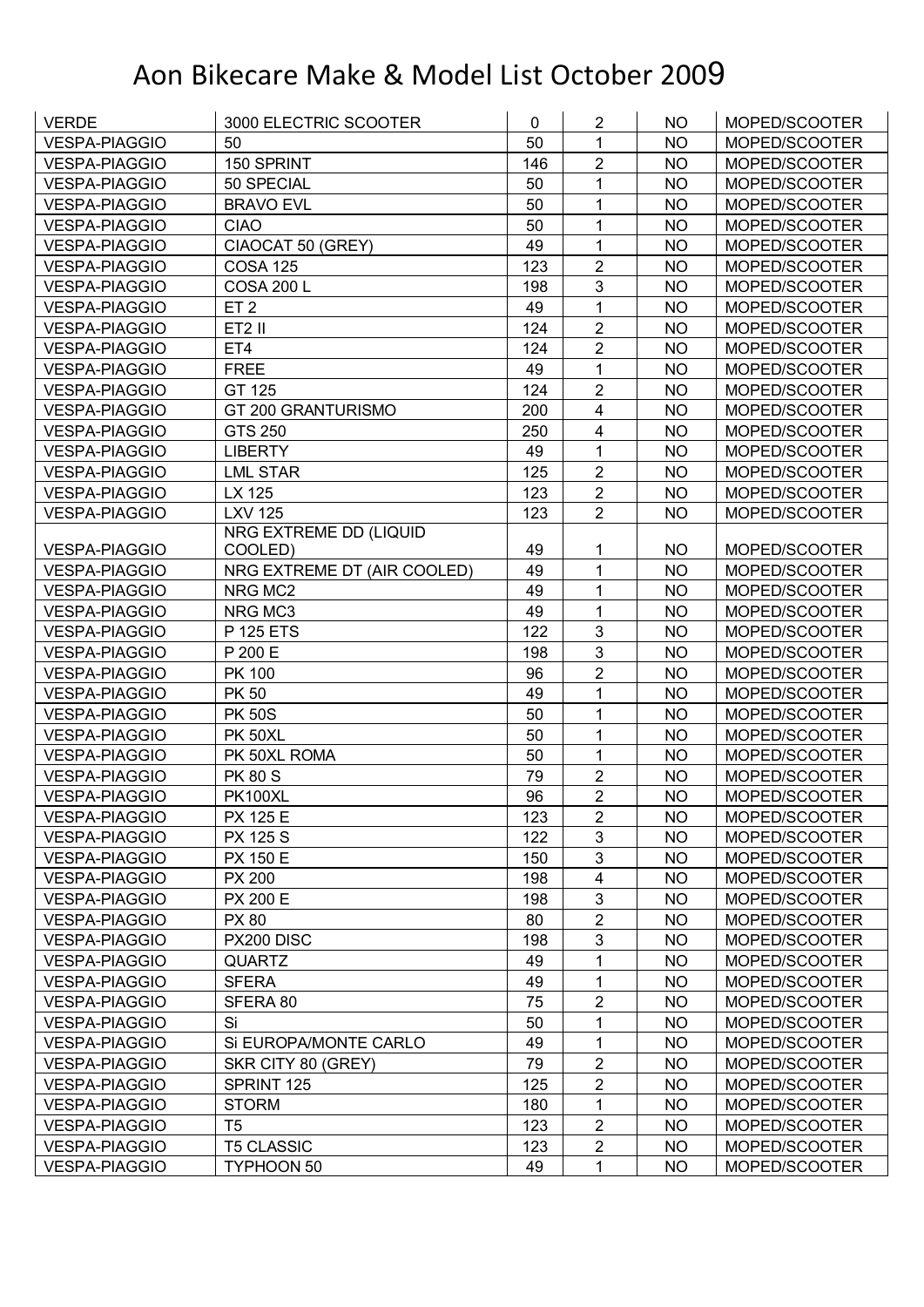| <b>VESPA-PIAGGIO</b> | <b>TYPHOON BENETTON</b> | 49   | 1                | <b>NO</b> | MOPED/SCOOTER         |
|----------------------|-------------------------|------|------------------|-----------|-----------------------|
| <b>VESPA-PIAGGIO</b> | <b>TYPHOON STREET</b>   | 49   | 1                | <b>NO</b> | MOPED/SCOOTER         |
| <b>VESPA-PIAGGIO</b> | TYPHOON X50             | 49   | 1                | <b>NO</b> | MOPED/SCOOTER         |
| <b>VESPA-PIAGGIO</b> | <b>TYPHOON XR</b>       | 49   | $\mathbf{1}$     | <b>NO</b> | MOPED/SCOOTER         |
| <b>VESPA-PIAGGIO</b> | V 100 S                 | 96   | $\overline{2}$   | <b>NO</b> | MOPED/SCOOTER         |
| <b>VESPA-PIAGGIO</b> | V9                      | 90   | $\overline{2}$   | NO        | MOPED/SCOOTER         |
| <b>VESPA-PIAGGIO</b> | <b>VESPINO</b>          | 49   | 1                | <b>NO</b> | MOPED/SCOOTER         |
| <b>VESPA-PIAGGIO</b> | <b>VIA</b>              | 49   | $\mathbf{1}$     | <b>NO</b> | MOPED/SCOOTER         |
| <b>VESPA-PIAGGIO</b> | ZIP SP                  | 49   | $\mathbf{1}$     | <b>NO</b> | MOPED/SCOOTER         |
| <b>VICTORY</b>       | <b>CLASSIC CRUISER</b>  | 1508 | $\overline{7}$   | <b>NO</b> | <b>CUSTOM/CRUISER</b> |
| <b>VOR</b>           | <b>SM 400</b>           | 400  | $\boldsymbol{9}$ | <b>NO</b> | <b>TRAIL/ENDURO</b>   |
| <b>VOR</b>           | <b>SM 500</b>           | 400  | $\boldsymbol{9}$ | <b>NO</b> | <b>TRAIL/ENDURO</b>   |
| <b>VOR</b>           | <b>SM 500</b>           | 503  | 10               | <b>NO</b> | <b>TRAIL/ENDURO</b>   |
| <b>VOR</b>           | 503 DUAL PURPOSE ENDURO | 503  | 10               | <b>NO</b> | <b>TRAIL/ENDURO</b>   |
| <b>VOXAN</b>         | $VB-1$                  | 995  | 12               | <b>NO</b> | <b>SPORTS</b>         |
| <b>WARRIOR</b>       | <b>DESPATCH</b>         | 125  | $\overline{2}$   | <b>NO</b> | <b>CUSTOM/CRUISER</b> |
| <b>WARRIOR</b>       | <b>SCOUT</b>            | 124  | $\overline{2}$   | <b>NO</b> | <b>CUSTOM/CRUISER</b> |
| YAMAHA               | <b>AXIS</b>             | 90   | $\overline{2}$   | <b>NO</b> | <b>UNKNOWN</b>        |
| YAMAHA               | <b>BELLE SL (GREY)</b>  | 102  | 3                | <b>NO</b> | MOPED/SCOOTER         |
| YAMAHA               | BELUGA (50C.C.)         | 49   | $\mathbf{1}$     | <b>NO</b> | MOPED/SCOOTER         |
| YAMAHA               | BL 125 BELUGA           | 123  | 3                | <b>NO</b> | MOPED/SCOOTER         |
| YAMAHA               | <b>BOP II</b>           | 49   | 1                | <b>NO</b> | MOPED/SCOOTER         |
| YAMAHA               | BT 1100 BULLDOG         | 1063 | 8                | <b>NO</b> | NAKED/STREETBIKE      |
| YAMAHA               | <b>BW'S</b>             | 49   | 1                | <b>NO</b> | MOPED/SCOOTER         |
| YAMAHA               | <b>BW'S SPY</b>         | 49   | 1                | NO        | MOPED/SCOOTER         |
| YAMAHA               | CA 50 SALIENT           | 49   | 1                | <b>NO</b> | MOPED/SCOOTER         |
| YAMAHA               | <b>CA50</b>             | 49   | $\mathbf{1}$     | <b>NO</b> | MOPED/SCOOTER         |
| YAMAHA               | <b>CG 50 JOG</b>        | 49   | 1                | <b>NO</b> | MOPED/SCOOTER         |
| YAMAHA               | CHAPPY 80               | 72   | $\overline{2}$   | <b>NO</b> | MOPED/SCOOTER         |
| YAMAHA               | CR 9 TARGET             | 82   | $\overline{2}$   | <b>NO</b> | <b>UNKNOWN</b>        |
| YAMAHA               | <b>CRYPTON 50</b>       | 110  | $\mathbf{1}$     | <b>NO</b> | MOPED/SCOOTER         |
| YAMAHA               | CV 80 BELUGA            | 79   | $\overline{2}$   | <b>NO</b> | MOPED/SCOOTER         |
| YAMAHA               | CW 50 BUMP              | 49   | 1                | <b>NO</b> | MOPED/SCOOTER         |
| YAMAHA               | <b>CW 50 NG</b>         | 49   | 1                | <b>NO</b> | MOPED/SCOOTER         |
| YAMAHA               | <b>CW 50 SPY</b>        | 49   | 1                | NO.       | MOPED/SCOOTER         |
| YAMAHA               | CW 50 T BWs             | 49   | 1                | <b>NO</b> | MOPED/SCOOTER         |
| YAMAHA               | CW50T                   | 49   | 1                | <b>NO</b> | MOPED/SCOOTER         |
| YAMAHA               | CY 50 JOG IN            | 49   | 1                | <b>NO</b> | MOPED/SCOOTER         |
| YAMAHA               | DRAGSTAR 400            | 399  | 5                | <b>NO</b> | <b>CUSTOM/CRUISER</b> |
| YAMAHA               | DT 100 TRAIL            | 97   | $\mathbf 2$      | <b>NO</b> | <b>TRAIL/ENDURO</b>   |
| YAMAHA               | DT 125 AIR COOLED       | 123  | 5                | <b>NO</b> | <b>TRAIL/ENDURO</b>   |
| YAMAHA               | <b>DT 125 LC</b>        | 123  | $\,6\,$          | <b>NO</b> | <b>TRAIL/ENDURO</b>   |
| YAMAHA               | DT 125 R                | 125  | $\overline{7}$   | <b>NO</b> | <b>TRAIL/ENDURO</b>   |
| YAMAHA               | DT 125 R TRAIL          | 124  | 3                | <b>NO</b> | <b>TRAIL/ENDURO</b>   |
| YAMAHA               | DT 125R (12BHP)         | 124  | $\mathbf{3}$     | <b>NO</b> | <b>TRAIL/ENDURO</b>   |
| YAMAHA               | DT 175                  | 171  | 5                | <b>NO</b> | <b>TRAIL/ENDURO</b>   |
| YAMAHA               | DT 200 WR               | 199  | 4                | <b>NO</b> | <b>TRAIL/ENDURO</b>   |
| YAMAHA               | DT 250                  | 246  | $\,6\,$          | <b>NO</b> | <b>TRAIL/ENDURO</b>   |
| YAMAHA               | DT 50 M                 | 49   | 1                | <b>NO</b> | MOPED/SCOOTER         |
| YAMAHA               | DT 50 MX TRAIL          | 49   | $\mathbf 1$      | <b>NO</b> | MOPED/SCOOTER         |
| YAMAHA               | DT 80 MX TRAIL          | 79   | $\overline{2}$   | <b>NO</b> | <b>TRAIL/ENDURO</b>   |
| YAMAHA               | DT50R                   | 49   | $\overline{2}$   | <b>NO</b> | MOPED/SCOOTER         |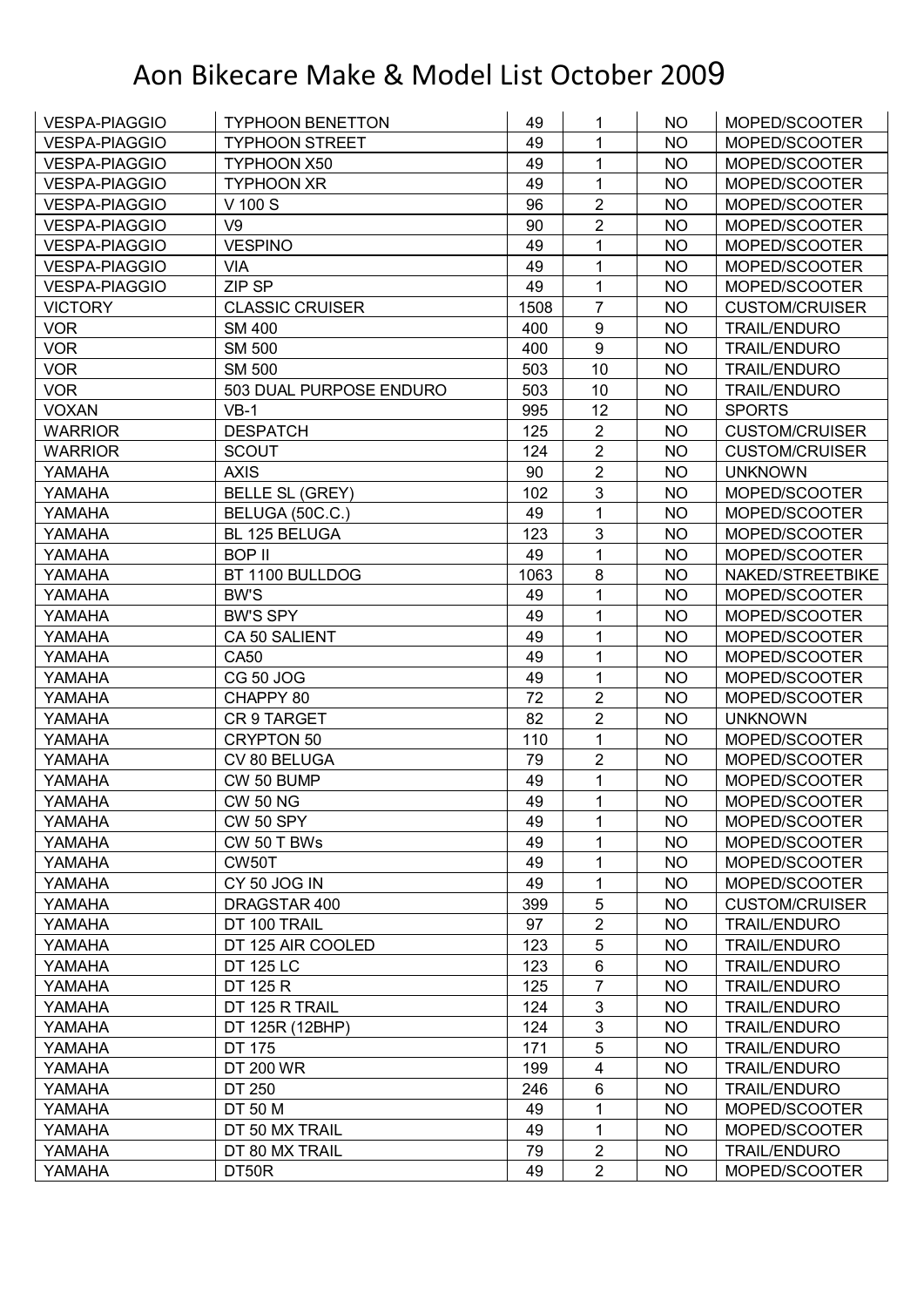| EW 50 SLIDER<br>49<br>YAMAHA<br>NO.<br>1                                                 | MOPED/SCOOTER         |
|------------------------------------------------------------------------------------------|-----------------------|
| FJ 1100<br>1097<br>YAMAHA<br>11<br><b>NO</b><br><b>TOURER</b>                            |                       |
| FJ 1200<br>11<br>YAMAHA<br>1188<br><b>NO</b><br><b>TOURER</b>                            |                       |
| 11<br>YAMAHA<br>FJ 600 (GREY)<br>598<br><b>NO</b><br><b>UNKNOWN</b>                      |                       |
| 11<br>YAMAHA<br><b>FJR 1300</b><br>1300<br><b>NO</b><br><b>SPORTS TOURER</b>             |                       |
| FS <sub>1</sub><br>49<br>YAMAHA<br>1<br><b>NO</b>                                        | MOPED/SCOOTER         |
| 49<br>1<br>YAMAHA<br>FS <sub>1</sub><br><b>NO</b>                                        | MOPED/SCOOTER         |
| FS1M DX<br>49<br>1<br><b>NO</b><br>YAMAHA                                                | MOPED/SCOOTER         |
| 1<br>FS1SE<br>49<br><b>NO</b><br>YAMAHA                                                  | MOPED/SCOOTER         |
| 8<br>399<br><b>NO</b><br>YAMAHA<br>FZ 400 (GREY)<br><b>UNKNOWN</b>                       |                       |
| FZ 600<br>YAMAHA<br>598<br>10<br><b>NO</b><br><b>SPORTS</b>                              |                       |
| FZ 750 GENESIS<br>749<br>11<br><b>SUPERSPORTS</b><br>YAMAHA<br><b>NO</b>                 |                       |
| FZ <sub>1</sub> S<br>12<br>998<br><b>NO</b><br>YAMAHA                                    | NAKED/STREETBIKE      |
| 12<br>YAMAHA<br>FZ1SA<br>998<br><b>NO</b>                                                | NAKED/STREETBIKE      |
| 600<br>11<br><b>NO</b><br>YAMAHA<br>FZ6 FAZER FZ6N 2004 ON<br><b>SPORTS</b>              |                       |
| 5<br>YAMAHA<br>FZ6/25KW-S1<br>600<br><b>NO</b>                                           | NAKED/STREETBIKE      |
| 5<br>FZ6N/25KW<br>600<br><b>NO</b><br>YAMAHA<br><b>SPORTS</b>                            |                       |
| 5<br>600<br><b>NO</b><br>YAMAHA<br>FZ6N/25KW-S1                                          | NAKED/STREETBIKE      |
| 10<br>600<br><b>NO</b><br>YAMAHA<br>FZ6N-S1                                              | NAKED/STREETBIKE      |
| <b>FZ6S/25KW</b><br>600<br>5<br>YAMAHA<br>NO<br><b>SPORTS</b>                            |                       |
| 11<br>YAMAHA<br>FZ6SA<br>600<br><b>NO</b><br><b>SPORTS</b>                               |                       |
| 5<br>FZ6SA/25KW<br>YAMAHA<br>600<br><b>NO</b><br><b>SPORTS</b>                           |                       |
| 5<br>FZ6SA/25KW-S1<br>600<br><b>NO</b><br>YAMAHA                                         | NAKED/STREETBIKE      |
| 10<br>600<br>YAMAHA<br>FZ6SA-S1<br><b>NO</b>                                             | NAKED/STREETBIKE      |
| 11<br>600<br>YAMAHA<br>FZ6SA-S2<br><b>NO</b>                                             | NAKED/STREETBIKE      |
| <b>FZ6S-S1</b><br>600<br>10<br><b>NO</b><br>YAMAHA                                       | NAKED/STREETBIKE      |
| <b>FZ6S-S2</b><br>11<br>YAMAHA<br>600<br><b>NO</b>                                       | NAKED/STREETBIKE      |
| 11<br><b>NO</b><br>YAMAHA<br><b>FZR 1000</b><br>1000<br><b>SPORTS</b>                    |                       |
| 12<br>YAMAHA<br>FZR 1000 GENESIS<br>989<br><b>NO</b><br><b>SUPERSPORTS</b>               |                       |
| FZR 1000 R EXUP<br>1002<br>11<br><b>SUPERSPORTS</b><br>YAMAHA<br>NO                      |                       |
| <b>FZR 250</b><br>250<br>$\overline{\mathbf{4}}$<br>YAMAHA<br><b>NO</b><br><b>SPORTS</b> |                       |
| 400<br>10<br><b>SUPERSPORTS</b><br>YAMAHA<br>FZR 400 R EXUP (GREY)<br>NO.                |                       |
| 399<br>10<br>YAMAHA<br><b>FZR 400 RR</b><br><b>NO</b><br><b>SUPERSPORTS</b>              |                       |
| 399<br>10<br><b>NO</b><br>FZR 400 RR SP<br><b>SPORTS</b><br>YAMAHA                       |                       |
| YAMAHA<br><b>FZR 600</b><br>599<br>11<br><b>NO</b>                                       | NAKED/STREETBIKE      |
| FZR 750 FAZER (GREY)<br>750<br>12<br>YAMAHA<br><b>NO</b><br><b>SPORTS</b>                |                       |
| 12<br>YAMAHA<br>FZR 750 GENESIS (GREY)<br>749<br><b>NO</b><br><b>SUPERSPORTS</b>         |                       |
| <b>YAMAHA</b><br>12<br><b>SUPERSPORTS</b><br>FZR 750R (0W01)<br>749<br><b>NO</b>         |                       |
| FZS 1000 FAZER<br>12<br><b>SPORTS</b><br>YAMAHA<br>998<br><b>NO</b>                      |                       |
| 10<br><b>FZS 400</b><br>400<br><b>NO</b><br>YAMAHA                                       | NAKED/STREETBIKE      |
| 599<br>11<br>FZS 600 FAZER<br><b>NO</b><br>YAMAHA                                        | NAKED/STREETBIKE      |
| 599<br>11<br><b>NO</b><br>YAMAHA<br>FZS 600 S FAZER                                      | NAKED/STREETBIKE      |
| 5<br>YAMAHA<br><b>FZS 600SP 25KW</b><br>600<br><b>NO</b><br><b>SPORTS</b>                |                       |
| 700<br>11<br>YAMAHA<br>FZS 700 FAZER<br><b>NO</b><br><b>UNKNOWN</b>                      |                       |
| 10<br>YAMAHA<br><b>FZX 750</b><br>750<br><b>NO</b>                                       | <b>CUSTOM/CRUISER</b> |
| FZX 750 FAZER<br>749<br>10<br><b>NO</b><br>YAMAHA<br><b>SPORTS</b>                       |                       |
| 5<br><b>GS 250X</b><br>250<br><b>NO</b><br>YAMAHA<br><b>UNKNOWN</b>                      |                       |
| 49<br>YAMAHA<br>GT50<br>1<br><b>NO</b>                                                   | MOPED/SCOOTER         |
| 1002<br>10<br>YAMAHA<br>GTS 1000<br><b>NO</b><br><b>SPORTS</b>                           |                       |
| 3<br>120<br><b>NO</b><br><b>UNKNOWN</b><br>YAMAHA<br><b>JRS (GREY)</b>                   |                       |
| JULIO 50 (GREY)<br>49<br>1<br><b>NO</b><br>YAMAHA                                        | MOPED/SCOOTER         |
| 1<br>YAMAHA<br>LC 50 M BOP<br>49<br><b>NO</b>                                            | MOPED/SCOOTER         |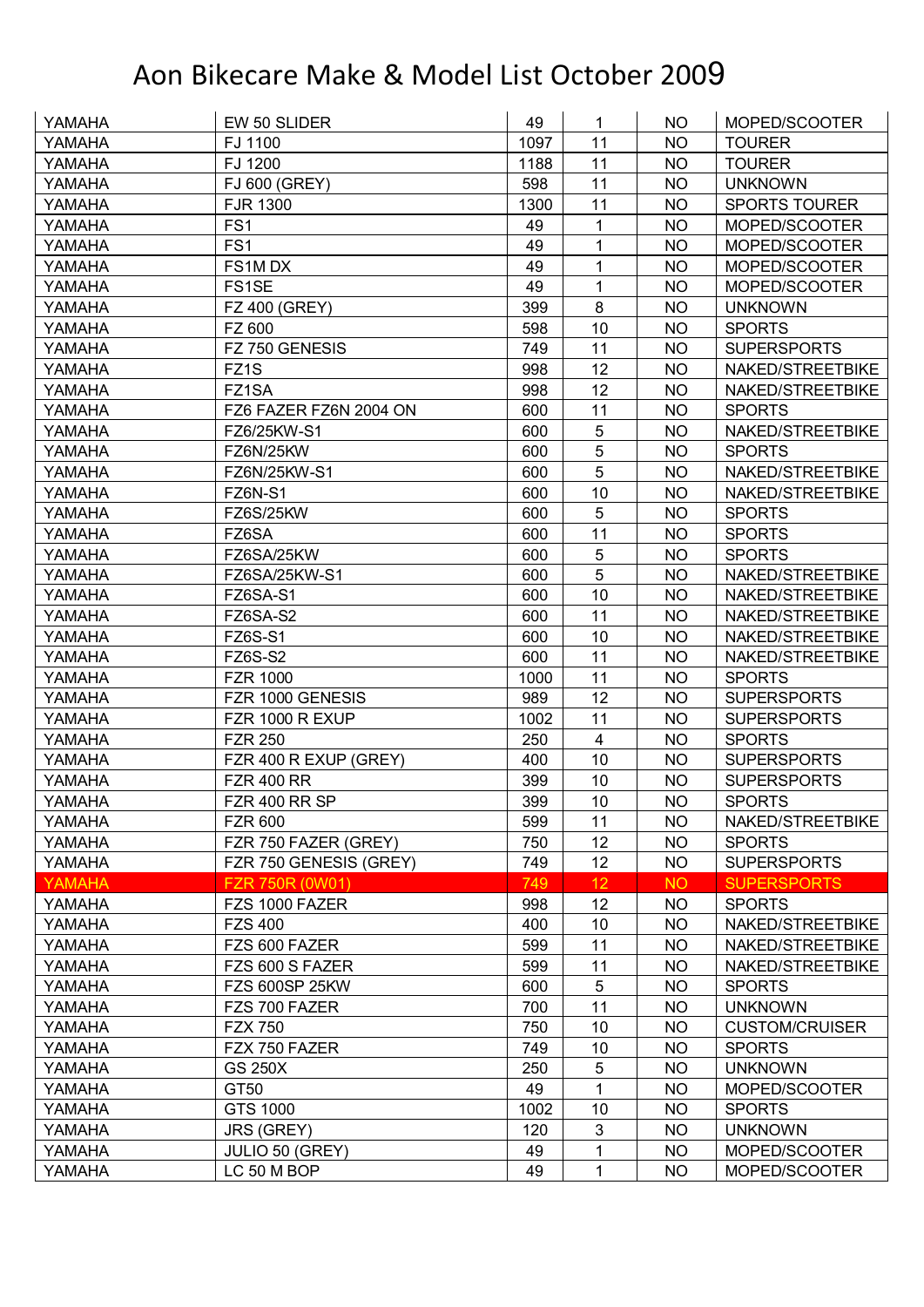| YAMAHA | MA 50 M GT50            | 49   | 1                       | <b>NO</b> | MOPED/SCOOTER    |
|--------|-------------------------|------|-------------------------|-----------|------------------|
| YAMAHA | <b>MA50</b>             | 49   | 1                       | <b>NO</b> | MOPED/SCOOTER    |
| YAMAHA | MATE III (GREY)         | 110  | 3                       | <b>NO</b> | MOPED/SCOOTER    |
| YAMAHA | MAXIM 700               | 700  | 9                       | <b>NO</b> | <b>UNKNOWN</b>   |
| YAMAHA | <b>MINT</b>             | 49   | 1                       | <b>NO</b> | MOPED/SCOOTER    |
| YAMAHA | MINT - SH50             | 49   | 1                       | NO        | MOPED/SCOOTER    |
| YAMAHA | MJ 50 M TOWNY           | 49   | 1                       | <b>NO</b> | MOPED/SCOOTER    |
| YAMAHA | <b>MS 50</b>            | 49   | 1                       | <b>NO</b> | MOPED/SCOOTER    |
| YAMAHA | MT 01                   | 1670 | 9                       | <b>NO</b> | NAKED/STREETBIKE |
| YAMAHA | MT 03                   | 660  | $\overline{7}$          | <b>NO</b> | NAKED/STREETBIKE |
| YAMAHA | MT 03(25KW)             | 660  | 5                       | <b>NO</b> | NAKED/STREETBIKE |
| YAMAHA | <b>NXC CYGNUS</b>       | 124  | $\overline{2}$          | <b>NO</b> | MOPED/SCOOTER    |
| YAMAHA | PASOL II                | 49   | 1                       | <b>NO</b> | MOPED/SCOOTER    |
| YAMAHA | <b>PASSOLA</b>          | 49   | 1                       | <b>NO</b> | MOPED/SCOOTER    |
| YAMAHA | <b>PW 50</b>            | 49   | $\overline{2}$          | <b>NO</b> | MOPED/SCOOTER    |
| YAMAHA | <b>PW 80</b>            | 79   | $\overline{2}$          | <b>NO</b> | MOPED/SCOOTER    |
| YAMAHA | QT 50                   | 49   | 1                       | <b>NO</b> | MOPED/SCOOTER    |
| YAMAHA | $R1-Z$                  | 249  | 5                       | <b>NO</b> | <b>UNKNOWN</b>   |
| YAMAHA | <b>RADIAN</b>           | 598  | 6                       | <b>NO</b> | <b>UNKNOWN</b>   |
| YAMAHA | RAINBOW (GREY)          | 102  | $\mathfrak{S}$          | <b>NO</b> | <b>UNKNOWN</b>   |
| YAMAHA | <b>RD 125 DX</b>        | 123  | 4                       | <b>NO</b> | <b>SPORTS</b>    |
| YAMAHA | <b>RD 125 LC</b>        | 123  | $\mathbf{3}$            | <b>NO</b> | <b>SPORTS</b>    |
| YAMAHA | RD 125LC (UNRESTRICTED) | 123  | 6                       | <b>NO</b> | <b>SPORTS</b>    |
| YAMAHA | <b>RD 200</b>           | 195  | 5                       | <b>NO</b> | <b>COMMUTER</b>  |
| YAMAHA | <b>RD 250 DX</b>        | 247  | $\,6\,$                 | <b>NO</b> | <b>COMMUTER</b>  |
| YAMAHA | <b>RD 250 LC</b>        | 247  | $\overline{7}$          | <b>NO</b> | <b>SPORTS</b>    |
| YAMAHA | RD 350 F                | 347  | 10                      | <b>NO</b> | <b>SPORTS</b>    |
| YAMAHA | RD 350 F II             | 347  | 11                      | <b>NO</b> | <b>SPORTS</b>    |
| YAMAHA | <b>RD 350 LC</b>        | 347  | 9                       | <b>NO</b> | <b>SPORTS</b>    |
| YAMAHA | <b>RD 350 LC II</b>     | 347  | 10                      | <b>NO</b> | <b>SPORTS</b>    |
| YAMAHA | RD 350 N II             | 347  | 11                      | <b>NO</b> | <b>SPORTS</b>    |
| YAMAHA | <b>RD 350 R</b>         | 347  | 10                      | <b>NO</b> | <b>SPORTS</b>    |
| YAMAHA | <b>RD 400</b>           | 398  | $\overline{7}$          | <b>NO</b> | <b>SPORTS</b>    |
| YAMAHA | <b>RD 50</b>            | 49   | 1                       | <b>NO</b> | MOPED/SCOOTER    |
| YAMAHA | <b>RD 50 MX</b>         | 49   | 1                       | NO.       | MOPED/SCOOTER    |
| YAMAHA | <b>RD 50 MX II</b>      | 49   | 1                       | <b>NO</b> | MOPED/SCOOTER    |
| YAMAHA | <b>RD 500 LC</b>        | 499  | 11                      | NO.       | <b>SPORTS</b>    |
| YAMAHA | <b>RD 80 LC</b>         | 79   | $\boldsymbol{2}$        | <b>NO</b> | <b>SPORTS</b>    |
| YAMAHA | <b>RD 80 MX</b>         | 79   | $\boldsymbol{2}$        | <b>NO</b> | <b>SPORTS</b>    |
| YAMAHA | <b>RIVA 125</b>         | 124  | $\boldsymbol{2}$        | <b>NO</b> | <b>UNKNOWN</b>   |
| YAMAHA | <b>RS 100</b>           | 96   | $\overline{2}$          | <b>NO</b> | <b>COMMUTER</b>  |
| YAMAHA | <b>RS 125 DX</b>        | 123  | $\mathfrak{S}$          | <b>NO</b> | <b>COMMUTER</b>  |
| YAMAHA | <b>RS 200</b>           | 195  | $\overline{\mathbf{4}}$ | <b>NO</b> | <b>UNKNOWN</b>   |
| YAMAHA | <b>RXS 100</b>          | 98   | $\overline{2}$          | <b>NO</b> | <b>COMMUTER</b>  |
| YAMAHA | <b>RZ 250 R (GREY)</b>  | 249  | $\overline{\mathbf{4}}$ | <b>NO</b> | <b>UNKNOWN</b>   |
| YAMAHA | RZ 350 (GREY)           | 347  | 5                       | <b>NO</b> | <b>UNKNOWN</b>   |
| YAMAHA | <b>RZV 500 (GREY)</b>   | 499  | 6                       | NO        | <b>UNKNOWN</b>   |
| YAMAHA | SA 50 E PASSOLA         | 49   | 1                       | <b>NO</b> | MOPED/SCOOTER    |
| YAMAHA | SA 50 M PASSOLA         | 49   | 1                       | <b>NO</b> | MOPED/SCOOTER    |
| YAMAHA | <b>SA50 E</b>           | 49   | 1                       | <b>NO</b> | MOPED/SCOOTER    |
| YAMAHA | <b>SALIENT</b>          | 49   | 1                       | <b>NO</b> | MOPED/SCOOTER    |
| YAMAHA | <b>SDR 200 (GREY)</b>   | 199  | $\overline{\mathbf{4}}$ | NO        | <b>UNKNOWN</b>   |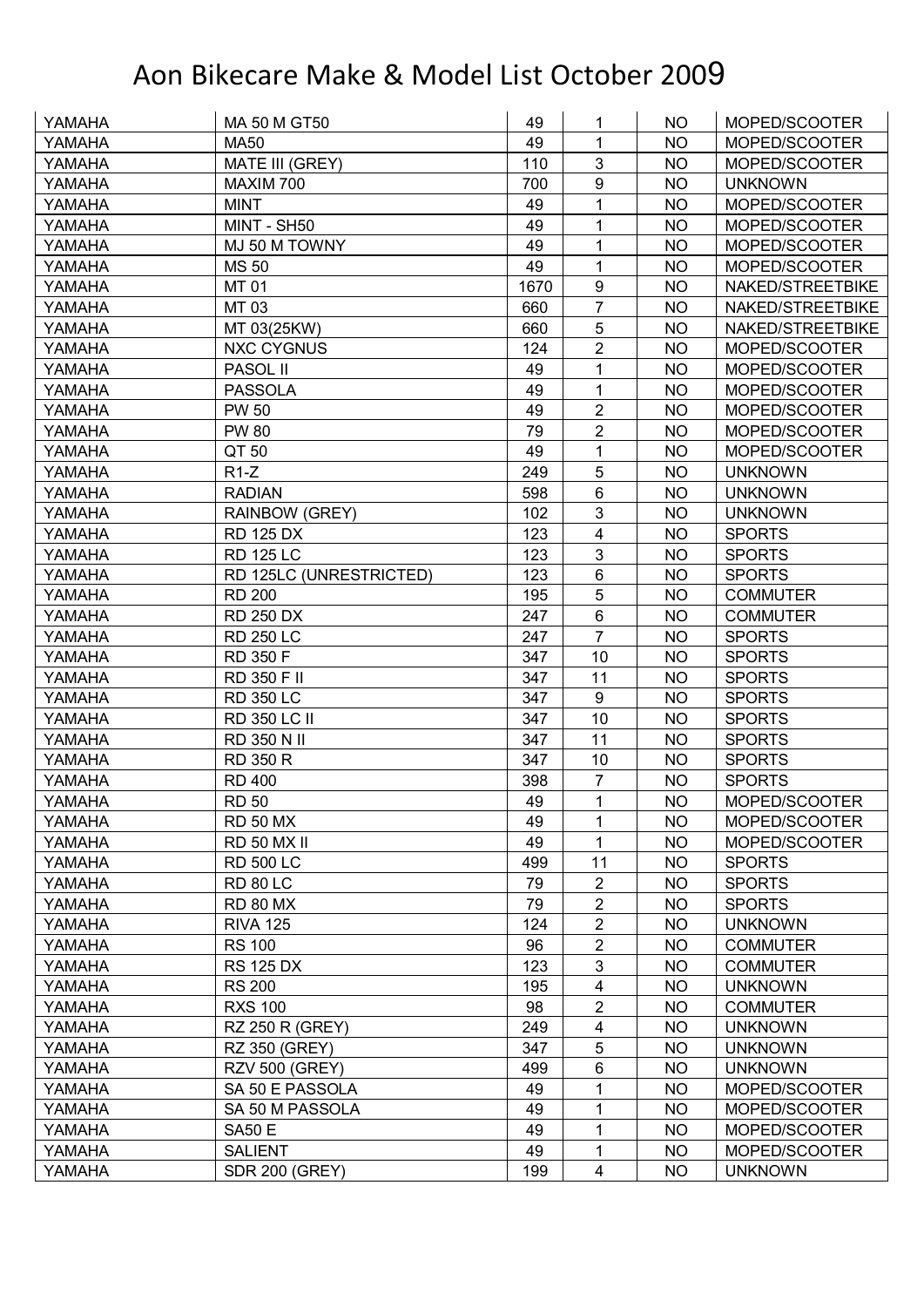| YAMAHA | <b>SERROW (2000 ON)</b>      | 225  | 6                       | NO.       | <b>UNKNOWN</b>        |
|--------|------------------------------|------|-------------------------|-----------|-----------------------|
| YAMAHA | SERROW (PRE 2000)            | 225  | 5                       | <b>NO</b> | <b>UNKNOWN</b>        |
| YAMAHA | SH 50 RAZZ                   | 152  | 1                       | <b>NO</b> | <b>UNKNOWN</b>        |
| YAMAHA | SR 125 CUSTOM                | 124  | 3                       | <b>NO</b> | <b>COMMUTER</b>       |
| YAMAHA | SR 250                       | 239  | 5                       | <b>NO</b> | <b>COMMUTER</b>       |
| YAMAHA | <b>SR 250 SE</b>             | 239  | 5                       | <b>NO</b> | <b>CUSTOM/CRUISER</b> |
| YAMAHA | <b>SR 500</b>                | 499  | 6                       | <b>NO</b> | NAKED/STREETBIKE      |
| YAMAHA | <b>SRV 250</b>               | 250  | 4                       | <b>NO</b> | <b>UNKNOWN</b>        |
| YAMAHA | <b>SRX 250</b>               | 250  | $\overline{7}$          | <b>NO</b> | NAKED/STREETBIKE      |
| YAMAHA | <b>SRX 250F</b>              | 250  | $\overline{7}$          | <b>NO</b> | NAKED/STREETBIKE      |
| YAMAHA | <b>SRX 400 (GREY)</b>        | 400  | 6                       | <b>NO</b> | NAKED/STREETBIKE      |
| YAMAHA | <b>SRX 600</b>               | 608  | $\overline{7}$          | <b>NO</b> | NAKED/STREETBIKE      |
| YAMAHA | ST 125 SUPER                 | 125  | $\overline{\mathbf{4}}$ | <b>NO</b> | <b>UNKNOWN</b>        |
| YAMAHA | <b>SZR 250</b>               | 250  | $\overline{\mathbf{4}}$ | <b>NO</b> | <b>UNKNOWN</b>        |
| YAMAHA | <b>SZR 660</b>               | 659  | 9                       | <b>NO</b> | <b>SPORTS</b>         |
| YAMAHA | T 50 TOWNMATE                | 49   | 1                       | <b>NO</b> | MOPED/SCOOTER         |
| YAMAHA | T 80 TOWNMATE                | 79   | $\overline{2}$          | <b>NO</b> | MOPED/SCOOTER         |
| YAMAHA | <b>TDM 850</b>               | 849  | 10                      | <b>NO</b> | NAKED/STREETBIKE      |
| YAMAHA | <b>TDM 900</b>               | 897  | 10                      | <b>NO</b> | NAKED/STREETBIKE      |
| YAMAHA | <b>TDR 125</b>               | 124  | $\overline{2}$          | <b>NO</b> | <b>COMMUTER</b>       |
| YAMAHA | <b>TDR 250</b>               | 249  | 9                       | <b>NO</b> | TRAIL/ENDURO          |
| YAMAHA | <b>TEOS 125</b>              | 124  | $\overline{2}$          | <b>NO</b> | MOPED/SCOOTER         |
| YAMAHA | TR <sub>1</sub>              | 981  | 9                       | <b>NO</b> | NAKED/STREETBIKE      |
| YAMAHA | <b>TRX 850</b>               | 849  | 10                      | <b>NO</b> | NAKED/STREETBIKE      |
| YAMAHA | <b>TS 100</b>                | 100  | $\overline{2}$          | NO        | <b>UNKNOWN</b>        |
| YAMAHA | <b>TT 250 R</b>              | 250  | 5                       | <b>NO</b> | <b>TRAIL/ENDURO</b>   |
| YAMAHA | <b>TT 600 R</b>              | 595  | 6                       | <b>NO</b> | <b>TRAIL/ENDURO</b>   |
| YAMAHA | TT <sub>R</sub>              | 90   | $\overline{2}$          | <b>NO</b> | <b>UNKNOWN</b>        |
| YAMAHA | <b>TTR 250</b>               | 250  | 5                       | <b>NO</b> | <b>UNKNOWN</b>        |
| YAMAHA | TW 125 TRAILWAY              | 124  | $\overline{2}$          | <b>NO</b> | <b>COMMUTER</b>       |
| YAMAHA | TY 50 M                      | 49   | 1                       | <b>NO</b> | MOPED/SCOOTER         |
| YAMAHA | <b>TZM 150 (GREY)</b>        | 150  | 5                       | <b>NO</b> | <b>UNKNOWN</b>        |
| YAMAHA | <b>TZR 125</b>               | 124  | 3                       | <b>NO</b> | <b>SPORTS</b>         |
| YAMAHA | <b>TZR 125 R</b>             | 124  | $\overline{3}$          | <b>NO</b> | <b>SUPERSPORTS</b>    |
| YAMAHA | <b>TZR 250</b>               | 249  | 10                      | NO        | <b>SPORTS</b>         |
| YAMAHA | <b>TZR 250 R (GREY)</b>      | 250  | 10                      | <b>NO</b> | <b>SPORTS</b>         |
| YAMAHA | <b>TZR 80</b>                | 80   | $\overline{2}$          | NO.       | <b>SPORTS</b>         |
| YAMAHA | TZR <sub>50</sub>            | 49   | $\sqrt{2}$              | <b>NO</b> | MOPED/SCOOTER         |
| YAMAHA | <b>UP TO 50CC (PRE 1980)</b> | 50   | 1                       | <b>NO</b> | <b>UNKNOWN</b>        |
| YAMAHA | V 50 M DE-LUXE               | 49   | 1                       | <b>NO</b> | MOPED/SCOOTER         |
| YAMAHA | V80                          | 79   | 2                       | <b>NO</b> | MOPED/SCOOTER         |
| YAMAHA | VINO 50 (GREY)               | 49   | 1                       | <b>NO</b> | MOPED/SCOOTER         |
| YAMAHA | V-MAX 95BHP (UK SPEC)        | 1198 | $\boldsymbol{9}$        | <b>NO</b> | NAKED/STREETBIKE      |
| YAMAHA | <b>VMX 1200 V-MAX</b>        | 1198 | 11                      | <b>NO</b> | <b>CUSTOM/CRUISER</b> |
| YAMAHA | <b>VP 300</b>                | 299  | 3                       | <b>NO</b> | MOPED/SCOOTER         |
| YAMAHA | <b>VR6 SUPER</b>             | 150  | $\overline{4}$          | <b>NO</b> | <b>UNKNOWN</b>        |
| YAMAHA | <b>WR 250 F</b>              | 249  | $\,8\,$                 | <b>NO</b> | <b>TRAIL/ENDURO</b>   |
| YAMAHA | <b>WR 400 F</b>              | 400  | 10                      | <b>NO</b> | <b>TRAIL/ENDURO</b>   |
| YAMAHA | <b>WR 426 F</b>              | 426  | 8                       | <b>NO</b> | <b>TRAIL/ENDURO</b>   |
| YAMAHA | <b>WR450F</b>                | 449  | $\bf 8$                 | <b>NO</b> | <b>TRAIL/ENDURO</b>   |
| YAMAHA | XC 125 (BELUGA)              | 124  | $\overline{2}$          | NO        | MOPED/SCOOTER         |
| YAMAHA | <b>XJ 400 (GREY)</b>         | 400  | 6                       | <b>NO</b> | <b>COMMUTER</b>       |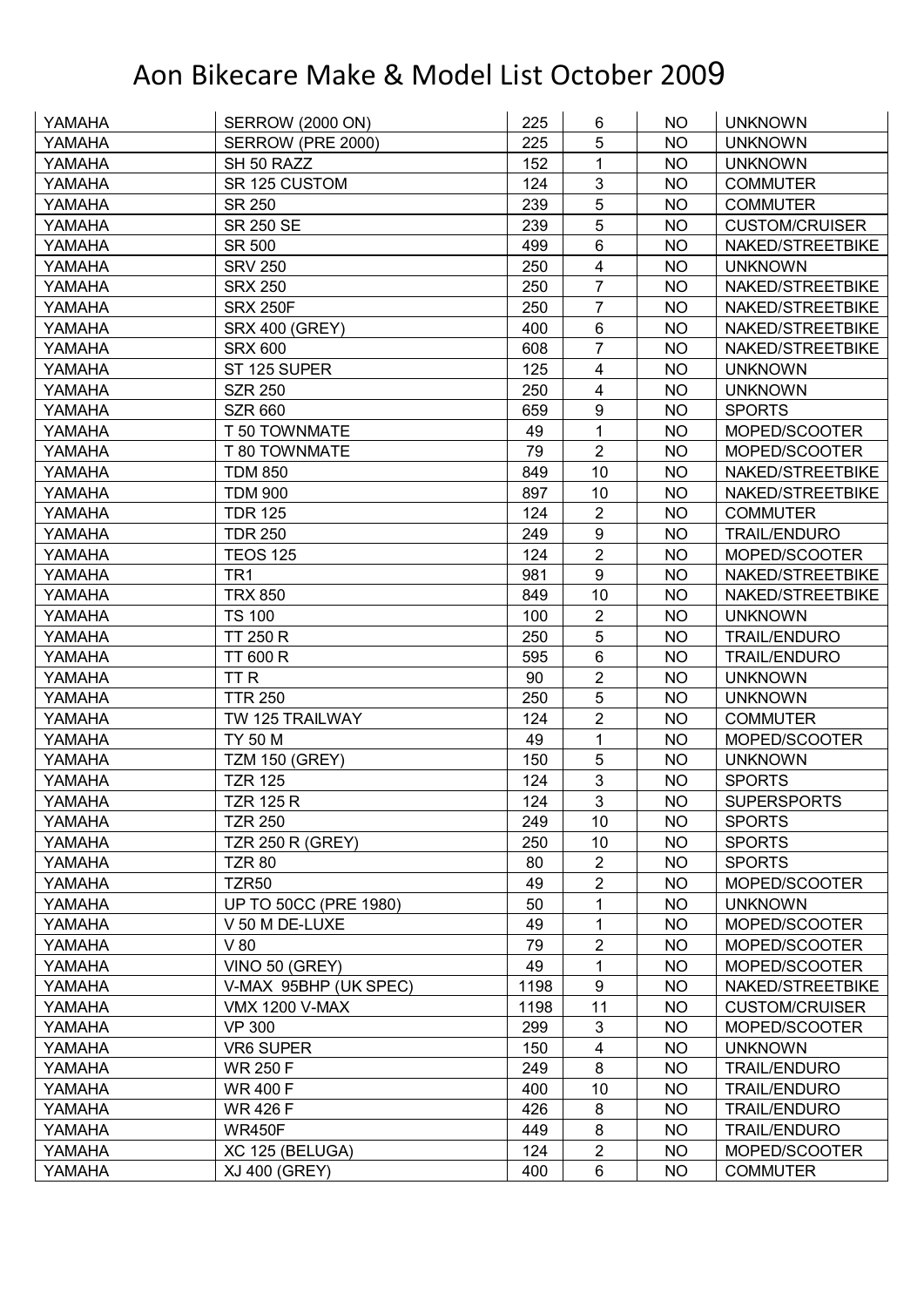| YAMAHA | XJ 550                | 528  | 9                       | NO.       | NAKED/STREETBIKE      |
|--------|-----------------------|------|-------------------------|-----------|-----------------------|
| YAMAHA | XJ 600                | 598  | 9                       | <b>NO</b> | NAKED/STREETBIKE      |
| YAMAHA | XJ 600                | 598  | 9                       | <b>NO</b> | NAKED/STREETBIKE      |
| YAMAHA | XJ 600 S DIVERSION    | 599  | 9                       | <b>NO</b> | NAKED/STREETBIKE      |
| YAMAHA | XJ 600N DIVERSION     | 598  | $\boldsymbol{9}$        | <b>NO</b> | NAKED/STREETBIKE      |
| YAMAHA | XJ 650                | 653  | 9                       | <b>NO</b> | <b>SPORTS</b>         |
| YAMAHA | XJ 650 TURBO          | 653  | 10                      | <b>NO</b> | <b>SPORTS</b>         |
| YAMAHA | XJ 700 MAXIM (GREY)   | 696  | 9                       | <b>NO</b> | <b>UNKNOWN</b>        |
| YAMAHA | XJ 750                | 748  | 9                       | <b>NO</b> | <b>SPORTS</b>         |
| YAMAHA | <b>XJ 900</b>         | 853  | 10                      | <b>NO</b> | NAKED/STREETBIKE      |
| YAMAHA | <b>XJ 900 S</b>       | 892  | 9                       | <b>NO</b> | NAKED/STREETBIKE      |
| YAMAHA | <b>XJR 1200</b>       | 1188 | 10                      | <b>NO</b> | NAKED/STREETBIKE      |
| YAMAHA | <b>XJR 1300</b>       | 1251 | 11                      | <b>NO</b> | NAKED/STREETBIKE      |
| YAMAHA | <b>XJR 400 (GREY)</b> | 400  | $\boldsymbol{9}$        | <b>NO</b> | <b>UNKNOWN</b>        |
| YAMAHA | XLF 250 X SPECIAL     | 250  | $\overline{5}$          | <b>NO</b> | <b>UNKNOWN</b>        |
| YAMAHA | XP500 T MAX           | 499  | 6                       | <b>NO</b> | MOPED/SCOOTER         |
| YAMAHA | <b>XS 1100 S</b>      | 1101 | 10                      | <b>NO</b> | <b>CUSTOM/CRUISER</b> |
| YAMAHA | <b>XS 250 C</b>       | 248  | 5                       | <b>NO</b> | <b>COMMUTER</b>       |
| YAMAHA | <b>XS 250 SE</b>      | 248  | 5                       | <b>NO</b> | <b>COMMUTER</b>       |
| YAMAHA | <b>XS 400</b>         | 399  | 6                       | <b>NO</b> | <b>COMMUTER</b>       |
| YAMAHA | <b>XS 400 SE</b>      | 391  | 6                       | <b>NO</b> | <b>COMMUTER</b>       |
| YAMAHA | <b>XS 500</b>         | 498  | $\overline{7}$          | <b>NO</b> | <b>COMMUTER</b>       |
| YAMAHA | <b>XS 650</b>         | 653  | $\overline{7}$          | <b>NO</b> | <b>COMMUTER</b>       |
| YAMAHA | <b>XS 650 S/SE</b>    | 654  | $\overline{7}$          | <b>NO</b> | <b>COMMUTER</b>       |
| YAMAHA | <b>XS 750 SE</b>      | 747  | 9                       | NO        | <b>CUSTOM/CRUISER</b> |
| YAMAHA | <b>XS 850</b>         | 826  | 10                      | <b>NO</b> | <b>TOURER</b>         |
| YAMAHA | <b>XT 125</b>         | 124  | $\mathbf{3}$            | <b>NO</b> | <b>TRAIL/ENDURO</b>   |
| YAMAHA | <b>XT 125R</b>        | 124  | $\overline{2}$          | <b>NO</b> | <b>TRAIL/ENDURO</b>   |
| YAMAHA | <b>XT 125X</b>        | 124  | $\overline{2}$          | <b>NO</b> | TRAIL/ENDURO          |
| YAMAHA | <b>XT 250</b>         | 249  | $\overline{\mathbf{4}}$ | <b>NO</b> | <b>TRAIL/ENDURO</b>   |
| YAMAHA | XT 350 (1991 ON)      | 346  | $\overline{\mathbf{4}}$ | <b>NO</b> | <b>TRAIL/ENDURO</b>   |
| YAMAHA | XT 350 (PRE 1991)     | 346  | $\overline{7}$          | <b>NO</b> | <b>TRAIL/ENDURO</b>   |
| YAMAHA | <b>XT 400</b>         | 399  | 6                       | <b>NO</b> | <b>TRAIL/ENDURO</b>   |
| YAMAHA | <b>XT 500</b>         | 499  | 6                       | <b>NO</b> | <b>TRAIL/ENDURO</b>   |
| YAMAHA | <b>XT 550</b>         | 558  | 9                       | NO        | <b>TRAIL/ENDURO</b>   |
| YAMAHA | XT 600                | 595  | 9                       | NO.       | <b>TRAIL/ENDURO</b>   |
| YAMAHA | <b>XT 600 E</b>       | 595  | 8                       | <b>NO</b> | <b>TRAIL/ENDURO</b>   |
| YAMAHA | XT 600 Z TENERE       | 595  | $\bf 8$                 | <b>NO</b> | <b>TRAIL/ENDURO</b>   |
| YAMAHA | XT 660X               | 599  | $\bf 8$                 | <b>NO</b> | <b>TRAIL/ENDURO</b>   |
| YAMAHA | XT 660X 25KW          | 499  | 5                       | NO.       | <b>TRAIL/ENDURO</b>   |
| YAMAHA | <b>XT SERROW</b>      | 558  | 4                       | NO.       | <b>TRAIL/ENDURO</b>   |
| YAMAHA | XTZ 660 TENERE        | 595  | 8                       | <b>NO</b> | <b>TRAIL/ENDURO</b>   |
| YAMAHA | XTZ 750 SUPER TENERE  | 595  | $\boldsymbol{9}$        | <b>NO</b> | <b>TRAIL/ENDURO</b>   |
| YAMAHA | XV 1000 VIRAGO        | 595  | $\bf 8$                 | <b>NO</b> | <b>CUSTOM/CRUISER</b> |
| YAMAHA | XV 1100               | 1063 | 8                       | NO        | <b>CUSTOM/CRUISER</b> |
| YAMAHA | XV 1100 VIRAGO        | 1100 | 8                       | NO.       | <b>CUSTOM/CRUISER</b> |
| YAMAHA | XV 125                | 124  | $\overline{2}$          | NO        | <b>CUSTOM/CRUISER</b> |
| YAMAHA | XV 125 VIRAGO         | 124  | $\boldsymbol{2}$        | <b>NO</b> | <b>CUSTOM/CRUISER</b> |
| YAMAHA | XV 125S VIRAGO        | 124  | $\boldsymbol{2}$        | <b>NO</b> | <b>CUSTOM/CRUISER</b> |
| YAMAHA | XV 1600 ROAD STAR     | 1600 | 6                       | <b>NO</b> | <b>CUSTOM/CRUISER</b> |
| YAMAHA | XV 1600 WILD STAR     | 1600 | 6                       | NO.       | <b>CUSTOM/CRUISER</b> |
| YAMAHA | XV 1600A WILD STAR    | 1602 | 6                       | <b>NO</b> | <b>CUSTOM/CRUISER</b> |
|        |                       |      |                         |           |                       |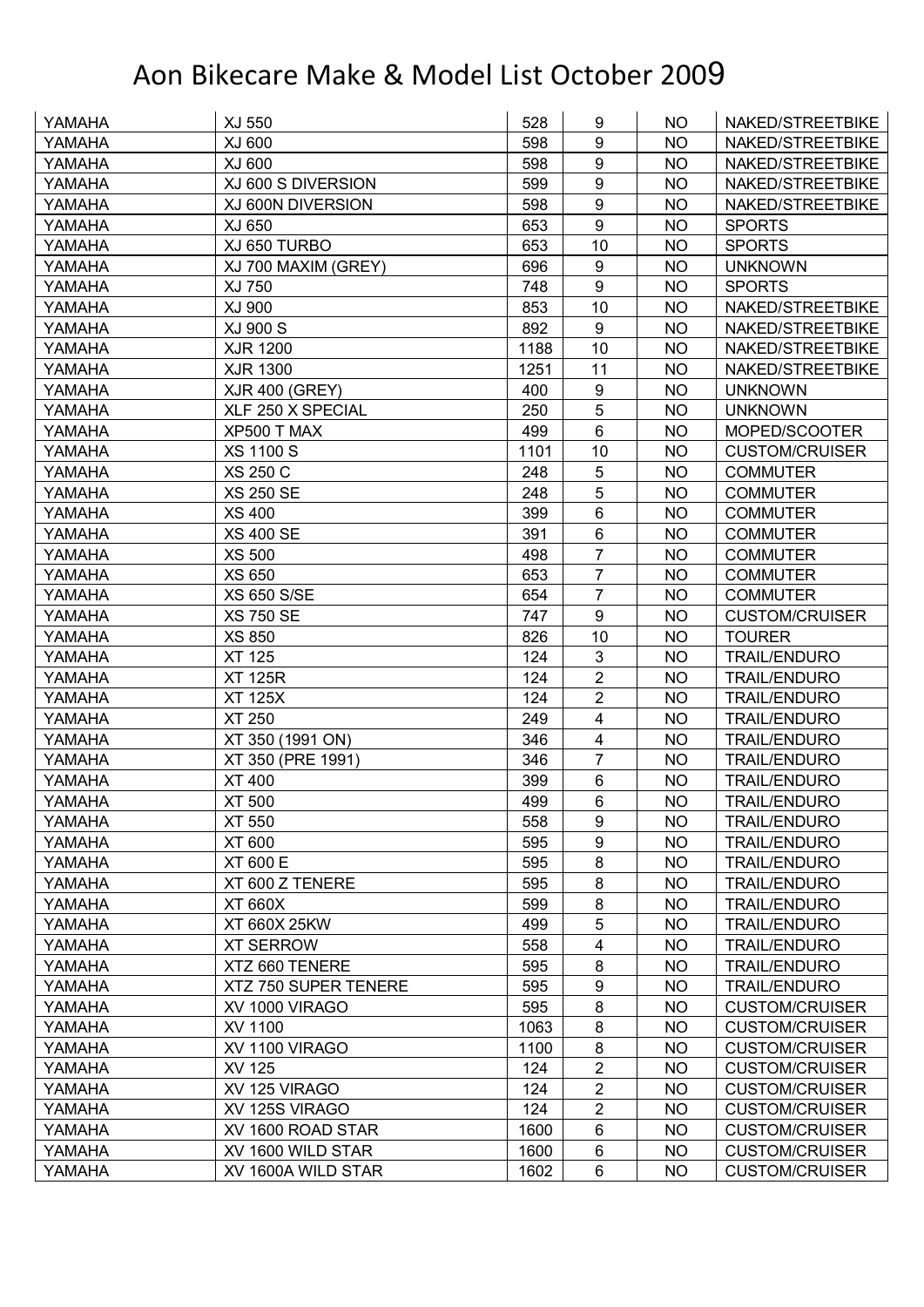| YAMAHA        | <b>XV 250 S</b>                | 248  | 5                | NO.       | <b>CUSTOM/CRUISER</b> |
|---------------|--------------------------------|------|------------------|-----------|-----------------------|
| YAMAHA        | XV 250 VIRAGO                  | 248  | 5                | <b>NO</b> | <b>CUSTOM/CRUISER</b> |
| YAMAHA        | XV 250S VIRAGO                 | 248  | 5                | <b>NO</b> | <b>CUSTOM/CRUISER</b> |
| YAMAHA        | XV 400 VIRAGO (GREY)           | 400  | $6\phantom{1}$   | NO        | <b>CUSTOM/CRUISER</b> |
| YAMAHA        | XV 500 VIRAGO (GREY)           | 500  | $\overline{7}$   | <b>NO</b> | <b>CUSTOM/CRUISER</b> |
| YAMAHA        | XV 535 DX VIRAGO               | 535  | $\overline{7}$   | NO        | <b>CUSTOM/CRUISER</b> |
| YAMAHA        | XV 535 VIRAGO                  | 535  | 7                | <b>NO</b> | <b>CUSTOM/CRUISER</b> |
| YAMAHA        | XV 700 VIRAGO (GREY)           | 700  | 6                | <b>NO</b> | <b>CUSTOM/CRUISER</b> |
| YAMAHA        | <b>XV 750 SE</b>               | 748  | 8                | <b>NO</b> | <b>CUSTOM/CRUISER</b> |
| YAMAHA        | XV 750 VIRAGO                  | 748  | $\overline{7}$   | <b>NO</b> | <b>CUSTOM/CRUISER</b> |
| YAMAHA        | XV 920                         | 920  | 8                | NO        | <b>CUSTOM/CRUISER</b> |
| YAMAHA        | XV1700 ROAD WARRIOR            | 1700 | 8                | <b>NO</b> | <b>CUSTOM/CRUISER</b> |
| YAMAHA        | XV1900A MIDNIGHT STAR          | 1854 | 8                | <b>NO</b> | <b>CUSTOM/CRUISER</b> |
| YAMAHA        | XVS 1100 A DRAG STAR CLASSIC   | 1063 | $\overline{7}$   | <b>NO</b> | <b>CUSTOM/CRUISER</b> |
| YAMAHA        | XVS 1100 DRAG STAR             | 1063 | $\overline{7}$   | <b>NO</b> | <b>CUSTOM/CRUISER</b> |
| YAMAHA        | XVS 125 DRAG STAR              | 124  | $\overline{2}$   | <b>NO</b> | <b>CUSTOM/CRUISER</b> |
| YAMAHA        | XVS 250 DRAG STAR              | 249  | 4                | <b>NO</b> | <b>CUSTOM/CRUISER</b> |
| YAMAHA        | XVS 650 A DRAG STAR CLASSIC    | 649  | 5                | <b>NO</b> | <b>CUSTOM/CRUISER</b> |
| YAMAHA        | XVS 650 DRAG STAR              | 649  | 6                | <b>NO</b> | <b>CUSTOM/CRUISER</b> |
| YAMAHA        | <b>XVS1300A</b>                | 1304 | $\overline{7}$   | <b>NO</b> | <b>CUSTOM/CRUISER</b> |
| YAMAHA        | XVZ 12 TD VENTURE              | 1198 | 8                | NO.       | <b>TOURER</b>         |
| YAMAHA        | XVZ 1300 (TOUR CLASSIC)        | 1294 | 6                | <b>NO</b> | <b>CUSTOM/CRUISER</b> |
| YAMAHA        | XVZ 1300 A ROYAL STAR          | 1294 | 7                | NO        | <b>CUSTOM/CRUISER</b> |
| YAMAHA        | XVZ 1300 TF ROYAL STAR VENTURE | 1294 | $\overline{7}$   | <b>NO</b> | <b>CUSTOM/CRUISER</b> |
| YAMAHA        | XZ 550                         | 552  | $\boldsymbol{9}$ | NO        | <b>TOURER</b>         |
| YAMAHA        | <b>YB 100</b>                  | 97   | $\overline{2}$   | <b>NO</b> | <b>COMMUTER</b>       |
| YAMAHA        | <b>YBR 125</b>                 | 124  | $\overline{2}$   | <b>NO</b> | <b>COMMUTER</b>       |
| YAMAHA        | <b>YG 50D</b>                  | 49   | 1                | NO.       | MOPED/SCOOTER         |
| YAMAHA        | YH 50 WHY                      | 49   | 1                | <b>NO</b> | MOPED/SCOOTER         |
| YAMAHA        | <b>YN 100 NEO'S</b>            | 101  | $\overline{2}$   | NO        | MOPED/SCOOTER         |
| YAMAHA        | YN 50 NEO'S                    | 49   | 1                | <b>NO</b> | MOPED/SCOOTER         |
| YAMAHA        | YP 125 R MAJESTY               | 124  | $\overline{2}$   | <b>NO</b> | MOPED/SCOOTER         |
| YAMAHA        | YP 180 MAJESTY                 | 176  | 3                | <b>NO</b> | MOPED/SCOOTER         |
| YAMAHA        | YP 250 MAJESTY                 | 249  | $\overline{4}$   | <b>NO</b> | MOPED/SCOOTER         |
| YAMAHA        | YP 250R X-MAX                  | 249  | 4                | <b>NO</b> | MOPED/SCOOTER         |
| YAMAHA        | YP 400 MAJESTY                 | 395  | 5                | <b>NO</b> | MOPED/SCOOTER         |
| YAMAHA        | YP125R X-MAX                   | 124  | $\overline{2}$   | <b>NO</b> | MOPED/SCOOTER         |
| YAMAHA        | <b>YP400A</b>                  | 399  | 5                | <b>NO</b> | MOPED/SCOOTER         |
| YAMAHA        | YQ 100 AEROX                   | 100  | 3                | <b>NO</b> | MOPED/SCOOTER         |
| YAMAHA        | YQ 50 AEROX                    | 49   | 1                | <b>NO</b> | MOPED/SCOOTER         |
| YAMAHA        | YQ 50 AEROX MAX                | 49   | 1                | <b>NO</b> | MOPED/SCOOTER         |
| YAMAHA        | YR 50 JAGUAR                   | 49   | 1                | <b>NO</b> | MOPED/SCOOTER         |
| YAMAHA        | YZ 125 (MX)                    | 124  | 10               | <b>NO</b> | <b>UNKNOWN</b>        |
| YAMAHA        | YZ 250 (MX)                    | 249  | 11               | <b>NO</b> | <b>UNKNOWN</b>        |
| YAMAHA        | <b>YZ 400 F</b>                | 399  | 11               | <b>NO</b> | <b>UNKNOWN</b>        |
| YAMAHA        | YZF 1000 R THUNDER ACE         | 1002 | 12               | <b>NO</b> | <b>SUPERSPORTS</b>    |
| YAMAHA        | YZF 600 R THUNDER CAT          | 599  | 11               | <b>NO</b> | <b>SUPERSPORTS</b>    |
| <b>YAMAHA</b> | <b>YZF 750 R</b>               | 749  | 12               | <b>NO</b> | <b>SUPERSPORTS</b>    |
| YAMAHA        | <b>YZF 750 SP</b>              | 749  | 12               | <b>NO</b> | <b>SUPERSPORTS</b>    |
| YAMAHA        | <b>YZF R1 2004 ON</b>          | 998  | 12               | <b>NO</b> | <b>SUPERSPORTS</b>    |
| YAMAHA        | YZF R6                         | 599  | 12               | <b>NO</b> | <b>SUPERSPORTS</b>    |
| YAMAHA        | YZF R6 (2005 ON)               | 599  | 12               | <b>NO</b> | <b>SUPERSPORTS</b>    |
|               |                                |      |                  |           |                       |